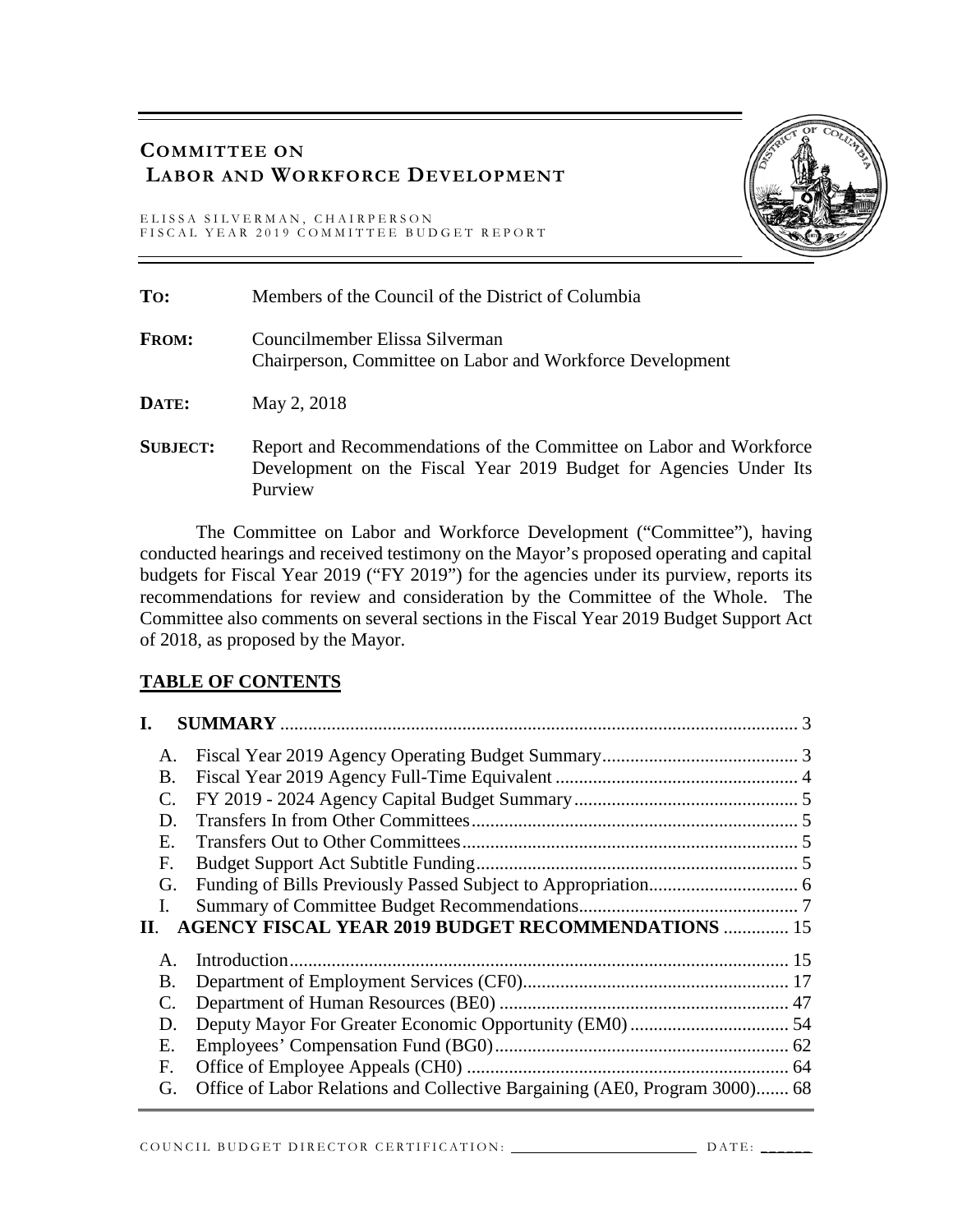| H.  |                                                                                                   |  |
|-----|---------------------------------------------------------------------------------------------------|--|
| I.  |                                                                                                   |  |
| J.  |                                                                                                   |  |
| Ш.  |                                                                                                   |  |
| IV. |                                                                                                   |  |
| A.  |                                                                                                   |  |
|     | Title II, Subtitle E. Administration of the District of Columbia Jobs Trust Fund<br>$1_{-}$<br>94 |  |
|     | 2.                                                                                                |  |
| B.  |                                                                                                   |  |
|     | Title X, Subtitle X, Labor Law Enforcement Authority Clarification Act of<br>1.                   |  |
|     |                                                                                                   |  |
|     | Title X, Subtitle X, Marion S. Barry Summer Youth Employment Program<br>2.                        |  |
|     |                                                                                                   |  |
|     | 3.                                                                                                |  |
|     | Title X, Subtitle X, Labor and Workforce Development Repeal of Subject to<br>4.                   |  |
|     |                                                                                                   |  |
| V.  |                                                                                                   |  |
| VI. |                                                                                                   |  |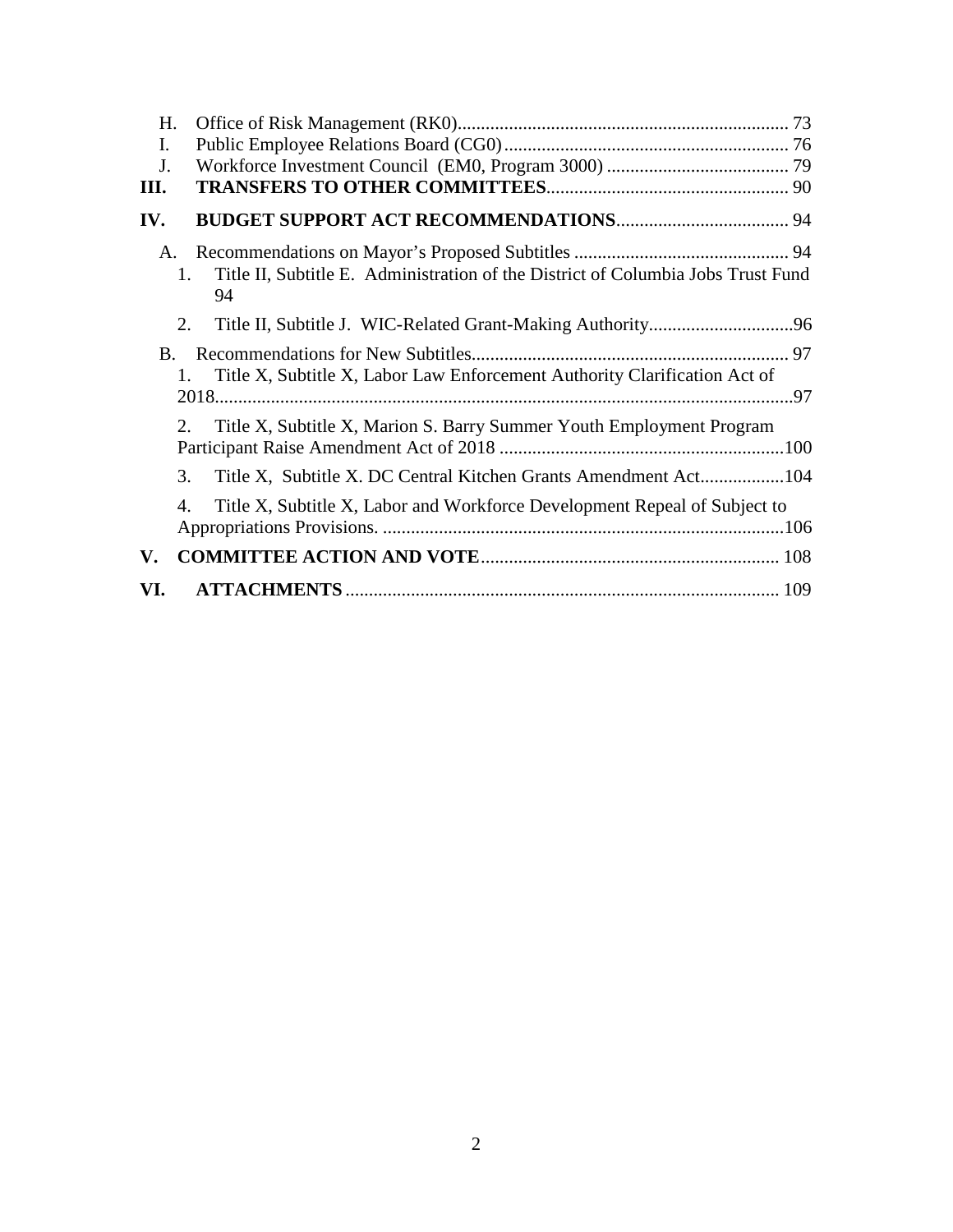# **I. SUMMARY**

# <span id="page-2-1"></span><span id="page-2-0"></span>**A. FISCAL YEAR 2019 AGENCY OPERATING BUDGET SUMMARY**

| <b>Fund Type</b>                     | FY 2017<br>Actual | <b>FY 2018</b><br><b>Approved</b> | <b>FY 2019</b><br><b>Proposed</b> | <b>Sum of</b><br>Committee<br><i>Variance</i> | Committee<br><b>Approved</b> |
|--------------------------------------|-------------------|-----------------------------------|-----------------------------------|-----------------------------------------------|------------------------------|
| <b>Department of Human Resources</b> |                   |                                   |                                   |                                               |                              |
| Local                                | \$9,654,000       | \$8,866,000                       | \$8,866,000                       |                                               | \$8,866,000                  |
| Special Purpose                      |                   |                                   |                                   |                                               |                              |
| Revenue                              | \$411,000         | \$416,000                         | \$561,000                         |                                               | \$561,000                    |
| Intra-District                       | \$8,526,000       | \$6,747,000                       | \$7,100,000                       |                                               | \$7,100,000                  |
| <b>Gross Funds</b>                   | \$18,591,000      | \$16,029,000                      | \$16,528,000                      |                                               | \$16,528,000                 |

| <b>Department of Employment Services</b> |               |               |               |               |               |  |  |  |
|------------------------------------------|---------------|---------------|---------------|---------------|---------------|--|--|--|
| Local                                    | \$61,077,933  | \$62,379,641  | \$70,106,424  | $(\$504,363)$ | \$69,602,061  |  |  |  |
| Special Purpose                          |               |               |               |               |               |  |  |  |
| Revenue                                  | \$36,973,803  | \$44,704,618  | \$39,561,459  |               | \$39,561,459  |  |  |  |
| Federal Grants                           | \$26,726,192  | \$35,354,888  | \$29,876,193  |               | \$29,876,193  |  |  |  |
| Private Grant                            | \$260,339     | \$260,001     | \$786,786     |               | \$786,786     |  |  |  |
| Intra-District                           | \$1,496,663   | \$1,666,975   | \$4,013,959   |               | \$4,013,959   |  |  |  |
| <b>Gross Funds</b>                       | \$126,534,929 | \$144,366,123 | \$144,344,822 | $(\$504,363)$ | \$143,840,459 |  |  |  |

| Deputy Mayor for Greater Economic Opportunity (Inclusive of Workforce Investment |             |             |             |             |             |
|----------------------------------------------------------------------------------|-------------|-------------|-------------|-------------|-------------|
| Council)                                                                         |             |             |             |             |             |
| Local                                                                            | \$2.671.342 | \$3,247,030 | \$3.711.979 | \$2,160,891 | \$5,872,870 |
| Intra-District                                                                   | \$1,489,140 | \$466.771   | \$916.343   |             | \$916.343   |
| Gross Funds                                                                      | \$4,160,482 | \$3,713,801 | \$4,628,322 | \$2,160,891 | \$6,789,213 |

| <b>Office of Employee Appeals</b> |             |             |             |           |             |  |  |
|-----------------------------------|-------------|-------------|-------------|-----------|-------------|--|--|
| Local                             | \$1.767,000 | \$2,129,000 | \$1,940,000 | \$238.326 | \$2,178,326 |  |  |
| <b>Gross Funds</b>                | \$1,767,000 | \$2,129,000 | \$1,940,000 | \$238.326 | \$2,178,326 |  |  |

| <b>Office of Labor Relations and Collective Bargaining</b> |             |             |             |  |             |  |  |
|------------------------------------------------------------|-------------|-------------|-------------|--|-------------|--|--|
| Local                                                      | \$2,175,000 | \$2,023,000 | \$2,242,000 |  | \$2,242,000 |  |  |
| <b>Gross Funds</b>                                         | \$2,175,000 | \$2,023,000 | \$2,242,000 |  | \$2,242,000 |  |  |

| <b>Office of Risk Management</b> |             |             |             |  |             |  |  |
|----------------------------------|-------------|-------------|-------------|--|-------------|--|--|
| Local                            | \$3,893,000 | \$3,965,000 | \$4,102,000 |  | \$4,102,000 |  |  |
| Intra-District                   | \$22,000    |             |             |  |             |  |  |
| <b>Gross Funds</b>               | \$3,914,000 | \$3,965,000 | \$4,102,000 |  | \$4,102,000 |  |  |

| Public Employee Relations Board |             |             |             |  |             |  |  |
|---------------------------------|-------------|-------------|-------------|--|-------------|--|--|
| Local                           | \$1,279,000 | \$1,440,000 | \$1,509,000 |  | \$1,509,000 |  |  |
| <b>Gross Funds</b>              | \$1,279,000 | \$1,440,000 | \$1,509,000 |  | \$1,509,000 |  |  |

| Workforce Investment Council |             |             |             |             |             |  |  |
|------------------------------|-------------|-------------|-------------|-------------|-------------|--|--|
| Local                        | \$1,036,276 | \$1,743,310 | \$1.488.189 | \$2,790,577 | \$4,278,766 |  |  |
| Intra-District               | \$1,489,140 | \$466.771   | \$916.343   |             | \$916.343   |  |  |
| Gross Funds-                 | \$2,525,416 | \$2,210,081 | \$2,404,532 | \$2,790,577 | \$5,195,109 |  |  |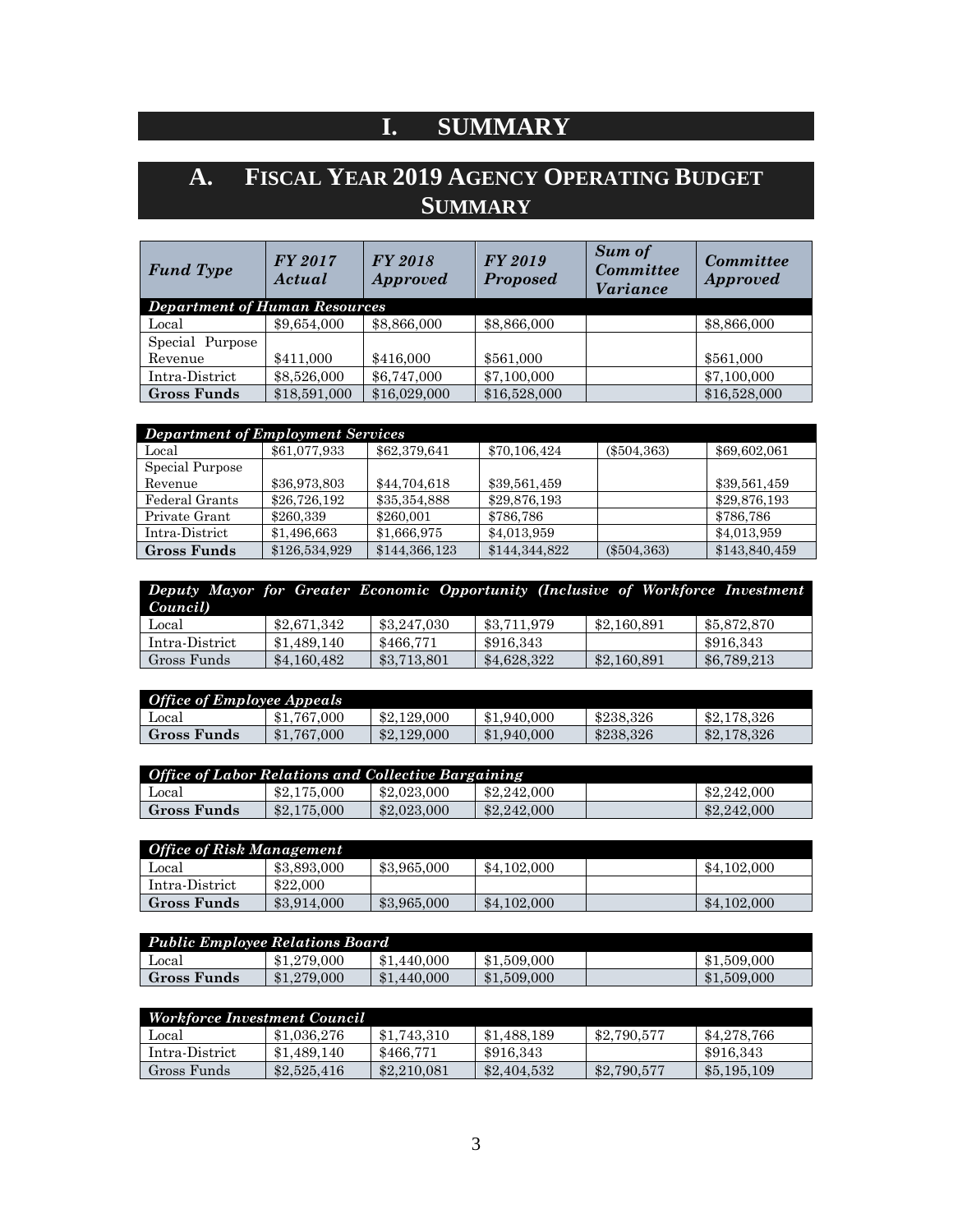# <span id="page-3-0"></span>**B. FISCAL YEAR 2019 AGENCY FULL-TIME EQUIVALENT**

| <b>Fund Type</b>                     | <b>FY 2017</b><br>Actual | <b>FY 2018</b><br><i>Approved</i> | <b>FY 2019</b><br><b>Proposed</b> | Sum of<br><b>Committee</b><br><i>Variance</i> | Committee<br><b>Approved</b> |  |  |  |
|--------------------------------------|--------------------------|-----------------------------------|-----------------------------------|-----------------------------------------------|------------------------------|--|--|--|
| <b>Department of Human Resources</b> |                          |                                   |                                   |                                               |                              |  |  |  |
| Local                                | 83.4                     | 85.0                              | 88.0                              |                                               | 88.0                         |  |  |  |
| Special                              |                          |                                   |                                   |                                               |                              |  |  |  |
| Purpose                              |                          |                                   |                                   |                                               |                              |  |  |  |
| Revenue                              | 5.5                      | 5.3                               | 5.8                               |                                               | 5.8                          |  |  |  |
| Intra-District                       | 44.1                     | 77.0                              | 59.0                              |                                               | 59.0                         |  |  |  |
| <b>Gross Funds</b>                   | 133.0                    | 167.3                             | 152.8                             |                                               | 152.8                        |  |  |  |

| <b>Department of Employment Services</b> |       |       |       |        |       |  |  |
|------------------------------------------|-------|-------|-------|--------|-------|--|--|
| Local                                    | 220.1 | 230.5 | 300.6 | $-1.5$ | 299.1 |  |  |
| Special                                  |       |       |       |        |       |  |  |
| Purpose                                  |       |       |       |        |       |  |  |
| Revenue                                  | 212.6 | 198.2 | 207.7 |        | 207.7 |  |  |
| Federal Grants                           | 209.0 | 230.4 | 217.9 |        | 217.9 |  |  |
| Private Grant                            | 0.0   | 0.0   | 6.0   |        | 6.0   |  |  |
| Intra-District                           | 13.0  | 23.0  | 27.0  |        | 27.0  |  |  |
| <b>Gross Funds</b>                       | 654.7 | 682.1 | 759.1 | $-1.5$ | 757.6 |  |  |

| Deputy Mayor for Greater Economic Opportunity (Inclusive of Workforce Investment<br>Council) |    |    |      |    |      |
|----------------------------------------------------------------------------------------------|----|----|------|----|------|
| Local                                                                                        | 14 |    | 19.3 |    | 18.3 |
| Intra-District                                                                               |    |    | 4.   |    |      |
| Gross Funds                                                                                  | 18 | 20 | 24   | 23 |      |

| <b>Office of Employee Appeals</b> |          |          |      |  |          |  |
|-----------------------------------|----------|----------|------|--|----------|--|
| Local                             | $15.0\,$ | $15.0\,$ | 15.U |  | 15.C     |  |
| <b>Gross Funds</b>                | $15.0\,$ | 15.0     | 15.0 |  | $15.0\,$ |  |

| <b>Office of Labor Relations and Collective Bargaining</b> |      |  |      |  |  |  |
|------------------------------------------------------------|------|--|------|--|--|--|
| Local                                                      | 16.7 |  | 17.0 |  |  |  |
| Gross Funds                                                | 16.7 |  | 17.0 |  |  |  |

| <b>Office of Risk Management</b> |      |      |      |  |      |  |
|----------------------------------|------|------|------|--|------|--|
| Local                            | 35.8 | 37.0 | 37.0 |  | 37.0 |  |
| Intra-District                   |      |      |      |  |      |  |
| <b>Gross Funds</b>               | 35.8 | 37.0 | 37.0 |  | 37.0 |  |

| <b>Public Employee Relations Board</b> |     |      |          |  |      |  |
|----------------------------------------|-----|------|----------|--|------|--|
| Local                                  | 9.0 | 10.0 | $10.0\,$ |  | 10.0 |  |
| Gross Funds                            | 9.0 | 10.0 | 10.0     |  | 10.0 |  |

| <b>Workforce Investment Council</b> |  |  |                        |  |      |  |
|-------------------------------------|--|--|------------------------|--|------|--|
| Local                               |  |  | $9.9^{\circ}$<br>O.O.I |  | 6.31 |  |
| Intra-District                      |  |  | 4.69                   |  | 4.69 |  |
| Gross Funds                         |  |  |                        |  |      |  |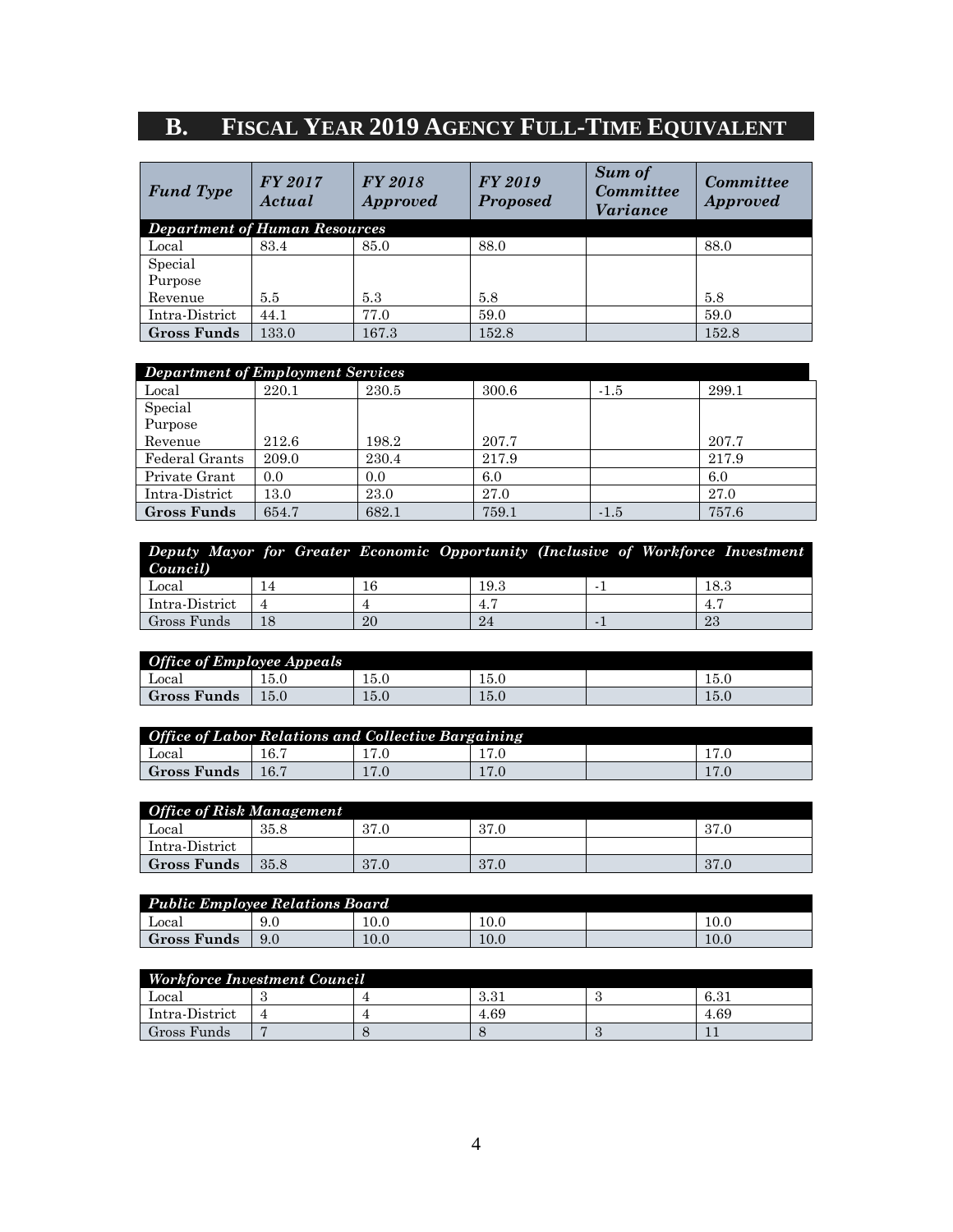<span id="page-4-0"></span>

|             | C.                                | FY 2019 - 2024 AGENCY CAPITAL BUDGET SUMMARY |                      |              |             |         |         |         |         |              |
|-------------|-----------------------------------|----------------------------------------------|----------------------|--------------|-------------|---------|---------|---------|---------|--------------|
| Project No. | Project Title                     | Scenario                                     | Unspent<br>Allotment | FY 2019      | FY 2020     | FY 2021 | FY 2022 | FY 2023 | FY 2024 | 6-year total |
|             | Department of Employment Services |                                              |                      |              |             |         |         |         |         |              |
|             | Paid Family<br>Leave IT           | Mayor's Submission                           | \$20,039,000         | \$19,961,000 |             |         |         |         |         | \$19,961,000 |
| PFL08       | Application                       | Committee Markup                             | \$18,539,000         | \$21.461.000 |             |         |         |         |         | \$21,461,000 |
|             | St.<br>Elizabeths                 | Mayor's Submission                           |                      | \$2,750,000  | \$4,750,000 |         |         |         |         | \$7,500,000  |
|             | Infrastructu                      |                                              |                      |              |             |         |         |         |         |              |
| SNTRC       | re Academy                        | Committee Markup                             |                      | \$2,750,000  | \$4,750,000 |         |         |         |         | \$7,500,000  |
|             | U<br>Modernizati                  | Mayor's Submission                           | \$21,785,000         | \$7.844.271  | \$4,000,000 |         |         |         |         | \$11,844,271 |
|             | on Project-                       |                                              |                      |              |             |         |         |         |         |              |
| UIM02       | Federal                           | Committee Markup                             | \$20,285,000         | \$7,844,000  | \$4,000,000 |         |         |         |         | \$11,844,000 |
|             | Department of Employment Services |                                              | \$38,824,289         | \$32,055,271 | \$8,750,000 |         |         |         |         | \$40,805,271 |

<span id="page-4-1"></span>

|                          | <b>TRANSFERS IN FROM OTHER COMMITTEES</b><br>D. |             |                                          |         |                                                      |                          |  |  |
|--------------------------|-------------------------------------------------|-------------|------------------------------------------|---------|------------------------------------------------------|--------------------------|--|--|
| Sending<br>Committee     | Amount                                          | <b>FTEs</b> | Receiving<br>agency                      | Program | <b>Purpose</b>                                       | Recurring<br>or One-Time |  |  |
| Government               |                                                 |             | <b>DMGEO</b>                             |         | Office of African American                           |                          |  |  |
| Operations               | \$151,505                                       | 1.0         | (EM0)                                    | 2011    | Affairs competitive grants                           | recurring                |  |  |
| Government<br>Operations | \$87,872                                        | 1.0         | <b>WIC</b><br>(DMGEO,<br>EM <sub>0</sub> | 3035    | Health Literacy Council<br>Establishment Act of 2017 | recurring                |  |  |
| Total                    | \$231,505                                       | 1.0         |                                          |         |                                                      |                          |  |  |

<span id="page-4-2"></span>

|                        | <b>TRANSFERS OUT TO OTHER COMMITTEES</b><br>E. |                                |                     |            |                                |                          |  |  |  |
|------------------------|------------------------------------------------|--------------------------------|---------------------|------------|--------------------------------|--------------------------|--|--|--|
| Receiving<br>Committee | <b>Amount</b>                                  | <b>FTE</b><br>$\boldsymbol{s}$ | Receiving<br>agency | Program    | <b>Purpose</b>                 | Recurring<br>or One-Time |  |  |  |
| Business and           |                                                |                                |                     |            | Living Wage                    |                          |  |  |  |
| Economic               |                                                |                                | <b>DSLBD</b>        |            | Certification Grant            |                          |  |  |  |
| Development            | \$69,800                                       | $\Omega$                       | (EN0)               | 3060       | program                        | One-time                 |  |  |  |
| Business and           |                                                |                                |                     |            | Living Wage                    |                          |  |  |  |
| Economic               |                                                |                                | <b>DSLBD</b>        |            | Certification Grant            |                          |  |  |  |
| Development            | \$100,000                                      | $\Omega$                       | (EN0)               | 3060       | program                        | recurring                |  |  |  |
|                        |                                                |                                |                     | E703 Adult |                                |                          |  |  |  |
|                        |                                                |                                | OSSE                | and Family | <b>Adult Literacy Training</b> |                          |  |  |  |
| Education              | \$500,000                                      | $\Omega$                       | (GD0)               | Education  | pilot program                  | recurring                |  |  |  |
|                        |                                                |                                | <b>DME</b>          |            | Out-of-School-Time             |                          |  |  |  |
| Education              | \$500,000                                      |                                | (GW0)               | 2011       | programs                       | One-time                 |  |  |  |
|                        |                                                |                                | DC                  |            |                                |                          |  |  |  |
| Committee of           |                                                |                                | Auditor             |            | Enhance audit                  |                          |  |  |  |
| the Whole              | \$174,720                                      | 1.0                            | (AC0)               | 2010       | capabilities                   | recurring                |  |  |  |
| Total                  | \$1,344,520                                    | 1.0                            |                     |            |                                |                          |  |  |  |

<span id="page-4-3"></span>

| <i>Subtitle</i>               | Agency           | Program | Amount      | <b>FTES</b> |  |  |  |  |
|-------------------------------|------------------|---------|-------------|-------------|--|--|--|--|
| DC Central Kitchen Grants Act | WIC (DMGEO, EM0) | 3030    | \$1,000,000 |             |  |  |  |  |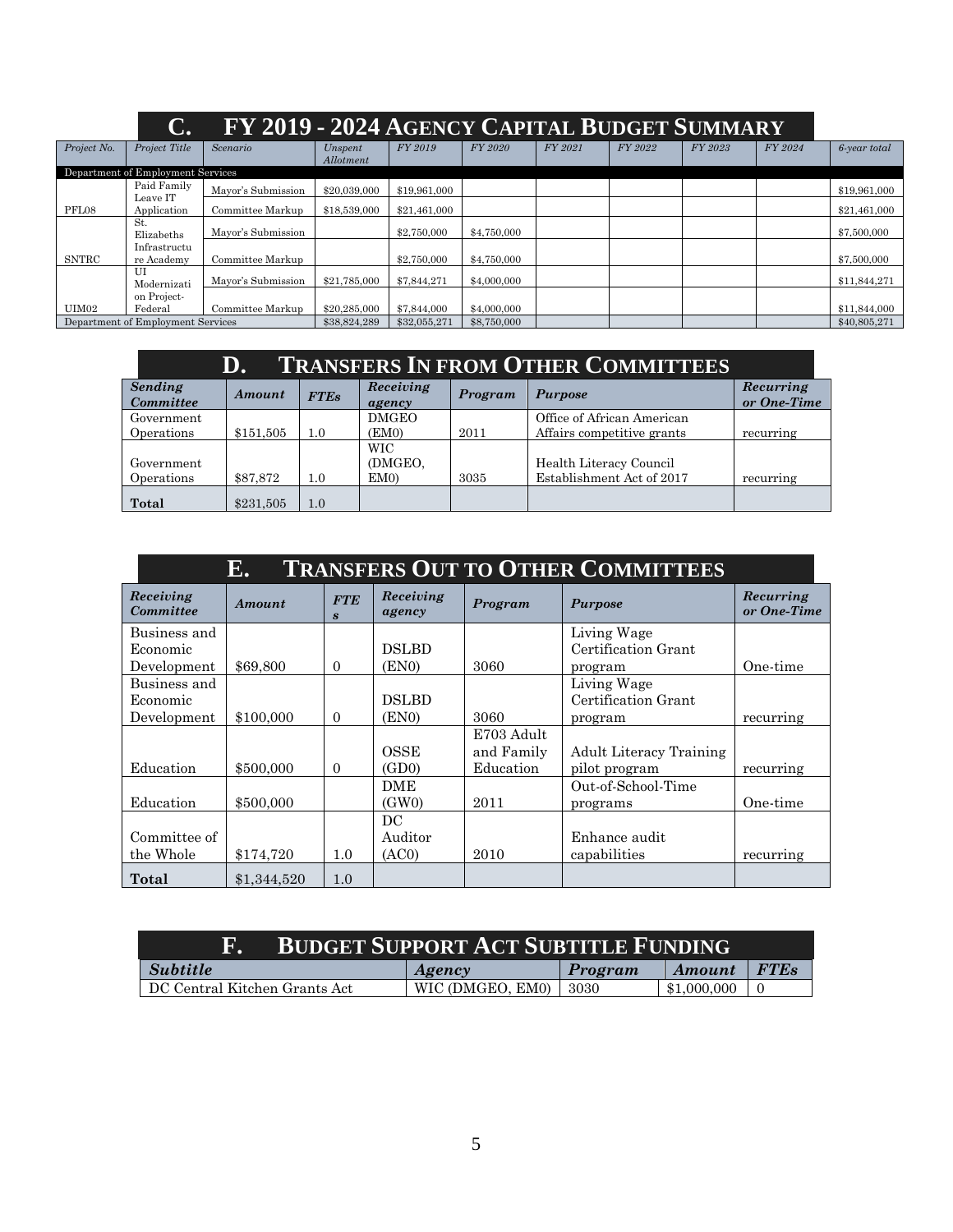<span id="page-5-0"></span>

| G.                   | <b>FUNDING OF BILLS PREVIOUSLY PASSED SUBJECT TO</b> |                                                                                     |                  |           |                |  |  |  |  |  |
|----------------------|------------------------------------------------------|-------------------------------------------------------------------------------------|------------------|-----------|----------------|--|--|--|--|--|
| <b>APPROPRIATION</b> |                                                      |                                                                                     |                  |           |                |  |  |  |  |  |
| Law<br><b>Number</b> | <b>Section</b>                                       | Agency                                                                              | Program          | Amount    | <b>FTEs</b>    |  |  |  |  |  |
| Law $22$ -<br>87     | 3                                                    | Office of Employee<br>Appeals                                                       | 1100, 2001, 2003 | \$238,326 |                |  |  |  |  |  |
| A22-279              | 301                                                  | Deputy Mayor for Greater<br>Economic<br>Opportunity/Workforce<br>Investment Council | 3030             | \$202,705 | $\overline{2}$ |  |  |  |  |  |
| A22-279              | 301                                                  | Department of<br><b>Employment Services</b>                                         | 4000             | \$169,200 | 0.5            |  |  |  |  |  |
| Law $22$ -<br>66     | 7                                                    | Deputy Mayor for Greater<br>Economic<br>Opportunity/Workforce<br>Investment Council | 3035             | \$87.872  | 1              |  |  |  |  |  |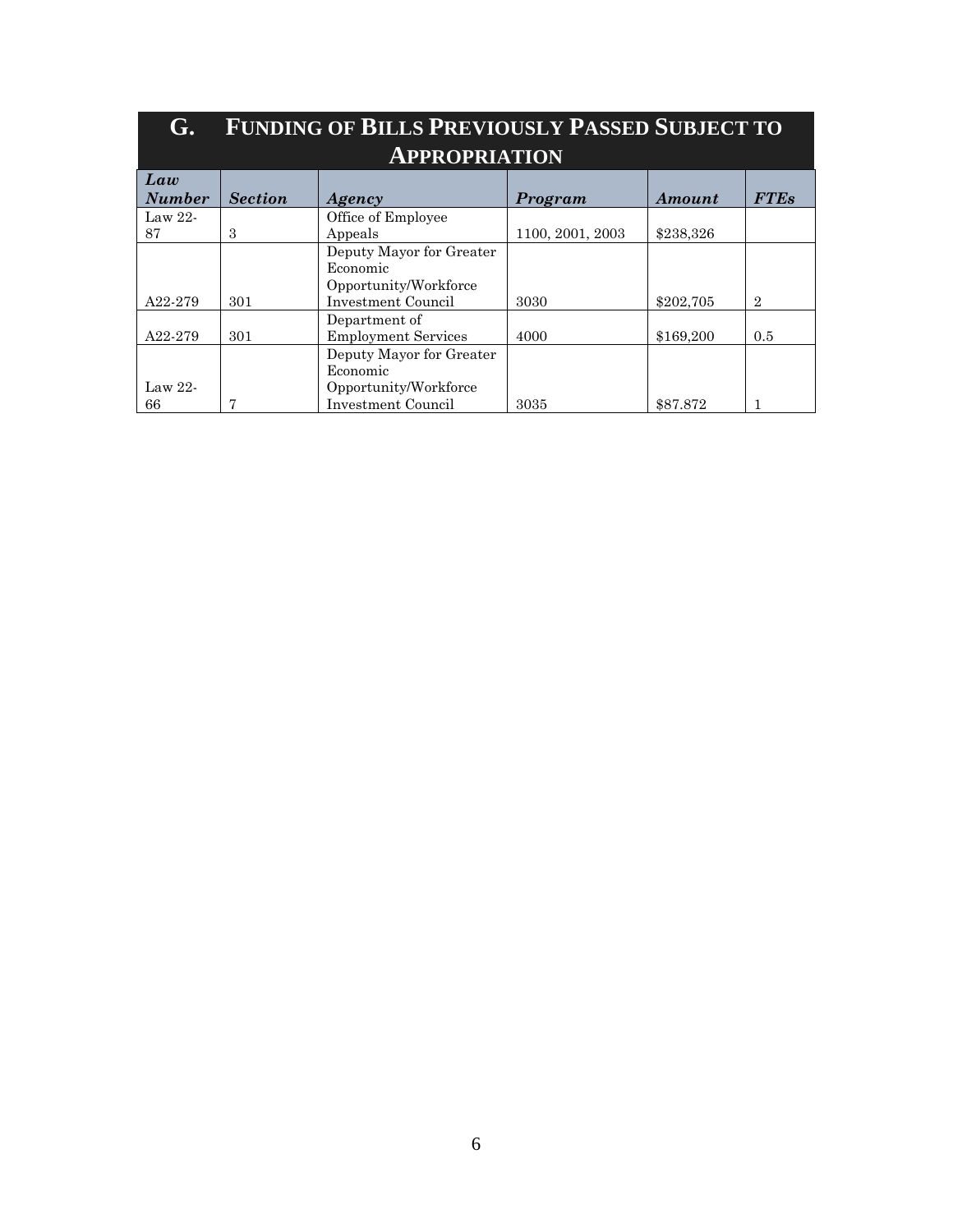## <span id="page-6-0"></span>**I. SUMMARY OF COMMITTEE BUDGET RECOMMENDATIONS**

## **DEPARTMENT OF EMPLOYMENT SERVICES (CF0)**

#### *Operating Budget Recommendations*

- 1. Sweep \$1,500,000 of FY18 fund balance in UI Administrative Assessment, Special Purpose Revenue Fund 624 to fund the Career Pathways Innovation Fund.
- 2. Enhance funding for labor law education and outreach
	- Increase local budget in Program 3000 (Labor Standards), Activity 3200 (Office of Wage Hour): *increase* CSG 50 (Subsidies and Transfers) by \$100,000.
- 3. Reduce overbudgeting in the DC Career Connections program
	- Reduce local budget in Program 5000 (State Initiatives), Activity 5200 (DC Career Connections): *decrease* CSG 50 (Subsidies and Transfers) by \$250,000 in recurring funds.
- 4. Correct error by transferring funds from Local Adult Training to L.E.A.P.
	- Reduce intra-district budget in Program 4000 (Workforce Development), Activity 4250 (Local Adult Training): *decrease* CSG 50 (Subsidies and Transfers) by \$990,000 in recurring funds.
	- Increase intra-district budget in Program 5000 (State Initiatives), Activity 5300 (LEAP): *increase* CSG 50 (Subsidies and Transfers) by \$990,000 in recurring funds.
- 5. Align Project Empowerment budget for contracts with past spending
	- Reduce local budget in Program 5000 (State Initiatives), Activity 5100 (Transitional Employment): *decrease* CSG 40 (Other Services and Charges) by \$150,000 in recurring funds.
- 6. Right-size the budgets of activities that have been overbudgeted and/or underspent
	- Reduce local budget in Program 1000 (Agency Management), Activity 1086 (Call Center): *decrease* CSG 40 (Other Services and Charges) by \$10,000 in recurring funds.
	- Reduce local budget in Program 1000 (Agency Management), Activity 1090 (Performance Management): *decrease* CSG 40 (Other Services and Charges) by \$97,498 in recurring funds.
	- Reduce local budget in Program 4000 (Workforce Development), Activity 4200 (Program Performance Monitoring): *decrease* CSG 41 (Contractual Services – Other) by \$3,459 in recurring funds.
	- Reduce local budget in Program 4000 (Workforce Development), Activity 4250 (Local Adult Training): *decrease* CSG 40 (Other Services and Charges) by \$49,000 in recurring funds.
	- Reduce local budget in Program 4000 (Workforce Development), Activity 4500 (Employer Services): *decrease* CSG 40 (Other Services and Charges) by \$3,849 in recurring funds.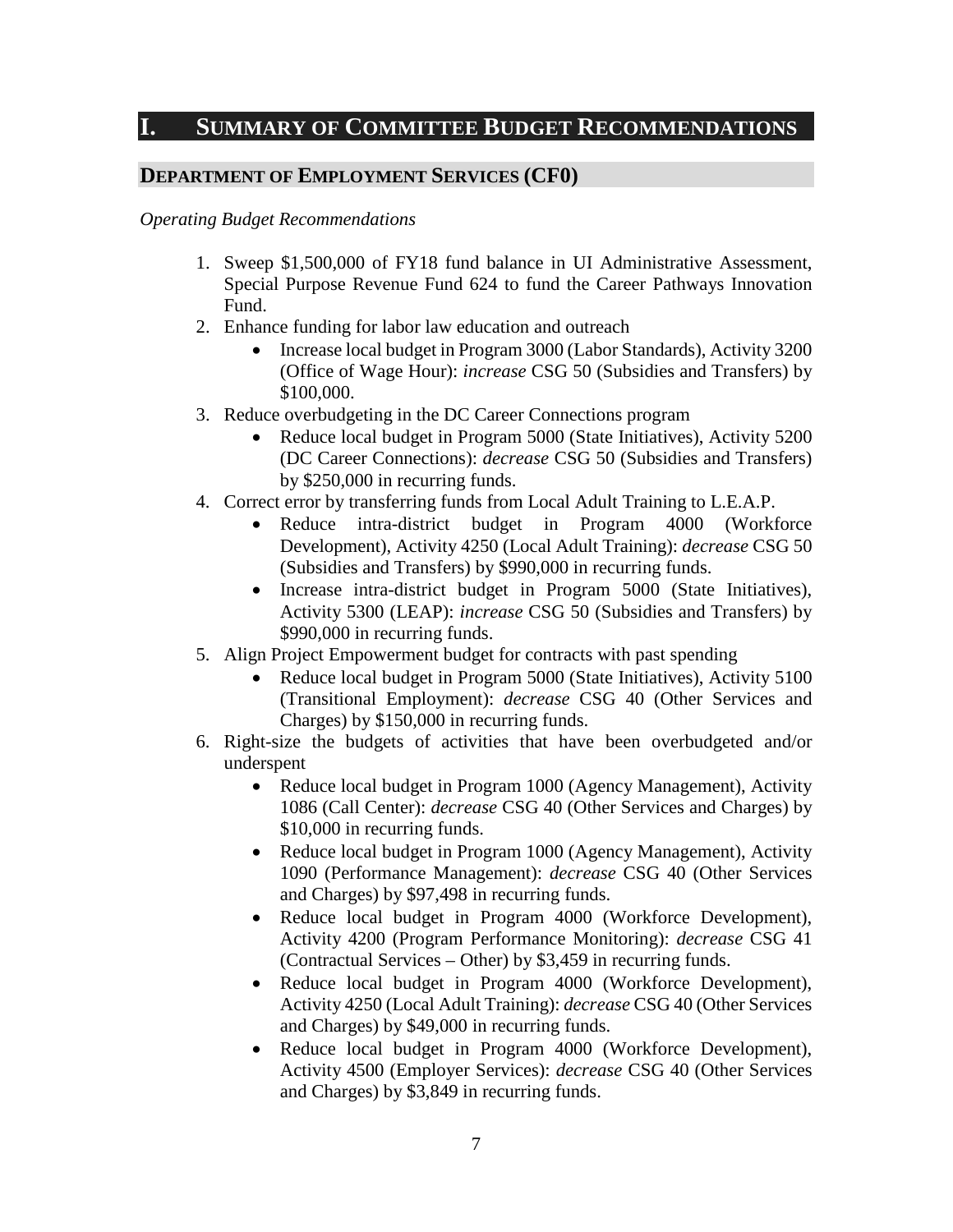- Reduce local budget in Program 4000 (Workforce Development), Activity 4810 (Year-Round Youth): *decrease* CSG 20 (Supplies and Materials) by \$45,570 in recurring funds and CSG 41 (Contractual Services – Other) by \$30,535 in recurring funds: *total NPS decrease = \$76,005*.
- Reduce FTEs by 2.0 (Positions: 00046391, 00086093) in Program 5000 (State Initiatives), Activity 5100 (Transitional Employment): *decrease*  CSG 11 (Regular Pay – Continuing Full Time) by \$108,995 in recurring funds and CSG 14 (Fringe Benefits – Current Personnel) by \$24,657 in recurring funds: *total PS decrease = \$133,652*
- 7. Ensure that monies in the District of Columbia Jobs Trust Fund are spent in the manner required by law
	- Reduce special-purpose revenue budget in Program 4000 (Workforce Development), Activity 4510 (First Source): *decrease* CSG 40 (Other Services and Charges) by \$60,000 in recurring funds.
	- Increase special-purpose revenue budget in Program 4000 (Workforce Development), Activity 4250 (Local Adult Training): *increase* CSG 50 (Subsidies and Transfers) by \$60,000 in recurring funds.
- 8. Fund the Workforce Development System Transparency Act (Act 22-279).
	- Increase local budget in Program 4000 (Workforce Development), Activity 4900 (Statewide Activities): *increase* CSG 41 (Contracts) by \$101,000 in recurring funds, CSG 70 (office supplies) by \$10,200 in one-time funds. *Total NPS increase = \$111,200.*
	- Increase FTEs by 0.5 and increase local budget in Program 4000 (Workforce Development), Activity 4900 (Statewide Activities): *increase* CSG 12 (Regular Pay-Other) by \$45,820 and CSG 14 (Fringe Benefits – Current Personnel) by \$12,180 in recurring funds: *total PS increase = \$58,000.*

## *Capital Budget Recommendations*

- 1. SNTRC, Saint Elizabeths Infrastructure Academy. Approve the budget as proposed.
- 2. UIM02, UI Modernization Project. Reduce current allocation by \$1,500,000 and convert to operating funds.
- 3. PFL09 Paid Family Leave IT Application. Reduce Paygo funds by \$1,500,000 in current allocation; increase Short-term bond funds by \$1,500,000. (No net impact.)

#### *Policy recommendations*

- 1. Enforce labor laws in a strategic and proactive manner.
- 2. Improve Office of Wage-Hour complaint processing and timing
- 3. Continue to improve enforcement of the First Source law; ensure the First Source register comports with existing law; fix errors on the new First Source forms, reporting website, and "Find a First Source job" webpage.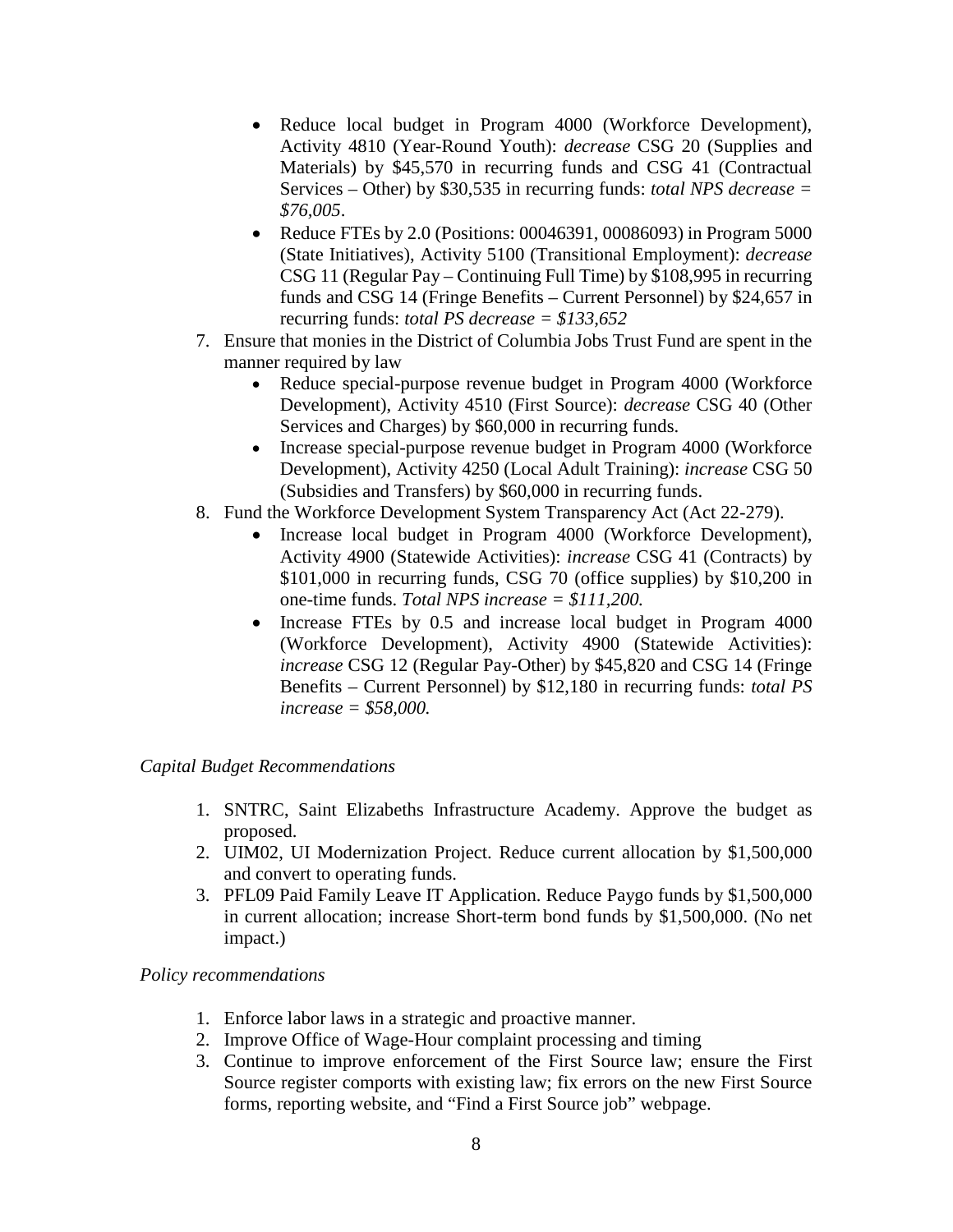- 4. Expand Registered Apprenticeships in high-demand industries, enhance transparency around the registered apprenticeship program, and ensure that all aspects comport with local and federal laws and regulations.
- 5. In MBSYEP, provide soft skills training, evaluate training effectiveness, prioritize Opportunity Youth for recruitment, develop a strategic plan, prioritize spending on wages over contracts, share contract and grant monitoring documentation with the Committee, improve performance measurements, ensure the program comports with the law, and implement independent recommendations.
- 6. Complete the Paid Leave IT project by statutory deadlines with a high-quality final product and in a cost-efficient manner.
- 7. Use targeted investments to better serve youth participants, reduce paperwork burdens.
- 8. Provide a detailed spending and training plan for the DC Infrastructure Academy.
- 9. Clarify Unemployment Insurance overpayment notification form; issue guidelines on waiver requests.
- 10. Process OAH final orders on Unemployment Insurance payments expeditiously.
- 11. Make DOES's grant and contract opportunities, performance, and processes fairer and more transparent.

## **DEPARTMENT OF HUMAN RESOURCES (BE0)**

#### *Operating Budget Recommendations*

The Committee recommends the adoption of the Mayor's proposed FY19 budget.

#### *Policy Recommendations*

- 1. Increase efforts to hire District residents into District government jobs and produce required reports.
- 2. Continue improvements to streamline classification.
- 3. Implement career ladders program.
- 4. Continue progress implementing the updated sexual harassment policy and provide a complete list of sexual harassment officers.
- 5. Expand auditing and investigations, particularly of term and temp positions, and establish related Key Performance Indicators.
- 6. Implement the 457(b) automatic enrollment program and issue regulations.
- 7. Continue efforts to correct the tax withholding error.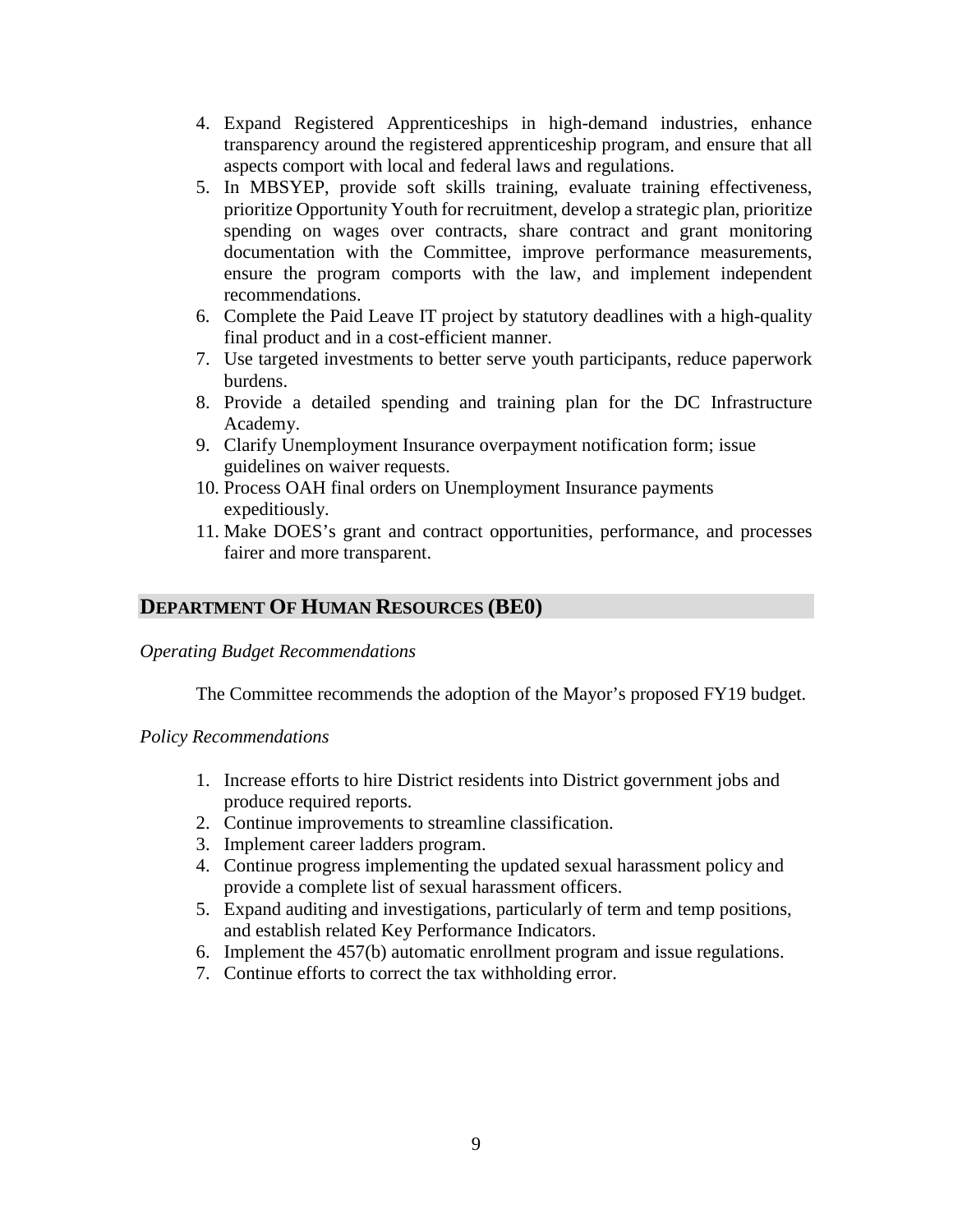#### **DEPUTY MAYOR FOR GREATER ECONOMIC OPPORTUNITY (EM0)**

#### *Operating Budget Recommendations*

- 1. Reduce Local Business Utilization project. Reduce FTEs by 4.0 (Positions 10009035, 10009036, 10009037, 10009038) in Program code 2000 (Deputy Mayor for Greater Economic Opportunity), Activity code 2013 (Local Business Utilization): *Decrease* CSG 11 (Regular Pay – Continuing Full Time) by \$376,607 in recurring funds and \$80,000 in one-time funds, and CSG 14 (Fringe Benefits – Current Personnel) by \$95,539 in recurring funds: *total PS decrease = \$552,146.*
- 2. Increase Office of African American Affairs for issuance of competitive grants by \$151,505. Increase FTEs by 1 (Community Outreach Specialist) and Program code 2000 (Deputy Mayor for Greater Economic Opportunity), Activity code 2011 (Office of African American Affairs): *Increase* CSG 11 (Regular Pay – Continuing Full Time) by \$63,567, CSG 14 (Fringe Benefits – Current Personnel) by \$12,938, and CSG 50 (Subsidies and Transfers) by \$75,000. *Total PS increase = \$76,505, total NPS increase = \$75,000.*
- 3. Reduce FTEs by 1.0 (Position 10008424, Program Analyst) in Program code 2000 (Deputy Mayor for Greater Economic Opportunity), Activity code 2010 (Deputy Mayor for Greater Economic Opportunity): *Decrease* CSG 11 (Regular Pay – Continuing Full Time) by \$95,791, and CSG 14 (Fringe Benefits – Current Personnel) by \$19,254. *Total PS decrease = \$115,045.*
- 4. Reduce Program code 2000 (Deputy Mayor for Greater Economic Opportunity), Activity code 2010 (Deputy Mayor for Greater Economic Opportunity): *decrease* CSG 40 (other services and charges) by \$114,000.

#### *Policy Recommendations*

- 1. Foster coordination, cooperation, and information-sharing among workforce agencies in its cluster.
- 2. Identify performance metrics to reflect agency strategic objectives.
- 3. Finalize the Vendor Scorecard project.

## **EMPLOYEES' COMPENSATION FUND (BG0)**

#### *Operating Budget Recommendations*

The Committee recommends the adoption of the Mayor's proposed FY19 budget.

#### *Policy Recommendations*

See Office of Risk Management.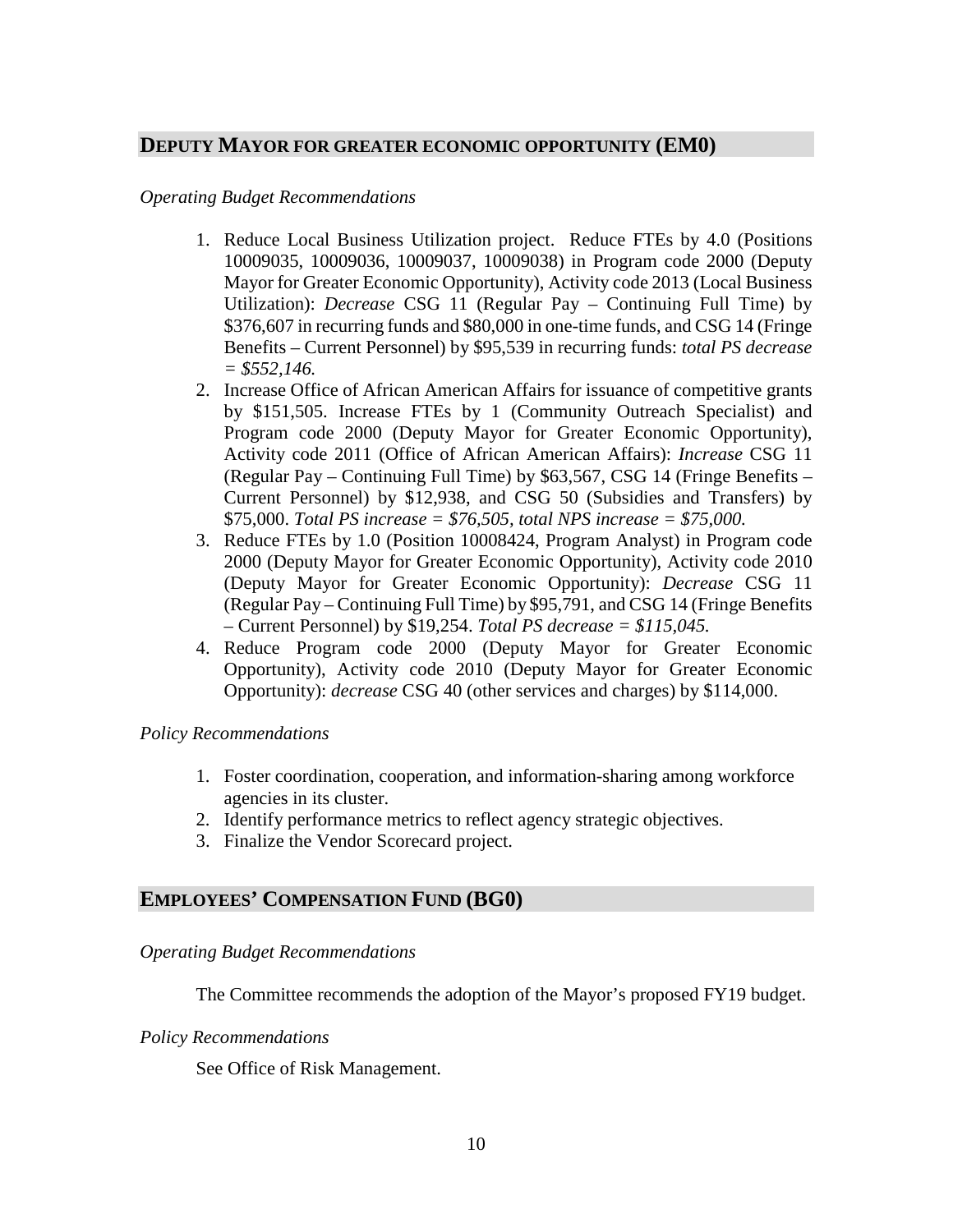## **OFFICE OF EMPLOYEE APPEALS (CH0)**

*Operating Budget Recommendations*

- 1. Fund Law 22-0087, the Office of Employee Appeals Hearing Examiner Classification Amendment Act of 2018. *Total PS increase = \$238,326.*
	- Enhance budget in Program 2000 (Adjudication), Activity 2001 (Adjudication Process): *increase* CSG 11 (Regular Pay – Continuing Full Time) by \$139,061, CSG 12 (Regular Pay—Other) by \$9,526, and CSG 14 (Fringe Benefits – Current Personnel) by \$30,460.
	- Enhance budget in Program 2000 (Adjudication), Activity 2003 (Mediation): *increase* CSG 12 (Regular Pay—Other) by \$11,060 and CSG 14 (Fringe Benefits – Current Personnel) by \$2,267.
	- Enhance budget in Program 1000 (Agency Management), Activity 1100 (Office of Employee Appeals): *increase* CSG 11 (Regular Pay – Continuing Full Time) by \$38,134 and CSG 14 (Fringe Benefits – Current Personnel) by \$7,817.

#### *Policy Recommendations*

- 1. Complete the database upgrade by the end of FY18.
- 2. Ensure timeliness and quality of decisions.

## **OFFICE OF LABOR RELATIONS AND COLLECTIVE BARGAINING (AE0, PROGRAM 3000)**

#### *Operating Budget Recommendations*

The Committee recommends the adoption of the Mayor's proposed FY19 budget.

#### *Policy Recommendations*

- 1. Complete collective bargaining negotiations in a timely manner.
- 2. Ensure the availability of funding and prompt wage processing under new collective bargaining agreements.
- 3. Follow legal requirements for timely submission of contracts to the Council.
- 4. Fill agency vacancies.
- 5. Update key performance indicators regarding CBAs achieved through negotiations.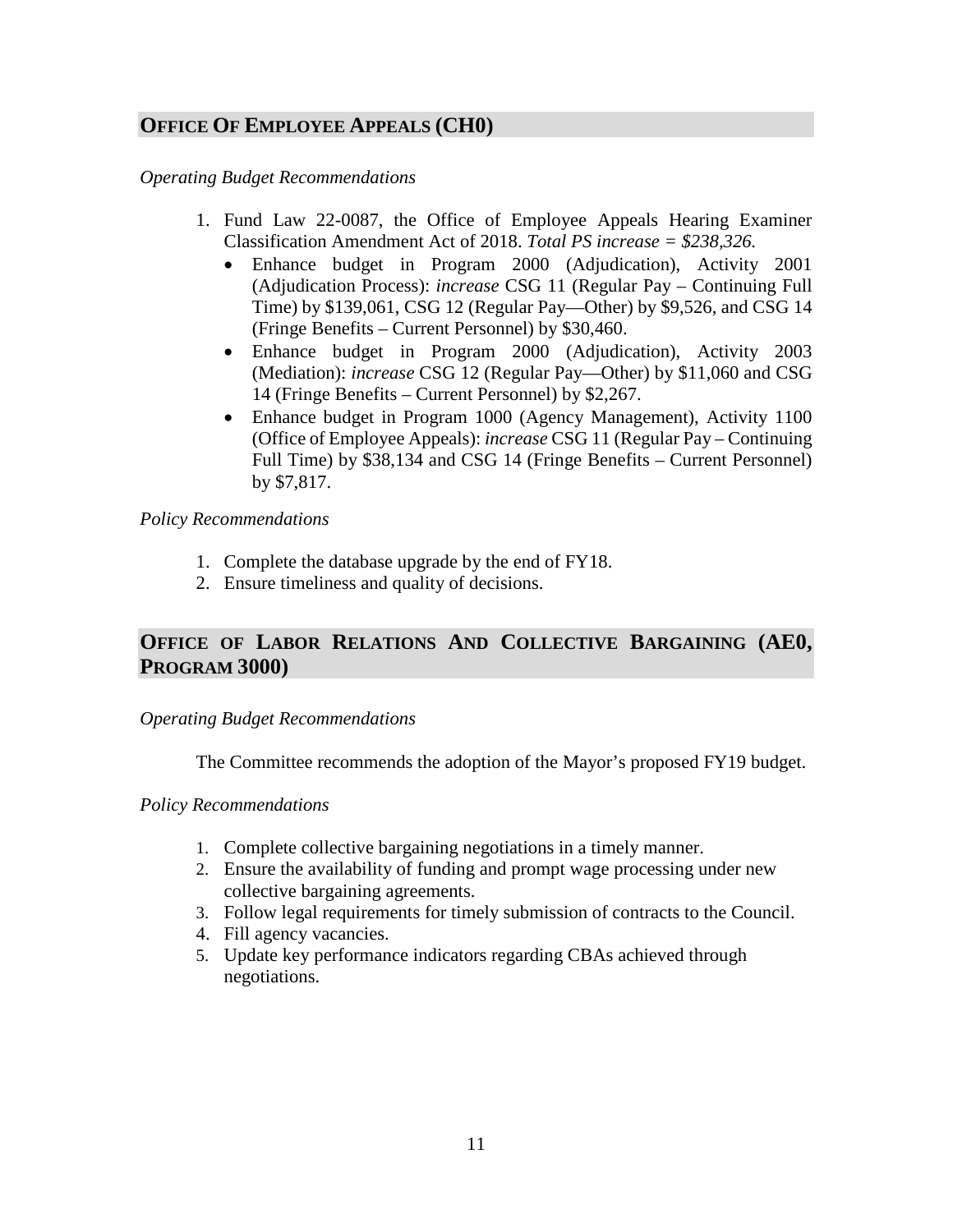## **OFFICE OF RISK MANAGEMENT (RK0)**

#### *Operating Budget Recommendations*

- 1. Make the following changes reflected in the Mayor's FY19 errata letter:
	- Reduce Program code 1000 (Agency Management), Activity code 1055 (Risk Management): *Decrease* CSG 40 (Other Services and Charges) by \$188,746 in recurring funds. *Total NPS decrease = \$188,746*.
	- Increase Program Code 4100 (Public Sector Workers' Compensation), Activity Code 4100 (Public Sector Workers' Compensation): *Increase* CSG 11 by \$148,921 and CSG 14 by \$39,835. *Total PS increase = \$188,746.*

#### *Policy Recommendations*

- 1. Ensure a smooth transition to in-house management of the public sector workers' compensation program
- 2. Complete the public sector workers' compensation manual by April 2019.

## **PUBLIC EMPLOYEE RELATIONS BOARD (CG0)**

#### *Operating Budget Recommendations*

The Committee recommends the adoption of the Mayor's proposed FY19 budget.

#### *Policy Recommendations*

- 1. Complete the database upgrade by the end of FY18.
- 2. Ensure timeliness of decisions.

## **WORKFORCE INVESTMENT COUNCIL (EM0, PROGRAM 3000)**

*Operating Budget Recommendations*

- 1. Fund the Workforce Development System Transparency Act of 2018 (D.C. Act A22-279):
	- *Increase* FTEs by 2 and create 2 new positions as follows:
		- i. Program Analysts: add 2 FTEs in Program 3000 (Workforce Investment), Activity 3030 (Workforce Investment): *increase* CSG 11 (Regular Pay – Continuing Full Time) by \$140,388.30 and CSG 14 (Fringe Benefits – Current Personnel) by \$35,316.70. *Total PS increase* = *\$175,705.*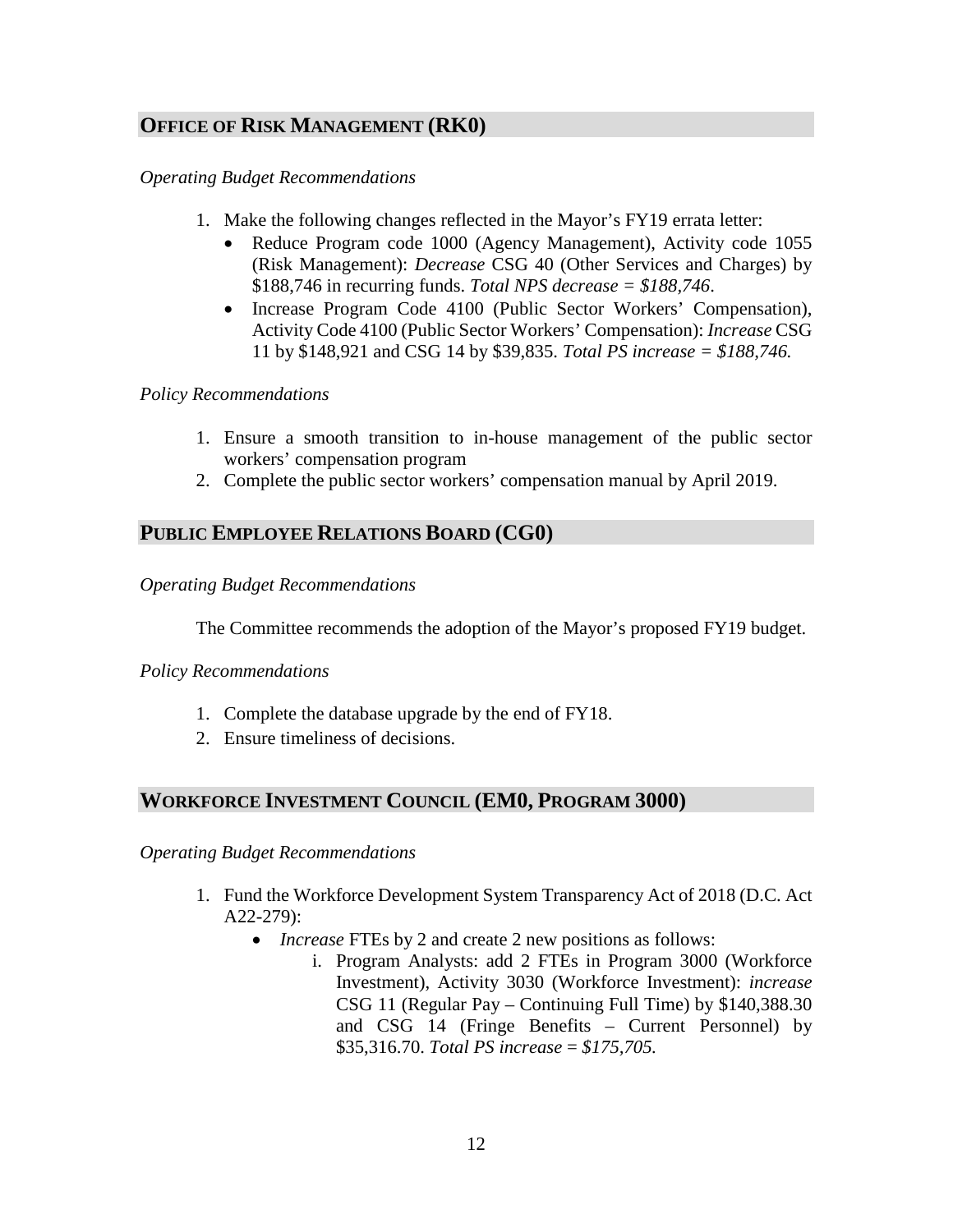- Increase Program 3000 (Workforce Investment), Activity 3030 (Workforce Investment): *increase* CSG 40 (Other Services and Charges) by \$27,000 in recurring funds. *Total NPS increase = \$27,000.*
- 2. Fund the Career Pathways Innovation Fund
	- Increase Program 3000 (Workforce Investment), Activity 3030 (Workforce Investment): *increase* CSG 50 (Subsidies) by \$1,500,000 in one-time funds.
- 3. Fund a grant for DC Central Kitchen
	- Increase Program 3000 (Workforce Investment), Activity 3030 (Workforce Investment): *increase* CSG 50 (Subsidies) by \$1,000,000 in one-time funds.
- 4. Fund the Health Literacy Council Establishment Act
	- Increase FTEs by 1 and add 1 new position (Program Manager) as follows:
		- i. Program 3000 (Workforce Investment), Activity 3035 (Workforce Investment Council): *increase* CSG 11 (Regular Pay – Continuing Full Time) by \$73,166 and CSG 14 (Fringe Benefits – Current Personnel) by \$14,706. *Total PS increase = \$87,872.*

## *Policy Recommendations*

- 1. Ensure accountability and oversight of the workforce system and complete the Data Dashboard in FY18.
- 2. Ensure compliance with WIOA and D.C. Official Code.
- 3. Develop and implement sector strategies.
- 4. Improve public engagement on WIOA State Plan and WIOA implementation.
- 5. Continue to improve WIC Board governance and engagement.
- 6. The WIC Board must oversee procurement and contracts and prevent conflicts of interest of board members and partner agencies.

## **INTER-COMMITTEE TRANSFERS**

*Operating - Transfers In*

- 1. Accept \$151,505 from Committee on Government Operations for the Deputy Mayor for Greater Economic Opportunity, Office of African American Affairs, for the issuance of competitive grants.
	- Increase FTEs by 1 (Community Outreach Specialist) and Program code 2000 (Deputy Mayor for Greater Economic Opportunity), Activity code 2011 (Office of African American Affairs): *Increase* CSG 11 (Regular Pay – Continuing Full Time) by \$63,567, CSG 14 (Fringe Benefits – Current Personnel) by \$12,938,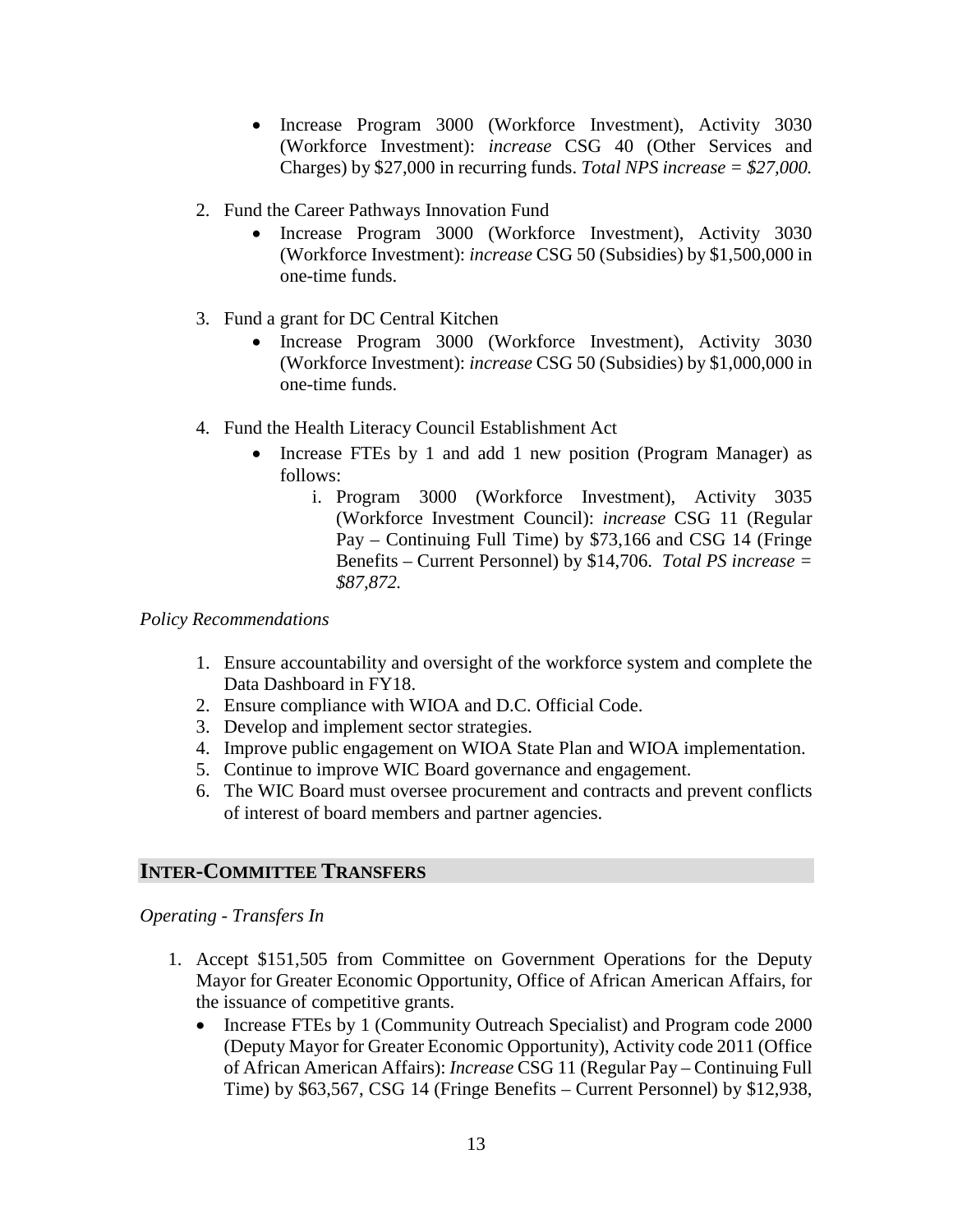and CSG 50 (Subsidies and Transfers) by \$75,000. *Total PS increase = \$76,505, total NPS increase = \$75,000.*

2. Accept \$87,872 and 1.0 FTE from Committee on Government Operations for the Deputy Mayor for Greater Economic Opportunity, Workforce Investment Council, Program 3000, Activity 3035, for the Health Literacy Council Establishment Act, B22-62.

## *Operating - Transfers Out*

- 1. Transfer \$169,800 to the Committee on Business and Economic Development for the Department of Small and Local Business Development for a living wage certification grant program.
	- Fund a new Living Wage Certification Grant Program: Program 3000 (Business Opportunities and Access to Capital), Activity 3060 (Business Development): *increase* CSG 50 (Subsidies and Transfers) by \$100,000 in recurring funds and \$69,800 in one-time funds. *Total NPS increase = \$169,800*
- 2. Transfer \$500,000 to the Committee on Education for the Office of the State Superintendent of Education for literacy training for beginning readers.
	- Fund a new Literacy Training Pilot program for the lowest-level learners: Increase Program E700, Activity E703 (Adult and Family Education), CSG 50 (Subsidies and transfers) by \$500,000 in recurring funds.
- 3. Transfer \$500,000 to the Committee on Education for the Office of the Deputy Mayor for Education for Out-of-School-Time programs.
	- Increase program 2000, activity code 2011, CSG 50 by \$500,000 in one-time funds.
- 4. Transfer \$174,720 to the Committee of the Whole for the Office of the District of Columbia Auditor for increased workforce development oversight capacity
	- Fund 1.0 additional FTE and contracting for increased workforce development system oversight: Increase Program 2000, Activity 2010, CSG 11 (Regular Pay – Continuing Full Time) by \$80,000 in recurring funds and CSG 14 (Fringe) by \$20,000; Increase Program 2000, Activity 2010, CSG 41 (Contractual Services) by \$74,720 in recurring funds. *Total PS increase = \$100,000; Total NPS increase = \$74,720.*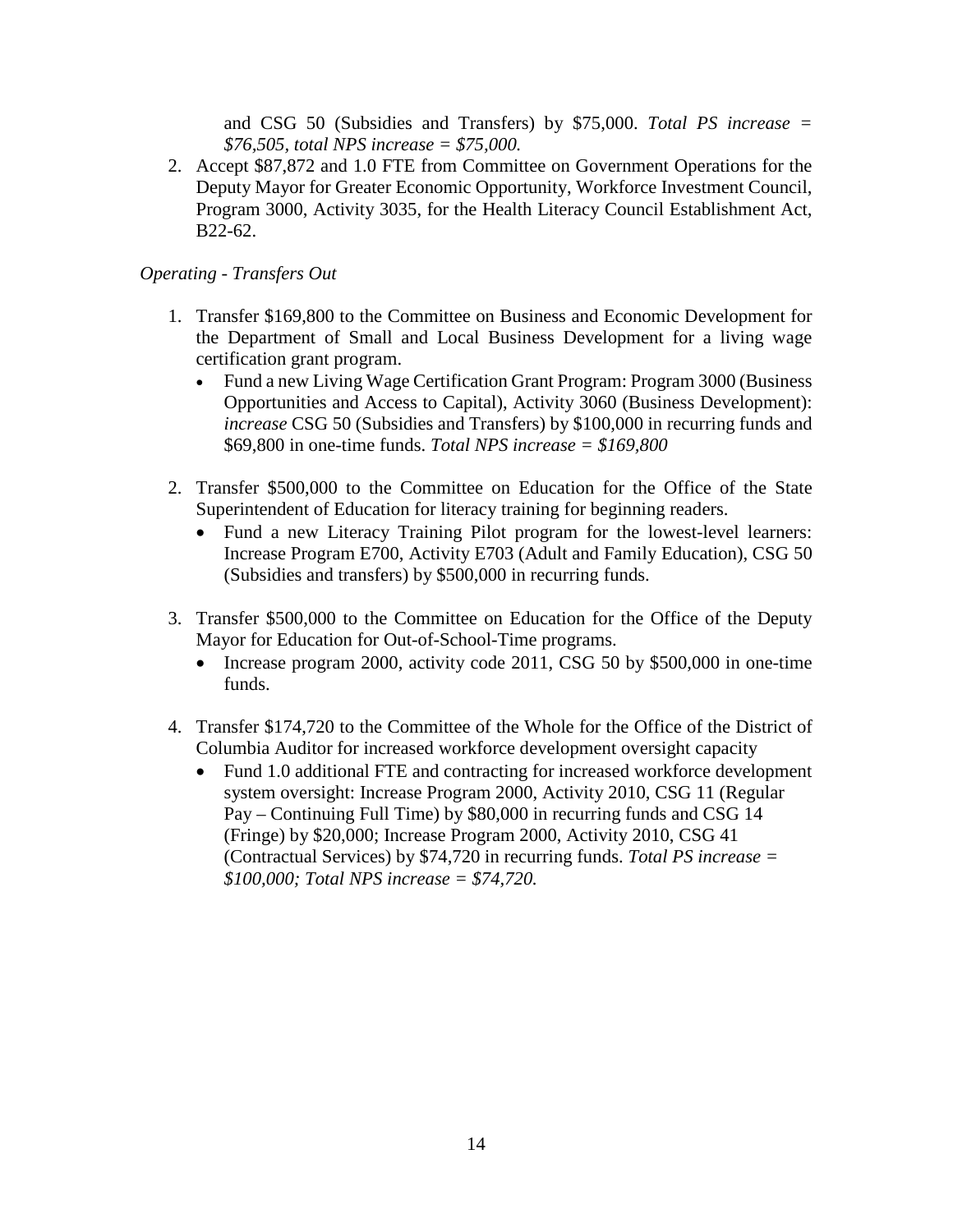## <span id="page-14-0"></span>**II**. **AGENCY FISCAL YEAR 2019 BUDGET RECOMMENDATIONS**

## **A. INTRODUCTION**

<span id="page-14-1"></span>The Committee on Labor and Workforce Development is responsible for oversight of public and private sector employee and employer issues. This includes District employee personnel, disciplinary, appeal, and union matters; public sector workers' compensation; private sector labor standards including the minimum wage, paid sick and safe time, paid family and medical leave; private sector workers' compensation; unemployment insurance; and job training and workforce development programs.

The District agencies, boards, and commissions that come under the Committee's purview are as follows:

- Department of Employment Services
- Department of Human Resources
- Deputy Mayor for Greater Economic Opportunity
- Office of Employee Appeals
- Office of Labor Relations and Collective Bargaining
- Office of Risk Management
- Public Employee Relations Board
- Workforce Investment Council

The Committee is chaired by Elissa Silverman (At-Large). The other members of the Committee are Mary Cheh (Ward 3), Kenyan McDuffie (Ward 5), Robert White (At-Large), and Trayon White (Ward 8).

*Performance Oversight Hearings* **February 12,**  Office of Employee Appeals

|        | The Committee held performance and budget oversight hearings on the following |  |  |  |  |
|--------|-------------------------------------------------------------------------------|--|--|--|--|
| dates: |                                                                               |  |  |  |  |

| Performance Oversight Hearings |                                                       |  |  |  |  |  |
|--------------------------------|-------------------------------------------------------|--|--|--|--|--|
|                                | Office of Employee Appeals                            |  |  |  |  |  |
| February 12,<br>2018           | Office of Risk Management                             |  |  |  |  |  |
|                                | <b>Public Employee Relations Board</b>                |  |  |  |  |  |
| February 22,                   | Department of Human Resources                         |  |  |  |  |  |
| 2018                           | Office of Labor Relations and Collective Bargaining   |  |  |  |  |  |
|                                | Department of Employment Services (public Witnesses)  |  |  |  |  |  |
|                                | Deputy Mayor for Greater Economic Opportunity (public |  |  |  |  |  |
| March 7, 2018                  | Witnesses)                                            |  |  |  |  |  |
|                                | Workforce Investment Council (public Witnesses)       |  |  |  |  |  |
| March 15, 2018                 | of Employment Services<br>Department<br>(Government)  |  |  |  |  |  |
|                                | Witnesses)                                            |  |  |  |  |  |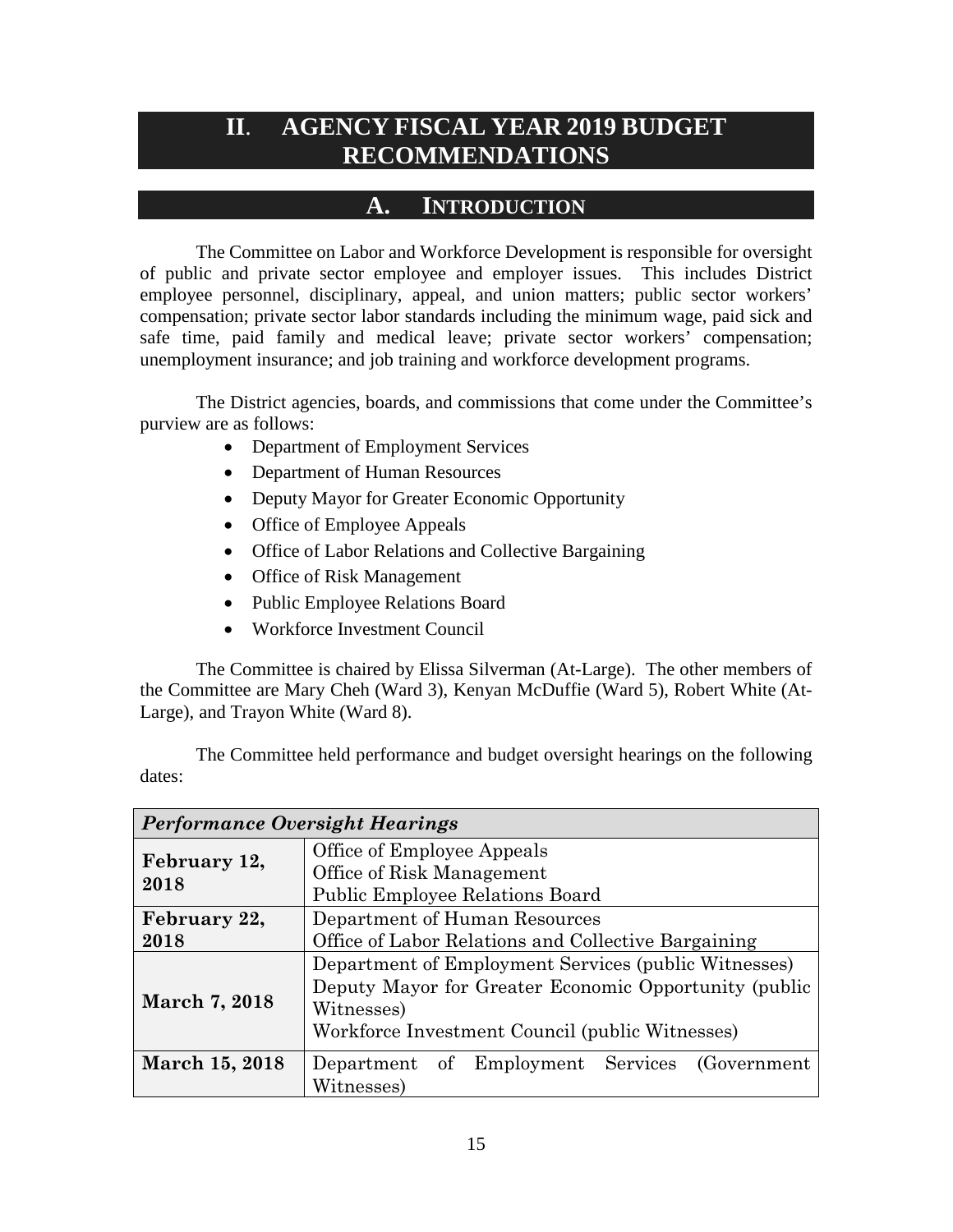|                        |  |  | Deputy Mayor for Greater Economic Opportunity       |
|------------------------|--|--|-----------------------------------------------------|
| (Government Witnesses) |  |  |                                                     |
|                        |  |  | Workforce Investment Council (Government Witnesses) |

| <b>Budget Oversight Hearings</b> |                                                       |  |  |  |  |  |
|----------------------------------|-------------------------------------------------------|--|--|--|--|--|
|                                  | Department of Human Resources                         |  |  |  |  |  |
| April 11, 2018                   | Office of Labor Relations and Collective Bargaining   |  |  |  |  |  |
|                                  | Office of Risk Management                             |  |  |  |  |  |
|                                  | Department of Employment Services (public Witnesses)  |  |  |  |  |  |
| April 18, 2018                   | Deputy Mayor for Greater Economic Opportunity (public |  |  |  |  |  |
|                                  | Witnesses)                                            |  |  |  |  |  |
|                                  | Workforce Investment Council (public Witnesses)       |  |  |  |  |  |
|                                  | Department of Employment Services (Government         |  |  |  |  |  |
|                                  | Witnesses)                                            |  |  |  |  |  |
| April 20, 2018                   | Deputy Mayor for Greater Economic Opportunity         |  |  |  |  |  |
|                                  | (Government Witnesses)                                |  |  |  |  |  |
|                                  | Workforce Investment Council (Government Witnesses)   |  |  |  |  |  |
|                                  | Office of Employee Appeals                            |  |  |  |  |  |
| April 26, 2018                   | <b>Public Employee Relations Board</b>                |  |  |  |  |  |

The Committee received important comments from members of the public and government witnesses during these hearings. Copies of witness lists and witness testimony from the four budget hearings are included in this report as Attachments A, B, and C. A video recording of the hearings can be obtained through the Office of Cable Television or at *oct.dc.gov*. Copies of witness lists and witness testimony from the four performance oversight hearings may be found on the Legislative Information Management System at http://lims.dccouncil.us/. The Committee continues to welcome public input on the agencies and activities within its purview.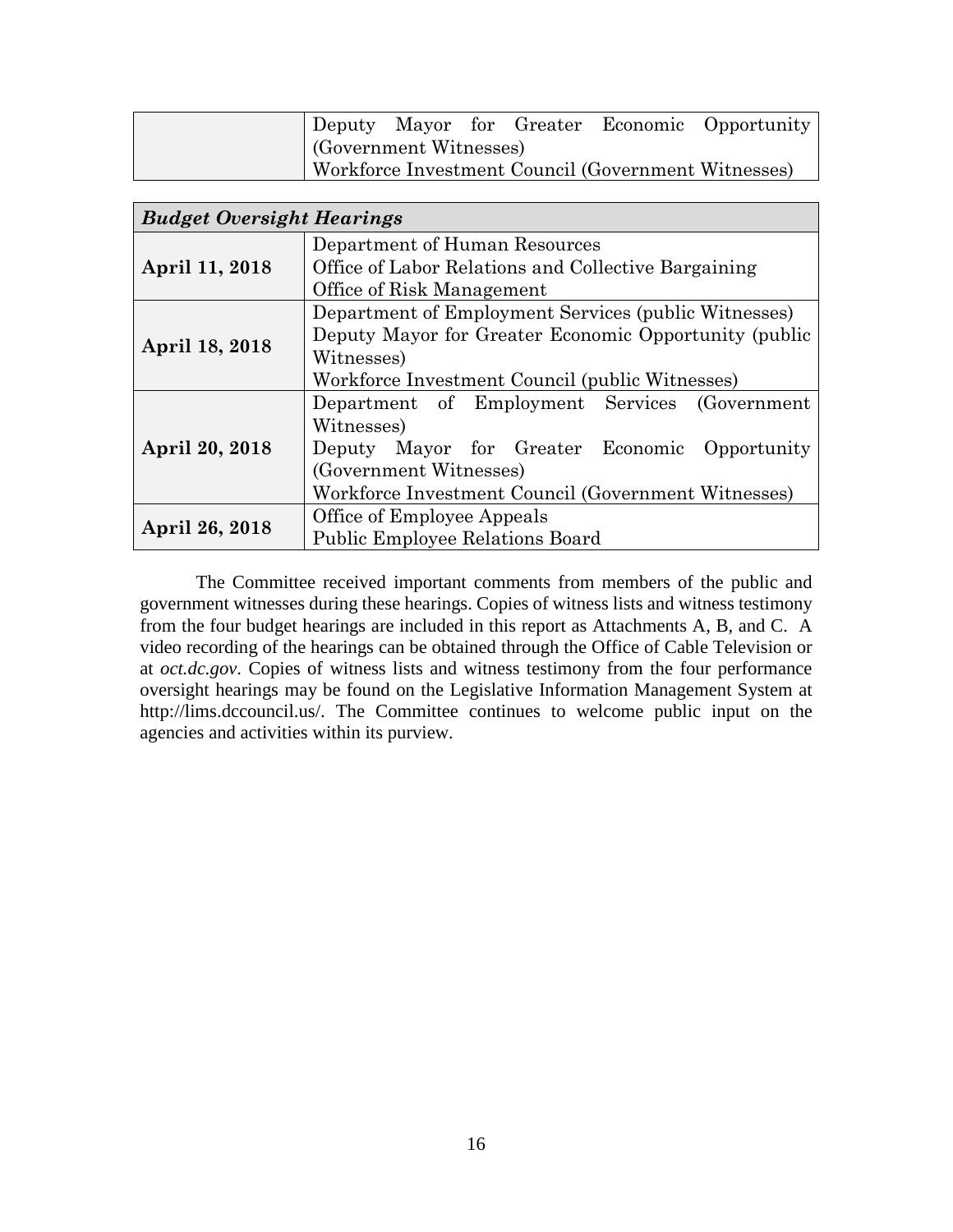## <span id="page-16-0"></span>**B. DEPARTMENT OF EMPLOYMENT SERVICES (CF0)**

#### **1. AGENCY MISSION AND OVERVIEW**

The Department of Employment Services ("DOES") fosters and promotes the welfare of job seekers and wage earners by improving their working conditions, advancing opportunities for employment, helping employers find workers, and tracking changes in employment and other national economic measurements impacting the District of Columbia.

DOES provides tools for the District of Columbia workforce to become more competitive using tailored approaches to ensure that workers and employers are successfully paired. DOES also fosters and promotes the welfare of job seekers and wage earners by ensuring safe working conditions, advancing opportunities for employment, helping employers find qualified workers, and tracking labor market information and other national economic measurements impacting the District of Columbia.

The agency implements these objectives through 7 divisions: 1) Agency Management, which provides for administrative support and the required tools to achieve operational programmatic results; 2) Unemployment Insurance, which provides basic income replacement insurance to workers unemployed through no fault of their own; 3) Labor Standards, which provides worker protection and dispute resolution services for the workers and employers of the District so that disputes are resolved fairly and the safety of the workplace is ensured; 4) Workforce Development, which provides employment-related services for unemployed or underemployed persons so that they can achieve economic security and compete in the global economy; 5) State Initiatives, which includes three locally funded signature programs that provide employment services such as training, work experiences, and supportive services to underserved adults who face multiple barriers to employment; 6) Paid Family Leave, which will implement the Universal Paid Leave Act to provide wage replacement benefits to individuals in need of leave from work due to medical or caregiving needs of one's family or self; and 7) Agency Financial Operations, which provides accounting and budget services to, and on behalf of, District agencies.

| <b>Fiscal Year 2019 Operating Budget, By Revenue Type</b> |                   |                            |                                   |                                        |                                     |  |  |  |  |
|-----------------------------------------------------------|-------------------|----------------------------|-----------------------------------|----------------------------------------|-------------------------------------|--|--|--|--|
| <b>Fund Type</b>                                          | FY 2017<br>Actual | FY 2018<br><b>Approved</b> | <b>FY 2019</b><br><b>Proposed</b> | Sum of<br><b>Committee</b><br>Variance | <b>Committee</b><br><b>Approved</b> |  |  |  |  |
| Local                                                     | \$61,077,933      | \$62,379,641               | \$70,106,424                      | $(\$504,363)$                          | \$69,602,061                        |  |  |  |  |
| Special Purpose                                           |                   |                            |                                   |                                        |                                     |  |  |  |  |
| Revenue                                                   | \$36,973,803      | \$44,704,618               | \$39,561,459                      | \$0                                    | \$39,561,459                        |  |  |  |  |
| Federal Grants                                            | \$26,726,192      | \$35,354,888               | \$29,876,193                      |                                        | \$29,876,193                        |  |  |  |  |
| Private Grant                                             | \$260.339         | \$260,001                  | \$786,786                         |                                        | \$786,786                           |  |  |  |  |
| Intra-District                                            | \$1,496,663       | \$1,666,975                | \$4,013,959                       | \$0                                    | \$4,013,959                         |  |  |  |  |
| <b>Gross Funds</b>                                        | \$126,534,929     | \$144,366,123              | \$144,344,822                     | $(\$504,363)$                          | \$143,840,459                       |  |  |  |  |

#### **2. FISCAL YEAR 2019 OPERATING BUDGET**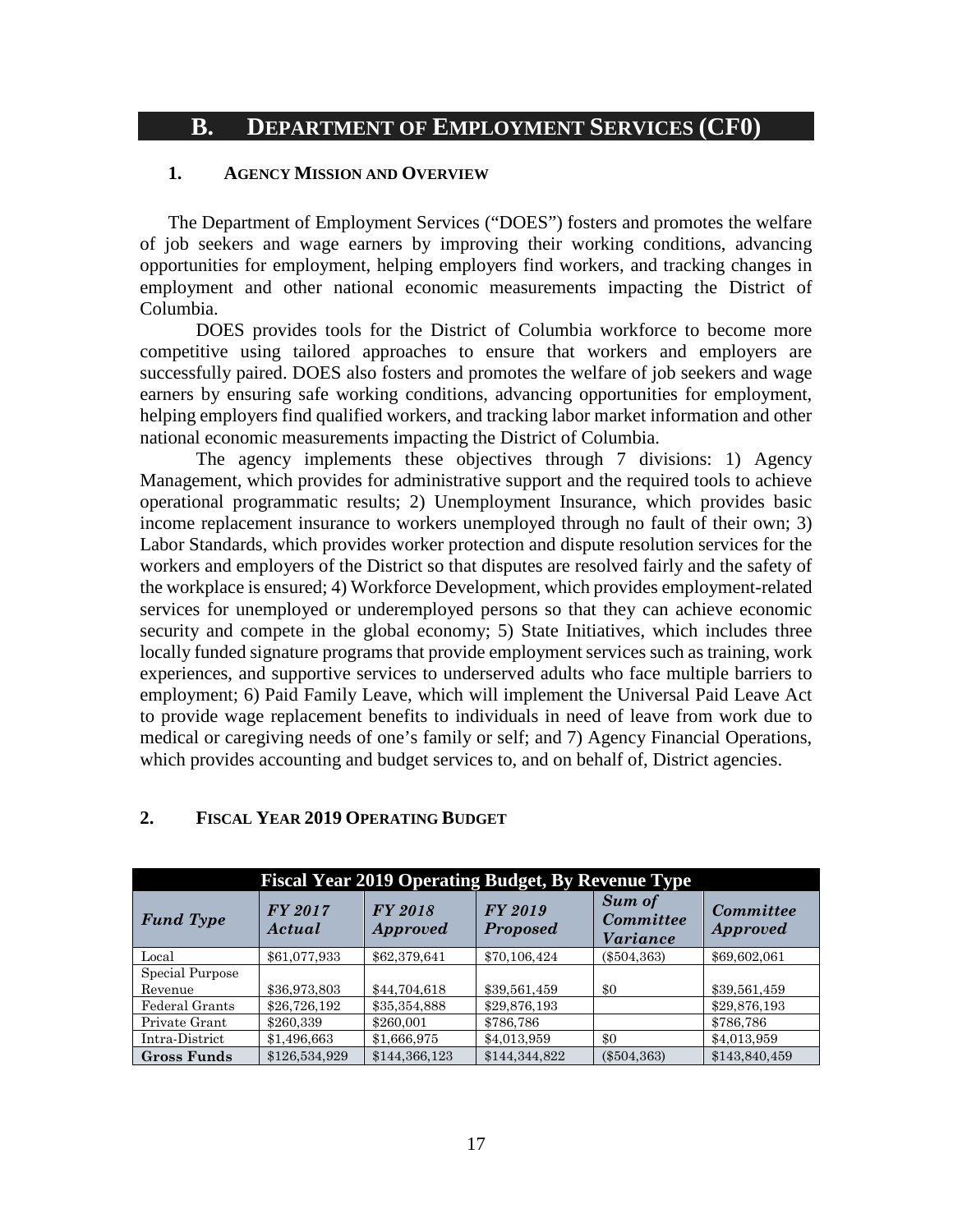| <b>Fiscal Year 2019 Full-Time Equivalents, By Revenue Type</b> |                   |                                   |                                   |                                        |                              |  |  |  |
|----------------------------------------------------------------|-------------------|-----------------------------------|-----------------------------------|----------------------------------------|------------------------------|--|--|--|
| <b>Fund Type</b>                                               | FY 2017<br>Actual | <b>FY 2018</b><br><b>Approved</b> | <b>FY 2019</b><br><b>Proposed</b> | Sum of<br><b>Committee</b><br>Variance | Committee<br><b>Approved</b> |  |  |  |
| Local                                                          | 220.1             | 230.5                             | 300.6                             | $-1.5$                                 | 299.1                        |  |  |  |
| Special                                                        |                   |                                   |                                   |                                        |                              |  |  |  |
| Purpose                                                        |                   |                                   |                                   |                                        |                              |  |  |  |
| Revenue                                                        | 212.6             | 198.2                             | 207.7                             |                                        | 207.7                        |  |  |  |
| Federal Grants                                                 | 209.0             | 230.4                             | 217.9                             |                                        | 217.9                        |  |  |  |
| Private Grant                                                  | 0.0               | 0.0                               | 6.0                               |                                        | 6.0                          |  |  |  |
| Intra-District                                                 | 13.0              | 23.0                              | 27.0                              |                                        | 27.0                         |  |  |  |
| <b>Gross Funds</b>                                             | 654.7             | 682.1                             | 759.1                             | $-1.5$                                 | 757.6                        |  |  |  |

| <b>Fiscal Year 2019 Operating Budget, By Activity (Gross Funds)</b> |                                |                   |                                                                        |               |                                        |                                     |  |  |  |
|---------------------------------------------------------------------|--------------------------------|-------------------|------------------------------------------------------------------------|---------------|----------------------------------------|-------------------------------------|--|--|--|
| Program                                                             |                                | FY 2017<br>Actual | <b>FY 2019</b><br><b>FY 2018</b><br><b>Proposed</b><br><i>Approved</i> |               | <b>Sum of</b><br>Committee<br>Variance | <b>Committee</b><br><b>Approved</b> |  |  |  |
| 1000                                                                | Agency Management              | \$10,027,769      | \$9,563,449                                                            | \$10,319,789  | $(\$107,498)$                          | \$10,212,291                        |  |  |  |
| 2000                                                                | Unemployment<br>Insurance      | \$27,092,317      | \$30,636,662                                                           | \$27,369,280  |                                        | \$27,369,280                        |  |  |  |
| 3000                                                                | Labor Standards                | \$18,008,702      | \$24,769,077                                                           | \$22,992,897  | \$100,000                              | \$23,092,897                        |  |  |  |
| 4000                                                                | Workforce<br>Development       | \$68,738,841      | \$59,808,754                                                           | \$58,784,819  | $(\$953,213)$                          | \$57,831,606                        |  |  |  |
| 5000                                                                | <b>State Initiatives</b>       | \$0               | \$16,727,172                                                           | \$16,414,421  | \$456.348                              | \$16,870,769                        |  |  |  |
| 6000                                                                | Paid Family Leave              | \$0               | \$0                                                                    | \$5,042,496   |                                        | \$5,042,496                         |  |  |  |
| 100F                                                                | Agency Financial<br>Operations | \$2,667,299       | \$2,861,010                                                            | \$3,421,121   |                                        | \$3,421,121                         |  |  |  |
|                                                                     | <b>Total</b>                   | \$126,534,929     | \$144,366,123                                                          | \$144,344,822 | $(\$504,363)$                          | \$143,840,459                       |  |  |  |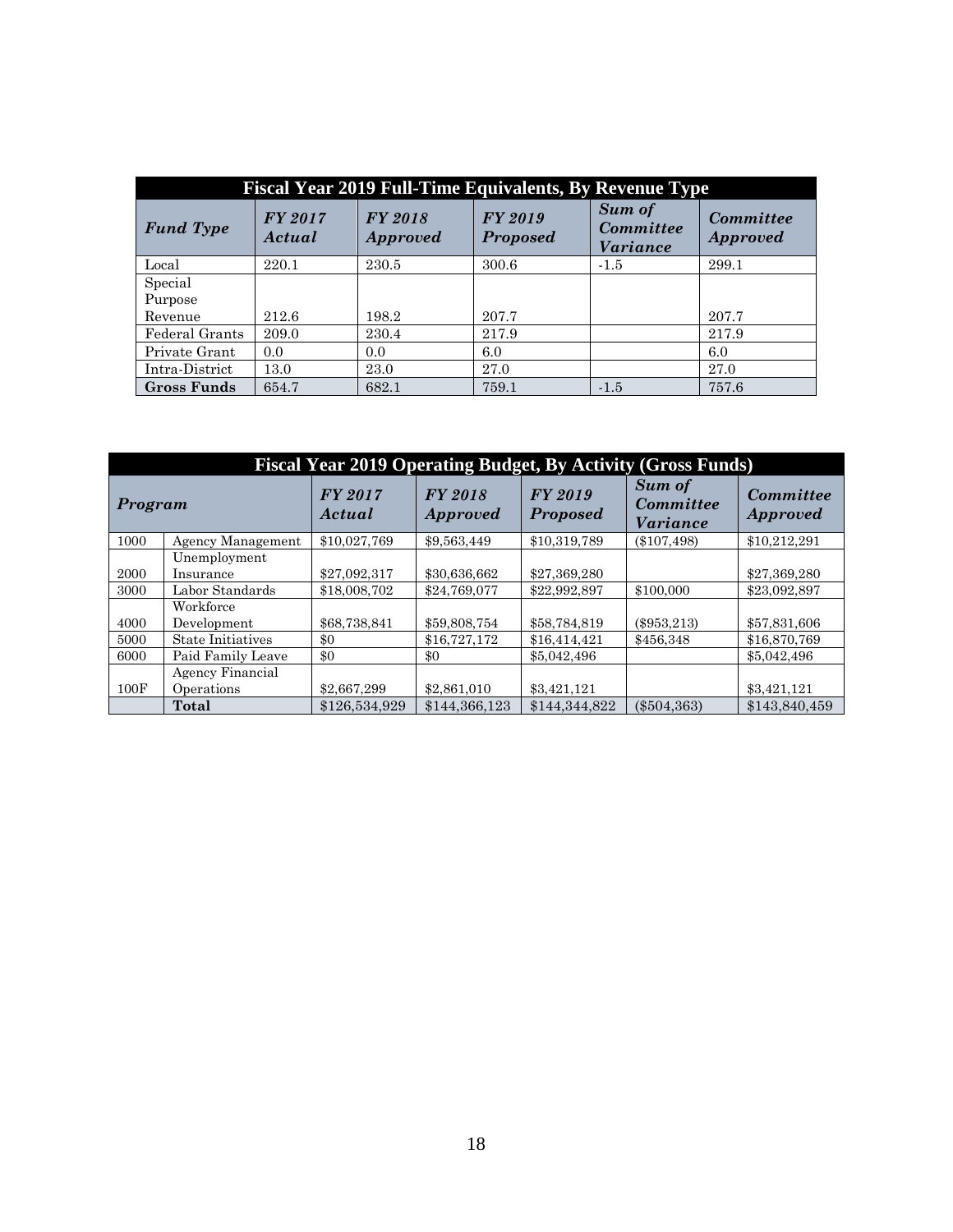| Fiscal Year 2019 Operating Budget, By Comptroller Source Group (Gross Funds) |                                                           |                          |                                   |               |                                 |                                     |  |  |  |
|------------------------------------------------------------------------------|-----------------------------------------------------------|--------------------------|-----------------------------------|---------------|---------------------------------|-------------------------------------|--|--|--|
|                                                                              | <b>Comp Source Group</b>                                  | <b>FY 2017</b><br>Actual | <b>FY 2018</b><br><i>Approved</i> |               | Sum of<br>Committee<br>Variance | <b>Committee</b><br><i>Approved</i> |  |  |  |
|                                                                              | Regular Pay -                                             |                          |                                   |               |                                 |                                     |  |  |  |
| 11                                                                           | Continuing Full Time                                      | \$33,251,309             | \$36,395,061                      | \$38,124,557  | $(\$108,995)$                   | \$38,015,562                        |  |  |  |
| 12                                                                           | Regular Pay - Other                                       | \$12,637,865             | \$13,070,547                      | \$17,552,331  | \$45,820                        | \$17,598,151                        |  |  |  |
| 13                                                                           | <b>Additional Gross Pay</b>                               | \$813,260                | \$0                               |               |                                 | \$0                                 |  |  |  |
|                                                                              | Fringe Benefits -                                         |                          |                                   |               |                                 |                                     |  |  |  |
| 14                                                                           | <b>Current Personnel</b>                                  | \$10,131,810             | \$10,512,415                      | \$12,694,385  | $(\$12,477)$                    | \$12,681,908                        |  |  |  |
| $15\,$                                                                       | Overtime Pay                                              | \$276,249                | \$0                               | \$410,892     |                                 | \$410,892                           |  |  |  |
| 20                                                                           | Supplies and<br>Materials                                 | \$463,102                | \$743,477                         | \$980,916     | $(\$45,570)$                    | \$935,346                           |  |  |  |
| 30                                                                           | Energy,<br>Communications, and<br><b>Building Rentals</b> | \$792,321                | \$906,315                         | \$592,751     |                                 | \$592,751                           |  |  |  |
| 31                                                                           | Telephone, Telegraph,                                     | \$971,444                | \$1,422,767                       | \$950,145     |                                 | \$950,145                           |  |  |  |
|                                                                              | Rentals - Land and                                        |                          |                                   |               |                                 |                                     |  |  |  |
| 32                                                                           | Structures                                                | \$444,647                | \$958,230                         | \$231,291     |                                 | \$231.291                           |  |  |  |
| 34                                                                           | Security Services                                         | \$788,373                | \$1,332,827                       | \$1,900,805   |                                 | \$1,900,805                         |  |  |  |
| 35                                                                           | Occupancy Fixed<br>Costs                                  | \$1,508,692              | \$895,202                         | \$2,434,362   |                                 | \$2,434,362                         |  |  |  |
| 40                                                                           | Other Services and<br>Charges                             | \$12,974,498             | \$18,648,807                      | \$18,521,666  | $(\$370,347)$                   | \$18,151,319                        |  |  |  |
| 41                                                                           | Contractual Services -<br>Other                           | \$11,518,487             | \$14,440,943                      | \$9,670,777   | \$67,006                        | \$9,737,783                         |  |  |  |
| 50                                                                           | Subsidies                                                 | \$38,942,899             | \$43,932,809                      | \$39,137,714  | $(\$90,000)$                    | \$39,047,714                        |  |  |  |
| 70                                                                           | Equipment &<br><b>Equipment Rental</b>                    | \$1,002,151              | \$1,106,724                       | \$1,142,230   | \$10,200                        | \$1,152,430                         |  |  |  |
| 91                                                                           | <b>Expense Not</b><br><b>Budgeted Others</b>              | \$17,823                 | \$0                               | \$0           |                                 | \$0                                 |  |  |  |
|                                                                              | <b>Total</b>                                              | \$126,534,929            | \$144,366,123                     | \$144,344,822 | $(\$504,363)$                   | \$143,840,459                       |  |  |  |

#### **Summary of Proposed Budget**

The Mayor's FY19 budget proposal for DOES is \$144,344,822, a decrease of \$21,301, or 0.01 percent, from the current fiscal year's approved budget of \$144,366,123. The proposed budget would support a staff of 759.1 FTEs, an increase of 77.0, or 11.3 percent, over the current fiscal year.

*Local Funds***:** The Mayor's FY19 local funds budget proposal for DOES is \$70,106,424, an increase of \$7,726,783, or 12.4 percent, over the current fiscal year's approved budget of \$62,379,641. The proposed local budget would support 300.6 FTEs, an increase of 70.1 FTEs over the current fiscal year.

*Special-Purpose Revenue:* The Mayor's FY19 special-purpose revenue funds budget proposal for DOES is \$39,561,459, a decrease of \$5,143,159, or 11.5%, from the current fiscal year's approved budget of \$44,704,618. The proposed special-purpose revenue funds budget would support 207.7 FTEs, an increase of 9.5 FTEs over the current fiscal year.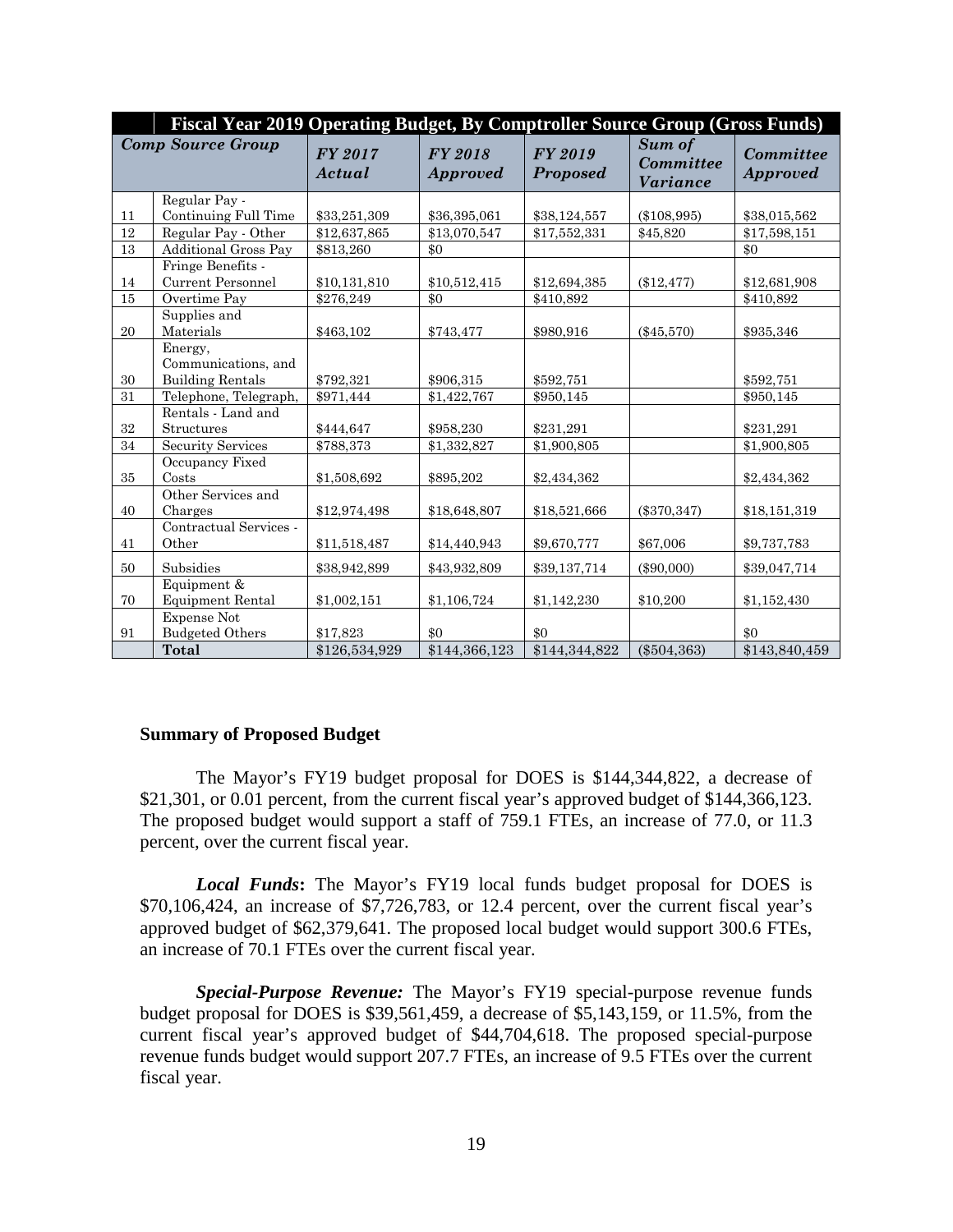*Federal Grant Funds:* The Mayor's FY19 federal grant funds budget proposal for DOES is \$29,876,193, a decrease of \$5,478,695, or 15.5%, from the current fiscal year's approved budget of \$35,354,888. The proposed federal grant funds budget would support 217.9 FTEs, a decrease of 12.5 FTEs from the current fiscal year.

*Private Grant Funds:* The Mayor's FY19 private grant funds budget proposal for DOES is \$786,786, an increase of \$526,785, or 202.6 percent, over the current fiscal year's approved budget of \$260,001. The proposed private grant funds budget would support 6 FTEs, an increase of 6 FTEs over the current fiscal year.

*Intra-District Funds:* The Mayor's FY19 intra-district funds budget proposal for DOES is \$4,013,959, an increase of \$2,346,984 or 140.8 percent, over the current fiscal year's approved budget of \$1,666,975. The proposed intra-district funds budget would support 27 FTEs, an increase of 4 FTEs over the current fiscal year.

#### **Committee Analysis and Recommendations**

The Committee provides the following comments, analysis, and recommendations on the FY19 proposed operating budget and agency performance.

#### **a. Operating Budget Recommendations**

## *1. Utilize fund balance in the Unemployment and Workforce Development Administrative Fund to fund the Career Pathways Innovation Fund grant program*

The Unemployment and Workforce Development Administrative Fund administered by DOES, was established by statute in 2004 and is funded by a local unemployment insurance assessment. The fund's purposes include "activities that may increase the likelihood of employment or reemployment, including the activities of the Workforce Investment Council." The authorizing statute also states that the Workforce Investment Council may use specified amounts of money from the fund for the Career Pathways Innovation Fund.

The FY19 proposed budget reflected the agency's projection that in FY18 it would spend down all the reserves in the Unemployment and Workforce Development Administrative Fund, and it did not include funding for the Career Pathways Innovation Fund. However, the agency now projects to end FY18 with a balance of more than \$3 million.<sup>[1](#page-19-0)</sup> This additional funding is thus available for use, and the Committee recommends sweeping \$1.5 million of the FY18 fund balance (SPR funds) and using it for the Career Pathways Innovation Fund.

<span id="page-19-0"></span><sup>&</sup>lt;sup>1</sup> Email and document from DOES Agency Fiscal Officer to Committee, April 17, 2018.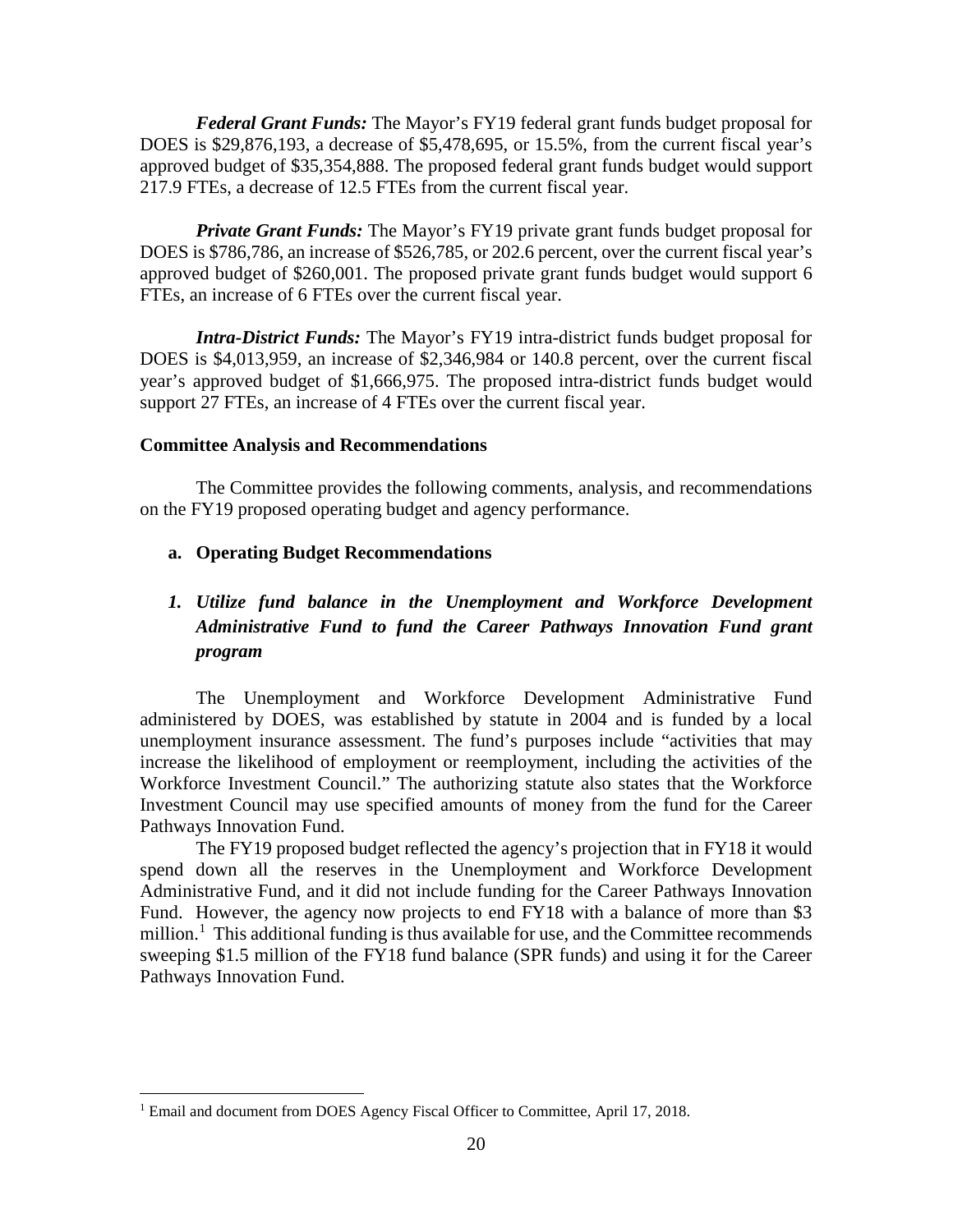#### *2. Enhance funding for labor law education and outreach.*

The Committee supports DOES's current efforts to educate the public on the wage and hour laws enforced by DOES. The agency issued two grants totaling \$120,000 in 2018 to community organizations for labor law education. Although the Committee urges DOES to begin a more proactive and strategic approach to their law enforcement duties (see further discussion in the Policy Recommendations section below), the Committee also wants to ensure that DOES's outreach and education efforts continue to expand. To that end, the Committee recommends an increase of \$100,000 in Program code 3000, Activity code 3200, the Office of Wage Hour, for grants for community organizations to increase knowledge of the District's labor laws and enforcement by DOES.

#### *3. Reduce overbudgeting in the DC Career Connections program.*

DC Career Connections (DCCC) is a job training program for approximately 400 out-of-school and unemployed 20-24-year-olds in specific Police Service Areas. It includes three weeks of soft and life skills training, education or occupational skills training, and up to eight months of subsidized work experience.

In FY17, the program met its 400-participant goal by serving  $411$  youth<sup>[2](#page-20-0)</sup> – yet DOES only needed 60 percent of program's participant wage budget to achieve this goal and reprogrammed the other \$1.3 million (plus an additional \$100,000 in participant taxes) to pay for program staff, supplies, equipment, and vendors for the program.<sup>[3](#page-20-1)</sup> In total, DOES spent only \$1.9 million on participant wages in FY17, yet this line in the budget rose to \$2.66 million in FY18. According to DOES's Agency Fiscal Officer, the Department plans to serve [4](#page-20-2)09 participants in  $FY18<sup>4</sup>$  and has again reprogrammed a significant portion of funds away from participant wages – \$473,000, plus an additional \$17,000 in participant taxes – "to cover needed professional services, training, case management, and urinalysis testing."[5](#page-20-3)

Given the participant levels and reprogrammings of the last two years, the Committee was surprised to see an identical DCCC participant wage budget proposal – \$2.66 million – in FY19. When asked about these issues at the Department's budget hearing, DOES's interim director stated that the reprogramming was simply meant to put funds in the proper budget categories and she believed that the Department was budgeting properly in FY19.<sup>[6](#page-20-4)</sup> The Committee is not persuaded by this argument. The Department has shown in FY17 and FY18 that it does not take \$2.66 million in participant wages to serve

<span id="page-20-0"></span><sup>&</sup>lt;sup>2</sup> Government of the District of Columbia, "Department of Employment Services, Quarterly Report on Job Training and Adult Education Programs, Fiscal Year 2017 – Quarter 4," undated, available at [https://does.dc.gov/sites/default/files/dc/sites/does/page\\_content/attachments/FY17%20Q4%20LJTR%20Fi](https://does.dc.gov/sites/default/files/dc/sites/does/page_content/attachments/FY17%20Q4%20LJTR%20Final.pdf) [nal.pdf](https://does.dc.gov/sites/default/files/dc/sites/does/page_content/attachments/FY17%20Q4%20LJTR%20Final.pdf)

<span id="page-20-1"></span> $3\overline{\text{Mayor}}$  Muriel Bowser, "FY 2017 Reprogramming Request for \$1,435,397 of Local Budget Authority within the Department of Employment Services" (January 5, 2017), available at <http://lims.dccouncil.us/Download/37140/REPROG22-0001-Introduction.pdf>

<span id="page-20-2"></span><sup>4</sup> Figure from an April 10, 2018, email from DOES's Agency Fiscal Officer.

<span id="page-20-3"></span> $5$  Government of the District of Columbia, "Request for Reprogramming of Local Funds (0100) within the Department of Employment Services – D.C. Career Connections (DCCC) Program" (March 19, 2018) received by the Committee in an April 17, 2018, email from DOES's Agency Fiscal Officer. <sup>6</sup> DOES FY19 Budget Hearing (April 20, 2018), available at

<span id="page-20-4"></span>[http://dc.granicus.com/MediaPlayer.php?view\\_id=2&clip\\_id=4487](http://dc.granicus.com/MediaPlayer.php?view_id=2&clip_id=4487) at 4:09:48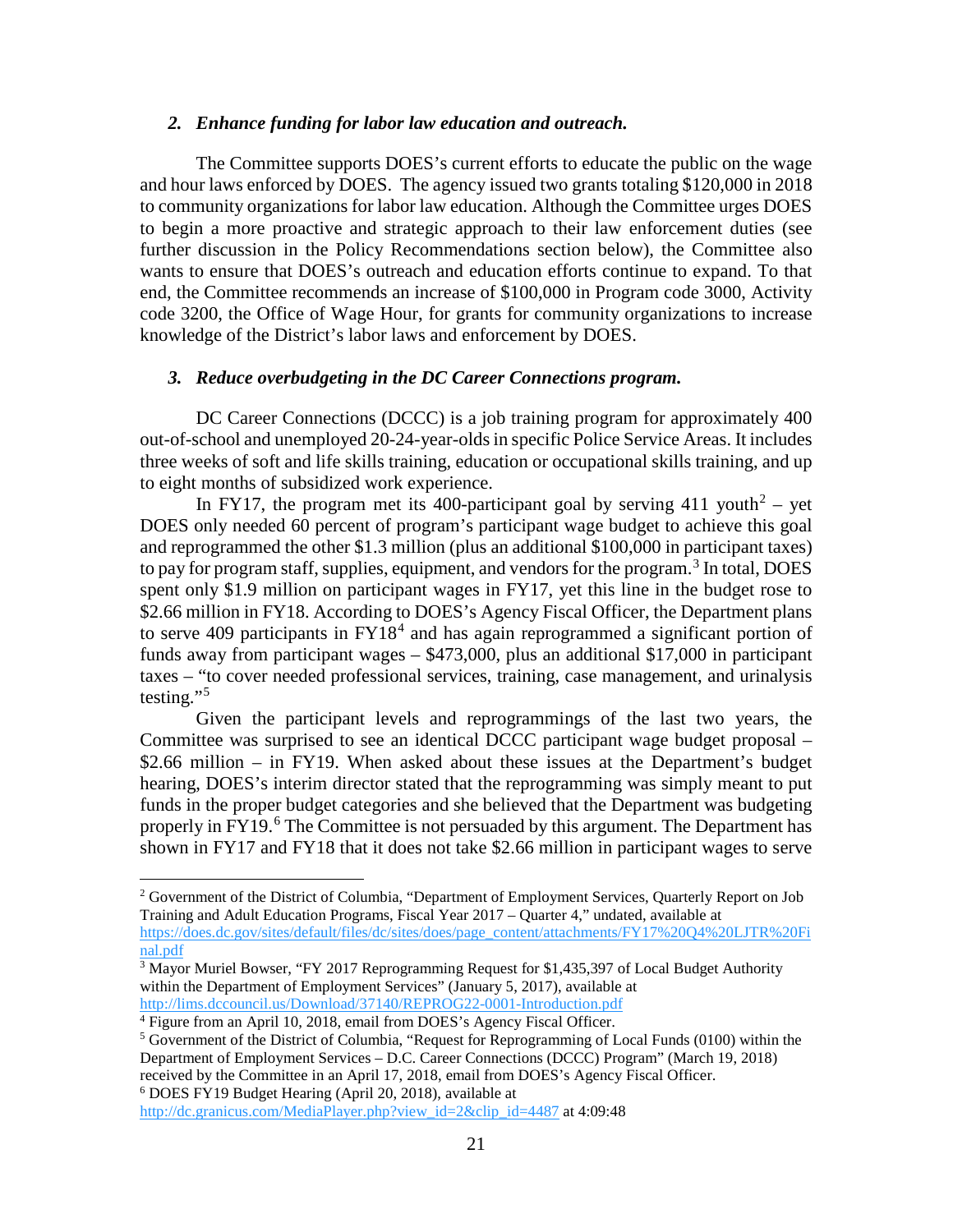400 participants. The Committee proposes a reduction of \$250,000 in CSG 50, participant wages and taxes, which would still leave participant wages with approximately \$2.4 million, which is \$500,000 more than was spent in FY17.

## *4. Fix error by transferring funds from Local Adult Training to L.E.A.P.*

DOES reported that \$990,000 in intra-district funds from the Department of Human Services for the Learn Earn Advance Prosper (L.E.A.P.) program were mistakenly loaded into the Local Adult Training budget. The Committee recommends that these funds be transferred to the L.E.A.P. budget.

#### *5. Align Project Empowerment budget for contracts with past spending*

In the FY17 local Transitional Employment Program (Project Empowerment) budget, \$430,000 was spent on CSG 40 (other services and charges). The FY18 budget and FY19 proposed budget for this line is \$611,000 – a 42 percent increase over FY17 expenditures. The Committee is proposing a \$150,000 reduction, which would still leave this line of the budget with \$461,000 or 7 percent more than FY17 expenditures.

## *6. Right-size the budgets of activities that have been overbudgeted and/or underspent.*

There are several areas of DOES's budget that the Committee believes have been overbudgeted in the proposed FY19 local budget and/or underspent in previous years. The Committee is therefore proposing the following reductions:

- \$10,000 in CSG 40 (other services and charges) from the Call Center;
- \$97,498 in CSG 40 from Performance Management;
- \$3,459 in CSG 41 (contractual services other) from Program Performance Monitoring;
- \$49,000 in CSG 40 from Local Adult Training these funds should be removed from Object 401 (travel – local);
- \$3,849 in CSG 40 from Employer Services these funds should be removed from Object 408 (professional services fees and contracts);
- \$45,570 in CSG 20 (supplies and materials) from Year-Round Youth these funds should be removed from Object 201 (office supplies);
- \$30,535 in CSG 41 from Year-Round Youth; and
- 2.0 vacant FTEs, Program Support Assistant and no title, with \$108,992 in CSG 11 (regular pay – continuing full time) and \$24,656 in CSG 14 (fringe benefits – current personnel) from Transitional Employment.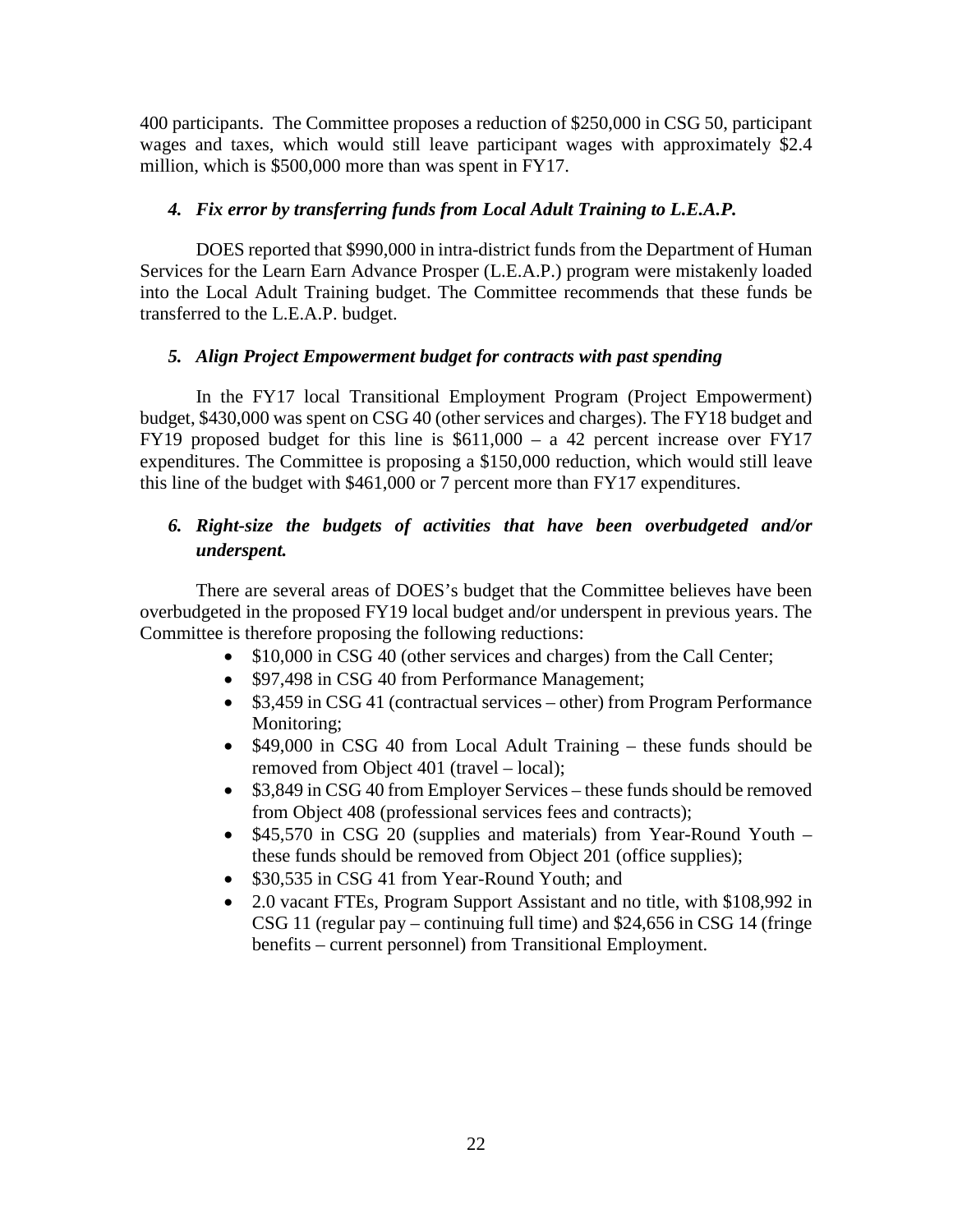## *7. Ensure that monies in the District of Columbia Jobs Trust Fund are spent in the manner required by law.*

Fines collected under the District's First Source law are to be deposited into the DC Jobs Trust Fund and "used solely for the purpose of establishing and operating the workforce intermediary pilot program...or any succeeding program."<sup>[7](#page-22-0)</sup> However, DOES's proposed budget loaded \$60,000 from the Fund into the First Source program's CSG 40 (other services and charges) line. The Committee recommends transferring these funds to the Department's Local Adult Training budget to be used for the workforce intermediary grant program as required by District law. (Also see Section IV.A.1 discussing legislative language to transfer administrative authority of the jobs Trust Fund from the Deputy Mayor for Planning and Economic Development to DOES.)

#### *8. Fund the Workforce Development System Transparency Act (Act 22-279)*

The Council enacted legislation in 2018, the Workforce Development System Transparency Act, to require the Workforce Investment Council to produce an annual guide to all workforce development resources and investments by District government. See full discussion in Section II.J.2. The Committee provides funding, as required by the Fiscal Impact Statement, for DOES, including 0.5 FTEs, funds to hire a contractor to do data matching, and enhancements to the agency's data systems. These funds will ensure that the Transparency Act reports include performance outcomes, such as employment, earnings, and other data to which DOES has access.

The Committee notes that it recommends \$169,200 for DOES in the FY19 budget (\$58,000 in personnel funds and \$111,200 in non-personnel funds) although they will not be necessary for Transparency Act implementation until FY20. Because the agency will have access to these non-personnel funds a year before they must be used for the Transparency Act, the Committee encourages DOES to utilize these funds in FY19 to increase participation in the agencies' job training programs.

## **b. Policy Recommendations**

## **Labor Standards**

## *1. Enforce labor laws in a strategic and proactive manner.*

The Office of Wage Hour (OWH) enforces the District's labor standards laws including the minimum wage and paid sick leave. This is an incredibly important role, as the Committee has received numerous reports of labor standard violations from workers and employee rights advocates. The violation of these laws has a deleterious impact not just on the individual worker, but on their families and our city. If a worker is robbed of wages, she may not be able to pay rent, utilities, and other essential financial obligations. This can lead to eviction and other harmful outcomes such as homelessness, which have a great cost to the District government as well. It is often the most vulnerable workers who are most likely to experience wage theft and less likely to seek help.

<span id="page-22-0"></span> <sup>7</sup> See D.C. Code § 2–219.04c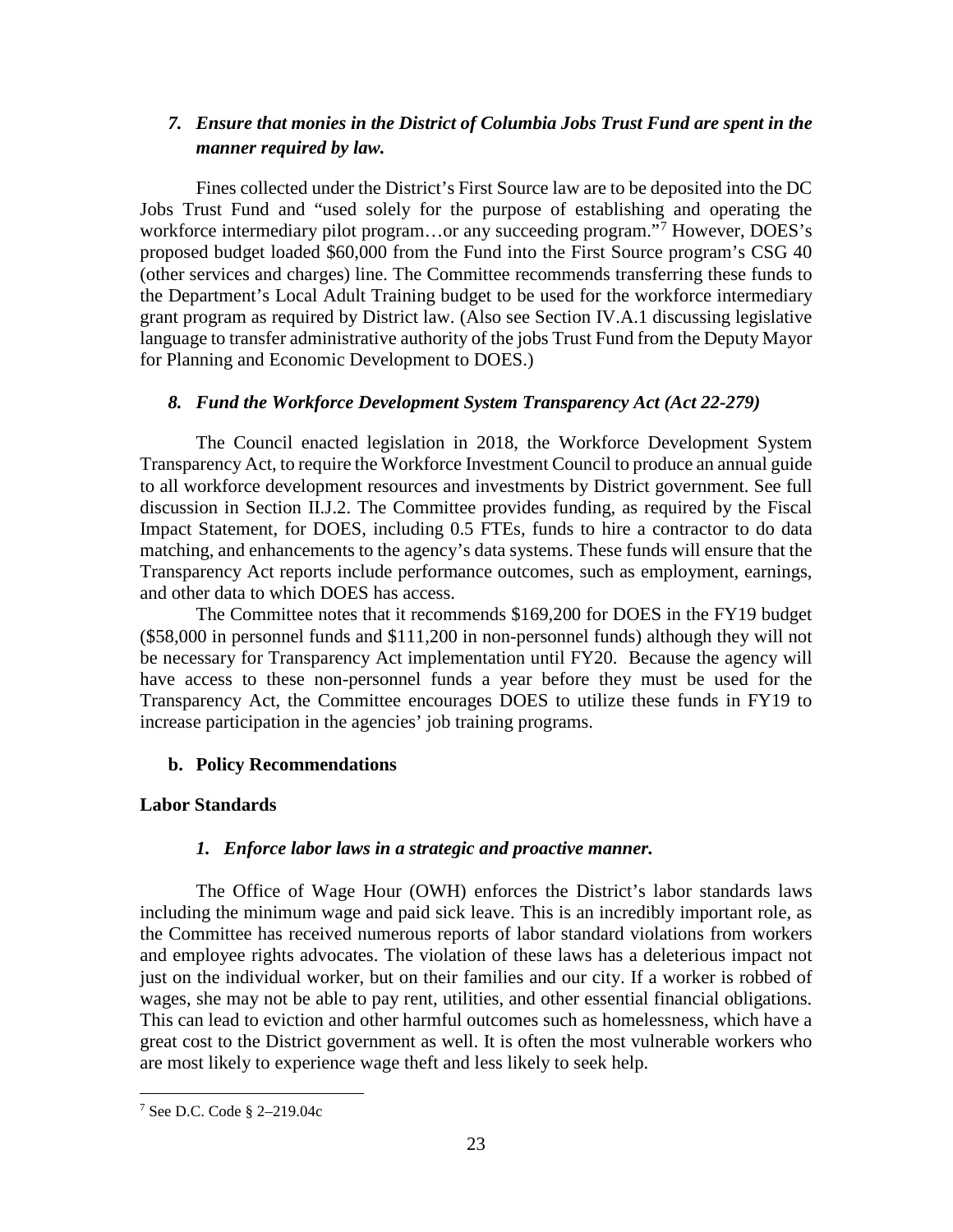As well, violation of labor laws negatively impacts employers who play by the rules and pay their workers fairly. The Committee has heard concerns from the business community that some employers flagrantly violate labor laws in order to lower labor costs, which creates unfair competition with employers who do the right thing and pay their employees fairly and in compliance with the law. These violations also hurt District revenues because when employers fail to properly pay workers, the District also loses out on revenue from income, unemployment, and other payroll taxes that can pay for vital city services.

OWH has primarily enforced District labor standards laws in response to individual complaints. But considering the immense volume of violations and the negative impact that it has on the District's economy and its residents, OWH cannot continue to rely solely on this complaint-based approach to enforcement. As this Committee explained in its FY18 Budget Report and Recommendations<sup>[8](#page-23-0)</sup>, research shows that it is more effective and efficient to conduct enforcement in a strategic manner, in which an agency focuses enforcement on sectors of the economy where there is evidence of high levels of violations but low levels of complaints.<sup>[9](#page-23-1)</sup> Relevant research and recommendations are laid out in *Making Our Laws Real*, a recent report from the Just Pay Coalition, comprised of Districtbased worker rights groups.[10](#page-23-2)

During the Committee's April 18, 2018, budget oversight hearing on DOES, the Committee heard from many workers' rights organizations that explained why District workers might not report violations or file a complaint. First, they might not have knowledge of their rights. Second, they might not want to come forward. As the Center for Law and Social Policy ("CLASP") testified at DOES's April 18, 2018, budget oversight hearing, low wage workers and immigrant workers in particular are fearful of retaliation by employers or the consequences they may face if they report violations to a government entity.<sup>[11](#page-23-3)</sup> Indeed, the number of complaints received by OWH is low. There are nearly 800,000 employees in the District,  $^{12}$  $^{12}$  $^{12}$  but in FY17, OWH received 433 complaints regarding

<span id="page-23-1"></span><sup>9</sup> David Weil, "Improving Workplace Conditions through Strategic Enforcement: A Report to the Wage and Hour Division," May 2010, available at [https://www.dol.gov/whd/resources/strategicEnforcement.pdf,](https://www.dol.gov/whd/resources/strategicEnforcement.pdf) and Janice Fine, "Co-enforcement of Labor Standards and Health and Safety Enforcement in the United States," Keystone Research Center Anniversary Conference, June 2016, available at http://keystone20th.org/wp-content/uploads/2016/04/FINE-Keystone-2016-co-enforcement-slides1.pptx.

<span id="page-23-2"></span><sup>10</sup> Just Pay Coalition, *Making Our Laws Real*, April 2018, available at [www.dcjwj.org/laws-real/.](http://www.dcjwj.org/laws-real/)<br><sup>11</sup> Tanya Goldman, CLASP, "Testimony of Tanya Goldman, Senior Policy Analyst/Attorney, Center for

[https://does.dc.gov/sites/default/files/dc/sites/does/page\\_content/attachments/CESdcMar18.pdf.](https://does.dc.gov/sites/default/files/dc/sites/does/page_content/attachments/CESdcMar18.pdf)

<span id="page-23-0"></span> <sup>8</sup> Committee on Labor and Workforce Development, "Report and Recommendations of the Committee on Labor and Workforce Development on the Fiscal Year 2018 Budget for Agencies under Its Purview," May 17, 2017, page 33 available on [http://dccouncil.us/files/user\\_uploads/budget/labor\\_final.pdf.](http://dccouncil.us/files/user_uploads/budget/labor_final.pdf)

<span id="page-23-3"></span>Law and Social Policy, DC Council Budget Oversight Hearing: Committee on Labor & Workforce Development," April 18, 2018, available at

https://www.clasp.org/publications/testimony/comments/testimony-dc-council-budget-oversight-hearinglabor-and-workforce.<br><sup>12</sup> Department of Employment Services, "District of Columbia Wage and Salary Employment by Industry

<span id="page-23-4"></span>and Place of Work a/," March 2018, available at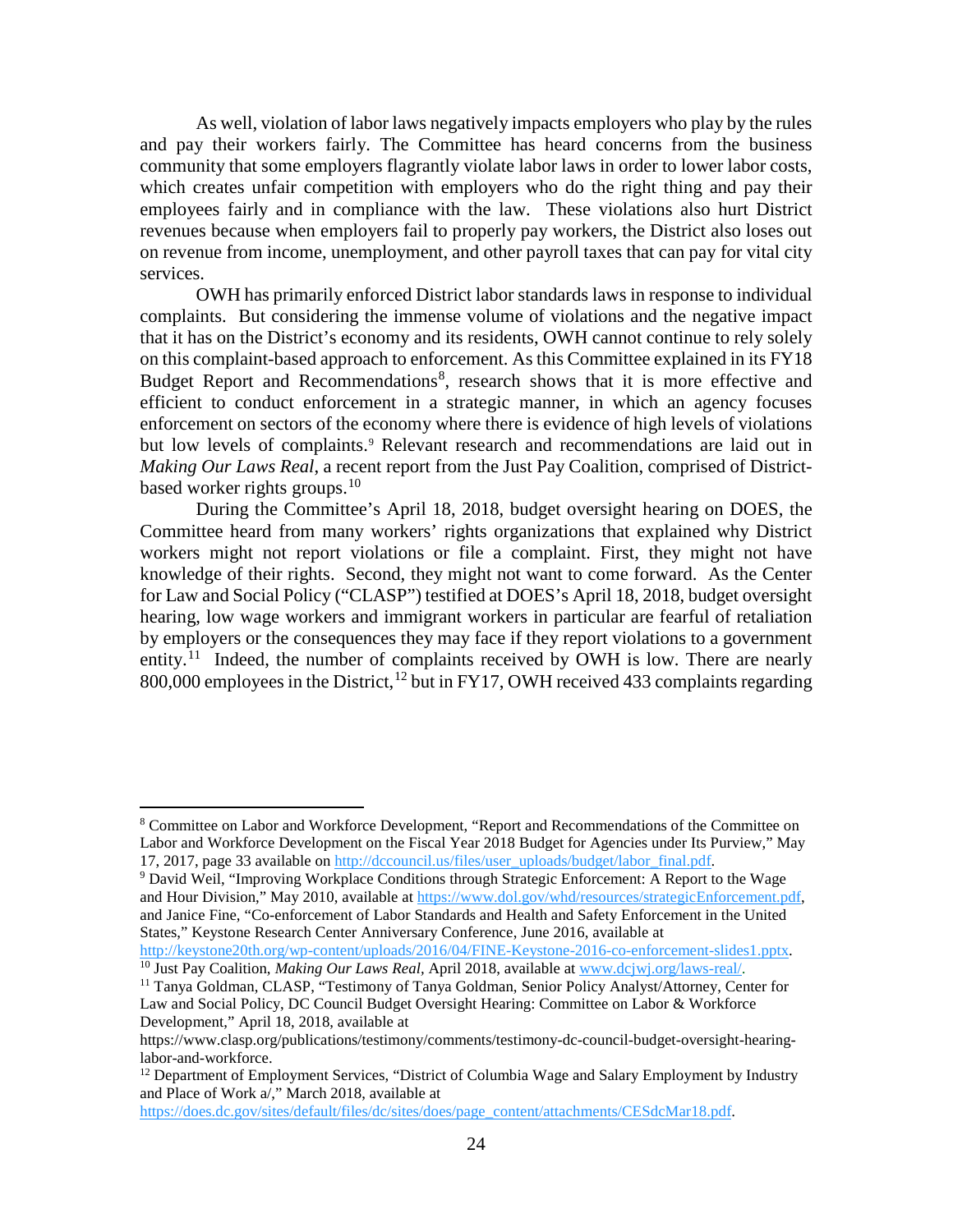wage payment and collection<sup>13</sup>, 105 on minimum wage and overtime, 14 on the living wage (applicable to District government contractors), and 15 on sick and safe leave.<sup>14</sup>

In its FY18 budget report, the Committee recommended that DOES adopt a strategic enforcement model and identify one or two industries for implementation of this best practice. Although the Committee is encouraged that OWH has identified industries on which to focus its education efforts, including by meeting with local advocacy groups, the Committee encourages OWH to take this same strategic approach to its enforcement efforts.<sup>[15](#page-24-2)</sup> Specifically, it should go beyond educating employers of their responsibilities and educating employees of their rights under the law. OWH must also endeavor to proactively investigate and audit industries where wage theft is the most prevalent and where workers are unlikely to report violations. OWH can utilize complaint data, surveys, research, and the on-ground-information of community organizations to identify potential violators.

The former DOES director testified at the March performance oversight hearing that DC law, specifically § 32-1308.01, precludes DOES from conducting strategic enforcement and limits it to complaint-based enforcement. The Committee asked the agency for its written interpretation following the hearing and awaits that information. However, the Committee disagrees with this legal assertion and in fact, DOES appears to have already begun proactive enforcement in some cases.

First, the Committee disagrees with the former director's interpretation of the law. Although D.C. Code § 32-1308.01 gives DOES the authority to investigate filed claims of violations, nothing in the law precludes DOES from strategically conducting investigations before a claim has been filed. In fact, D.C. Code § 32-1306(d)(2)(A) gives DOES direct authority to investigate employer records at any reasonable time. Moreover, DOES's authority to conduct strategic enforcement efforts is implied in D.C. Code § 32-1306(a)(1) when it states that DOES may enforce these laws by "conducting investigations of *any* violations" (emphasis added). The term "any violation" includes all types of violations, whether those violations are alleged violations based on filed claims or are suspected violations based on findings from data suggesting a need for strategic enforcement within particular industries or employers. Several organizations, including DC Fiscal Policy Institute, CLASP, and DC Jobs with Justice also disagree with DOES's interpretation and called for a clarification in the law to ensure that DOES is aware of their power to proactively investigate employers.<sup>16</sup> (See the section on related proposed Budget Support Act subtitle, Section IV.B.1 below.)

<span id="page-24-0"></span><sup>&</sup>lt;sup>13</sup> D.C.'s wage payment and collection law requires all employers to promptly pay workers their owed wages, or else they will be subject to penalties and liability for damages.

<span id="page-24-1"></span><sup>&</sup>lt;sup>14</sup> Committee on Labor and Workforce Development, "Report and Recommendations of the Committee on Labor and Workforce Development on the Fiscal Year 2018 Budget for Agencies under Its Purview," May 17, 2017, page 66 available on [http://dccouncil.us/files/user\\_uploads/budget/labor\\_final.pdf.](http://dccouncil.us/files/user_uploads/budget/labor_final.pdf)

<span id="page-24-2"></span><sup>&</sup>lt;sup>15</sup> DOES Responses to the FY17-18 Performance Oversight Questions from the Committee on Labor and Workforce Development, March 6, 2018, page 69-70 available at

http://dccouncil.us/files/user\_uploads/budget\_responses/DOES\_FY17-18\_Perf\_Oversight\_responses\_03-06-18.pdf.

<span id="page-24-3"></span><sup>16</sup> *See* Attachment B, Brittany Alston, DCFPI, "Testimony of Brittany Alston, Policy Analyst, At the Budget Oversight Hearing for the Department of Employment Services, Workforce investment Council, and Deputy Mayor for Greater Economic Opportunity," April 18, 2018; Elizabeth Falcon, DC Jobs with Justice, "Testimony of Elizabeth Falcon, Executive Director of DC Jobs with Justice," April 18, 2018.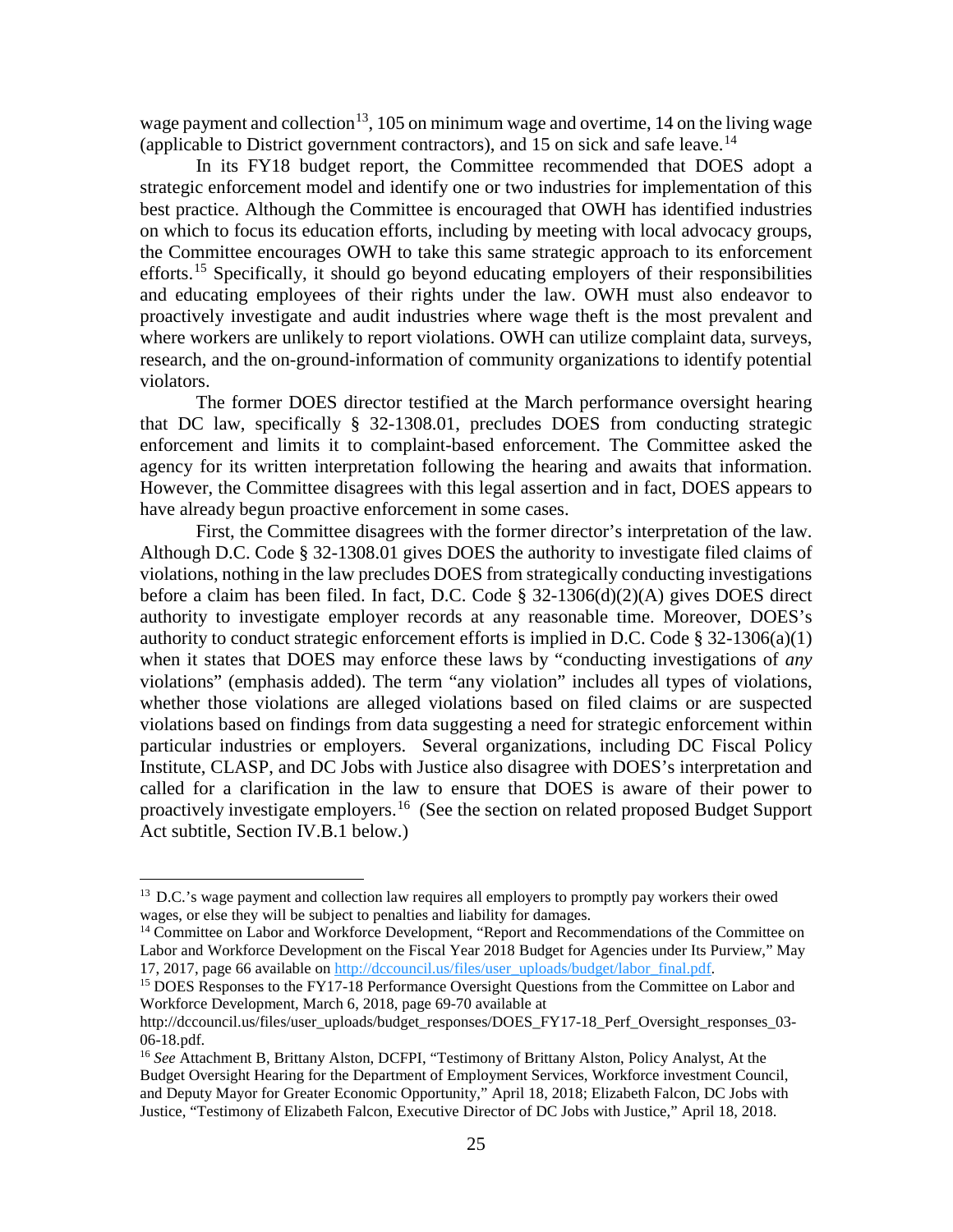Second, DOES appears to have begun efforts to investigate labor law violations without a complaint. Its written responses to the Committee's performance oversight questions show that in FY17, OWH pursued 92 investigations without a complaint being filed. Out of the 92 investigations, DOES found violations in 47 percent of Sick and Safe Leave investigations, 50 percent of Minimum Wage investigations, and 100 percent of Wage Payment Act investigations.<sup>[17](#page-25-0)</sup> It further stated that it had conducted random audits of companies that utilize the online tip portal to report wages and that in FY18, as of early March, DOES had initiated 40 compliance visits for the newly enacted Building Services Act of 2016. The Committee applauds these efforts but would like to see a much greater shift in its enforcement efforts to a strategic and proactive model, as the Committee recommended in its FY18 Budget Report and Recommendations.

In addition to educating the public on the law, DOES should begin proactively enforcing the wage and hour laws under its purview by investigating and auditing employers in high-risk industries based on the advice of community stakeholders and a review of survey data revealing where wage theft and other violations are common but individual complaints are rare.

#### *2. Improve Office of Wage-Hour complaint processing and timing*

During its FY18 performance and budget oversight hearings, the Committee heard from numerous advocates and workers about their experience with the complaint filing process at the Office of Wage-Hour. D.C. Code § 32-1308.01(c)(7) requires that DOES issue initial determinations within 60 days. While there may be matters outside of its control, such as employer non-responsiveness, DOES can do a better job to move to resolution more quickly or to establish policies for how to deal with delays. Several witnesses testified that they had to wait an extremely long time for DOES to bring complaints to a resolution or were still waiting—some more than a year. One witness told the Committee that he has been waiting seven months for a resolution to his claim. The Committee has also been informed that there is a claimant waiting for resolution to case that he filed in February 2017. The witnesses also testified that DOES failed to keep them informed about the status of their cases. At the March 15 performance hearing, the Committee requested status updates on each case of workers who testified. As of the date of this report, that information has not been provided. The Committee encourages DOES to adhere to the 60-day requirement whenever possible and to keep claimants regularly informed of the status of their case as well as any delays.

<span id="page-25-0"></span><sup>&</sup>lt;sup>17</sup> Committee on Labor and Workforce Development, "Report and Recommendations of the Committee on Labor and Workforce Development on the Fiscal Year 2018 Budget for Agencies under Its Purview," May 17, 2017, page 68-69 available on [http://dccouncil.us/files/user\\_uploads/budget/labor\\_final.pdf.](http://dccouncil.us/files/user_uploads/budget/labor_final.pdf)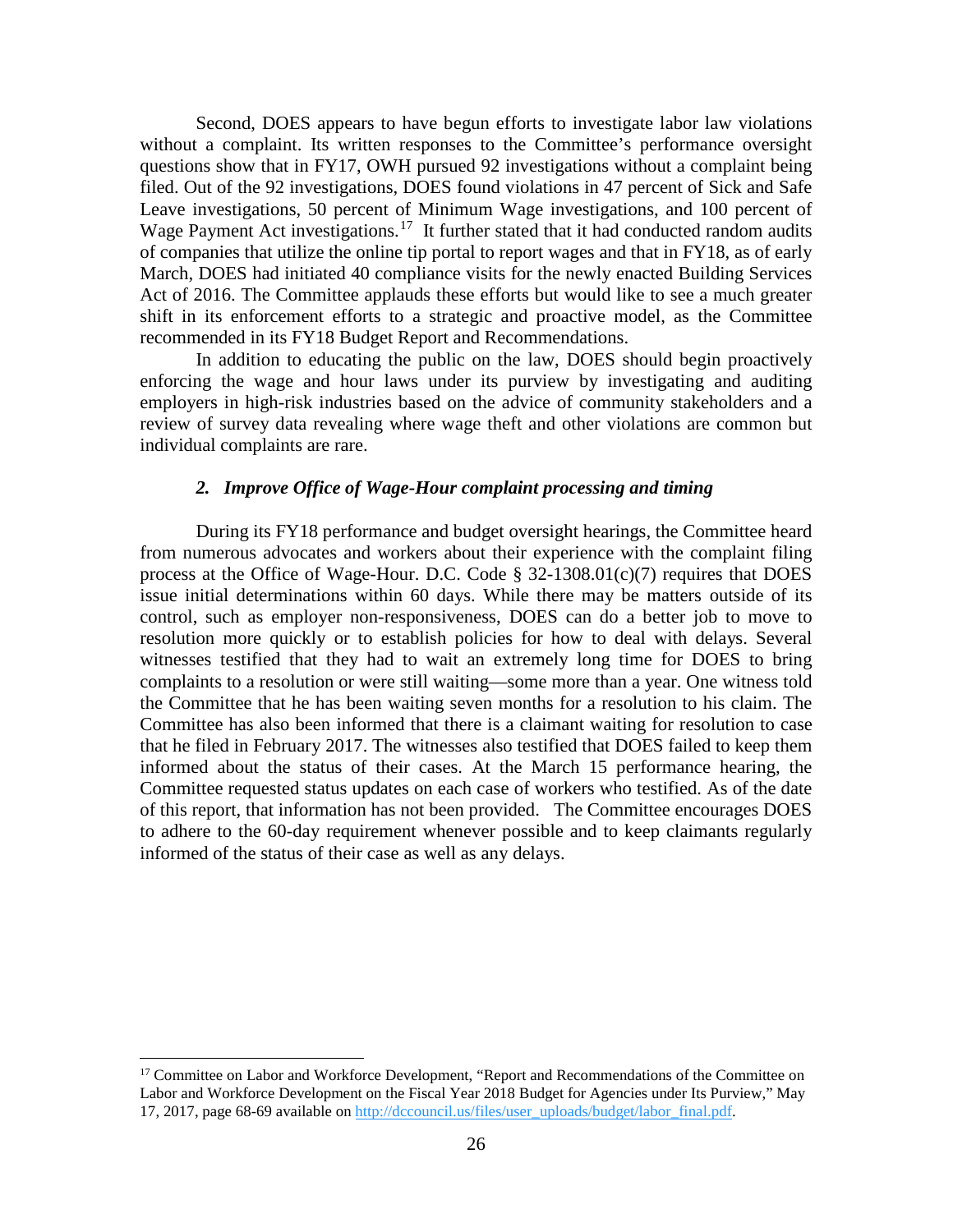#### **First Source**

## *3. Continue to improve enforcement of the First Source law; ensure the First Source register comports with existing law; fix errors on the new First Source forms, reporting website, and "Find a First Source job" webpage*

The District's First Source law was put into place in 1984 to ensure that when District public funds support government projects, District residents benefit by getting a first shot at the new jobs created. The law has three main requirements:

- The *first source* for finding employees to fill all jobs created by the project is to be the "First Source Register," which is made up of unemployed DC residents;
- On any project (in any field) receiving between \$300,000 and \$5 million of District funds, and any non-construction project receiving more than \$5 million of District funds, 51% of new hires on the project must be DC residents; and
- On any construction project receiving more than \$5 million of District funds, beneficiaries must employ District residents for the following minimum hours of work:
	- o 20% of journeyworker hours worked
	- o 51% of skilled laborer hours worked
	- o 60% of apprentice hours worked
	- o 70% of common laborer hours worked

At DOES's March performance oversight hearing, Committee members asked questions and expressed serious concerns about First Source compliance, documentation, and enforcement – concerns that were echoed in the April  $19<sup>th</sup>$  reports by the District of Columbia Auditor on the program.[18](#page-26-0) The Department's interim director has assured the Committee that this program is a priority for her and that the agency has been working to improve the program and enforcement by instituting new standard operating procedures, bringing on more staff and contracted resources, conducting staff training, and drafting regulations. The Committee is pleased that the agency is working to improve First Source.

The Committee will continue its oversight of this issue, including by holding a roundtable on the Auditor's reports to determine next steps. **In advance of the roundtable, DOES should ensure that it is able to report to the Committee the status of** *every* **First Source agreement it is monitoring, including tracking the District resident hiring requirements and the extent of the Department's enforcement actions.** The statute requires DOES to send unemployed residents on the First Source register for interviews in the following order of preference:

- Not on unemployment insurance (UI) and in the ANC of the project or contract;
- Anyone else not on UI;
- Any other unemployed resident<sup>[19](#page-26-1)</sup>

<span id="page-26-0"></span><sup>&</sup>lt;sup>18</sup> See D.C. Auditor, "DOES Lacks Policies and Procedures to Effectively Monitor D.C.'s First Source Program" and "Fewer than One-Fifth of First Source Provisions Have Been Effectively Implemented and the District Has Not Demonstrated Success in Hiring and Retaining District Employees" (April 19, 2018) available at [http://www.dcauditor.org/reports/4-19-18-does-lacks-policies-and-procedures-effectively](http://www.dcauditor.org/reports/4-19-18-does-lacks-policies-and-procedures-effectively-monitor-dc%E2%80%99s-first-source-program)[monitor-dc%E2%80%99s-first-source-program](http://www.dcauditor.org/reports/4-19-18-does-lacks-policies-and-procedures-effectively-monitor-dc%E2%80%99s-first-source-program)

<span id="page-26-1"></span><sup>19</sup> D.C. Code § 2–219.03(b)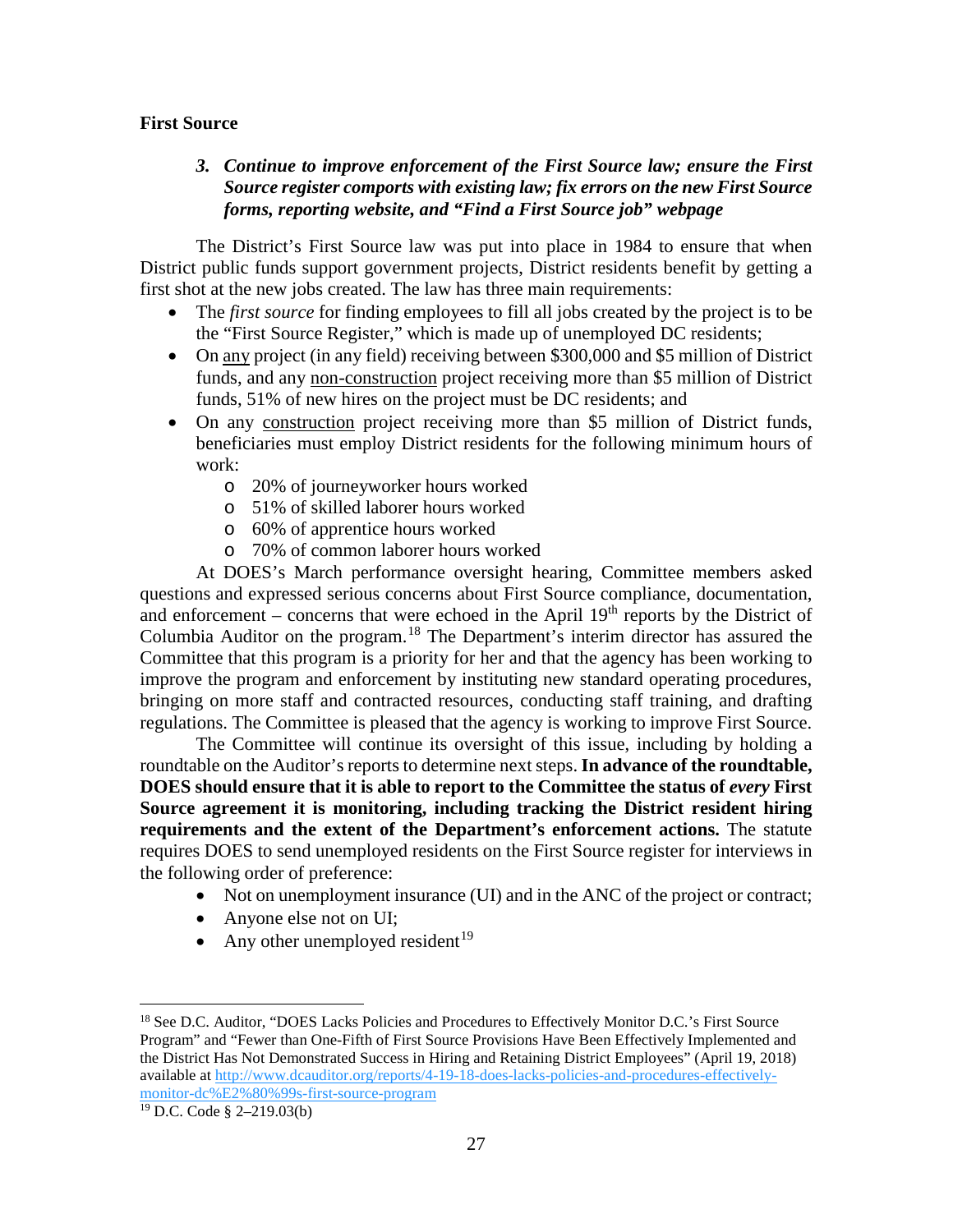When the Committee asked DOES what the process is for adding and removing residents from the register, DOES stated in its performance oversight hearing pre-hearing responses: "Customers applying for [UI] benefits are added to the register, once benefits are obtained and exhausted they are removed administratively."<sup>[20](#page-27-0)</sup> This statement concerned the Committee as it suggested that the Department is adding residents to the register that aren't on UI and/or in the ANC of the project, as the statute requires. The Committee followed up on this statement at DOES's performance oversight hearing where the previous director stated that the Department is following the law in this regard.<sup>[21](#page-27-1)</sup> As of the date of this report, the Committee has yet to receive evidence that: a) the First Source register is sortable by ANC and whether the resident is receiving UI; and b) DOES is in fact referring to interviews first those individuals from the ANC of the project. **DOES should ensure that it has the ANC of every unemployed resident on the First Source register so that the Department can (and does) send those individuals for interviews on the project first, as the statute requires.** In the meantime, there are several additional steps DOES can take.

DOES's DCnetworks.org webpage (the Department's virtual one-stop career center and jobs board) includes a page dedicated to First Source jobs. However, the "Find a First Source job" link lists several positions that do not seem to be related to First Source. These include jobs with federal agencies, jobs in Virginia, a reporter position with *Huffington Post*, and a sales manager for Coke. **DOES should regularly review the posted jobs to ensure that only actual First Source jobs are listed on this webpage.**  Additionally, as DOES has stated that employers are provided with instructions to post positions, **the Department should review the instructions and other protocols. DOES should also make sure that the positions are only (or at least first) made available to residents on the First Source register. While the Committee is not aware if this is done or not, this is a central element of the law and the Committee wants to be sure it is implemented properly.**

Various public-facing documents related to First Source projects contain incorrect or inconsistent information related to the District's mandatory apprenticeship law, as noted in more detail below. Since the apprenticeship law is often also relevant on First Source projects, it's important to make sure the information is consistent and correct. **DOES should review its First Source (and other forms) to correct any errors.**

DOES's First Source Online Registration and Reporting System (FORRS) is used to track contractor compliance with the law's requirements.<sup>[22](#page-27-2)</sup> The webpage includes a "Status of Compliance" column where beneficiaries subject to the law are listed as "in progress," "met requirements," "did not meet requirements," or "contact First Source." **To ensure that the compliance status is public for each project, DOES should either state the status or explain why the status is unknown or not reported.**

The Department also appears to have added several requirements that aren't in the statute that a beneficiary must demonstrate in order for DOES to determine that it made a

<span id="page-27-0"></span><sup>&</sup>lt;sup>20</sup> "Department of Employment Services FY17-18 Performance Oversight Hearing Questions," Question 76, available at [http://dccouncil.us/files/user\\_uploads/budget\\_responses/DOES\\_FY17-](http://dccouncil.us/files/user_uploads/budget_responses/DOES_FY17-18_Perf_Oversight_responses_03-06-18.pdf)<br>18 Perf Oversight responses 03-06-18.pdf

<span id="page-27-1"></span><sup>&</sup>lt;sup>21</sup> DOES FY18 Performance Oversight Hearing (March 15, 2018), available at [http://dc.granicus.com/MediaPlayer.php?view\\_id=45&clip\\_id=4423](http://dc.granicus.com/MediaPlayer.php?view_id=45&clip_id=4423) at 1:16:30 <sup>22</sup> See "Executed First Source Agreements" available at

<span id="page-27-2"></span>[https://webapps.does.dc.gov/ExecutedFirstSourceAgreements/\(S\(l4e525yorypxshm3xexvjsoc\)\)/Agreement/](https://webapps.does.dc.gov/ExecutedFirstSourceAgreements/(S(l4e525yorypxshm3xexvjsoc))/Agreement/FSAgreementsPublicAccess) [FSAgreementsPublicAccess](https://webapps.does.dc.gov/ExecutedFirstSourceAgreements/(S(l4e525yorypxshm3xexvjsoc))/Agreement/FSAgreementsPublicAccess)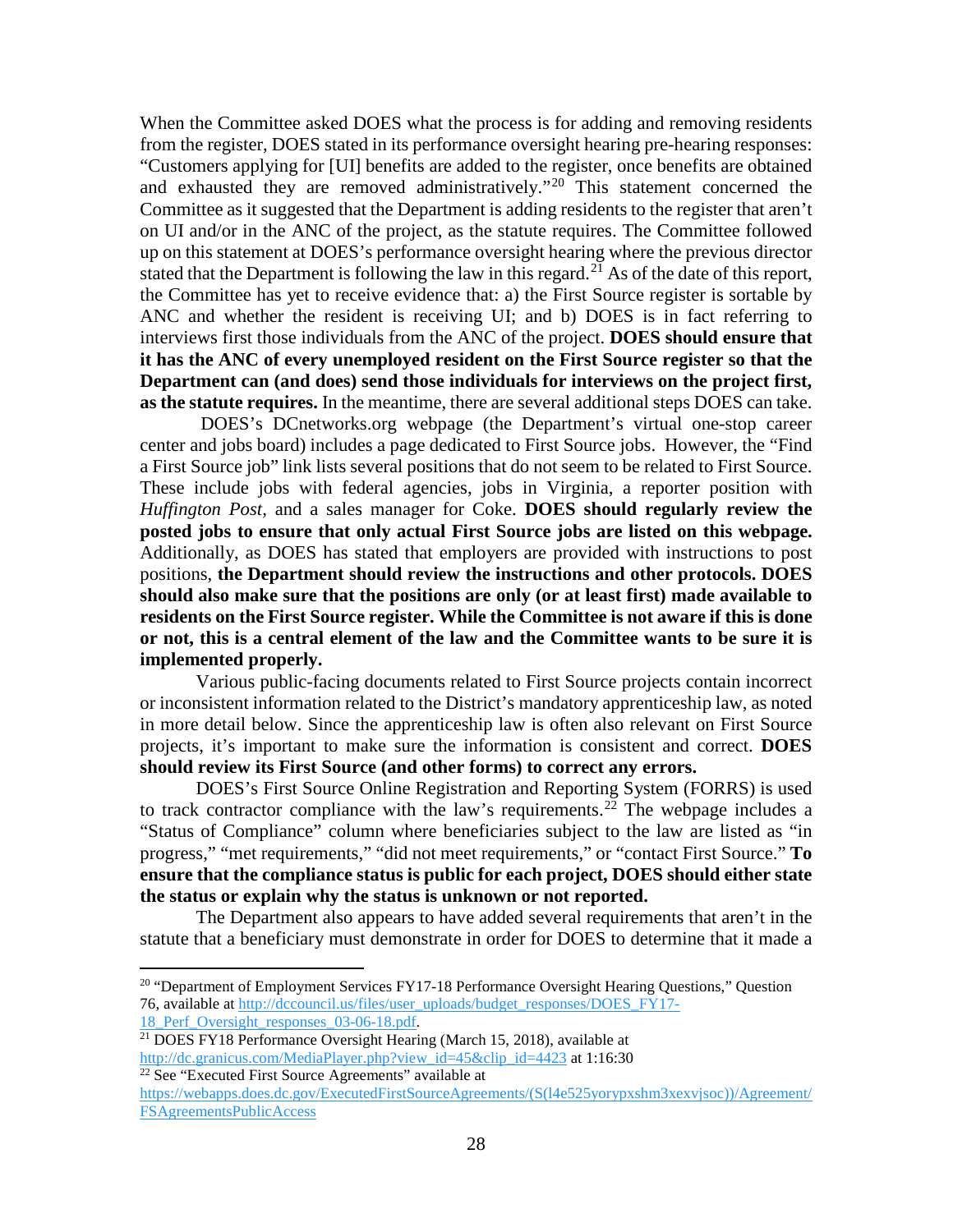good faith effort to comply with the law's local hiring requirements – for example, "hosting a job fair." **DOES should propose to add any such additional elements to the statute or regulations.** 

#### **Registered Apprenticeship**

## *4. Expand Registered Apprenticeships in high-demand industries, enhance transparency around the registered apprenticeship program, and ensure that all aspects comport with local and federal laws and regulations.*

Registered apprenticeship is a tried and tested workforce development strategy in which individuals work – as employees – while they learn their profession. The Committee believes that the District has not taken sufficient advantage of this earn and learn method, particularly in the city's non-construction high-demand industry sectors like information technology and healthcare. This is despite having a strong mandatory apprenticeship law that requires contractors that receive \$500,000 or more from the District to perform construction, renovation, or IT work (as well as beneficiaries of *any* project over \$1 million) to register an apprenticeship program and for 35% of the apprenticeship hours worked on those projects to be District residents. **DOES has begun to recruit apprenticeship sponsors from in-demand sectors, and the Committee strongly encourages this work to expand.**

In its responses to performance oversight pre-hearing questions, DOES provided the Committee with some data on the city's registered apprenticeship program.<sup>[23](#page-28-0)</sup> However, the Committee left the hearing concerned about significant inconsistencies in the data. The Committee looks forward to working the Department's interim director to get a better handle on this important program.

A first step in this process will be for the creation of an annual report. D.C. Code § 32–1404 governs meetings and work of the Apprenticeship Council, the local body charged with reviewing and approving proposed registered apprenticeship programs. It also requires that "Once every year the Registration Agency [which is DOES] shall make a report through the Mayor of its findings and activities to the Council of the District of Columbia and to the public." The FY16 Budget Support Act, Section 2011, increased the frequency of reports from every other year to annually. The Committee is not aware that such a report has ever been completed. **DOES should publish, as required by law, an annual report before the end of the year.**

There are many examples of detailed apprenticeship annual reports, such as California and Maryland. Like these states, DOES's should have detailed, *sponsor-specific* data, including "active apprentices" (i.e., those that are currently employed, so that DOES produces a count of not just those that were registered for any amount of time), demographic and completion data, and results of DOES's monitoring efforts. In its performance oversight pre-hearing responses, DOES reported that it didn't track this data

<span id="page-28-0"></span><sup>&</sup>lt;sup>23</sup> "Department of Employment Services FY17-18 Performance Oversight Hearing Questions," Attachment 28, p. 22, available at [http://dccouncil.us/files/user\\_uploads/budget\\_responses/DOES\\_Attachments\\_27-](http://dccouncil.us/files/user_uploads/budget_responses/DOES_Attachments_27-31_UPDATED3-13.pdf) [31\\_UPDATED3-13.pdf](http://dccouncil.us/files/user_uploads/budget_responses/DOES_Attachments_27-31_UPDATED3-13.pdf)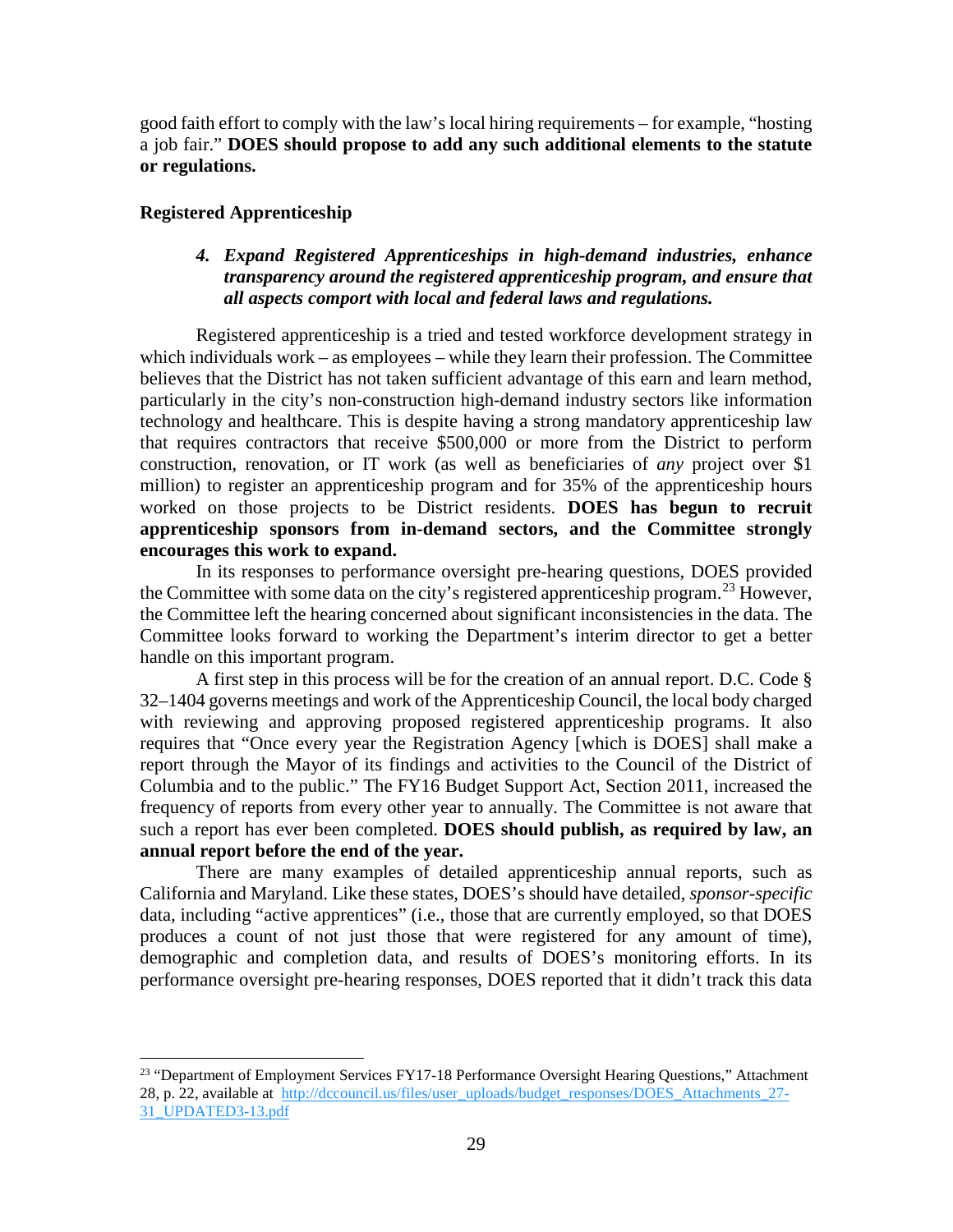at the sponsor level. $^{24}$  $^{24}$  $^{24}$  It is not clear to the Committee how the Department is able to monitor sponsors, as it is required by federal regulation to  $\text{do}^{25}$  $\text{do}^{25}$  $\text{do}^{25}$  if it does have such information. If it in fact does not, **DOES should begin tracking detailed, sponsor-level information immediately. The Department should also develop outcome targets to analyze performance, such as the number or rates of apprentice graduates and/or graduates employed.**

Meetings of the Apprenticeship Council are public and subject to the Open Meetings Act, which means that **all regularly scheduled meetings are required to be in the DC Register 48 hours in advance and include the date, time, location and planned agenda.** The Committee's search of the DC Register produced no results regarding Apprenticeship Council meetings. **Apprenticeship Council meeting minutes should also be published as soon as possible following each meeting**; the last meeting to have minutes posted on DOES's website was held in January  $2017<sup>26</sup>$  $2017<sup>26</sup>$  $2017<sup>26</sup>$ 

DOES's Apprenticeship & Training Representatives (ATRs) assist prospective sponsors to prepare their apprenticeship applications, provide technical assistance to existing sponsors, and promote the registered apprenticeship program, among other responsibilities. The application process is in need of review and improvement. In the last two Apprenticeship Council meetings, in December 2017 and March 2018, the Council instructed three prospective programs to withdraw their applications. In other program sponsor applications, the documentation indicated that wage rates were not slated to rise as fast as required (or the rates were missing from the documentation altogether); the journeyworker-to-apprentice ratios were incorrect; and there were other inconsistencies, missing information, or incorrect information. These errors concern the Committee because it is the Committee's understanding that the applications only come before that Council if the DOES apprenticeship office believes they should be approved. **DOES should review its application process to determine how it may be improved, such as creating or revising any standard operating procedures, providing training to ATRs, and/or bringing on additional staff.** 

Every registered apprenticeship program includes both on-the-job learning and related technical instruction (RTI), the latter of which is often classroom-based. Regarding RTI, the federal apprenticeship regulations (as well as the proposed revisions to DC's regulations) state that "every apprenticeship instructor must…have training in teaching techniques and adult learning styles."<sup>[27](#page-29-3)</sup> In other words, an instructor cannot simply be a subject matter expert like a journeyworker, they also have to know how to teach. The District's current regulations also require that "the selection and training of teachers and

<span id="page-29-0"></span><sup>&</sup>lt;sup>24</sup> See "Follow-up responses received from DOES March 13, 2018," question 81 and associated response, available at

<span id="page-29-1"></span>[http://dccouncil.us/files/user\\_uploads/budget\\_responses/DOES\\_PO\\_responses\\_ADDENDUM\\_3-13-18.pdf](http://dccouncil.us/files/user_uploads/budget_responses/DOES_PO_responses_ADDENDUM_3-13-18.pdf)  $25$  29 CFR 29.6(b) states: "Registration Agencies must evaluate performance of registered apprenticeship programs.

<sup>(1)</sup> The tools and factors to be used must include, but are not limited to:

<sup>(</sup>i) Quality assurance assessments;

<sup>(</sup>ii) Equal Employment Opportunity (EEO) Compliance Reviews; and

<sup>(</sup>iii) Completion rates."

<span id="page-29-2"></span><sup>26</sup> DOES, "DC Apprenticeship Council - Meeting Minutes," available at [https://does.dc.gov/page/dc](https://does.dc.gov/page/dc-apprenticeship-council-meeting-minutes)[apprenticeship-council-meeting-minutes.](https://does.dc.gov/page/dc-apprenticeship-council-meeting-minutes)<br><sup>27</sup> 29 CFR 29.5(b)(4)(ii)

<span id="page-29-3"></span>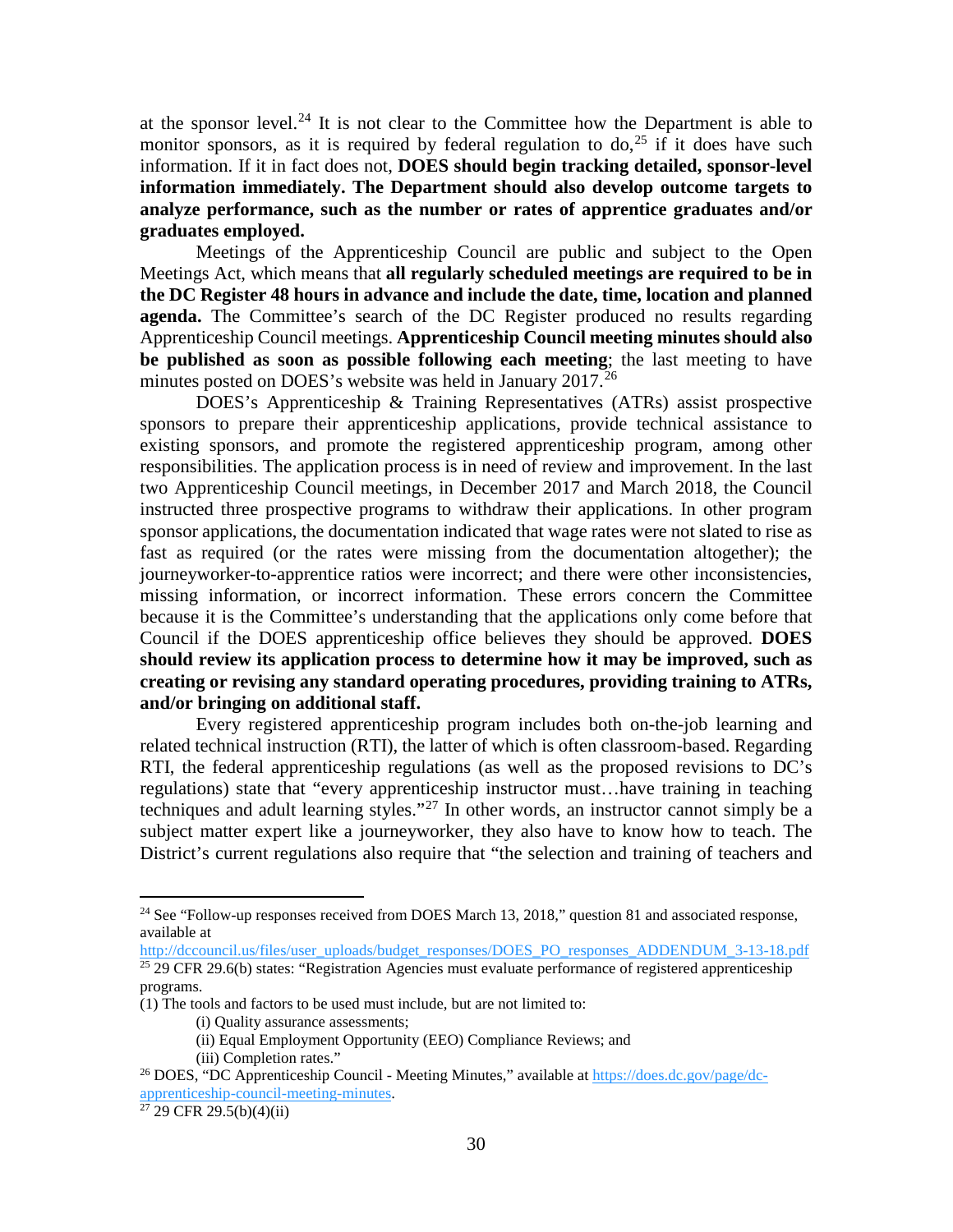coordinators for such instruction shall be approved by the Apprenticeship Council."[28](#page-30-0) The Committee does not believe that either of these requirements are being met. **In working with prospective sponsors, ATRs should ask who will do the teaching and what their qualifications are, and this should go in the standards so that the Apprenticeship Council can be clear what they're approving.** 

An important step towards additional transparency, particularly as sponsor approval eventually moves in-house within DOES, would be to **publish apprenticeship standards on DOES's website** as other states, such as Washington, do. This might also help the Department's efforts to expand registered apprenticeship to new sponsors and in new industries, so they can start to have an idea of what registration and sponsorship entail.

In September 2017, DOES issued a Notice of Proposed Rulemaking to conform its regulations with federal rules promulgated in 2008. In its performance oversight prehearing responses, DOES stated that it is working with the U.S. Department of Labor to get feedback on the proposed regulations and that once feedback is provided, DOES will submit final rules to the DC register. The public had an opportunity to comment on DOES's initial proposed rules; **if the Department makes any policy change**s, such as eliminating the Apprenticeship Council's role in registering programs subject to the District's mandatory apprenticeship law, **DOES should re-open the public comment period.**

While the Apprenticeship Council currently provides an important oversight role, DOES's proposed regulations would eliminate the Apprenticeship Council's role in reviewing prospective apprenticeship applications.<sup>[29](#page-30-1)</sup> Should DOES finalize this proposal, **DOES should prepare rigorous processes for applications and program monitoring to ensure that all documentation is accurate, legal and programmatic requirements are met, and program performance is at an acceptable level.** 

Various public-facing documents related to First Source projects have incorrect or inconsistent information on the District's mandatory apprenticeship law. DOES provided the Committee with some recently updated First Source employment agreement forms as part of its performance oversight pre-hearing responses.<sup>[30](#page-30-2)</sup> First, the forms state that only construction, renovation and IT contracts over \$500,000 are required to register an apprenticeship program – when the law also states that beneficiaries of *any* project (in any field) with government support in the amount of \$1 million or more are also required to register an apprenticeship program. Second, the forms state that every First Source project is required to have 35% of apprentice hours worked by DC residents – when only the \$500,000 plus and \$1 million plus projects mentioned above are subject to the 35% hours requirement. **These errors should be fixed.**

<span id="page-30-0"></span> <sup>28</sup> 37 DCR 6007-09

<span id="page-30-1"></span><sup>&</sup>lt;sup>29</sup> See [https://does.dc.gov/sites/default/files/dc/sites/does/page\\_content/attachments/img-329112816-](https://does.dc.gov/sites/default/files/dc/sites/does/page_content/attachments/img-329112816-0001.pdf) [0001.pdf](https://does.dc.gov/sites/default/files/dc/sites/does/page_content/attachments/img-329112816-0001.pdf)

<span id="page-30-2"></span> $30$  See DOES FY17-18 performance oversight responses, Attachments 25, p. 307, available at [http://dccouncil.us/files/user\\_uploads/budget\\_responses/DOES\\_Attachments\\_18-25.\\_UPDATED\\_3-](http://dccouncil.us/files/user_uploads/budget_responses/DOES_Attachments_18-25._UPDATED_3-13pdf.pdf) [13pdf.pdf](http://dccouncil.us/files/user_uploads/budget_responses/DOES_Attachments_18-25._UPDATED_3-13pdf.pdf)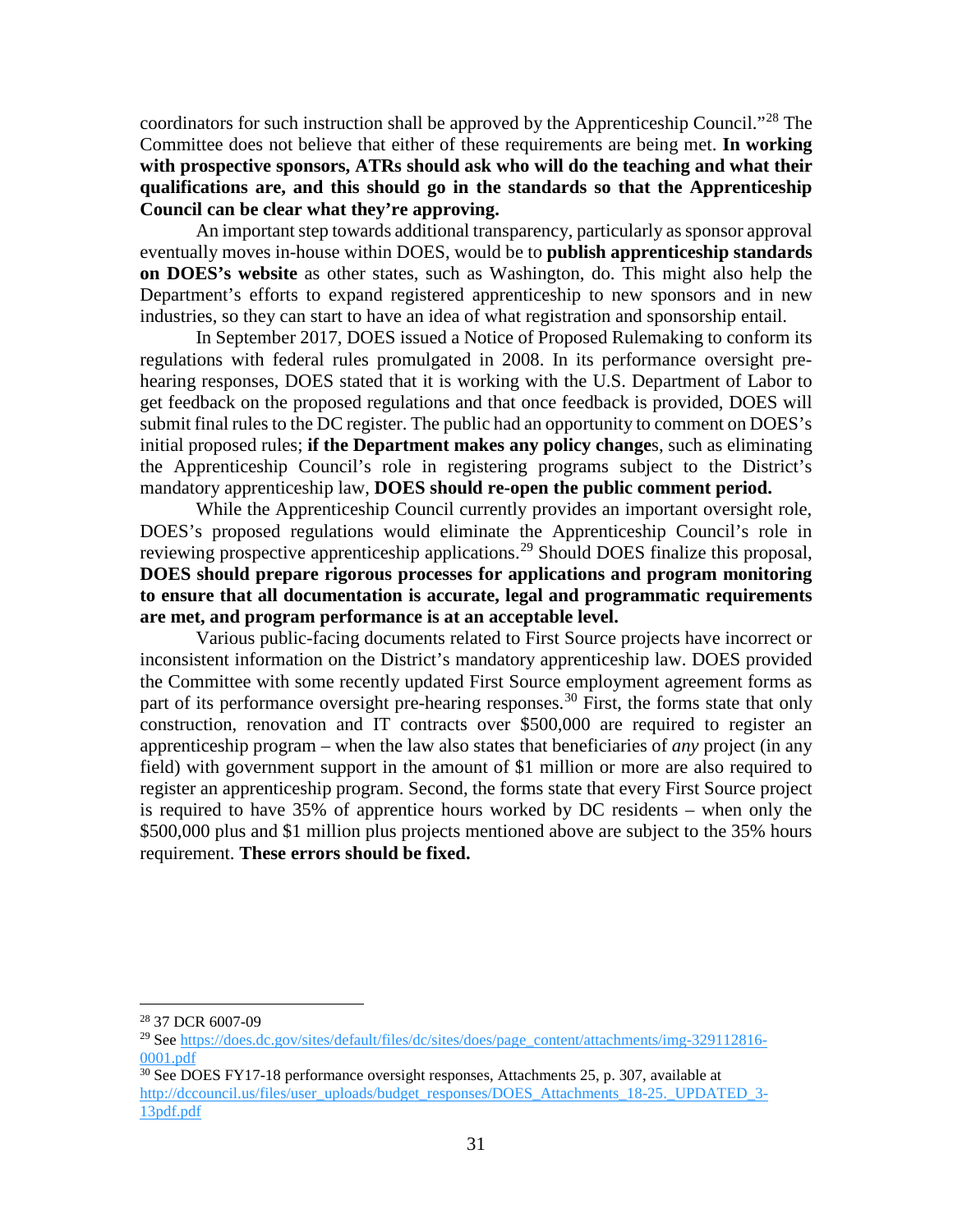#### **Marion Barry Summer Youth Employment Program (MBSYEP)**

*5. In MBSYEP, provide soft skills training, evaluate training effectiveness, prioritize Opportunity Youth for recruitment, develop a strategic plan, prioritize spending on wages over contracts, share contract and grant monitoring documentation with the Committee, improve performance measurements, ensure the program comports with the law, and implement independent recommendations.*

DC's Summer Youth Employment Program has been the first job for generations of Washingtonians. It remains a seminal experience for DC youth, and it has the potential to be one of the first and most influential experiences for our young people to lead them on a path to a successful career and a prosperous life. That was Marion Barry's vision when he started the program, which is now named in his honor. In order for his vision to be fully realized, the program needs to be updated to reflect the current needs of our young people and the economy that they will soon enter.

District employers repeatedly say that life skills like showing up on time, dressing appropriately, knowing how to communicate effectively with colleagues, customers, and supervisors, and conflict resolution are the key qualities they look for in hiring. Most of our job seekers, they say, lack these fundamental skills. These basic habits are most easily formed when we are young, but employers report that these skills are missing from not just young workers but older job seekers as well. That makes MBSYEP the perfect program to teach and reinforce these habits.

While DOES has made such soft skills training available to some participants, the Committee believes that *all* **participants should receive soft skills training.** The Committee also believes that **the program's independent evaluator should determine the effectiveness of the various methods of training being offered** (including a week long, pre-program "boot camp;" weekly training during the six weeks of MBSYEP; and interactive "digital badging") **in successfully imparting soft skills to participants with different needs and backgrounds, such as age and participants disconnected from school and work.** This will enable the agency and the Committee to determine what works to prepare youth for employment and where to focus resources.

Particularly for the program's older participants, **DOES should prioritize Opportunity Youth – those who are disconnected from school and work and who have less than an associate's degree – for recruitment and enrollment in the program**; they need MBSYEP the most. However, when the Committee toured 20 sites last summer, it observed that many of the 22-24 year-old participants were college students. In fact, DOES's 2017 MBSYEP annual report showed that 449 of the 1,023 in this age group – nearly half – were students. $31$ 

It is also critically important that a \$20 million program like MBSYEP have a strategic plan. This has been the top recommendation of the last two independent

<span id="page-31-0"></span><sup>&</sup>lt;sup>31</sup> Government of the District of Columbia, "2017 MBSYEP Report," released April 20, 2018, p.26. available at

[https://does.dc.gov/sites/default/files/dc/sites/does/publication/attachments/2017%20MBSYEP%20Report\\_](https://does.dc.gov/sites/default/files/dc/sites/does/publication/attachments/2017%20MBSYEP%20Report_r14_0.pdf) r14. 0.pdf The Committee got these figures by adding the total number of participants ages 22-24 (474 +  $327 + 222 = 1{,}023$  and subtracting those listed as "Not in School" (221 + 205 + 148 = 574; 1,023-574 = 449).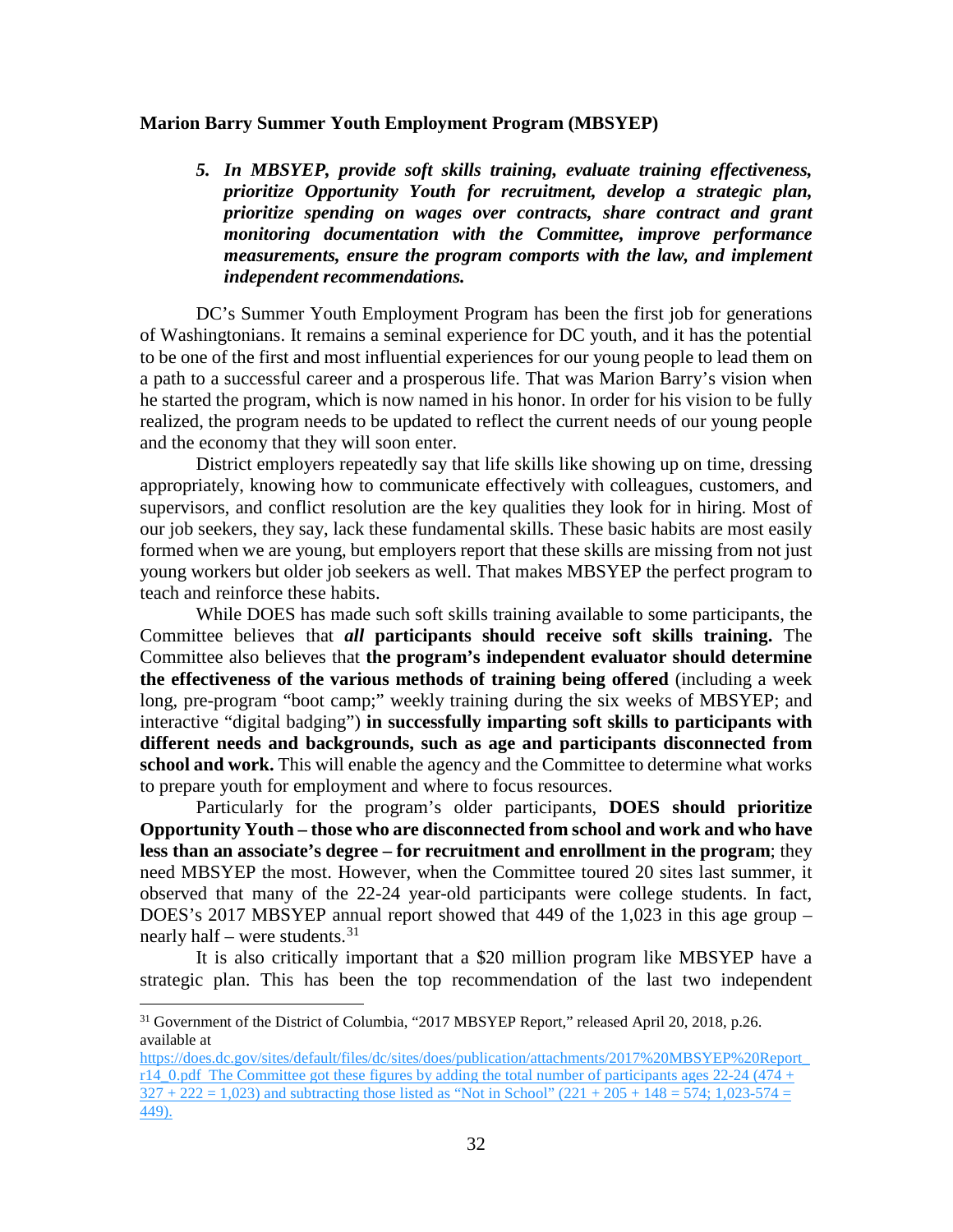evaluations<sup>[32](#page-32-0)</sup> and in January, the previous director stated that one was underway. DOES **should complete the strategic plan by the end of FY18 and it should include a delineated outline of funds that are necessary to run an effective program.** 

An accurate and detailed budget that the Council and public can analyze is particularly important as participation in the program continues to fall and attrition continues to rise (see following table). In 2019, the cost per participant is projected to be 25% higher than it was in 2015, even though wage rates for 14-21 year-olds have remained stagnant.

| <u>MDOTEL EXPERIENCE COMINI I AL ACIPANOIA POLO POLO</u> |          |          |          |             |             |  |  |  |  |
|----------------------------------------------------------|----------|----------|----------|-------------|-------------|--|--|--|--|
|                                                          | 2015     | 2016     | 2017     | 2018        | 2019        |  |  |  |  |
| Expenditures                                             | \$19.29M | \$17.27M | \$20.4M  | \$19.03M    | \$19.23M    |  |  |  |  |
|                                                          |          |          |          | (budgeted)  | (proposed)  |  |  |  |  |
| Participants who                                         | 13,230   | 12,128   | 11,477   | 10,500      | 10,548      |  |  |  |  |
| began the program                                        |          |          |          | (projected) | (projected) |  |  |  |  |
| Cost per Participant                                     | \$1,458  | \$1,424  | \$1,777  | \$1,812     | \$1,823     |  |  |  |  |
|                                                          |          |          |          | (projected) | (projected) |  |  |  |  |
| Participants Paid                                        | 12,853   | 11,646   | 11,194   | N/A         | N/A         |  |  |  |  |
| Week 1                                                   |          |          |          |             |             |  |  |  |  |
| Participants Paid                                        | 11,330   | 10,116   | 9,527    | N/A         | N/A         |  |  |  |  |
| Week 6                                                   |          |          |          |             |             |  |  |  |  |
| <b>Attrition</b> (Paid                                   | $-1,523$ | $-1,530$ | $-1.667$ | N/A         | N/A         |  |  |  |  |
| Week 6 vs. Week 1)                                       |          |          |          |             |             |  |  |  |  |
| <b>Attrition Rate (Paid)</b>                             | 11.8%    | 13.1%    | 14.9%    | N/A         | N/A         |  |  |  |  |
| Week 6 vs. Week 1)                                       |          |          |          |             |             |  |  |  |  |

**MBSYEP Expenditures and Participation, 2015-2019**

Sources: DC Auditor's report,<sup>[33](#page-32-1)</sup> DOES budget figures, MBSYEP annual reports,<sup>[34](#page-32-2)</sup> Committee conversations with DOES's Agency Fiscal Officer and Office of the Chief Financial Officer.<sup>[35](#page-32-3)</sup>

The Committee is concerned about significant growth in expenditures on outside vendors and contractors. DOES pays for services such as soft skills training and supports for disabled youth, as well as program support such as event planning and public relations.

<span id="page-32-0"></span><sup>32</sup> BDA Global, "2016 Program Evaluation: Marion Barry Summer Youth Employment Program," September 30, 2016, available at

[https://does.dc.gov/sites/default/files/dc/sites/does/page\\_content/attachments/DOES%20MBSYEP%20Fina](https://does.dc.gov/sites/default/files/dc/sites/does/page_content/attachments/DOES%20MBSYEP%20Final%20Report%2009302016%20REVISED.PDF) [l%20Report%2009302016%20REVISED.PDF](https://does.dc.gov/sites/default/files/dc/sites/does/page_content/attachments/DOES%20MBSYEP%20Final%20Report%2009302016%20REVISED.PDF) and BluePath Labs LLC, "2017 Independent Evaluation,

Marion Barry Summer Youth Employment Program," undated, available at

[https://does.dc.gov/sites/default/files/dc/sites/does/page\\_content/attachments/2017%20MBSYEP%20Indep](https://does.dc.gov/sites/default/files/dc/sites/does/page_content/attachments/2017%20MBSYEP%20Independent%20Evaluation.pdf)

<span id="page-32-1"></span><sup>33</sup> See Office of the District of Columbia Auditor, "Internal Control Weaknesses Found in Marion S. Barry Summer Youth Employment Program," March 21, 2017, available at

[http://www.dcauditor.org/sites/default/files/MBSYEP.Internal.Controls.Final\\_.Report.3.21.17\\_0.pdf.](http://www.dcauditor.org/sites/default/files/MBSYEP.Internal.Controls.Final_.Report.3.21.17_0.pdf) 34 "Summer 2015 MBSYEP report," available at

<span id="page-32-2"></span>[https://does.dc.gov/sites/default/files/dc/sites/does/publication/attachments/Summer%202015%20MBSYE](https://does.dc.gov/sites/default/files/dc/sites/does/publication/attachments/Summer%202015%20MBSYEP%20Report.pdf) [P%20Report.pdf;](https://does.dc.gov/sites/default/files/dc/sites/does/publication/attachments/Summer%202015%20MBSYEP%20Report.pdf)

"2016 MBSEYP Report," available at

[https://does.dc.gov/sites/default/files/dc/sites/does/publication/attachments/2016%20MBSYEP%20Report.](https://does.dc.gov/sites/default/files/dc/sites/does/publication/attachments/2016%20MBSYEP%20Report.pdf) [pdf;](https://does.dc.gov/sites/default/files/dc/sites/does/publication/attachments/2016%20MBSYEP%20Report.pdf) "2017 MBSYEP Report," available at

[https://does.dc.gov/sites/default/files/dc/sites/does/publication/attachments/2017%20MBSYEP%20Report\\_](https://does.dc.gov/sites/default/files/dc/sites/does/publication/attachments/2017%20MBSYEP%20Report_r14_0.pdf)  $\frac{r14}{^{35}}$  Projected participant numbers in FY18 and FY19: 2018 figure from communication from DOES Agency

<span id="page-32-3"></span>Fiscal Officer to Committee staff in a meeting April 4, 2018; 2019 figure from email from Office of the Chief Financial Officer to Committee staff, April 25, 2018.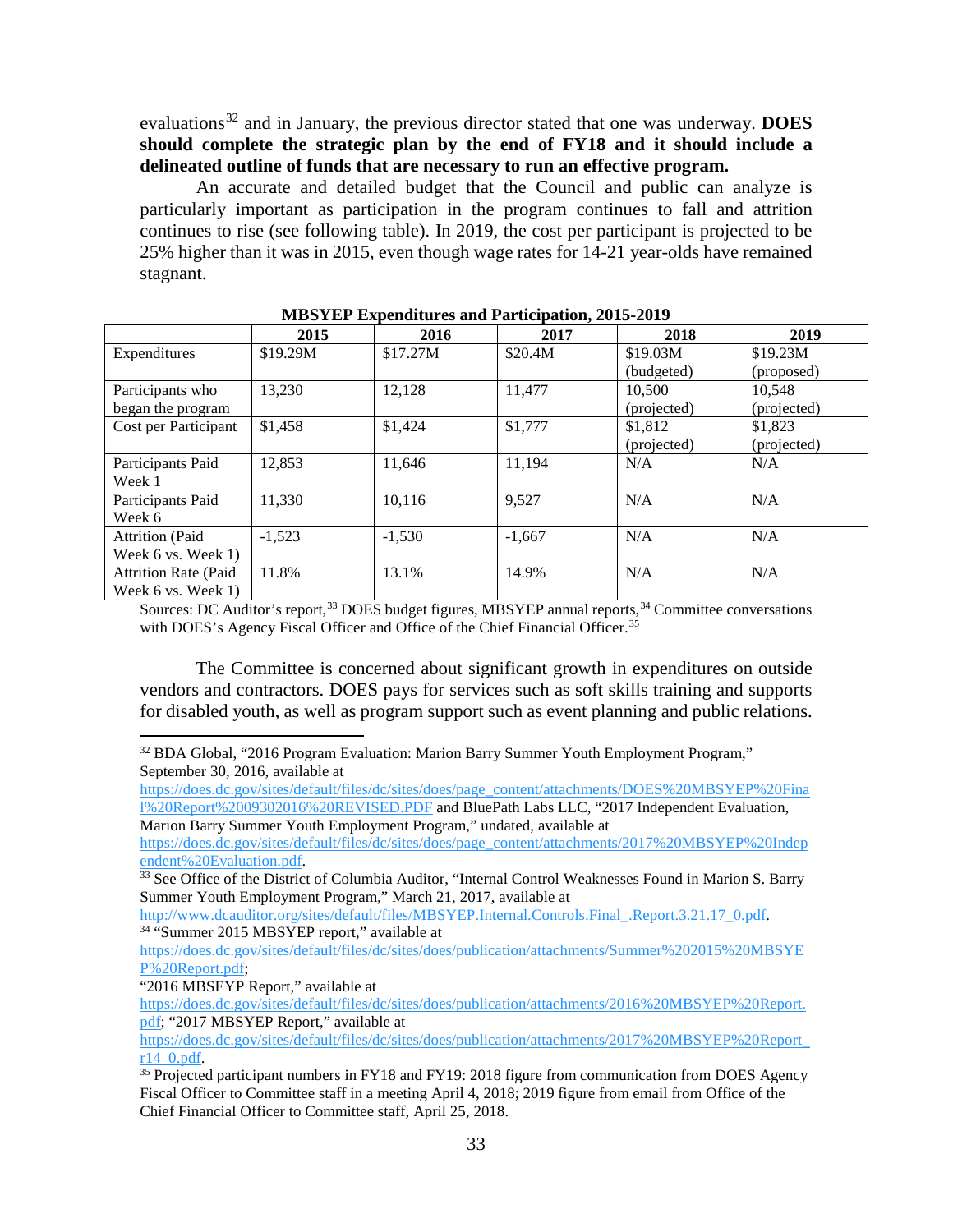In FY17, DOES spent around \$975,000 in its MBSYEP contract line item (CSG 40 – other services and charges), or 4.8 percent of its budget.<sup>[36](#page-33-0)</sup> The FY18 approved budget for this line is less than \$900,000. However, in February 2018, DOES proposed adding \$1.5 million to CSG 40 by reprogramming funds out of participant wages and transportation subsidies. This was proposed during the program application period, when DOES could not have known the final number of applicants. This reprogramming more than doubles this budget to nearly \$2.4 million. At DOES's budget hearing, the Committee asked several questions about this reprogramming and the Department's expenditures on program vendors, including why the additional costs weren't budgeted for, since most or all of them are regular costs of the program – such as event space, convention center costs, communications, t-shirts, and temporary staffing. The Committee continues to have questions and concerns about this spending, particularly when the Department is projecting fewer participants in this summer's program, as illustrated in the previous table.

**The Committee believes that rather than spending an additional \$1.5 million on contractors and vendors, it would be more appropriate to raise participant wages. Many participants have testified that wages are too low for those under age 21. See the relevant Budget Support Act subtitle proposal in Section IV.B.3.**

Also, in the context of significant additional spending on contracts, it is important for the Committee, the Council, and the public to review DOES's spending on external contractors and grantees. DOES must make clear how it analyzes the performance of contractors and grantees, how it decides how much of the awarded amount awardees receive, and how it determines that awardees should receive subsequent awards and/or contract option years. Last year, OCP staff told the Committee that DOES is responsible for monitoring contractors' and grantees' performance. At its March performance oversight hearing, DOES's previous director stated that this work was the responsibility of OCP. Further, DOES declined multiple written requests from the Committee prior to its performance oversight hearing to provide performance and monitoring documentation.<sup>[37](#page-33-1)</sup> The Committee's understanding is that the contract administrator, who is always a member of DOES's program staff, is responsible monitoring contracts. Therefore, **DOES should provide the Committee copies of its grant and contract monitoring documents and performance evaluations, as the Committee requested in pre-hearing performance questions.**

DOES's budgets and strategic plans should be consistent across years and should include details at the "Comp Object" level. Significant fluctuations over the last three budget cycles at this level (particularly in the fields bolded below) make it difficult for the Committee, the Council, and the public to comprehend the financial needs of the program and how they evolve over several years.

<span id="page-33-0"></span><sup>&</sup>lt;sup>36</sup> Note that 4.8 percent does not represent the entirety of expenditures on outside vendors, but only one portion of it; additional budget categories also are used to pay for outside vendors and grantees.

<span id="page-33-1"></span><sup>&</sup>lt;sup>37</sup> See "Department Of Employment Services FY17-18 Performance Oversight Hearing Questions," Question 26 Part II and Question 27 Part II at

[http://dccouncil.us/files/user\\_uploads/budget\\_responses/DOES\\_FY17-18\\_Perf\\_Oversight\\_responses\\_03-](http://dccouncil.us/files/user_uploads/budget_responses/DOES_FY17-18_Perf_Oversight_responses_03-06-18.pdf) [06-18.pdf](http://dccouncil.us/files/user_uploads/budget_responses/DOES_FY17-18_Perf_Oversight_responses_03-06-18.pdf) and responses a[t http://dccouncil.us/files/user\\_uploads/budget\\_responses/DOES\\_Attachments\\_9-](http://dccouncil.us/files/user_uploads/budget_responses/DOES_Attachments_9-15_UPDATED_3-13.-18pdf.pdf) [15\\_UPDATED\\_3-13.-18pdf.pdf.](http://dccouncil.us/files/user_uploads/budget_responses/DOES_Attachments_9-15_UPDATED_3-13.-18pdf.pdf) Also see "Follow-up responses received from DOES March 13, 2018," questions 26 and 27 and relevant responses, available at

[http://dccouncil.us/files/user\\_uploads/budget\\_responses/DOES\\_PO\\_responses\\_ADDENDUM\\_3-13-](http://dccouncil.us/files/user_uploads/budget_responses/DOES_PO_responses_ADDENDUM_3-13-18.pdf) [18.pdf.](http://dccouncil.us/files/user_uploads/budget_responses/DOES_PO_responses_ADDENDUM_3-13-18.pdf)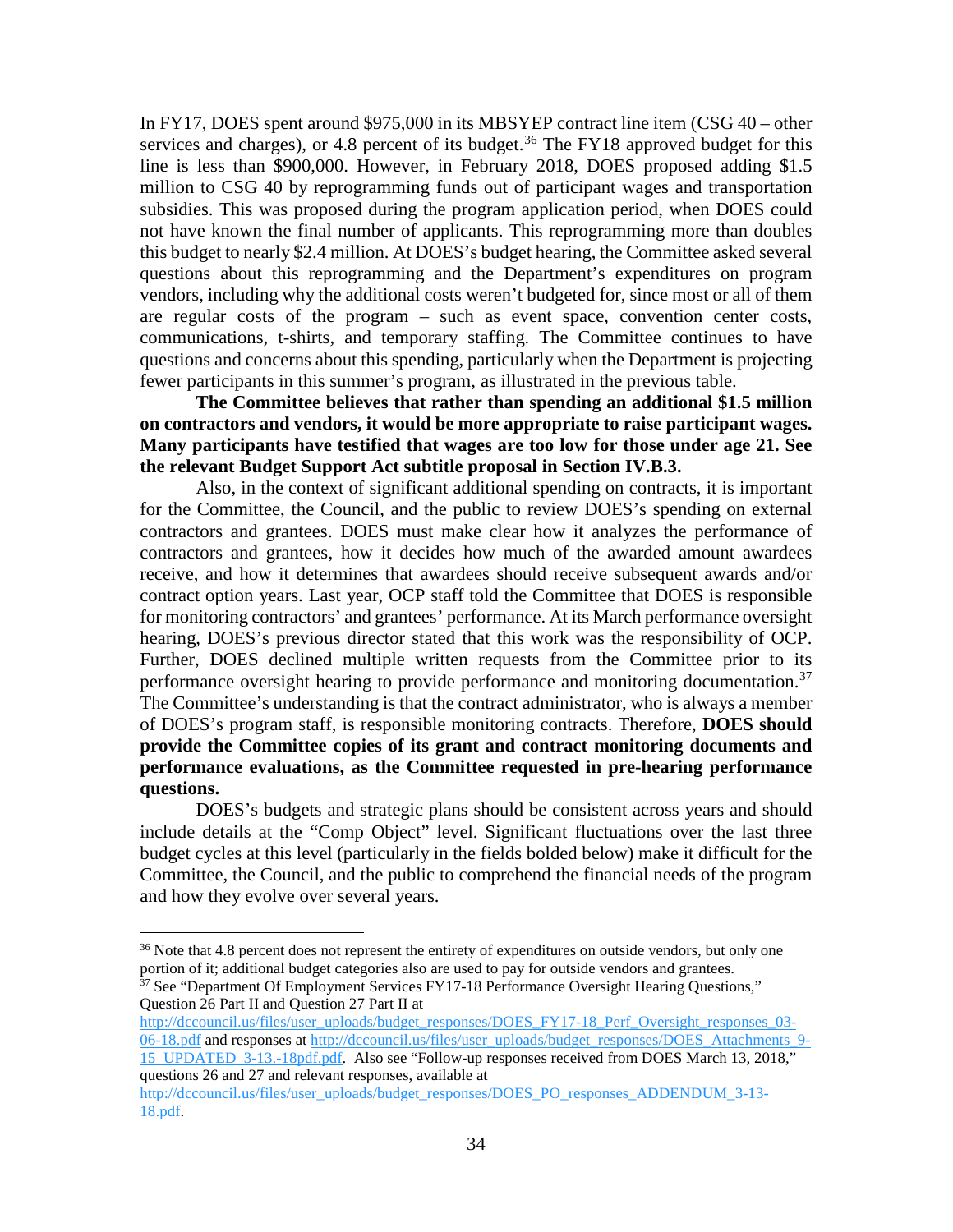|                                                  |                         |                               | (FIII-FII)         |                         |                                      |                                                                |                                |
|--------------------------------------------------|-------------------------|-------------------------------|--------------------|-------------------------|--------------------------------------|----------------------------------------------------------------|--------------------------------|
|                                                  | <b>FY17</b><br>Approved | <b>FY17</b><br><b>Revised</b> | <b>FY17 Actual</b> | <b>FY18</b><br>Approved | <b>FY18 Revised</b><br>as of 3/20/18 | <b>FY18 After</b><br>Repro-<br>gramming<br>approved<br>4/20/18 | <b>FY19</b><br><b>Proposed</b> |
| <b>Total Funding</b>                             | \$20,053,986            | \$21,313,038                  | \$20,401,674       | \$18,643,468            | \$19,031,749                         | \$19,031,749                                                   | \$19,230,465                   |
| <b>Staff Salaries (CSG 11</b><br>and $12)$ )     | \$683,910               | \$1,420,267                   | \$1,045,875        | \$1,286,920             | \$1,496,077                          | \$1,496,077                                                    | \$1,241,000                    |
| CSG 11 -- Regular Pay<br>- Cont. Full Time       | \$455,560               | \$501,978                     | \$510,520          | \$325,657               | \$325,657                            | \$325,657                                                      | \$696,440                      |
| CSG 12 -- Regular Pay<br>- Other                 | \$228,350               | \$918,289                     | \$535,355          | \$961,263               | \$1,170,420                          | \$1,170,420                                                    | \$544,560                      |
| CSG 40 -- Other<br><b>Services and Charges</b>   | \$1,065,584             | \$1,065,584                   | \$972,668          | \$871,533               | \$871,533                            | \$2,372,533                                                    | \$871,533                      |
| CSG 41 -- Contractual<br><b>Services - Other</b> | \$89,612                | \$89,612                      | \$78,995           | \$216,369               | \$216,369                            | \$216,369                                                      | \$216,369                      |
| CSG 50 -- Subsidies<br>and Transfers             | \$17,711,984            | \$18,062,453                  | \$17,848,010       | \$15,796,592            | \$15,927,569                         | \$14,416,569                                                   | \$16,201,566                   |
| 506 -- Grants and<br><b>Gratuities</b>           | \$900,000               | \$900,000                     | \$60,000           | \$0                     | \$0                                  | \$0                                                            | \$500,000                      |
| 507 -- Subsidies                                 | \$15,960,921            | \$475,201                     | \$4,304,345        | \$989.394               | \$989,394                            | \$729,393                                                      | \$2,144,312                    |
| 513 -- Amounts to Be<br>Distributed              | \$851,063               | \$0                           | \$0                | \$0                     | \$0                                  | \$0                                                            | \$0                            |
| 535 -- Participant<br>Wages                      | \$0                     | \$14,443,223                  | \$11,853,626       | \$12,392,814            | \$12,513,139                         | \$11,945,559                                                   | \$11,574,343                   |
| 537 -- Participant<br>Transportation<br>Subsidy  | \$0                     | \$1,139,115                   | \$723,195          | \$1,333,365             | \$1,335,068                          | \$435,068                                                      | \$675,053                      |
| 539 -- Participant<br>Taxes (Fica)               | \$0                     | \$1,104,913                   | \$906,852          | \$1,081,019             | \$1,089,967                          | \$1,046,547                                                    | \$1,307,858                    |

**MBSYEP's Budget: Staff, Contracts, Subsidies/Grants, and Participant Wages (FY17-FY19)**

Currently, program performance is primarily based on participation numbers. However, that does not speak to the effects or outcomes of the program. DOES **should track post-program outcomes for the younger participants – at least for 18-21 yearolds** – as it does for 22-24 year old participants**.** For instance, DOES should track how many of the younger youth were seeking employment, how many of those obtained employment, and how many DOES enrolled in one of its year-round youth programs.

DOES must make adjustments if it wants to continue to extend participation times for some participants. Currently, the SYEP statute limits program participation to 6 weeks. For at least the last few years, DOES has offered MBSYEP host employers the opportunity to retain some or all of their 22-24 year-old participants until September  $30<sup>th</sup>$  – more than double the statutorily limited six weeks of the program. **If DOES wishes to continue offering this extension to participants and host employers, the Department should enroll these youth in a different program once the six weeks of MBSYEP are complete or present the Council with a legislative proposal to pay for the extensions with MBSYEP funds.**

Finally, in addition to developing the strategic plan, **DOES should also implement the other findings of the independent evaluators**[38:](#page-34-0)

<span id="page-34-0"></span> <sup>38</sup> BDA Global report, "2016 Program Evaluation" and BluePath Labs LLC report, "2017 Independent Evaluation."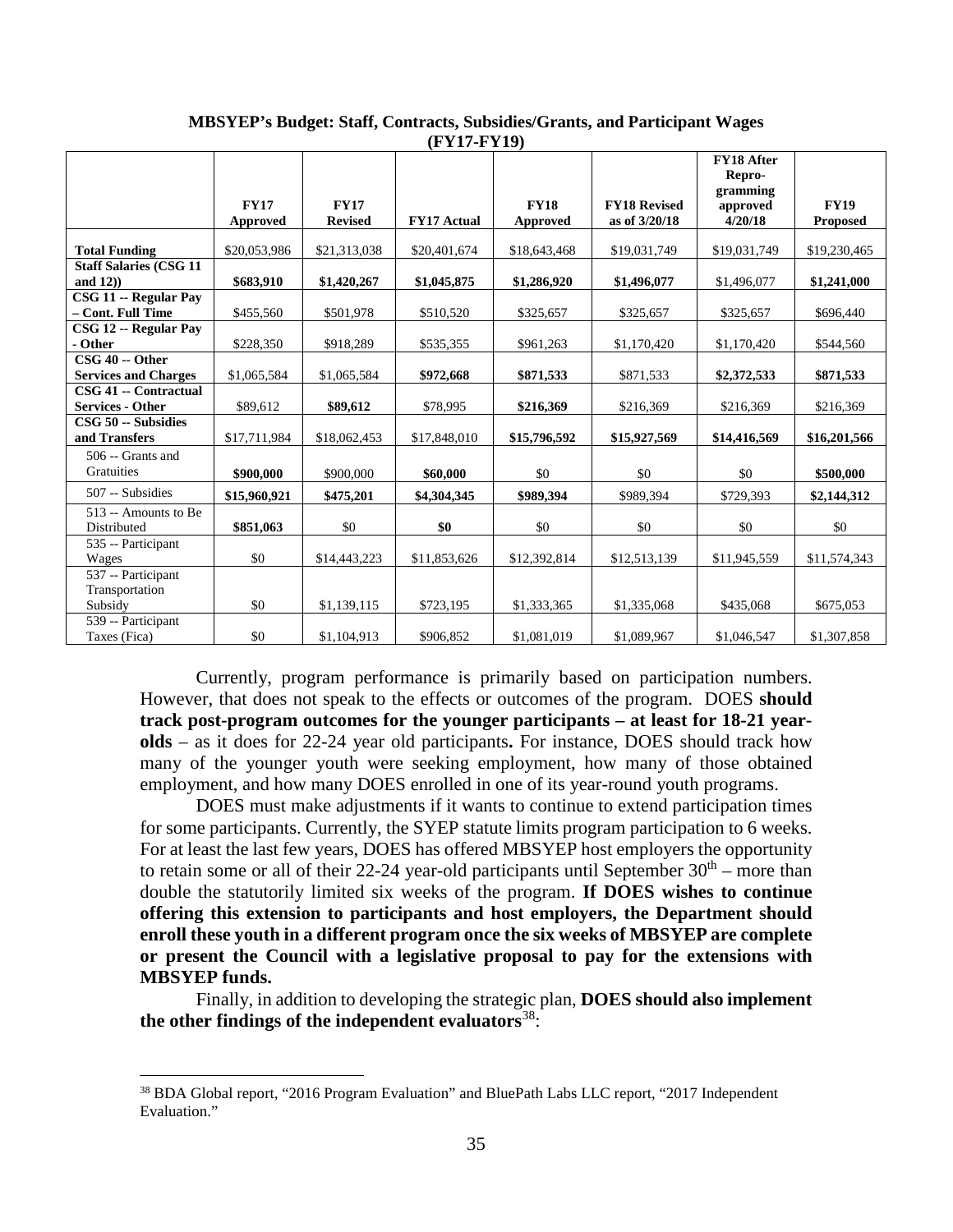- Study the causes of attrition, including the potential impact of the program's registration/documentation requirements;
- Evaluate the quality of job placements, particularly of those provided by contracted community-based organizations;
- Explore new ways to increase employer utilization of the participant survey;
- Study the use of merit-based program aspects for participants (such as better placements or higher wages);
- Develop the operational framework to at least pilot offering tiered placements based on level of work readiness of youth;
- Increase utilization of the life skills and work readiness modules on the CareerEDGE web platform;
- Allow youth to fill out and sign their timesheets electronically, after which employers would approve and sign electronically;
- Develop a comprehensive strategy to increase private sector participation;
- Expand the range of performance measures, including the number and percentage of placements in high-growth industry sectors and the number of percentage of youths in unsubsidized or partly subsidized jobs;
- Consider lowering the participant-to-supervisor ratio, at least for the larger sites, which were found to provide lower-quality experiences; and
- Given the level of attrition, consider alternative delivery mechanisms for the participant transportation subsidy, such as at large host sites or entirely through payroll rather than purchasing SmarTrip cards from WMATA.

#### **Paid Leave**

## *6. Complete the Paid Leave IT project by statutory deadlines with a high-quality final product and in a cost-efficient manner*

The District is embarking on the implementation of a major new initiative to benefit workers and employers in the city: the establishment of a District-wide paid family and medical leave (PFML) social insurance program, as authorized by the Universal Paid Leave Act (UPLA). The paid family and medical leave program will provide benefits for major family and health events for private-sector employees in the District, regardless of where they live, funded through tax contributions by District employers. The authorizing law requires tax collection to begin on July 1, 2019 and for benefits in the form of partial wage replacement to begin on July 1, 2020. The District is the second of two states to establish such a program without an underlying Temporary Disability Insurance program to build on. This is both a challenge and an opportunity, in that it allows the District to be innovative and use modern information technology and development methodologies, but it also means the District is starting from scratch. The Committee is encouraged, however, by the work DOES has done to reach out to and learn from states that have established or are working to establish their own paid family and medical leave programs. The Committee hopes that this work will result in the District instituting best practices from across the country, as well as leveraging existing systems when possible.

The Committee has held several public hearings or roundtables at which implementation of the program was a topic of discussion. The Committee has also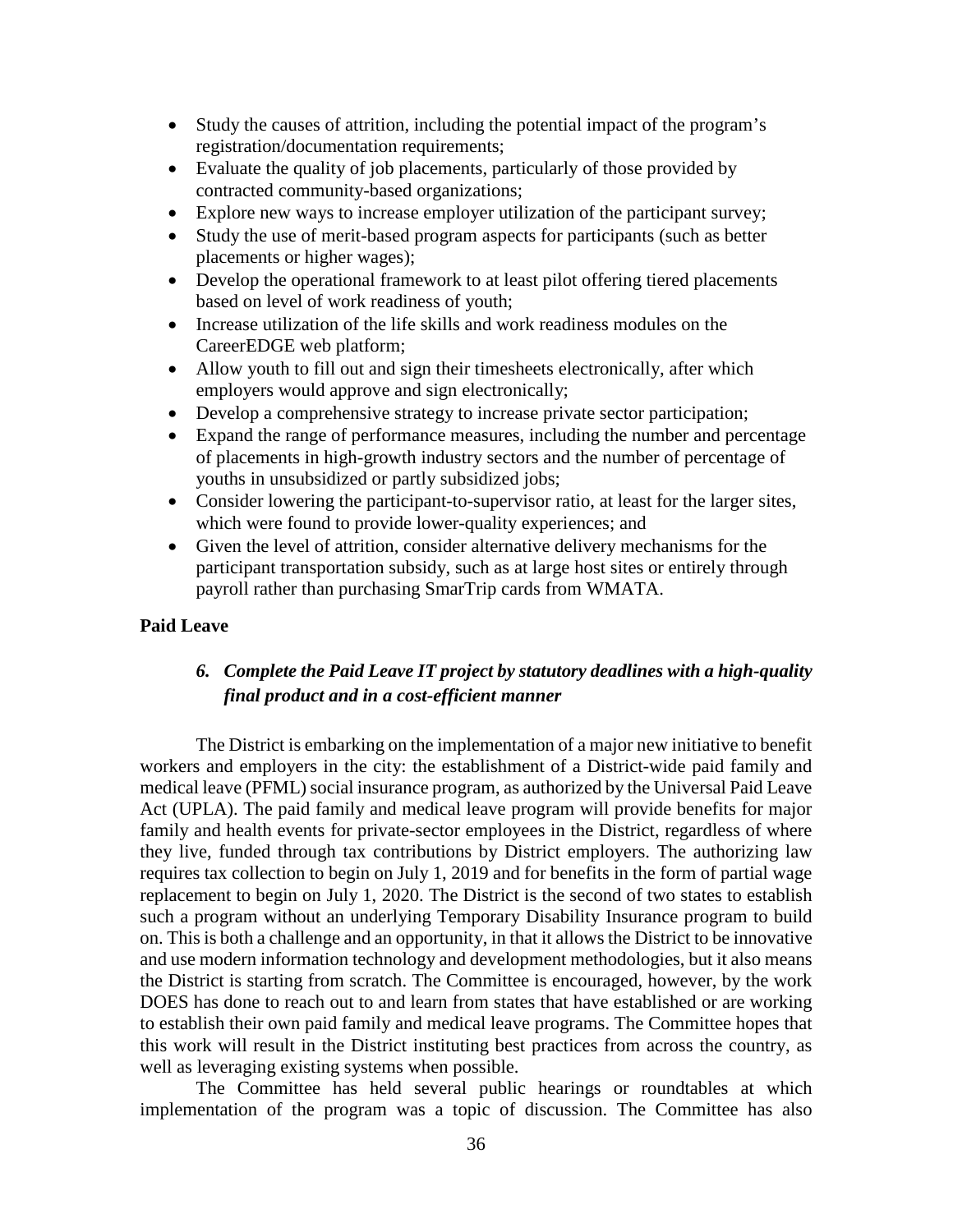reviewed the quarterly reports DOES has produced as a requirement under UPLA.<sup>[39](#page-36-0)</sup> DOES has notably made strides in developing staffing, procurement, and technology plans. However, the Committee does have concerns about the agency's ability to complete the project within the statutory deadlines. Establishing a new IT system is a difficult task. According to information from the Office of Contracting and Procurement, procuring a new IT system between \$20 and \$40 million often takes a year; then the system must be built. As of the date of this report, there are just 14 months until the tax collection system must be up and running. At the DOES budget hearing, the interim director testified that she expects the procurement solicitation to be issued in May 2018. Furthermore, the most recent quarterly report on the program's implementation anticipates awarding the contract in July, August or September 2018; and for "training and simulations" as well as the "project delivery and official use" start dates to be May 1, 2019.<sup>[40](#page-36-1)</sup> This is an aggressive timeframe. The Committee encourages the agency to do all it can to complete the project on time, but also to ensure a quality product and in a cost-efficient manner. The Committee encourages the use of modern practices such as agile development—similar to development methodology used by the District's Health Benefit Exchange—that can help the agency to build a product quickly, with a highly functional final product, and in a costefficient manner. The Committee strongly encourages DOES to thoroughly explore such options. The Committee will likely continue to hold public roundtables as well as private briefings with DOES to stay up-to-date on the status of the project.

Finally, the Committee is pleased to support the mayor's FY19 funding requests. The mayor's FY19 proposed operating budget includes over \$5 million for staff and startup costs.

#### **Year-Round Youth Programs**

### *7. Use targeted investments to better serve youth participants, reduce paperwork burdens*

Apart from MBSYEP, DOES makes significant investments in workforce programs for youth during the rest of the year. Many youth served by these programs have significant barriers and the Committee wants to ensure that those who need these services the most can participate.

In-School and Out-of-School Youth providers, such as On Ramps to Careers and Southeast Welding, testified at the March performance oversight hearing that they had difficulties in securing documentation for potential participants, particularly those that are housing insecure and not living at a shelter – youth that arguably need DOES's services the most. The providers also pointed to having to obtain proof of income from participants' parents or guardians as a challenge. **DOES should work to make the process less** 

<span id="page-36-0"></span> $39$  Reports and other information are available on the DOES website: [https://does.dc.gov/page/district](https://does.dc.gov/page/district-columbia-paid-family-leave)[columbia-paid-family-leave.](https://does.dc.gov/page/district-columbia-paid-family-leave) 40 Government of the District of Columbia, "Universal Paid Family Lave Quarter 2 Report," April 20,

<span id="page-36-1"></span><sup>2018,</sup> p. 4, available at

[https://does.dc.gov/sites/default/files/dc/sites/does/publication/attachments/UPLA%20Quarter%202%20Re](https://does.dc.gov/sites/default/files/dc/sites/does/publication/attachments/UPLA%20Quarter%202%20Report_r6.pdf) [port\\_r6.pdf.](https://does.dc.gov/sites/default/files/dc/sites/does/publication/attachments/UPLA%20Quarter%202%20Report_r6.pdf)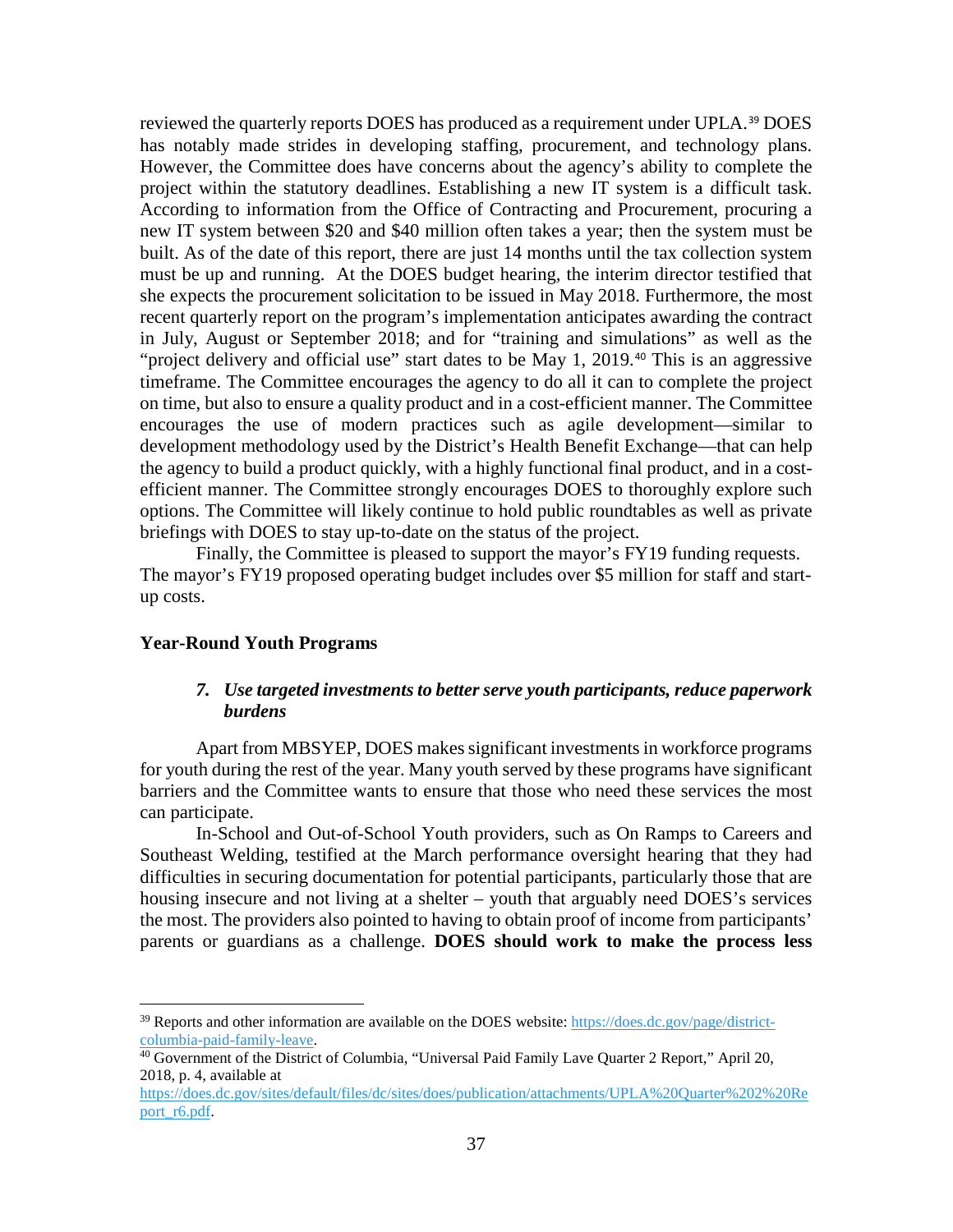### **burdensome for youth with high barriers, including considering blending local funding that is less stringent than federal dollars in these areas.**

Youth training providers have informed the Committee that DOES keeps paper files in boxes rather than online systems for applications, documentation, and tracking. This can make recruitment and enrollment challenging. **DOES should consider investing in an online portal that would allow providers and potential applicants to submit eligibility documents electronically** – this would benefit MBSYEP applicants as well as year-round youth providers.

### **DC Infrastructure Academy**

### *8. Provide a detailed spending and training plan for the DC Infrastructure Academy*

Last year, Mayor Bowser proposed building an infrastructure training facility – an infrastructure academy – to partner with major employers like Exelon/Pepco, WMATA, DC Water, and Washington Gas to train District residents for jobs in the infrastructure industry. DOES's proposed FY19 operating budget includes \$3.5 million in local funds and \$500,000 in private grant funds for the Infrastructure Academy. \$2 million of that will be used for information security training at DCIA for approximately 200 participants. IT training is not directly related to infrastructure and thus it is unclear why this training is happening at the DCIA or why DCIA funds are being used for it. However, IT is a highdemand industry for which training will greatly benefit residents, and the Committee supports this effort. On infrastructure-related training, DOES's Agency Fiscal Officer reported that "an estimated additional \$700,000 will be allocated and supplemented with other local funds [from other DOES programs] to fund other infrastructure-related training programming at DCIA." However, it is unclear to the Committee what specifically these funds will be spent on and where in the budget these funds will come from. **DOES should provide the Committee, Council, and the public with its detailed DCIA spending and training plans.** See the capital budget discussion for further information on the physical facility.

#### **Unemployment Insurance**

### *9. Clarify Unemployment Insurance overpayment notification form; issue guidelines on waiver requests***.**

In 2017, it came to the Committee's attention in the DOES performance oversight hearing that notification to unemployment insurance claimants of potential overpayments needed improvement. The Committee noted in its FY18 budget report that DOES had helpfully published a standard waiver form on its website. However, clarification was still needed. As the Legal Aid Society of the District of Columbia and the Claimant Advocacy Program of the Washington Metropolitan Council AFL-CIO testified, the notifications were not clear and understandable, they misstated the law related to waiver requests, and they did not give claimants adequate notice of the right to appeal a determination of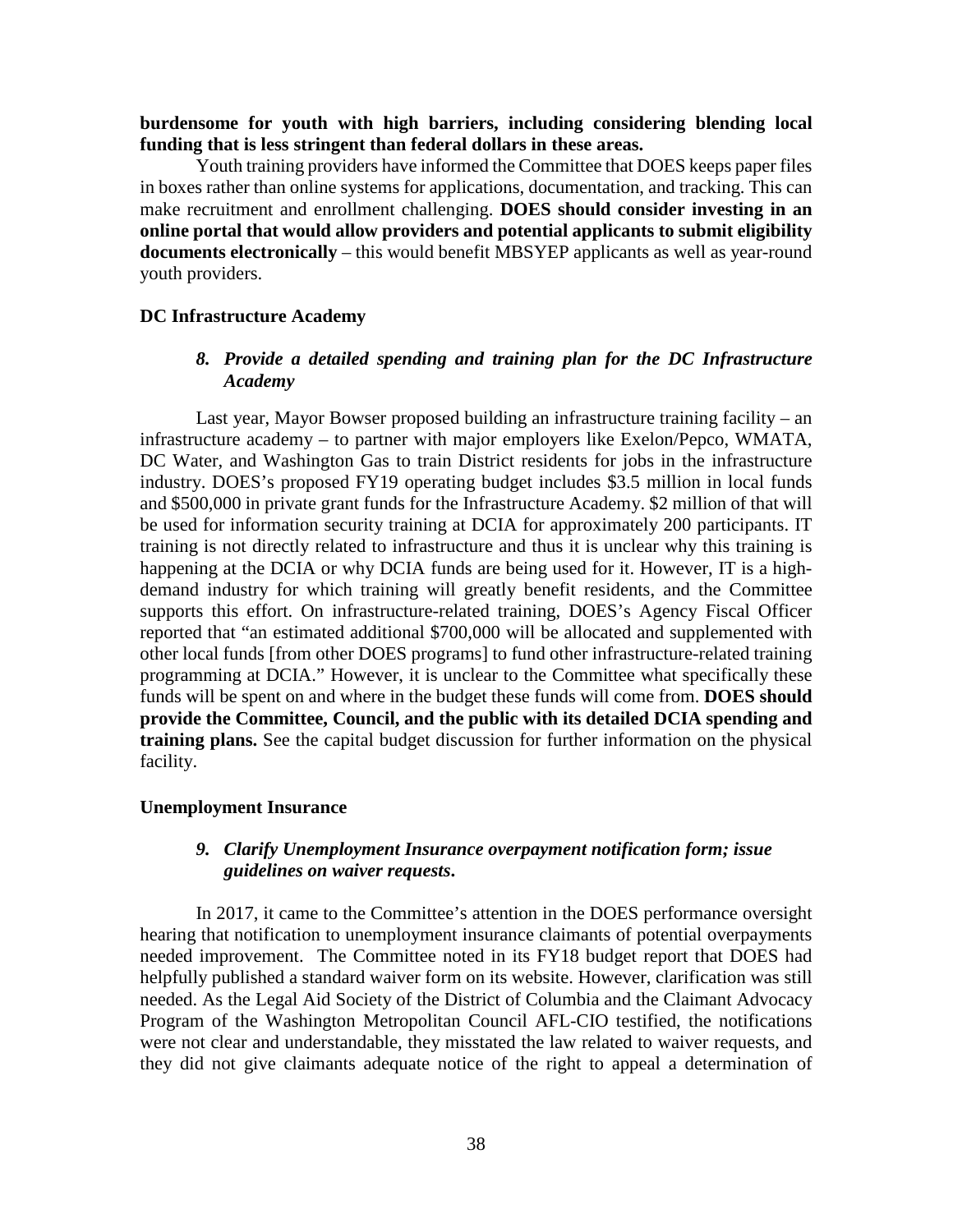overpayment to the Office of Administrative Hearings (OAH) or of the right to request a waiver of overpayment.<sup>[41](#page-38-0)</sup>

As noted in the FY18 budget report, the form misstates the law by giving the legal impression that there is a two-part test for overpayment waivers.  $42$  The Committee understands that there is little legal guidance in DC Code §51-119 and no relevant regulations that establish such a test; rather, under DC law, DOES has discretion to waive or deny any overpayment.

Other parts of the form are confusing, such as a requirement to provide "pay stubs" for non-pay related income such as alimony or food stamps. Additionally, the form appears to use the term "income" in multiple ways, including for employment-related wages for which a pay stub would be obtained, as well as other types of financial sources, such as Social Security or food stamps.

Since DOES has not rectified these problems, the Committee again recommends that DOES improve the notification form. In revising the form, DOES should seek the input of advocates, lawyers, and other experts familiar with the law and with the needs and expectations of unemployment insurance claimants. These notices should be clear and should be accessible to claimants who do not have the benefit of legal representation. DOES should clarify terminology used and ensure it is consistent, notify claimants of their right to appeal to OAH an overpayment determination, and remove language related to a two-part test for an overpayment-related waiver. Finally, DOES should issue regulations or other guidance to more clearly outline the criteria that will be used to determine eligibility for a hardship waiver.

## *10. Process OAH final orders on Unemployment Insurance payments expeditiously.*

If a claimant's initial claim for unemployment insurance is denied, the claimant may appeal this decision to DC Office of Administrative Hearings (OAH). OAH reviews determinations by DOES of unemployment insurance claims and issues a decision, called a final order. This decision may reverse or affirm DOES's decision. If OAH awards benefits to a claimant whose claim was initially denied, it is DOES's responsibility to pay such benefits. There is no further review called for by DOES. Last year during DOES's performance oversight hearings, unemployment insurance practitioners testified to there being delays in processing payments pursuant to these final orders. While payments were

<span id="page-38-0"></span><sup>&</sup>lt;sup>41</sup> Drake Hagner, Senior Staff Attorney, Legal Aid Society of the District of Columbia and Tonya Love, Program Director and Attorney, Claimant Advocacy Program, Washington Metropolitan Council AFL-CIO, "Testimony for the Performance Oversight Hearing on the Department of Employment Services (DOES) Office of Unemployment Compensation, Committee on Labor & Workforce Development," March 7, 2018, available at [https://www.legalaiddc.org/wp-content/uploads/2018/03/Legal-Aid-FY17-18-](https://www.legalaiddc.org/wp-content/uploads/2018/03/Legal-Aid-FY17-18-Performance-Oversight-Testimony-re-DOES-FINAL.pdf) [Performance-Oversight-Testimony-re-DOES-FINAL.pdf.](https://www.legalaiddc.org/wp-content/uploads/2018/03/Legal-Aid-FY17-18-Performance-Oversight-Testimony-re-DOES-FINAL.pdf)

<span id="page-38-1"></span><sup>&</sup>lt;sup>42</sup> The two-part test outlined in D.C. Code § 51-119(d)(1) applies when DOES is recouping the current benefits of a UI recipient based on a previous overpayment finding that DOES did not collect at the time of overpayment. These overpayments may date back several years, unbeknownst to the UI recipient who may not have received the initial overpayment notice. Under this two-part test, DOES must stop recoupment if the recipient meets the following two-part test: (1) the claimant is not at fault, and (2) the claimant cannot afford to pay it back and/or not in line with the purpose of the statute. Under the law, this two-part test should only apply to recoupments and should not apply to DOES's determination for an overpayment waiver.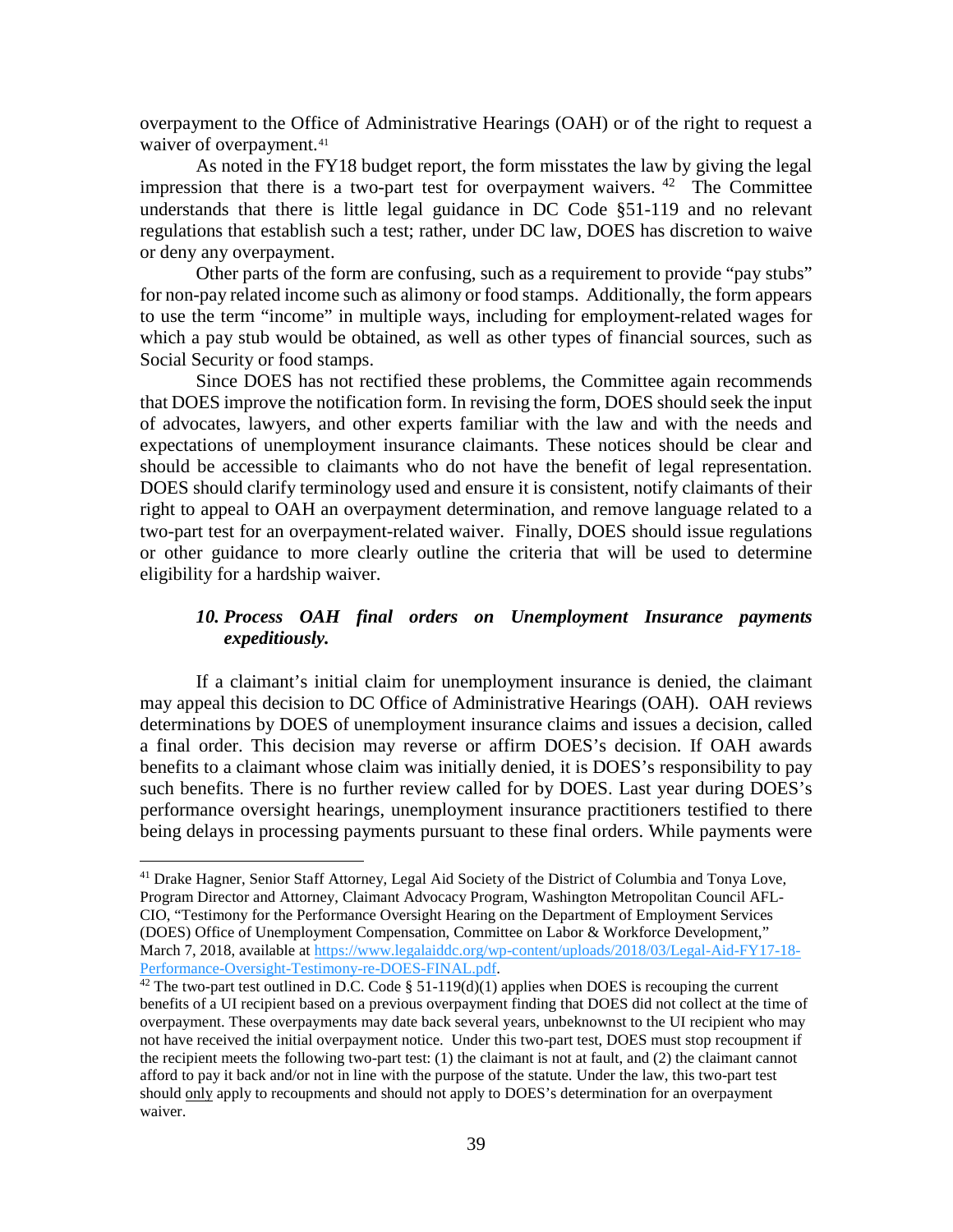previously processed in 2 to 3 days, since 2017, unemployment insurance practitioners had noticed an increase to several weeks of processing. This can create a significant hardship on unemployed workers who rely on their benefits for basic needs such as food and rent.

In 2018, it has come to the Committee's attention that there continue to be delays in processing such payments, as Legal Aid Society of the District of Columbia and the Claimant Advocacy Program of the Washington Metropolitan Council AFL-CIO testified at DOES' 2018 performance oversight hearing.<sup>[43](#page-39-0)</sup>

The Committee again recommends that DOES process payments ordered by OAH expeditiously and with no delays. All payments should be issued within 2 to 3 days of the order.

### **Grants and Contracts**

## *11. Make DOES's grant and contract opportunities, performance, and processes fairer and more transparent.*

DOES awards millions of dollars in grants and contracts every year for training and other services. However, it is often difficult for the general public to know about these opportunities as Requests for Applications are not widely disseminated. **DOES should advertise all its grant and contract opportunities via the Department's website, social media, email, and any other methods DOES uses to reach constituents.** This will help expand the range of applicants as well as help the public to understand DOES's plans and activities.

The Committee is also concerned by the short period of time several of DOES's contract solicitations have been open for applications. As examples, the application for organizations to recruit its members to offer unsubsidized placements in this summer's Marion Barry Summer Youth Employment Program (MBSYEP) (for which DOES issued several hundred thousand dollars in awards) was open for only 71 hours; the application to provide the D.C. Infrastructure Academy's "Q-matic system" (which provides queue assignments) was only open for around 50 hours. Not only does this not lend itself to a truly open and competitive process, but for contracts, the **D.C. Code requires that an**  Invitation for Bid be open for 14 days<sup>44</sup> and a Request for Proposal be open for 21 **days**, [45](#page-39-2) except in certain specific circumstances.

DOES must work with the Office of Contracting and Procurement (OCP) to post online contracts and related materials, as required by law. OCP hosts an "awarded contracts database" in which it posts contracts, as required by law. However, many of DOES's contracts are labeled as "District-wide"; these executed contracts are not posted online. Further, additional materials required by § 2–361.04 to be posted are not online, including determinations and findings related to the contract; contract modifications, change orders,

<span id="page-39-0"></span><sup>43</sup> Drake Hagner, Senior Staff Attorney, Legal Aid Society of the District of Columbia and Tonya Love, Program Director and Attorney, Claimant Advocacy Program, Washington Metropolitan Council AFL-CIO, "Testimony for the Performance Oversight Hearing on the Department of Employment Services (DOES) Office of Unemployment Compensation, Committee on Labor & Workforce Development," March 7, 2018, available at [https://www.legalaiddc.org/wp-content/uploads/2018/03/Legal-Aid-FY17-18-](https://www.legalaiddc.org/wp-content/uploads/2018/03/Legal-Aid-FY17-18-Performance-Oversight-Testimony-re-DOES-FINAL.pdf) [Performance-Oversight-Testimony-re-DOES-FINAL.pdf.](https://www.legalaiddc.org/wp-content/uploads/2018/03/Legal-Aid-FY17-18-Performance-Oversight-Testimony-re-DOES-FINAL.pdf)

<span id="page-39-1"></span> $\frac{44}{9}$  § 2-354.02(e)(1)

<span id="page-39-2"></span> $45 \text{ } \frac{\text{}}{\text{}} 2 - 354.03(c)$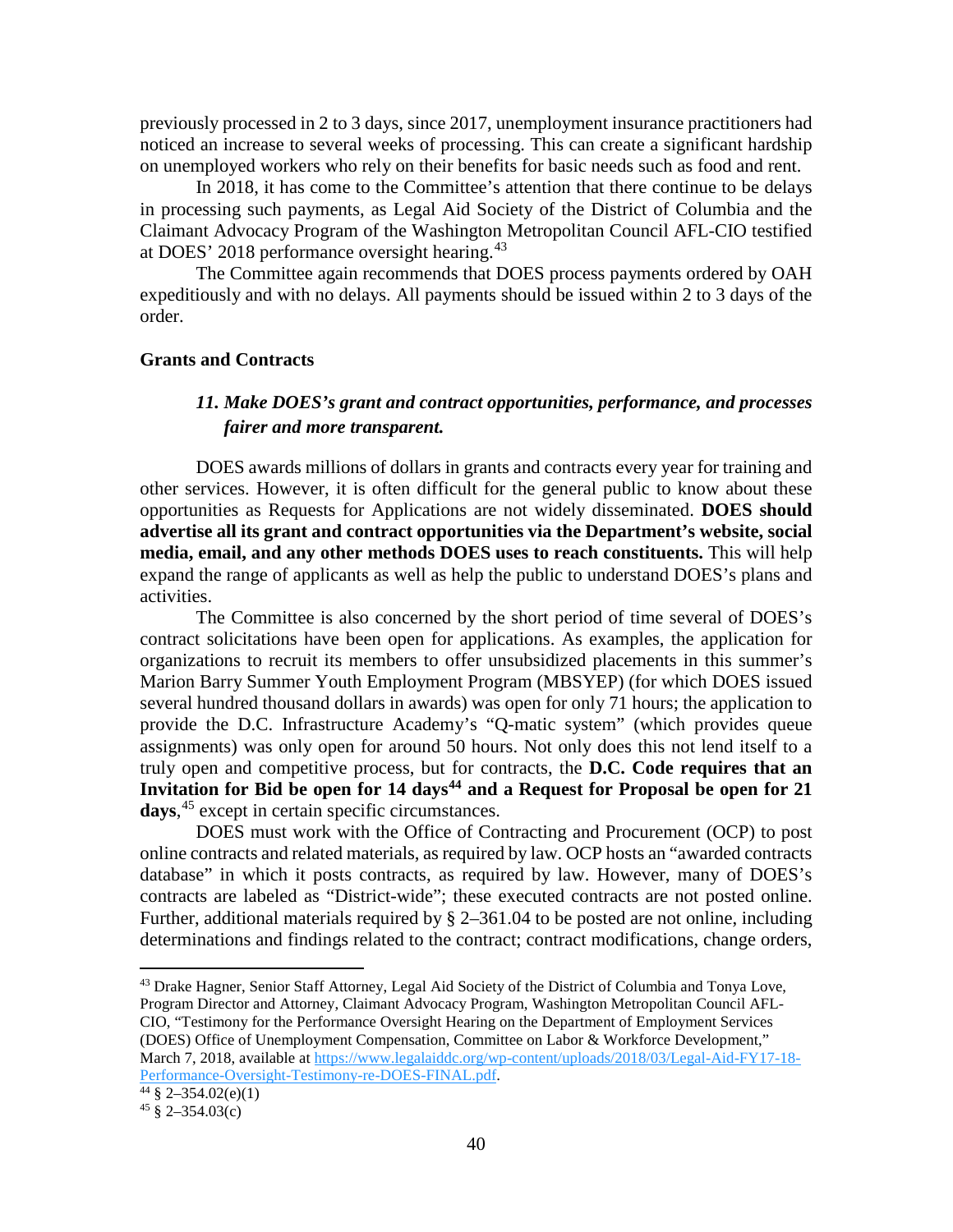and amendments; summary documents; and each payment made to a prime contractor (updated not less than once each week). **DOES should work with OCP to ensure that copies of all contracts over \$100,000 (and preferably a lower threshold) are available on OCP's awarded contracts database, as well as other materials required by law**[46](#page-40-0) **and that the Department is correctly identified as the contracting agency.**

As noted above, it is important for the Committee, the Council, and the public to review DOES's spending on external contractors and grantees and their performance. Also, as noted above, DOES declined multiple written requests from the Committee prior to its performance oversight hearing to provide performance and monitoring documentation of contracts and grants. As recommended above, **DOES should provide the Committee copies of its grant and contract monitoring documents and performance evaluations, as the Committee requested in pre-hearing performance questions**. [47](#page-40-1) 

DOES should review and revise its process for grant applicants to appeal awards. At the March performance oversight hearing for public witnesses, DC Community Carrot, an entrepreneurship training organization that has previously won grants but was denied recently a Pathways for Young Adults Program grant from DOES, testified about its experience with the grant appeals process. DOES's grant applications state that "appeals must contain the basis for the appeal request and identify any factors that oppose the grant award selection."[48](#page-40-2) However, it is not possible for a grantee to know why it was not awarded a grant without DOES providing such information. Further, appeals must be filed within 48 hours. Community Carrot wrote to DOES requesting such information and noting that it was appealing the denial of an award to Carrot. However, DOES did not respond to any of its emails requesting information or stating that it was filing an appeal. **DOES should review and revise its appeals process to – at a minimum – ensure that award selection notices to applicants include the factors that were used to make an award, such as scoring sheets**.

**After issuing awards to multiple grantees or contractors, DOES should treat all awardees equally and neutrally.** As an example, while DOES made awards to multiple providers for its Pathways for Young Adults Program for entering postsecondary education, the Department's social media has consistently only mentioned one awardee, Education Services of Greater Washington (e.g., [https://twitter.com/MBSYEP/status/986624196389298176\)](https://twitter.com/MBSYEP/status/986624196389298176); the other awardees – KBEC and Dramatic Solutions – have not been advertised.

[http://dccouncil.us/files/user\\_uploads/budget\\_responses/DOES\\_FY17-18\\_Perf\\_Oversight\\_responses\\_03-](http://dccouncil.us/files/user_uploads/budget_responses/DOES_FY17-18_Perf_Oversight_responses_03-06-18.pdf) [06-18.pdf](http://dccouncil.us/files/user_uploads/budget_responses/DOES_FY17-18_Perf_Oversight_responses_03-06-18.pdf) and responses a[t http://dccouncil.us/files/user\\_uploads/budget\\_responses/DOES\\_Attachments\\_9-](http://dccouncil.us/files/user_uploads/budget_responses/DOES_Attachments_9-15_UPDATED_3-13.-18pdf.pdf) [15\\_UPDATED\\_3-13.-18pdf.pdf.](http://dccouncil.us/files/user_uploads/budget_responses/DOES_Attachments_9-15_UPDATED_3-13.-18pdf.pdf) Also see "Follow-up responses received from DOES March 13, 2018," questions 26 and 27 and relevant responses, available at

[http://dccouncil.us/files/user\\_uploads/budget\\_responses/DOES\\_PO\\_responses\\_ADDENDUM\\_3-13-](http://dccouncil.us/files/user_uploads/budget_responses/DOES_PO_responses_ADDENDUM_3-13-18.pdf)

<span id="page-40-0"></span> $46 \& 2 - 361.04(a)(3)$ 

<span id="page-40-1"></span><sup>&</sup>lt;sup>47</sup> See "Department Of Employment Services FY17-18 Performance Oversight Hearing Questions," Question 26 Part II and Question 27 Part II at

<span id="page-40-2"></span>[<sup>18.</sup>pdf.](http://dccouncil.us/files/user_uploads/budget_responses/DOES_PO_responses_ADDENDUM_3-13-18.pdf)<br><sup>48</sup> See DOES performance oversight responses, Attachments 22, pages 158 and 286, available at [http://dccouncil.us/files/user\\_uploads/budget\\_responses/DOES\\_Attachments\\_18-25.\\_UPDATED\\_3-](http://dccouncil.us/files/user_uploads/budget_responses/DOES_Attachments_18-25._UPDATED_3-13pdf.pdf) [13pdf.pdf](http://dccouncil.us/files/user_uploads/budget_responses/DOES_Attachments_18-25._UPDATED_3-13pdf.pdf)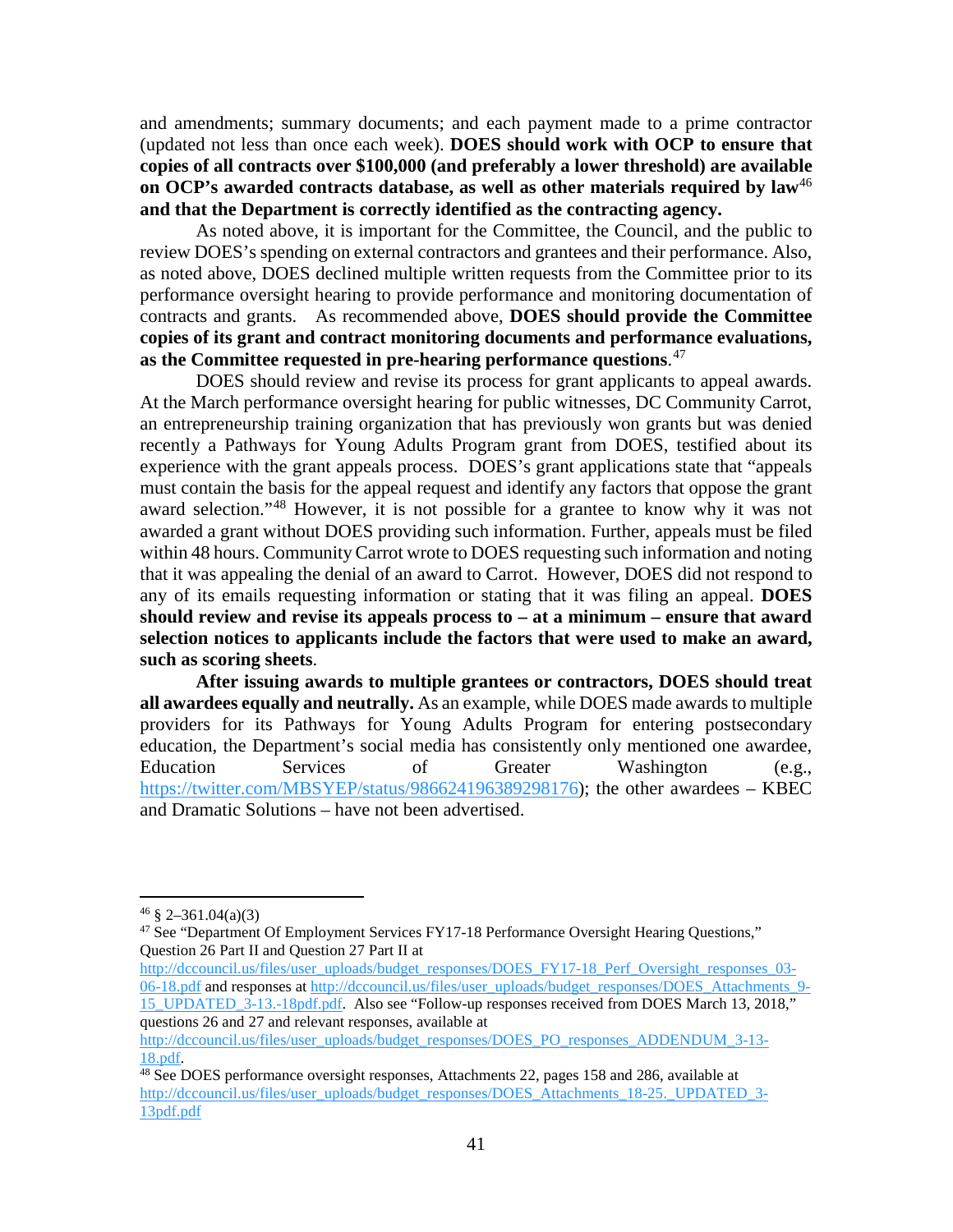### **3. FY 2019-2024 CAPITAL BUDGET**

| Project No.  | <b>Project Title</b>              | Scenario           | Unspent<br>Allotment | FY 2019      | FY 2020     | FY 2021 | FY 2022 | FY 2023 | FY 2024 | 6-year total |
|--------------|-----------------------------------|--------------------|----------------------|--------------|-------------|---------|---------|---------|---------|--------------|
|              | Department of Employment Services |                    |                      |              |             |         |         |         |         |              |
|              | Paid Family                       | Mayor's Submission | \$20,039,000         | \$19,961,000 |             |         |         |         |         | \$19,961,000 |
| PFL08        | Leave IT<br>Application           | Committee Markup   | \$18,539,000         | \$21.461.000 |             |         |         |         |         | \$21,461,000 |
|              | St.<br>Elizabeths                 | Mayor's Submission |                      | \$2,750,000  | \$4,750,000 |         |         |         |         | \$7,500,000  |
| <b>SNTRC</b> | Infrastructu<br>re Academy        | Committee Markup   |                      | \$2,750,000  | \$4,750,000 |         |         |         |         | \$7,500,000  |
|              | U<br>Modernizati                  | Mayor's Submission | \$21,785,000         | \$7,844,271  | \$4,000,000 |         |         |         |         | \$11,844,271 |
|              | on Project-                       |                    |                      |              |             |         |         |         |         |              |
| UIM02        | Federal                           | Committee Markup   | \$20,285,000         | \$7,844,000  | \$4,000,000 |         |         |         |         | \$11,844,000 |
|              | Department of Employment Services |                    | \$38,824,289         | \$32,055,271 | \$8,750,000 |         |         |         |         | \$40,805,271 |

The Mayor's proposed budget for DOES includes \$30,555,000 in new capital funds for FY19 with a six-year total for FY19-FY24 of \$39,305,000 in new funds. The capital improvement plan includes \$46,877,000 in current allotments and \$41,824,000 in available funding.

### **Committee Analysis and Comments**

## *1. Provide full cost analysis and monthly updates on the Unemployment Insurance Modernization project; reduce current allocation by \$1.5 million.*

DOES proposes a capital budget expenditure of more than \$38 million to modernize Unemployment Insurance (UI) information technology systems. This includes \$26 million previously allocated and \$12 million proposed in the FY19-24 capital plan. DOES has broken up the project into four components: management/organizational change (\$3.7 million), independent verification and validation (\$5.5 million), benefits and integrations (\$18 million), and tax and integrations (\$10 million).

The Committee is aware that the District's UI system is in need of updating, as are nearly all state systems. However, DOES has not provided an analysis of the cost estimate. In response to written questions prior to the budget hearing, DOES helpfully laid out the costs of each component and the year in which spending would occur, but the requested written analysis of how DOES arrived at the \$38 million estimate was not provided.<sup>49</sup> (The agency noted the percentages of the total cost represented by each component, but that does not give the public or the Committee information as to what those cost estimates are based on.) The benefits portion specifically is unclear; the Committee was provided a copy of the relevant contract and informed that it would cost \$4-5 million; indeed, that it was the contract reflects.<sup>[50](#page-41-1)</sup> However, the project information provided by DOES shows a total cost of \$18 million for the benefits portion. DOES should reconcile these figures with the Committee. Further, the Committee does not believe that the agency has justified the total cost of the project. As such, the Committee proposes reducing the current allocation by

<span id="page-41-0"></span> <sup>49</sup> DOES, Pre-hearing questions, April 20, 2018, available at [http://dccouncil.us/files/user\\_uploads/budget\\_responses/DOES\\_pre](http://dccouncil.us/files/user_uploads/budget_responses/DOES_pre-hearing_questions_(program)_recvd_04-20-18.pdf)hearing questions (program) recvd 04-20-18.pdf.

<span id="page-41-1"></span><sup>&</sup>lt;sup>50</sup> As explained to the committee, the contract is a modification of an existing IT maintenance contract, and only this modification is "modernization" work.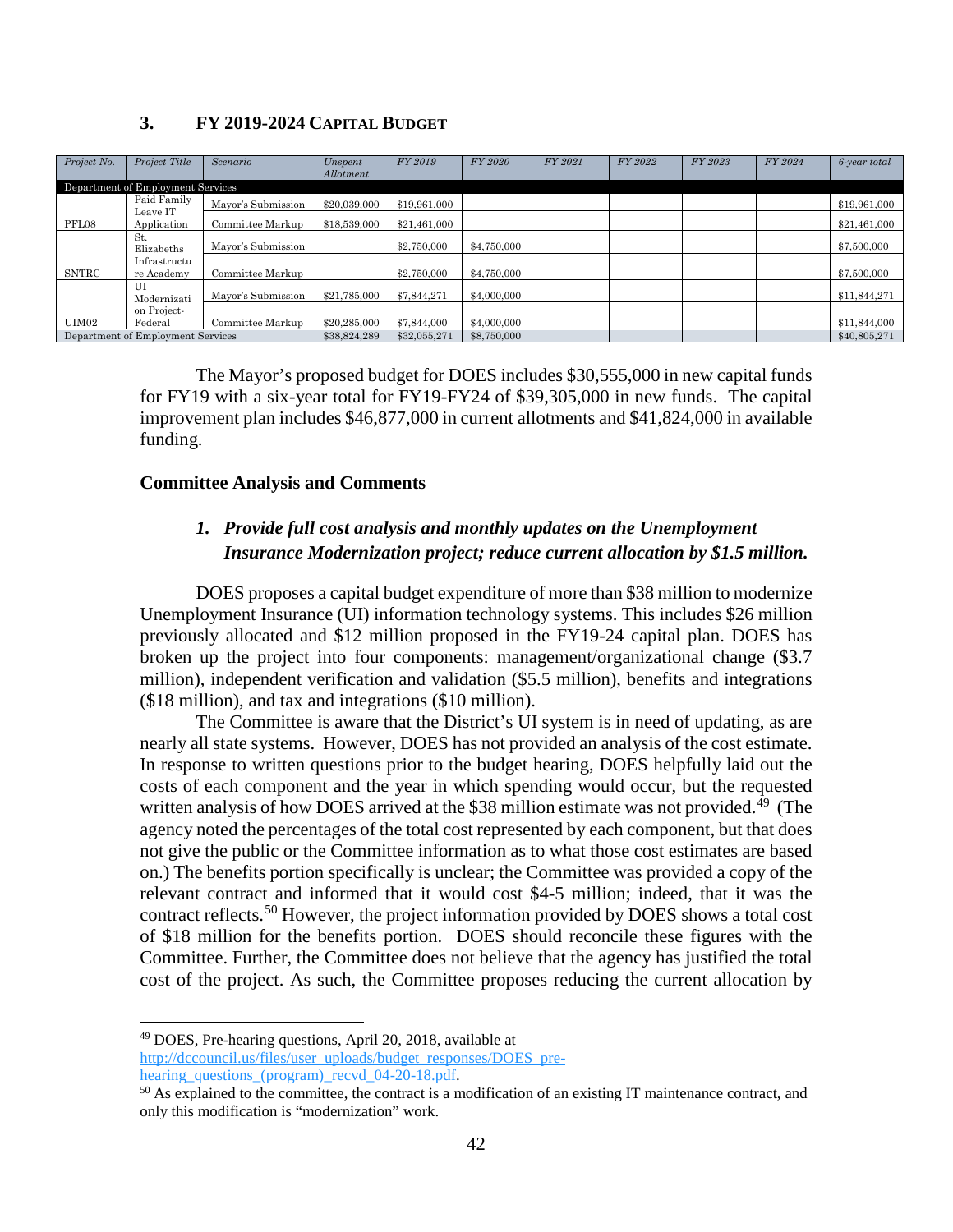\$1.5 million in short-term bonds and transferring the funds to the paid leave IT capital project in exchange for paygo funds. The pay go funds would be converted to operating funds and utilized for a grant for DC Central Kitchen and Out-of-School Time Grants. Even so, \$28 million will still be available for expenditures on the UI modernization project in FY19, which is \$6 million more than the \$22 million the agency projects to spend in FY18 and FY19 combined. In other words, the project has more than enough funding to continue through FY 2019, and the Committee will reevaluate project spending needs as part of the FY20 budget process.

While the Committee is pleased that the project is underway, it must note that the project has been significantly delayed. While funding was first allocated in FY12, spending only began in FY16, and thus far, DOES has spent only \$2 million. Although DOES has projected that this project will be completed in 2020, the Committee wants to ensure that DOES stays on track for procuring contracts needed to complete this project. As such, DOES should provide monthly updates to the Committee about the status of the Unemployment Modernization project, including relevant procurements.

#### *2. Paid Family Leave IT Application*

The Mayor's proposed capital budget includes \$19,961,000 for the FY19-FY24 period, in addition to the \$20,039,000 previously allocated; this is the full funding called for by the Fiscal Impact Statement on UPLA for building the IT systems. The Committee supports this funding. See the policy recommendations for further discussion of the paid leave IT project.

#### *3. DC Infrastructure Academy*

The DC Infrastructure Academy (DCIA) was to be completed by 2022 at a cost \$16.75 million in local capital funds (plus at least some of the \$5.2 million the city received as part of its settlement with Exelon as part of its merger with Pepco). In advance of the permanent location being completed, the Administration used \$1.3 million of the Exelon funds to build an interim facility at the old Wilkinson School on Pomeroy Road in Ward 8, which opened in March 2018.

The Executive now believes that the current site will work well in the long term and, as a result, plans to use less than half of the original budget (\$7.5 million) to further build out the Wilkinson site – still on the original timeline of completion by 2022. The Committee supports this efficient use of space and funds. **DOES should keep the Committee apprised of its build plans.**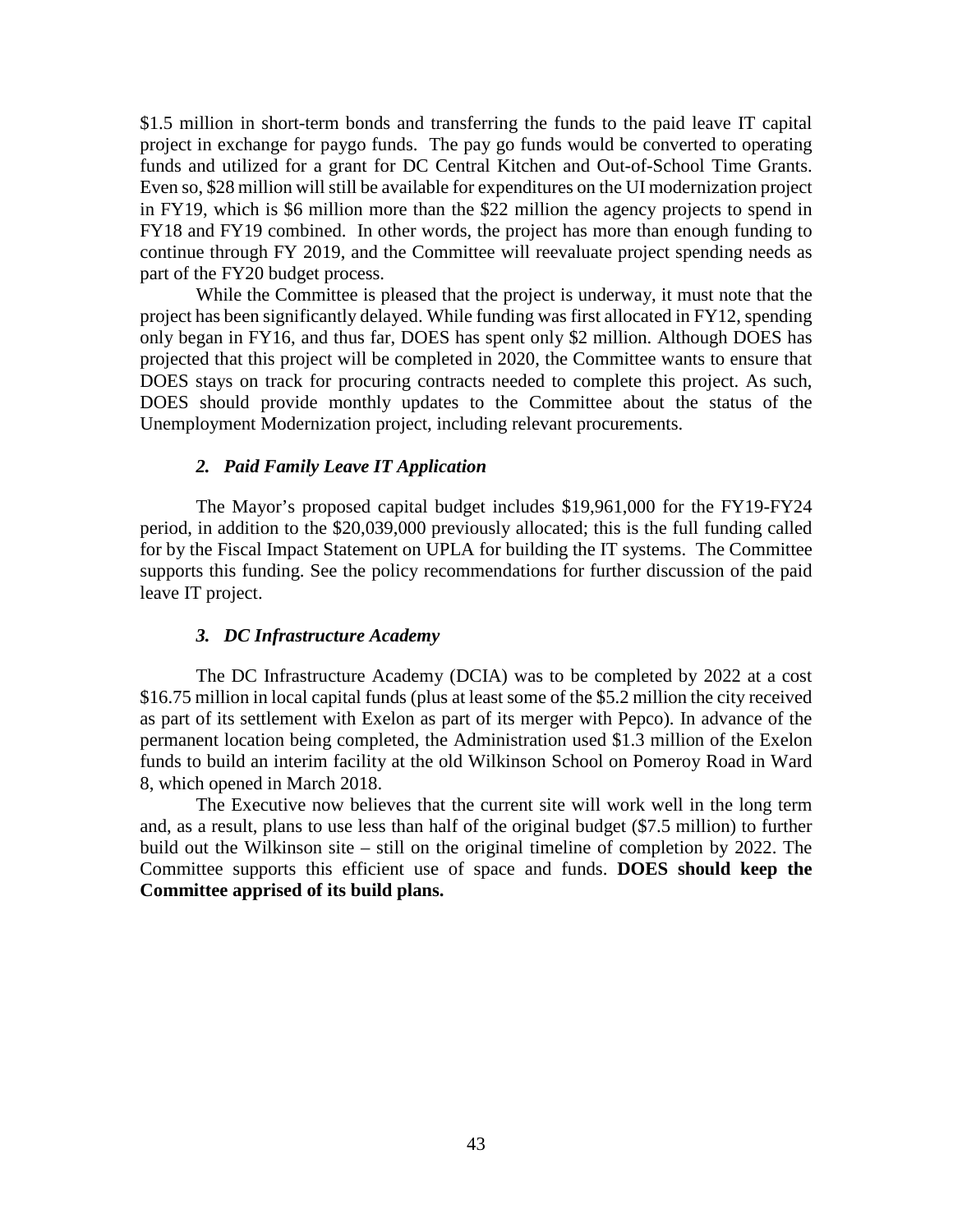## **4. COMMITTEE RECOMMENDATIONS**

### **a. Fiscal Year 2019 Operating Budget Recommendations**

The Committee recommends the following changes to the FY19 operating budget as proposed by the Mayor:

- 1. Sweep \$1,500,000 of FY18 fund balance in UI Administrative Assessment, Special Purpose Revenue Fund 624.
- 2. Enhance funding for labor law education and outreach
	- Increase local budget in Program 3000 (Labor Standards), Activity 3200 (Office of Wage Hour): *increase* CSG 50 (Subsidies and Transfers) by \$100,000.
- 3. Reduce overbudgeting in the DC Career Connections program
	- Reduce local budget in Program 5000 (State Initiatives), Activity 5200 (DC Career Connections): *decrease* CSG 50 (Subsidies and Transfers) by \$250,000 in recurring funds.
- 4. Fix error by transferring funds from Local Adult Training to L.E.A.P.
	- Reduce intra-district budget in Program 4000 (Workforce Development), Activity 4250 (Local Adult Training): *decrease* CSG 50 (Subsidies and Transfers) by \$990,000 in recurring funds.
	- Increase intra-district budget in Program 5000 (State Initiatives), Activity 5300 (LEAP): *increase* CSG 50 (Subsidies and Transfers) by \$990,000 in recurring funds.
- 5. Align Project Empowerment budget for contracts with past spending
	- Reduce local budget in Program 5000 (State Initiatives), Activity 5100 (Transitional Employment): *decrease* CSG 40 (Other Services and Charges) by \$150,000 in recurring funds.
- 6. Right-size the budgets of activities that have been overbudgeted and/or underspent
	- Reduce local budget in Program 1000 (Agency Management), Activity 1086 (Call Center): *decrease* CSG 40 (Other Services and Charges) by \$10,000 in recurring funds.
	- Reduce local budget in Program 1000 (Agency Management), Activity 1090 (Performance Management): *decrease* CSG 40 (Other Services and Charges) by \$97,498 in recurring funds.
	- Reduce local budget in Program 4000 (Workforce Development), Activity 4200 (Program Performance Monitoring): *decrease* CSG 41 (Contractual Services – Other) by \$3,459 in recurring funds.
	- Reduce local budget in Program 4000 (Workforce Development), Activity 4250 (Local Adult Training): *decrease* CSG 40 (Other Services and Charges) by \$49,000 in recurring funds.
	- Reduce local budget in Program 4000 (Workforce Development), Activity 4500 (Employer Services): *decrease* CSG 40 (Other Services and Charges) by \$3,849 in recurring funds.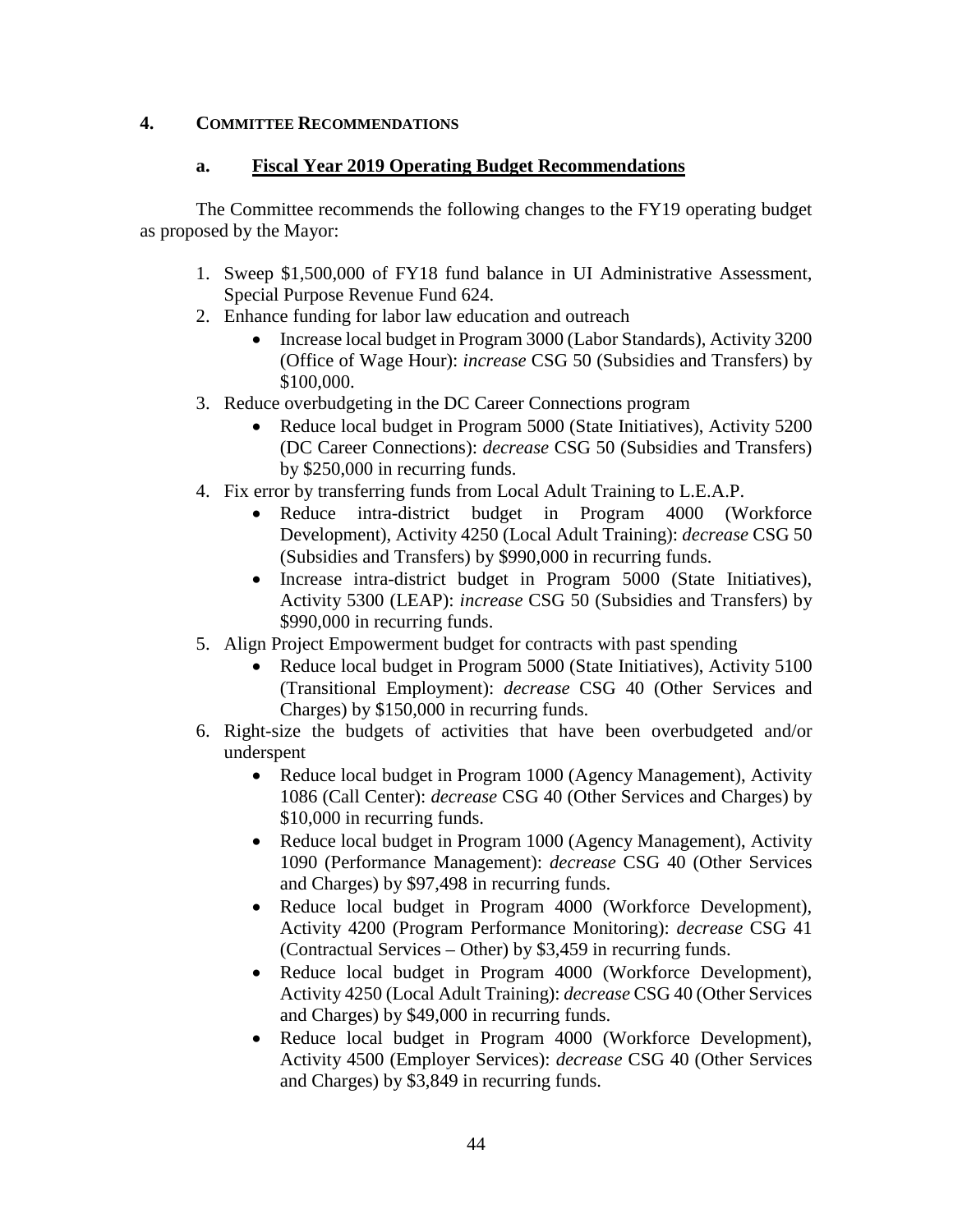- Reduce local budget in Program 4000 (Workforce Development), Activity 4810 (Year-Round Youth): *decrease* CSG 20 (Supplies and Materials) by \$45,570 in recurring funds and CSG 41 (Contractual Services – Other) by \$30,535 in recurring funds: *total NPS decrease = \$76,005*.
- Reduce FTEs by 2.0 (Positions: 00046391, 00086093) in Program 5000 (State Initiatives), Activity 5100 (Transitional Employment): *decrease*  CSG 11 (Regular Pay – Continuing Full Time) by \$108,995 in recurring funds and CSG 14 (Fringe Benefits – Current Personnel) by \$24,657 in recurring funds: *total PS decrease = \$133,652*
- 7. Ensure that monies in the District of Columbia Jobs Trust Fund are spent in the manner required by law
	- Reduce special-purpose revenue budget in Program 4000 (Workforce Development), Activity 4510 (First Source): *decrease* CSG 40 (Other Services and Charges) by \$60,000 in recurring funds.
	- Increase special-purpose revenue budget in Program 4000 (Workforce Development), Activity 4250 (Local Adult Training): *increase* CSG 50 (Subsidies and Transfers) by \$60,000 in recurring funds.
- 8. Fund the Workforce Development System Transparency Act (Act 22-279).
	- Increase local budget in Program 4000 (Workforce Development), Activity 4900 (Statewide Activities): *increase* CSG 41 (Contracts) by \$101,000 in recurring funds, CSG 70 (office supplies) by \$10,200 in one-time funds. *Total NPS increase = \$111,200.*
	- Increase FTEs by 0.5 and increase local budget in Program 4000 (Workforce Development), Activity 4900 (Statewide Activities): *increase*  CSG 12 (Regular Pay-Other) by \$45,820 and CSG 14 (Fringe Benefits – Current Personnel) by \$12,180 in recurring funds. *Total PS increase = \$58,000.*

## **b. Fiscal Year 2019 Capital Budget Recommendations**

The Committee recommends the following changes to the FY19 capital budget as proposed by the Mayor:

- 1. SNTRC, Saint Elizabeths Infrastructure Academy. Approve the budget as proposed.
- 2. UIM02, UI Modernization Project. Reduce current allocation by \$1,500,000 and convert to operating funds.
- 3. PFL09 Paid Family Leave IT Application. Reduce Paygo funds by \$1,500,000 in current allocation; increase Short-term bond funds by \$1,500,000. (No net impact.)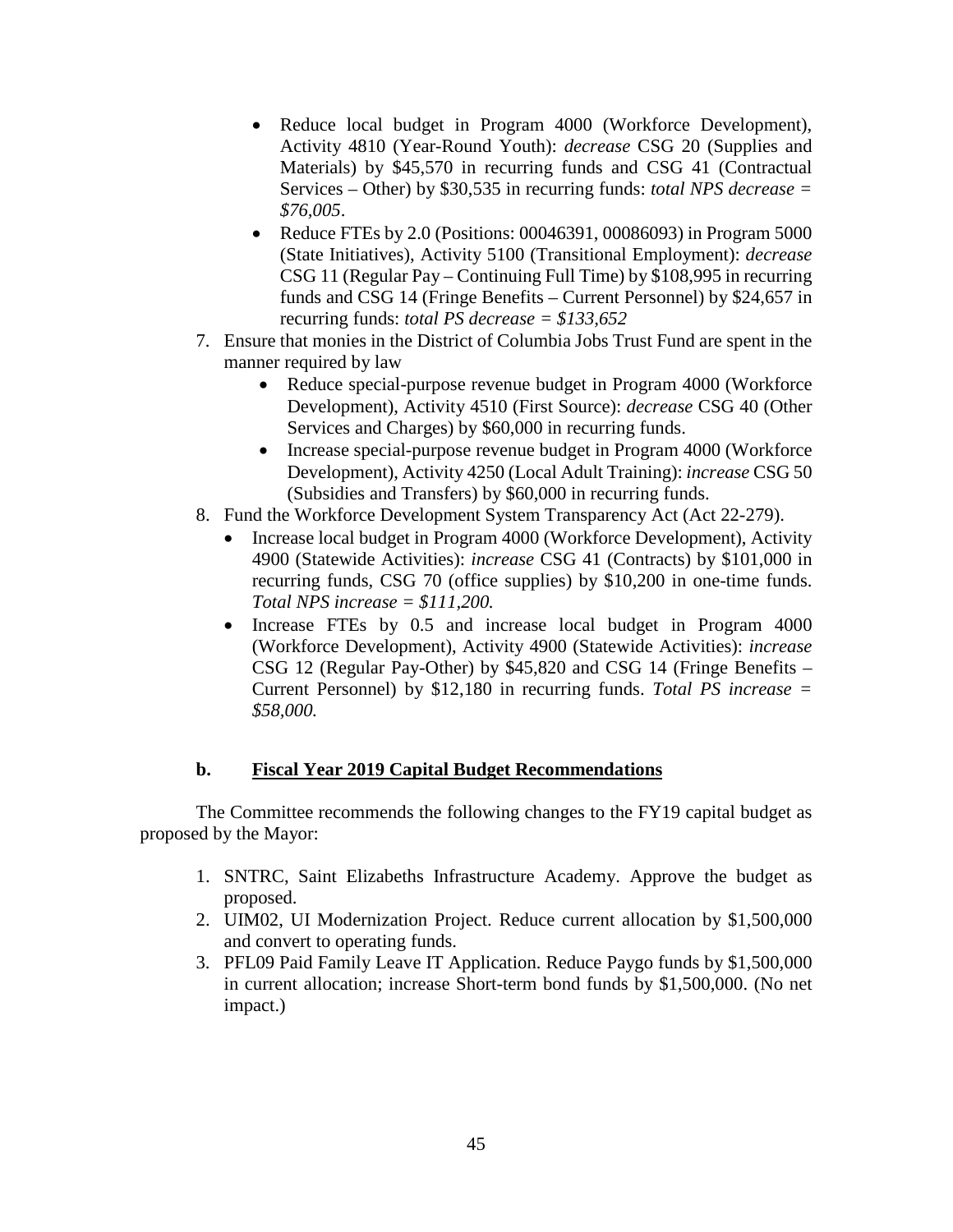## **c. Policy Recommendations**

The Committee makes the following policy recommendations:

- 1. Enforce labor laws in a strategic and proactive manner.
- 2. Improve Office of Wage-Hour complaint processing and timing
- 3. Continue to improve enforcement of the First Source law; ensure the First Source register comports with existing law; fix errors on the new First Source forms, reporting website, and "Find a First Source job" webpage
- 4. Expand Registered Apprenticeships in high-demand industries, enhance transparency around the registered apprenticeship program, and ensure that all aspects comport with local and federal laws and regulations.
- 5. In MBSYEP, provide soft skills training, evaluate training effectiveness, prioritize Opportunity Youth for recruitment, develop a strategic plan, prioritize spending on wages over contracts, share contract and grant monitoring documentation with the Committee, improve performance measurements, ensure the program comports with the law, and implement independent recommendations.
- 6. Complete the Paid Leave IT project by statutory deadlines with a high-quality final product and in a cost-efficient manner
- 7. Use targeted investments to better serve youth participants, reduce paperwork burdens
- 8. Provide a detailed spending and training plan for the DC Infrastructure Academy
- 9. Clarify Unemployment Insurance overpayment notification form; issue guidelines on waiver requests.
- 10. Process OAH final orders on Unemployment Insurance payments expeditiously.
- 11. Make DOES's grant and contract opportunities, performance, and processes fairer and more transparent.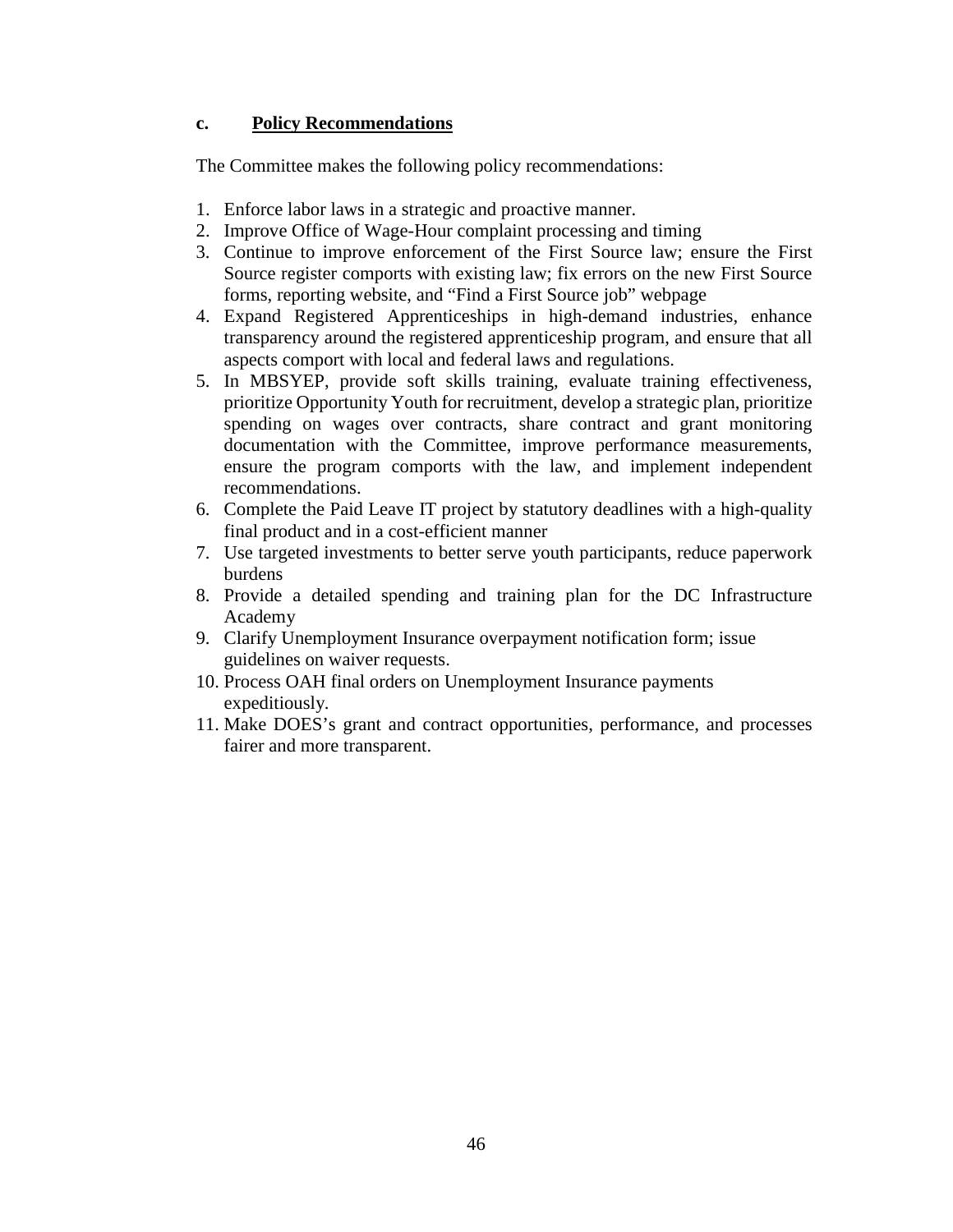## **C. DEPARTMENT OF HUMAN RESOURCES (BE0)**

### **1. AGENCY MISSION AND OVERVIEW**

The mission of the D.C. Department of Human Resources ("DCHR") is to strengthen individual and organizational performance and enable the District government to attract, develop, and retain a highly qualified, diverse workforce.

DCHR offers executive management to District government officials and/or agencies by providing personnel-related services to help each agency meet daily mission mandates. Specific services provided include position classification and recruitment services, the interpretation of personnel-related policy, as well as oversight control (such as the adherence to regulatory requirements) for effective recruitment and staffing, strategic and financial restructuring through realignment assistance, and resource management. In addition, the agency provides District government employees with a variety of services, including employee benefits and compensation guidance, performance management, compliance, audit assessments, legal guidance on personnel matters, and learning and development.

|                    | <b>Fiscal Year 2019 Operating Budget, By Revenue Type</b> |                            |                            |                                        |                                     |  |  |  |
|--------------------|-----------------------------------------------------------|----------------------------|----------------------------|----------------------------------------|-------------------------------------|--|--|--|
| <b>Fund Type</b>   | FY 2017<br>Actual                                         | FY 2018<br><i>Approved</i> | FY 2019<br><b>Proposed</b> | Sum of<br><b>Committee</b><br>Variance | <b>Committee</b><br><b>Approved</b> |  |  |  |
| Local Fund         | \$9,654,191                                               | \$8,866,053                | \$8,866,470                |                                        | \$8,866,470                         |  |  |  |
| Operating          |                                                           |                            |                            |                                        |                                     |  |  |  |
| Intra-District     |                                                           |                            |                            |                                        |                                     |  |  |  |
| Funds              | \$8,525,591                                               | \$6,747,299                | \$7,100,372                |                                        | \$7,100,372                         |  |  |  |
| Special            |                                                           |                            |                            |                                        |                                     |  |  |  |
| Purpose            |                                                           |                            |                            |                                        |                                     |  |  |  |
| Funds              |                                                           |                            |                            |                                        |                                     |  |  |  |
| ('O'type)          | \$411,472                                                 | \$415,501                  | \$561,039                  |                                        | \$561,039                           |  |  |  |
| <b>Gross Funds</b> | \$18,591,254                                              | \$16,028,852               | \$16,527,882               |                                        | \$16,527,882                        |  |  |  |

#### **2. FISCAL YEAR 2019 OPERATING BUDGET**

|                    | <b>Fiscal Year 2019 Full-Time Equivalents, By Revenue Type</b> |                            |                            |                                        |                              |  |  |  |
|--------------------|----------------------------------------------------------------|----------------------------|----------------------------|----------------------------------------|------------------------------|--|--|--|
| <b>Fund Type</b>   | <b>FY 2017</b><br>Actual                                       | FY 2018<br><i>Approved</i> | FY 2019<br><b>Proposed</b> | Sum of<br><b>Committee</b><br>Variance | Committee<br><i>Approved</i> |  |  |  |
| Local              | 83.39                                                          | 85.00                      | 88.00                      |                                        | 88.00                        |  |  |  |
| Operating          | 44.09                                                          | 77.00                      | 59.00                      |                                        | 59.00                        |  |  |  |
| Intra-District     |                                                                |                            |                            |                                        |                              |  |  |  |
| Funds              |                                                                |                            |                            |                                        |                              |  |  |  |
| Special            | 5.49                                                           | 5.30                       | 5.80                       |                                        | 5.80                         |  |  |  |
| Purpose            |                                                                |                            |                            |                                        |                              |  |  |  |
| Funds              |                                                                |                            |                            |                                        |                              |  |  |  |
| ('O'type)          |                                                                |                            |                            |                                        |                              |  |  |  |
| <b>Gross Funds</b> | 132.97                                                         | 167.30                     | 152.80                     |                                        | 152.80                       |  |  |  |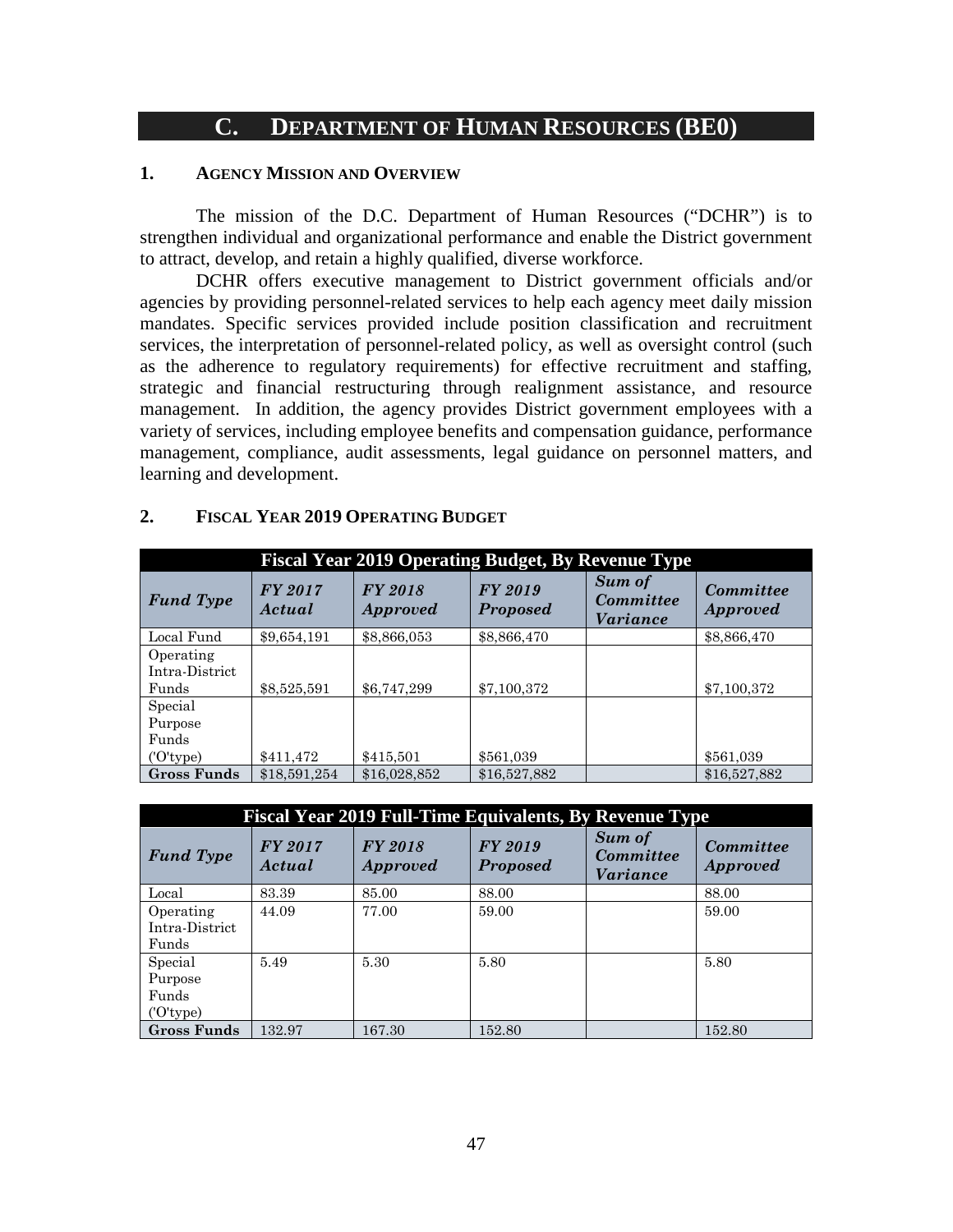|         | Fiscal Year 2019 Operating Budget, By Program (Gross Funds) |                   |                                   |                                   |                                               |                                     |  |  |  |
|---------|-------------------------------------------------------------|-------------------|-----------------------------------|-----------------------------------|-----------------------------------------------|-------------------------------------|--|--|--|
| Program |                                                             | FY 2017<br>Actual | <b>FY 2018</b><br><b>Approved</b> | <b>FY 2019</b><br><b>Proposed</b> | Sum of<br><b>Committee</b><br><b>Variance</b> | <b>Committee</b><br><b>Approved</b> |  |  |  |
|         | Agency                                                      |                   |                                   |                                   |                                               |                                     |  |  |  |
| 1000    | Management                                                  | \$5,723,128       | \$4,404,720                       | \$4,525,778                       |                                               | \$4,525,778                         |  |  |  |
|         | Admin for                                                   |                   |                                   |                                   |                                               |                                     |  |  |  |
|         | Recruitment and                                             |                   |                                   |                                   |                                               |                                     |  |  |  |
| 2000    | Classification                                              | \$0               | \$0                               | \$0                               |                                               | \$0                                 |  |  |  |
| 2100    | General Counsel                                             | \$825,489         | \$731,963                         | \$797,284                         |                                               | \$797,284                           |  |  |  |
|         | Benefits and                                                |                   |                                   |                                   |                                               |                                     |  |  |  |
|         | Retirement                                                  |                   |                                   |                                   |                                               |                                     |  |  |  |
| 2200    | Services                                                    | \$2,055,273       | \$1,862,973                       | \$2,619,545                       |                                               | \$2,619,545                         |  |  |  |
|         | Compensation and                                            |                   |                                   |                                   |                                               |                                     |  |  |  |
| 2600    | Classification                                              | \$80,334          | \$0                               | \$0                               |                                               | \$0                                 |  |  |  |
| 2700    | HR Solutions                                                | \$3,109,444       | \$3,025,755                       | \$3,058,321                       |                                               | \$3,058,321                         |  |  |  |
|         | Learning and                                                |                   |                                   |                                   |                                               |                                     |  |  |  |
| 3000    | Development                                                 | \$4,015,152       | \$3,470,424                       | \$2,604,537                       |                                               | \$2,604,537                         |  |  |  |
|         | <b>Business</b>                                             |                   |                                   |                                   |                                               |                                     |  |  |  |
| 4000    | Operations Group                                            | \$0               | \$0                               | \$0                               |                                               | \$0                                 |  |  |  |
|         | Strategic Human                                             |                   |                                   |                                   |                                               |                                     |  |  |  |
| 4300    | Capital                                                     | \$581,462         | \$619,371                         | \$584,044                         |                                               | \$584,044                           |  |  |  |
|         | Policy and                                                  |                   |                                   |                                   |                                               |                                     |  |  |  |
| 4500    | Compliance                                                  | \$2,205,416       | \$1,913,647                       | \$2,338,374                       |                                               | \$2,338,374                         |  |  |  |
|         | Total                                                       | \$18,595,699      | \$16,028,852                      | \$16,527,882                      |                                               | \$16,527,882                        |  |  |  |

|    | Fiscal Year 2019 Operating Budget, By Comptroller Source Group (Gross Funds) |                          |                                   |                                   |                                        |                              |
|----|------------------------------------------------------------------------------|--------------------------|-----------------------------------|-----------------------------------|----------------------------------------|------------------------------|
|    | <b>Comp Source Group</b>                                                     | <b>FY 2017</b><br>Actual | <b>FY 2018</b><br><i>Approved</i> | <b>FY 2019</b><br><b>Proposed</b> | Sum of<br>Committee<br><b>Variance</b> | Committee<br><b>Approved</b> |
|    | Regular Pay -                                                                | \$8,282,574              | \$8,132,073                       | \$9,900,927                       |                                        | \$9,900,927                  |
|    | Continuing Full                                                              |                          |                                   |                                   |                                        |                              |
| 11 | Time                                                                         |                          |                                   |                                   |                                        |                              |
|    | Regular Pay -                                                                | \$3,954,170              | \$2,970,242                       | \$1,450,877                       |                                        | \$1,450,877                  |
| 12 | Other                                                                        |                          |                                   |                                   |                                        |                              |
|    | <b>Additional Gross</b>                                                      | \$83,580                 | \$0                               | \$0                               |                                        | \$0                          |
| 13 | Pay                                                                          |                          |                                   |                                   |                                        |                              |
|    | Fringe Benefits -                                                            | \$2,089,695              | \$2,321,735                       | \$2,325,200                       |                                        | \$2,325,200                  |
| 14 | <b>Current Personnel</b>                                                     |                          |                                   |                                   |                                        |                              |
|    | Supplies and                                                                 | \$25,699                 | \$0                               | \$0                               |                                        | \$0                          |
| 20 | Materials                                                                    |                          |                                   |                                   |                                        |                              |
|    | Telephone,                                                                   | \$162,695                | \$118,906                         | \$132,135                         |                                        | \$132,135                    |
|    | Telegraph,                                                                   |                          |                                   |                                   |                                        |                              |
| 31 | Telegram, Etc                                                                |                          |                                   |                                   |                                        |                              |
|    | Other Services                                                               | \$41,597                 | \$0                               | \$0                               |                                        | \$0                          |
| 40 | and Charges                                                                  |                          |                                   |                                   |                                        |                              |
|    | Contractual                                                                  | \$542,930                | \$570,268                         | \$803,115                         |                                        | \$803,115                    |
| 41 | Services - Other                                                             |                          |                                   |                                   |                                        |                              |
|    | Equipment &                                                                  | \$3,249,767              | \$1,901,092                       | \$1,901,092                       |                                        | \$1,901,092                  |
| 70 | Equipment Rental                                                             |                          |                                   |                                   |                                        |                              |
|    | Total                                                                        | \$18,591,254             | \$16,028,852                      | \$16,527,882                      |                                        | \$16,527,882                 |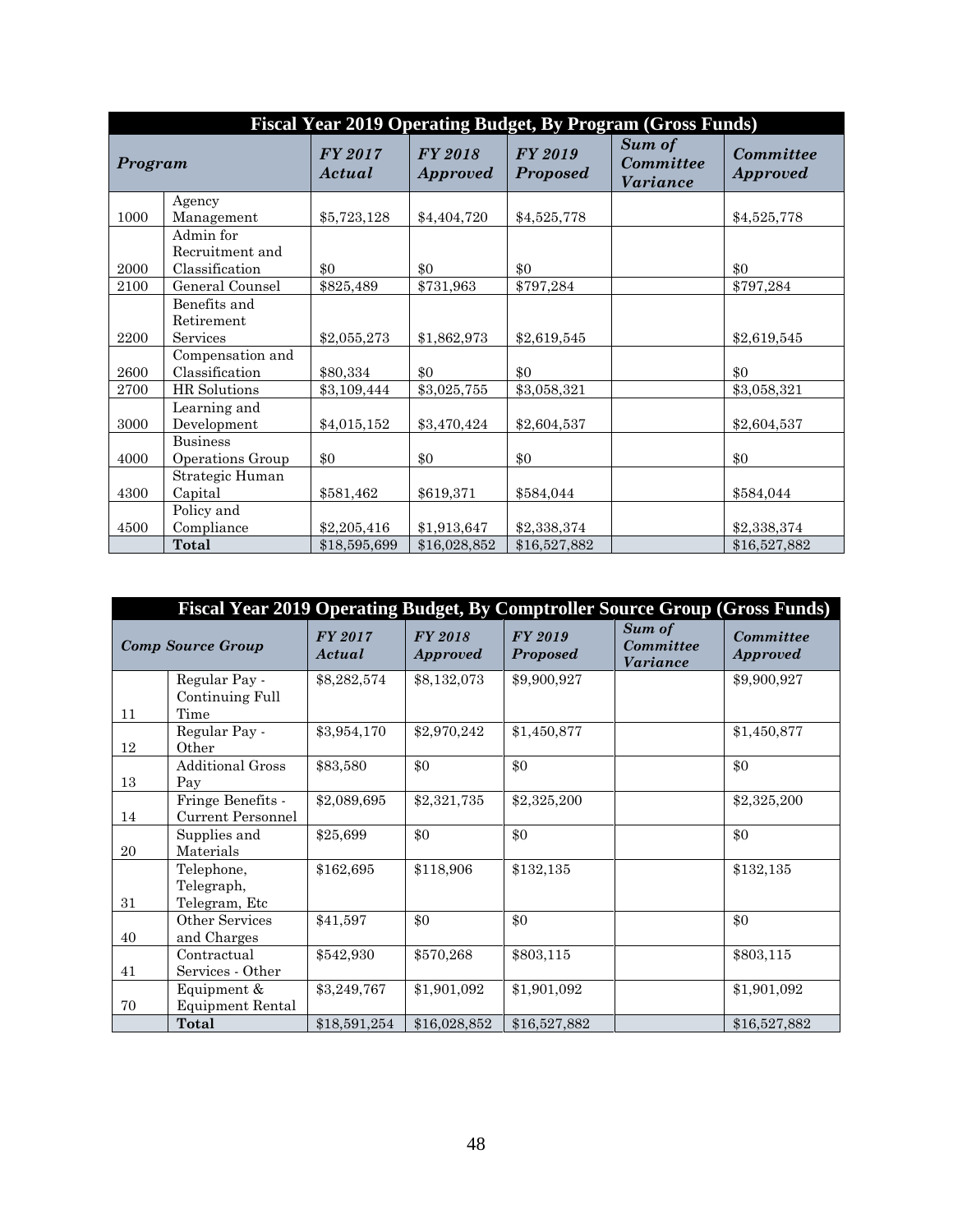#### **Summary of Proposed Budget**

The Mayor's FY19 budget proposal for DCHR is \$16,528,000, an increase of \$500,000, or 3.1 percent, over the current fiscal year. The proposed budget would support 152.8 FTEs, a decrease of 14.5 FTEs, or 8.7 percent, from the current fiscal year.

*Local Funds*: The Mayor's proposed budget is \$8,866,000, a zero percent increase over the current fiscal year. The proposed budget would support 88.0 FTEs, an increase of 3.0 FTEs over the current fiscal year.

*Special Purpose Funds*: The Mayor's proposed budget is \$561,000, an increase of \$145,000, or 34.9 percent, over the current fiscal year. The proposed budget would support 5.8 FTEs, a decrease of 0.5 FTE from the current fiscal year.

*Intra-District Funds*: The Mayor's proposed budget is \$7,100,000, an increase of \$353,000, or 5.2 percent, over the current fiscal year. The proposed budget would support 59.0 FTEs, a decrease of 18.0 FTEs from the current fiscal year.

#### **Committee Analysis and Recommendations**

The Committee supports and recommends approval of the Mayor's proposed FY19 budget for DCHR. The Committee provides the following commentary in relation to the proposed FY19 budget and agency performance over the last year.

**a. Policy Recommendations** 

## **1.** *Increase efforts to hire District residents into District government jobs and produce required reports*

In FY17, one of DCHR's performance goals was for 60 percent of new hires to District government be District residents. However, in FY17, only 49 percent of new hires were District residents. The Committee recognizes and is pleased that DCHR has increased its efforts in FY18 to increase hiring of District residents. In FY17, DCHR hosted four Direct Connect events, which connected District agencies with residents. Approximately, 4,250 individuals attended the four direct connect events and 125 were successfully hired. In addition, DCHR, in partnership with the Mayor's Office of Veteran Affairs, hosted its first DC Hires Vets Event with approximately 515 veterans in attendance. The Committee encourages DCHR to increase its efforts in throughout the remainder of FY18 and into FY19 so that DCHR meets its hiring goal in the future.

One promising avenue to hire more District residents and build a base of qualified applicants for public service in the District is to utilize registered apprenticeships, an earnand-learn model of workforce development training in which trainees are both employees and trainees. They learn on the job while earning a paycheck. Registered apprenticeships require formally approved standards to ensure quality training, and apprenticeships also result in a nationally-recognized credential.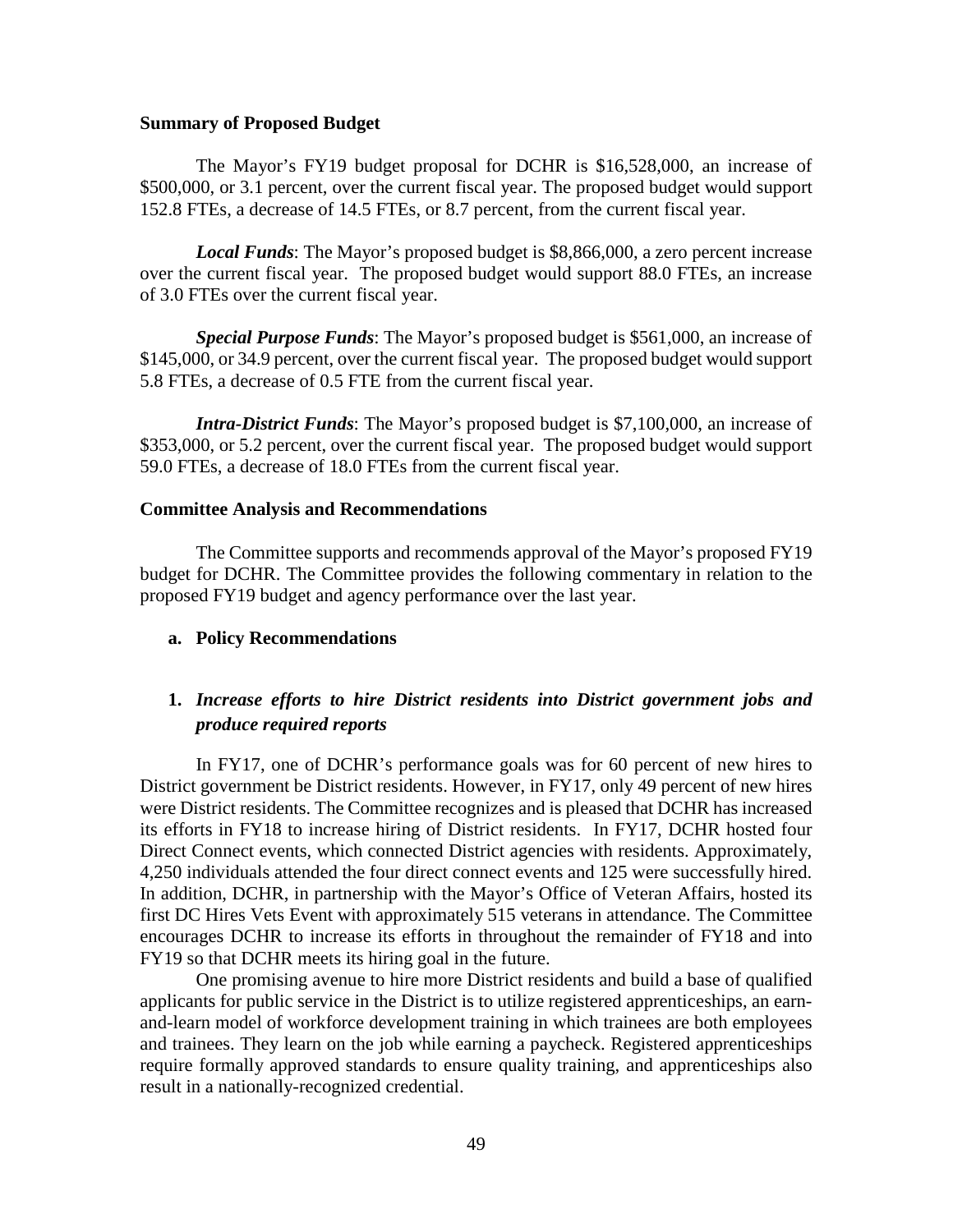Recently, two members of this Committee introduced legislation to establish a public sector apprenticeship program, to be implemented by DCHR. DCHR would work with District agencies to identify all apprenticeable occupations within the District government and would then work with agencies and unions to create apprenticeships in at least five occupations in two years, including one each in two of our high-demand sectors, information technology and healthcare. Responsibilities for operating the program would be shared between DCHR and host agencies.

The Executive has begun to utilize a similar model in the LEAP (Learn Earn Advance and Prosper) program, a partnership between DCHR, DOES, and the Department of Human Services, in which recipients of Temporary Assistance for Needy Families and others obtain paid on-the-job experiences with primarily government agencies, lasting up to twelve months. As the LEAP implementing agency, DCHR is well-positioned to manage a formal registered apprenticeship program. The Committee looks forward to working with DCHR to expand registered apprenticeships in District government.

All District government agencies (including independent agencies) and instrumentalities are required by statute to provide quarterly reports to the Council with a summary of all new employees and reasons for employment of non-District residents.<sup>[51](#page-49-0)</sup> This information would give the Council information it could use to evaluate barriers to or opportunities for hiring of more District residents into District government jobs. DCHR should lead this effort and work with agencies to submit the required reports.

#### **2.** *Continue improvements to streamline classification.*

For many years, DCHR had been working on a classification project that would have completely reorganized District's classification system, resulting in significant changes to most government employees' classification. This likely would have had major impacts on salaries, and positions. In 2018, through collective bargaining with labor representatives for Compensation Units 1 and 2, the largest bargaining units in District government, the District has agreed to instead implement an alternative project, career ladders, discussed more below. DCHR will focus is classification efforts on streamlining and updating its current classification system by "creating a position description (PD) library, auditing current position descriptions to ensure they accurately reflect the duties and responsibilities that are being performed, standardizing position descriptions, and researching and recommending the implementation of an automated solution for position design and management (designing positions, job evaluation, classification) that will digitize, automate, optimize, track, monitor, and report on these activities and allow for an easily accessible database from multiple users."<sup>[52](#page-49-1)</sup> The Committee understands this will bring consistency and regularity to positions across District government. The Committee is pleased that an agreement was reached and that employees, through their bargaining representatives, had a voice in that effort. DCHR should continue to keep the Committee informed of progress on the classification streamlining project.

 <sup>51</sup> *See* DC Official Code §1-515.01(c).

<span id="page-49-1"></span><span id="page-49-0"></span> $52$  DC Department of Human Resources, "DCHR Responses to the FY17-18 Performance Oversight Questions from the Committee on Labor and Workforce Development," February 9, 2018, page 26, available at [http://dccouncil.us/files/user\\_uploads/budget\\_responses/DCHR\\_POH\\_Questions\\_FINAL\\_02-](http://dccouncil.us/files/user_uploads/budget_responses/DCHR_POH_Questions_FINAL_02-09-18.pdf) [09-18.pdf.](http://dccouncil.us/files/user_uploads/budget_responses/DCHR_POH_Questions_FINAL_02-09-18.pdf)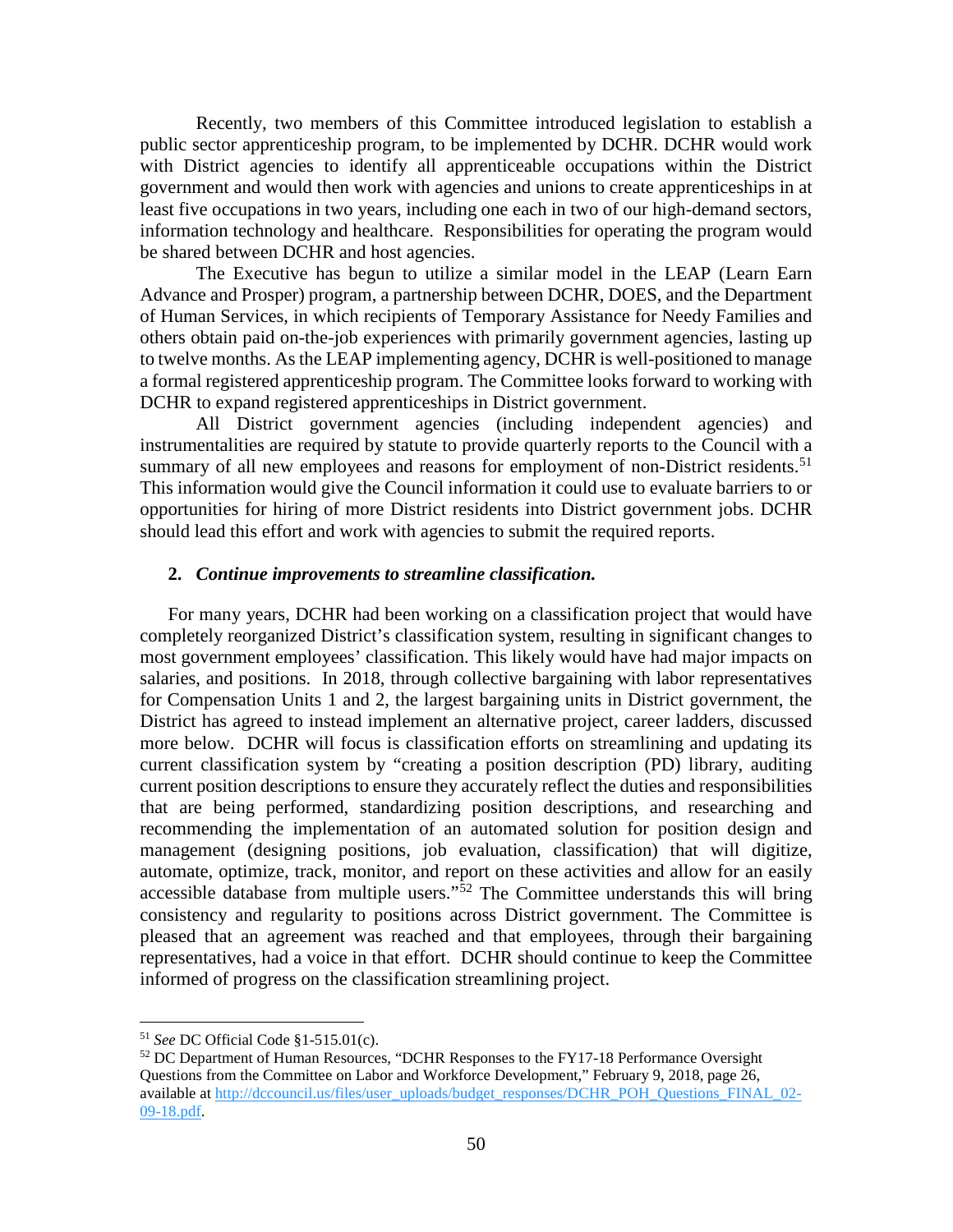### **3.** *Implement career ladders program*

As noted, DCHR is implementing a "career ladders" program in lieu of classification reform. This consists of defining a pathway that an employee is on once they compete for a position and ensuring that they are promoted appropriately. In partnership with labor representatives to identify employees overdue for a promotion, 289 employees have already been promoted, according to testimony from Director Gibson at the DCHR budget hearing on April 11, 2018. The Committee encourages the continuation of this work.

## **4.** *Continue progress implementing the updated sexual harassment policy and provide a complete list of sexual harassment officers*

In December 2017, the Mayor issued an order updating the sexual harassment policy for District government employees.<sup>[53](#page-50-0)</sup> This order provided extensive guidance and procedures related to implementing the new sexual harassment policy. In DCHR's performance oversight responses, it stated that it is working in tandem with the Office of Human Rights to fully implement this policy. This implementation includes drafting new policies regarding conducting sexual harassment investigations and providing training to District government employees on the new policy. As of early April, 100 percent of managers and 95 percent of other employees had completed the training. Four percent of employees were on extended leave and are expected to complete the training after their return to work. DCHR is working with agency directors with regard to the remaining 1 percent; actions may include disciplinary actions.

The Committee acknowledges DCHR's progress on implementing the new sexual harassment policy, but the Committee would like to see more progress to ensure employees have the information they need to report instances of sexual harassment. Specifically, DCHR has assigned sexual harassment officers to agencies and developed a list for employees to reference. This will ensure that employees have a clear avenue to pursue a claim if they are victims of sexual harassment. However, the list of sexual harassment officers posted on DCHR's website does not include specific contacts for several executive agencies.<sup>[54](#page-50-1)</sup> DCHR should update this list immediately to include a sexual harassment officer for every agency.

[https://dchr.dc.gov/sites/default/files/dc/sites/dchr/page\\_content/attachments/SHO%20List%204\\_9.pdf.](https://dchr.dc.gov/sites/default/files/dc/sites/dchr/page_content/attachments/SHO%20List%204_9.pdf)

<span id="page-50-0"></span> <sup>53</sup> Mayor's Order 2017-313, "Sexual Harassment Policy, Guidance and Procedures," December 18, 2017, available at [https://dcregs.dc.gov/Common/NoticeDetail.aspx?noticeId=N0066835.](javascript:WebForm_DoPostBackWithOptions(new%20WebForm_PostBackOptions(%22ctl00$MainContent$lnkFile%22,%20%22%22,%20true,%20%22%22,%20%22%22,%20false,%20true)))<br><sup>54</sup> The list and other information are available on [https://dchr.dc.gov/sexual-harassment.](https://dchr.dc.gov/sexual-harassment) It appears that

<span id="page-50-1"></span>DCHR's officer is the assigned officer for several agencies, but that is not clear as no specific name is listed. See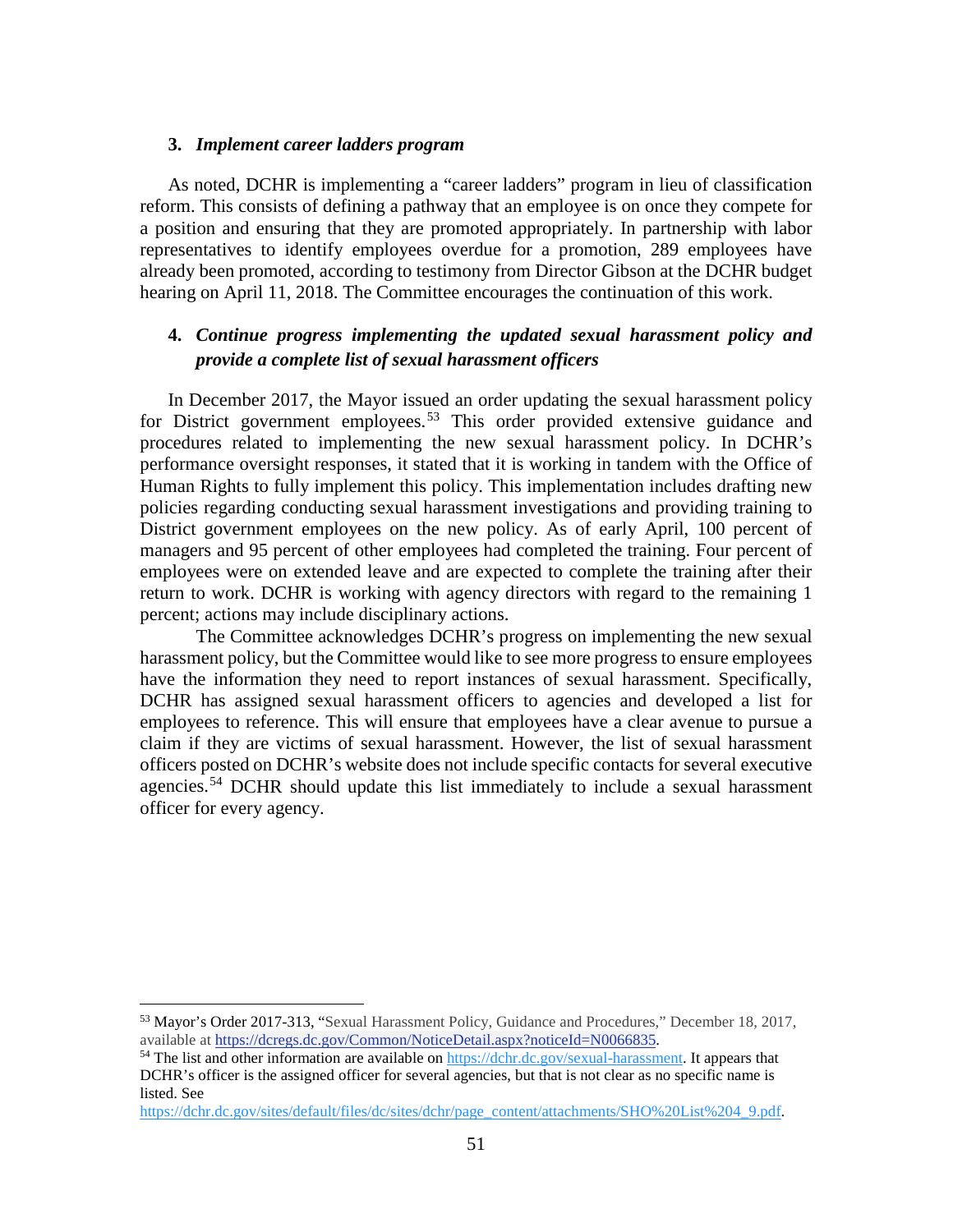## **5.** *Expand auditing and investigations, particularly of term and temp positions, and establish related Key Performance Indicators*

The Committee commends DCHR for taking the initiative to improve its auditing and investigations program by expanding its auditing capabilities and dedicating 2 FTEs to the effort. The Committee hears frequently from District government employees and labor representatives concerned about agencies' compliance with hiring and other personnel rules. In its performance oversight responses, DCHR explained that its auditing efforts will focus on conducting both scheduled and unscheduled audits as well as conducting in-depth investigations into personnel management complaints and concerns.<sup>[55](#page-51-0)</sup> The Committee encourages DCHR to continue to focus its resources into expanding this effort further.

The Committee especially encourages audits of personnel processes such as hiring of term and temporary employees instead of permanent career service employees and the requirement to convert term employees to permanent employees under certain circumstances. It is clear that more oversight is needed to evaluate whether current term and temp workers should be converted to permanent positions. Under the regulations outlined in the District Personnel Manual, term appointments may not last longer than 4 years, yet there is data showing that many District agencies do not follow this rule. In DCHR's performance responses, several agencies were listed as having term employees whose start dates were 4, 5, or more years ago, including a term employee whose start date was in the early 1970s. Even within DCHR, there are several term employees hired more than four years ago. DCHR should identify term positions that have remained term beyond the four-year limit and take steps to convert those positions into permanent and continuing Career positions.

At its budget oversight hearing, the agency director committed to share its auditing plan with the Committee once it is developed. The Committee looks forward to this information. Furthermore, DCHR should use this first year of this newly expanded program to establish a baseline for Key Performance Indicators related to its auditing work so that in 2019, it may report on its success.

#### **6.** *Implement the 457(b) automatic enrollment program and issue regulations*

With the support of the Mayor and DCHR, the Council passed the Deferred Compensation Program Enrollment Act of 2018, which provides for automatic enrollment of newly hired District government employees into the 457(b) deferred compensation program. This will improve the ability of District employees to save adequately for retirement by removing barriers to entry related to setting up accounts and savings plan. The Committee is pleased that the mayor provided funds for implementation of this law in the FY19 proposed budget. The Committee expects that DCHR will promulgate the necessary regulations within 180 days of the effective date, as required in the law. This includes ensuring that the notice requirement for DCHR and other personnel agencies to

<span id="page-51-0"></span> <sup>55</sup> DC Department of Human Resources, "DCHR Responses to the FY17-18 Performance Oversight Questions from the Committee on Labor and Workforce Development," February 9, 2018, page 29, available at [http://dccouncil.us/files/user\\_uploads/budget\\_responses/DCHR\\_POH\\_Questions\\_FINAL\\_02-](http://dccouncil.us/files/user_uploads/budget_responses/DCHR_POH_Questions_FINAL_02-09-18.pdf) [09-18.pdf.](http://dccouncil.us/files/user_uploads/budget_responses/DCHR_POH_Questions_FINAL_02-09-18.pdf)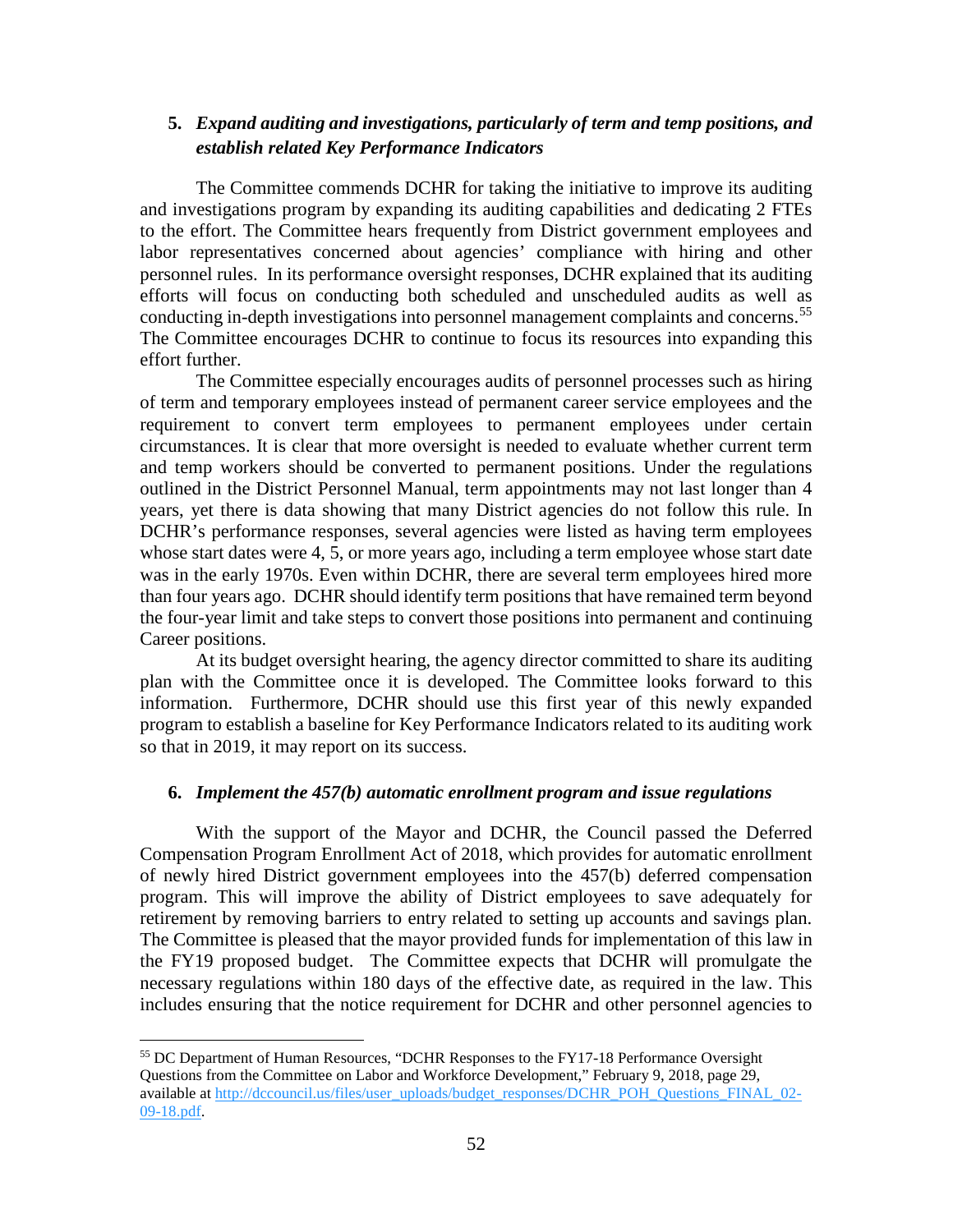issue notices to new employees about their rights under the auto-enrollment program, as well as information about how employees may change savings allocations, investments, or participation in the program.

### **7.** *Continue efforts to correct the tax withholding error*

On April 28, 2017, DCHR released a statement stating, "During a comprehensive review of the accuracy of the District's retirement system, the DC Department of Human Resources (DCHR) recently discovered a systemic, longstanding error in the deduction and payment of Social Security, and in a few cases Medicare, taxes from the paychecks of hundreds of current and former DC employees." DCHR further explained that, in March 2017, DCHR created a team to review this issue and hired KPMG, an accounting firm, to investigate this issue and prevent this from happening in the future. At the performance oversight hearing, Director Gibson provided the Committee with an update on the progress of addressing this error. The Committee appreciates DCHR's willingness to keep it informed about the status of this issue and requests that DCHR provide it with regular updates on progress made.

## **3. FY 2019-2024 CAPITAL BUDGET**

DCHR has no proposed capital budget for FY19.

## **4. COMMITTEE RECOMMENDATIONS**

## **a. Fiscal Year 2019 Operating Budget Recommendations**

The Committee recommends the adoption of the Mayor's proposed FY19 budget.

### **b. Policy Recommendations**

The Committee makes the following policy recommendations:

- 1. Increase efforts to hire District residents into District government jobs and produce required reports.
- 2. Continue improvements to streamline classification.
- 3. Implement career ladders program.
- 4. Continue progress implementing the updated sexual harassment policy and provide a complete list of sexual harassment officers.
- 5. Expand auditing and investigations, particularly of term and temp positions, and establish related Key Performance Indicators.
- 6. Implement the 457(b) automatic enrollment program and issue regulations.
- 7. Continue efforts to correct the tax withholding error.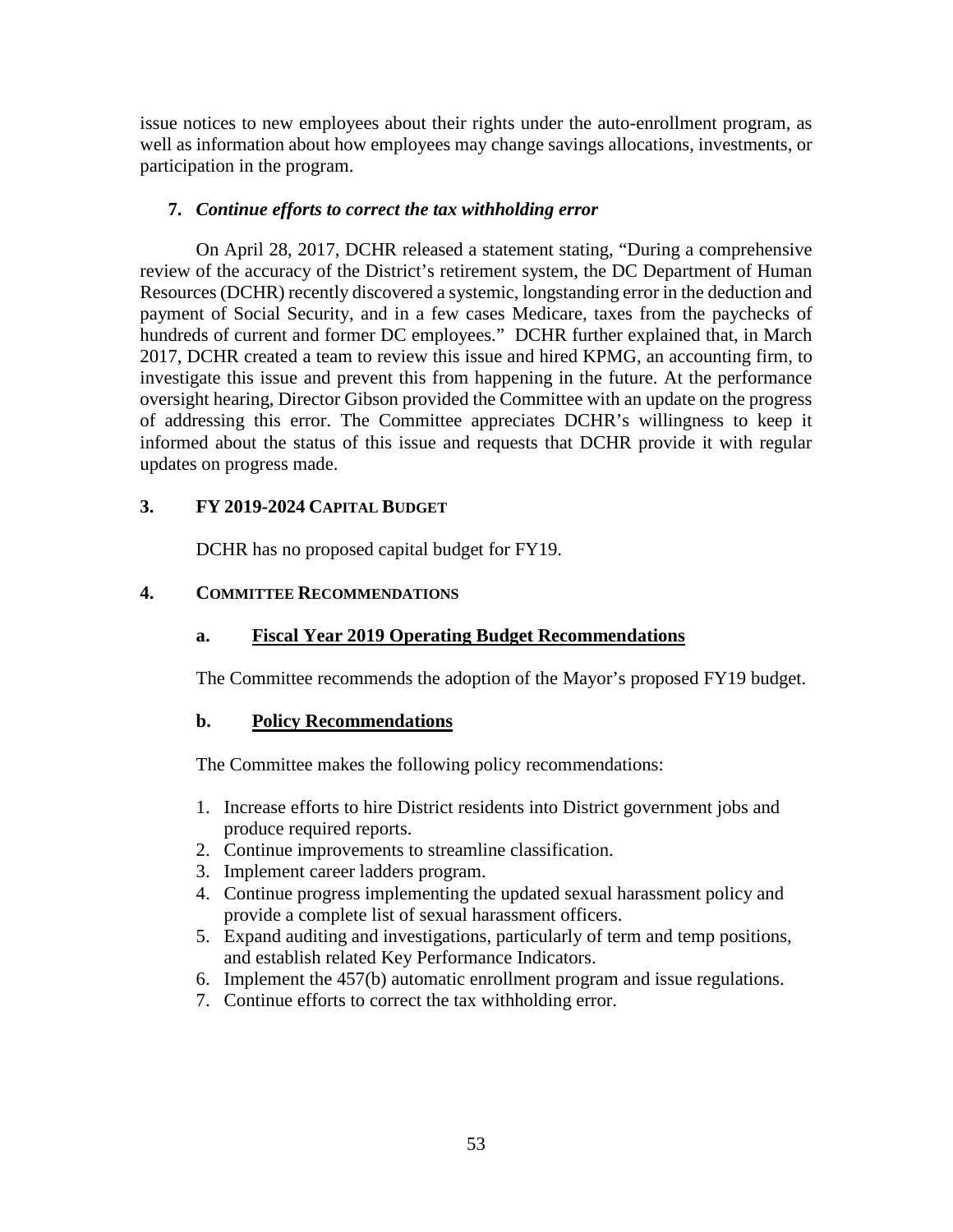# **D. DEPUTY MAYOR FOR GREATER ECONOMIC OPPORTUNITY (EM0)**

### **1. AGENCY MISSION AND OVERVIEW**

The mission of the Office of the Deputy Mayor for Greater Economic Opportunity ("DMGEO") is to facilitate investment, job creation, workforce development, and entrepreneurship in underserved communities in the District in order to improve economic opportunities for residents in those communities. In addition, the office is charged with helping tailor and coordinate District economic development tools and other programs to spur growth and expand opportunity in District neighborhoods. DMGEO has oversight of the following agencies: the Department of Employment Services and the Department of Small and Local Business Development (DSLBD). The DMGEO budget includes the budgets of the following offices: the Office of African American Affairs; the Commission on Fathers, Men, and Boys; and the Workforce Investment Council. For the purposes of this report, the Workforce Investment Council's budget is also covered in a separate chapter.

### **2. FISCAL YEAR 2019 OPERATING BUDGET**

|                  | <b>Fiscal Year 2019 Operating Budget, By Revenue Type</b> |                            |                            |                                        |                                     |  |  |  |
|------------------|-----------------------------------------------------------|----------------------------|----------------------------|----------------------------------------|-------------------------------------|--|--|--|
| <b>Fund Type</b> | FY 2017<br>Actual                                         | FY 2018<br><b>Approved</b> | FY 2019<br><b>Proposed</b> | Sum of<br>Committee<br><i>Variance</i> | <b>Committee</b><br><b>Approved</b> |  |  |  |
| $_{\rm Local}$   | \$2,671,342                                               | \$3,247,030                | \$3,711,979                | \$2,160,891                            | \$5,872,870                         |  |  |  |
| Intra-District   | \$1,489,140                                               | \$466,771                  | \$916,343                  |                                        | \$916,343                           |  |  |  |
| Gross Funds      | \$4,160,482                                               | \$3,713,801                | \$4,628,322                | \$2,160,891                            | \$6,789,213                         |  |  |  |

| <b>Fiscal Year 2019 Full-Time Equivalents, By Revenue Type</b> |                          |                            |                                   |                                               |                              |  |  |  |
|----------------------------------------------------------------|--------------------------|----------------------------|-----------------------------------|-----------------------------------------------|------------------------------|--|--|--|
| <b>Fund Type</b>                                               | <b>FY 2017</b><br>Actual | FY 2018<br><b>Approved</b> | <b>FY 2019</b><br><b>Proposed</b> | Sum of<br><b>Committee</b><br><b>Variance</b> | Committee<br><b>Approved</b> |  |  |  |
| Local                                                          | 14                       | 16                         | 19.3                              |                                               | 18.3                         |  |  |  |
| Intra-District                                                 | 4                        |                            | 4.7                               |                                               | 4.7                          |  |  |  |
| Gross Funds                                                    | 18                       | 20                         | 24                                |                                               | 23                           |  |  |  |

|         | <b>Fiscal Year 2019 Operating Budget, By Program (Gross Funds)</b> |                   |                                   |                            |                                               |                                     |  |  |  |
|---------|--------------------------------------------------------------------|-------------------|-----------------------------------|----------------------------|-----------------------------------------------|-------------------------------------|--|--|--|
| Program |                                                                    | FY 2017<br>Actual | <b>FY 2018</b><br><b>Approved</b> | FY 2019<br><b>Proposed</b> | <b>Sum of</b><br>Committee<br><i>Variance</i> | <b>Committee</b><br><b>Approved</b> |  |  |  |
|         | Deputy Mayor for                                                   |                   |                                   |                            |                                               |                                     |  |  |  |
|         | Greater Economic                                                   |                   |                                   |                            |                                               |                                     |  |  |  |
| 2000    | Opportunity                                                        | \$1,635,920       | \$1,503,720                       | \$2,223,790                | $(\$629,686)$                                 | \$1,594,104                         |  |  |  |
|         | Workforce                                                          |                   |                                   |                            |                                               |                                     |  |  |  |
| 3000    | Investment                                                         | \$2,525,416       | \$2,210,081                       | \$2,404,532                | \$2,790,577                                   | \$5,195,109                         |  |  |  |
|         | Gross Funds                                                        | \$4,160,482       | \$3,713,801                       | \$4,628,322                | \$2,160,891                                   | \$6,789,213                         |  |  |  |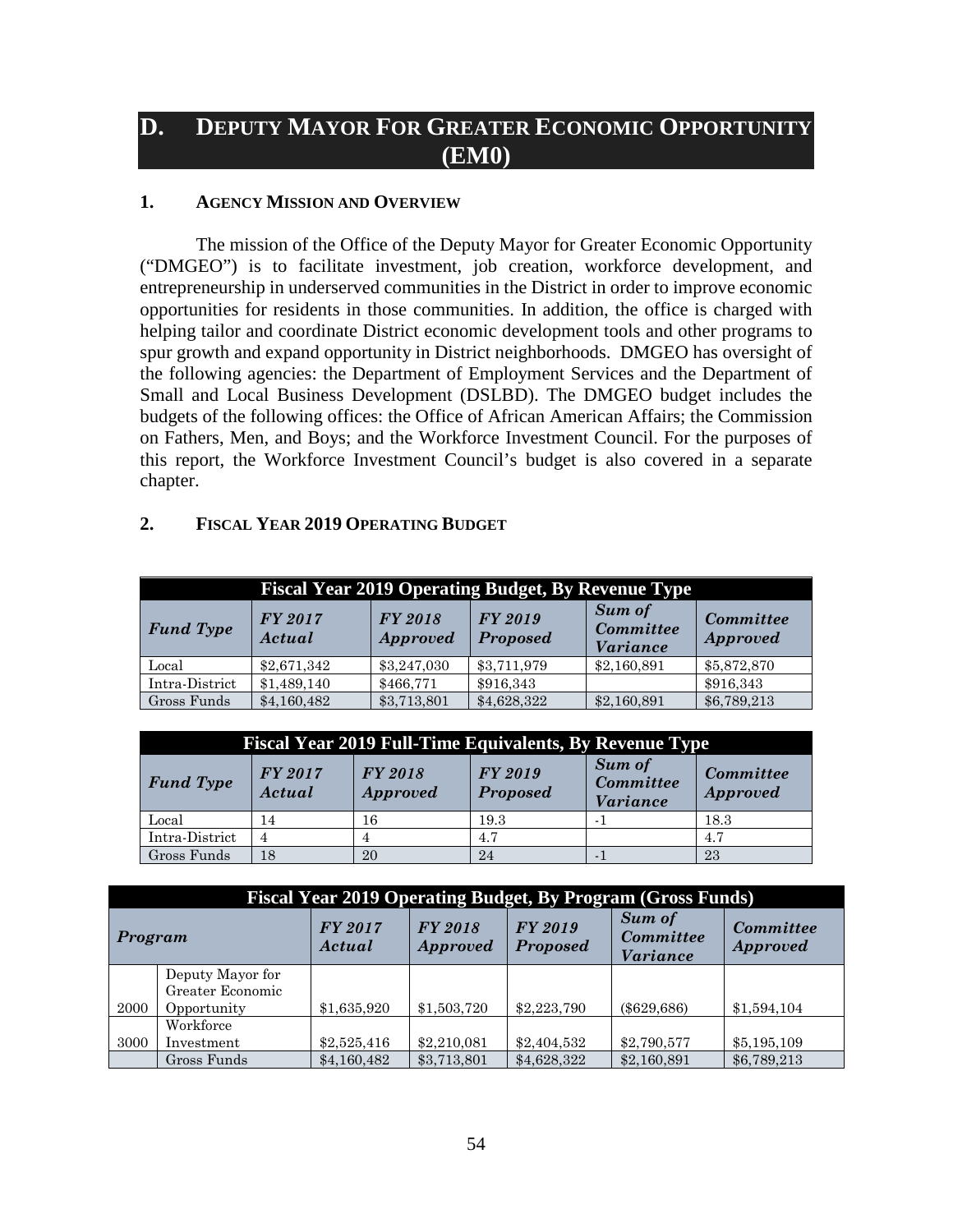|    | Fiscal Year 2019 Operating Budget, By Comptroller Source Group (Gross Funds) |                          |                                   |                                   |                                                      |                                     |
|----|------------------------------------------------------------------------------|--------------------------|-----------------------------------|-----------------------------------|------------------------------------------------------|-------------------------------------|
|    | <b>Comp Source Group</b>                                                     | <b>FY 2017</b><br>Actual | <b>FY 2018</b><br><b>Approved</b> | <b>FY 2019</b><br><b>Proposed</b> | <b>Sum of</b><br><b>Committee</b><br><i>Variance</i> | <b>Committee</b><br><b>Approved</b> |
|    | Regular Pay -<br>Continuing Full                                             |                          |                                   |                                   |                                                      |                                     |
| 11 | Time                                                                         | \$935,878                | \$1,458,482                       | \$2,040,522                       | $(\$275,277)$                                        | \$1,765,245                         |
| 12 | Regular Pay - Other                                                          | \$448,587                | \$531,662                         | \$347,751                         |                                                      | \$347,751                           |
| 13 | <b>Additional Gross</b><br>Pay                                               | \$7,365                  | \$0                               |                                   |                                                      | \$0                                 |
|    | Fringe Benefits -                                                            |                          |                                   |                                   |                                                      |                                     |
| 14 | <b>Current Personnel</b>                                                     | \$275,491                | \$342,533                         | \$483,803                         | $(\$51,832)$                                         | \$431,971                           |
| 20 | Supplies and<br>Materials                                                    | \$10,455                 | \$50,291                          | \$60,537                          |                                                      | \$60,537                            |
| 31 | Telephone,<br>Telegraph                                                      | \$7,525                  | \$5,582                           | \$5,582                           |                                                      | \$5,582                             |
| 40 | Other Services and<br>Charges                                                | \$551,140                | \$139,156                         | \$348,973                         | $(\$87,000)$                                         | \$261,973                           |
| 41 | Contractual Services<br>- Other                                              | \$1,122,935              | \$0                               | \$220,000                         |                                                      | \$220,000                           |
| 50 | Subsidies                                                                    | \$798,592                | \$1,186,095                       | \$1,121,154                       | \$2,575,000                                          | \$3,696,154                         |
| 70 | Equipment &<br><b>Equipment Rental</b>                                       | \$2,515                  | \$0                               |                                   |                                                      | \$0                                 |
|    | Total                                                                        | \$4,160,482              | \$3,713,801                       | \$4,628,322                       | \$2,160,891                                          | \$6,789,213                         |

### **Summary of Proposed Budget**

The Mayor's FY19 budget proposal for DMGEO (inclusive of the WIC) is \$4,628,322, an increase of \$915,000 or 24.6 percent, from the current fiscal year's approved budget of \$3,713,801. The proposed budget would support 24 FTEs, an increase of 4.0 FTEs over the current fiscal year.

*Local Funds:* The Mayor's FY19 local funds budget proposal for DMGEO is \$3,712,000, an increase of \$465,000 or 14.3 percent, over the current fiscal year's approved budget of \$3,247,000. The proposed budget would support 19.7 FTEs, an increase of 3.3 FTEs over the current fiscal year.

*Intra-District Funds:* The Mayor's FY19 intra-district funds budget proposal for DMGEO is covered in detail in Chapter I on the WIC.

### **Committee Analysis and Recommendations**

The committee provides the following comments, analysis, and recommendations on the FY19 proposed operating budget and agency performance.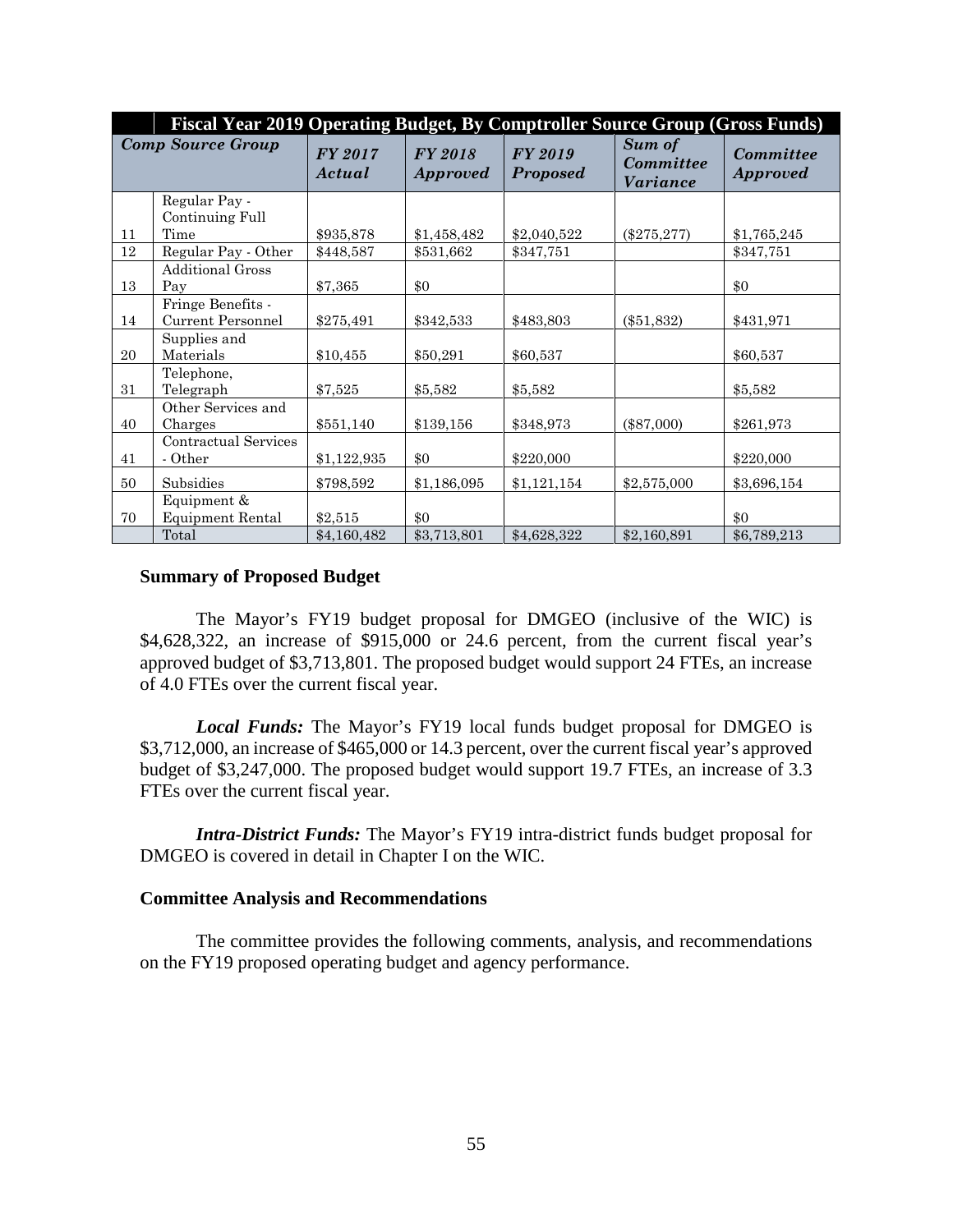### **a. Operating Budget Recommendations**

#### *1. Reduce 4 FTEs in Local Business Utilization*

DMGEO includes funding for a program called the Local Business Utilization ("LBU") program. The purpose of the program is to expand contracting opportunities for Small Business Enterprises ("SBEs") and Resident Owned Businesses ("ROBs") within the District government.

The Mayor created the LBU through a Mayor's Order in January 2018.<sup>[56](#page-55-0)</sup> According to the Order, the LBU will:

(a) identify solicitations that should be set aside for SBEs and ROBs;

(b) identify increased SBE and ROB subcontracting opportunities in open market solicitations;

(c) coordinate publicizing set-aside procurement opportunities;

(d) assist in providing training opportunities for the SBE and ROB community; and (e) monitor agency compliance with the applicable CBE laws, regulations, and policies.

The LBU program will start at the Department of General Services and set aside contracts for SBEs/ROBs worth \$15 million for construction contracts and \$5 million for service contracts. In discussions with Committee staff, DMGEO staff added the LBU would also help ensure subcontractors on District contracts were paid in a timely manner, noting that many subcontractors had approached DMGEO for assistance in getting payment from their prime contractors. In the budget oversight hearing, the Deputy Mayor testified that the program would create a pipeline to help the District's small and local businesses grow their businesses.

The LBU was included in the FY 2018 budget, and the Committee recommended reducing the associated funding and transferring the program to the Department of Small and Local Business Development. The Committee included the following analysis in its FY 2018 budget report:

The Committee strongly supports the Mayor's goal of making sure District money stays in the District and helps support growing District businesses wherever possible. However, it is not clear why this many FTEs are necessary to accomplish that goal when the set-aside seems to be the more significant policy change. DMGEO did not provide an estimate of the number of contracts that might be affected or why five FTEs are needed. Nor is it clear why the initiative is located in DMGEO as opposed to either DSLBD or the Office of Contracting and Procurement (OCP), both of which have significantly more contracting and small business expertise. DSLBD alone has 52 FTEs dedicated to helping small and local District businesses, at least ten of which are dedicated to CBE compliance.

Further, various Council initiatives, such as the Contracting Ombudsman at the Office of Contracting and Procurement, would perform the same tasks on ensuring timely payment, but were not funded by the Mayor…

The Committee also hesitates to designate additional resources to a solution when the problem is not clear. Currently, SBEs and ROBs receive significant

<span id="page-55-0"></span> <sup>56</sup> See Mayor's Order 2018-011, "Local Business Utilization Program," January 10, 2018.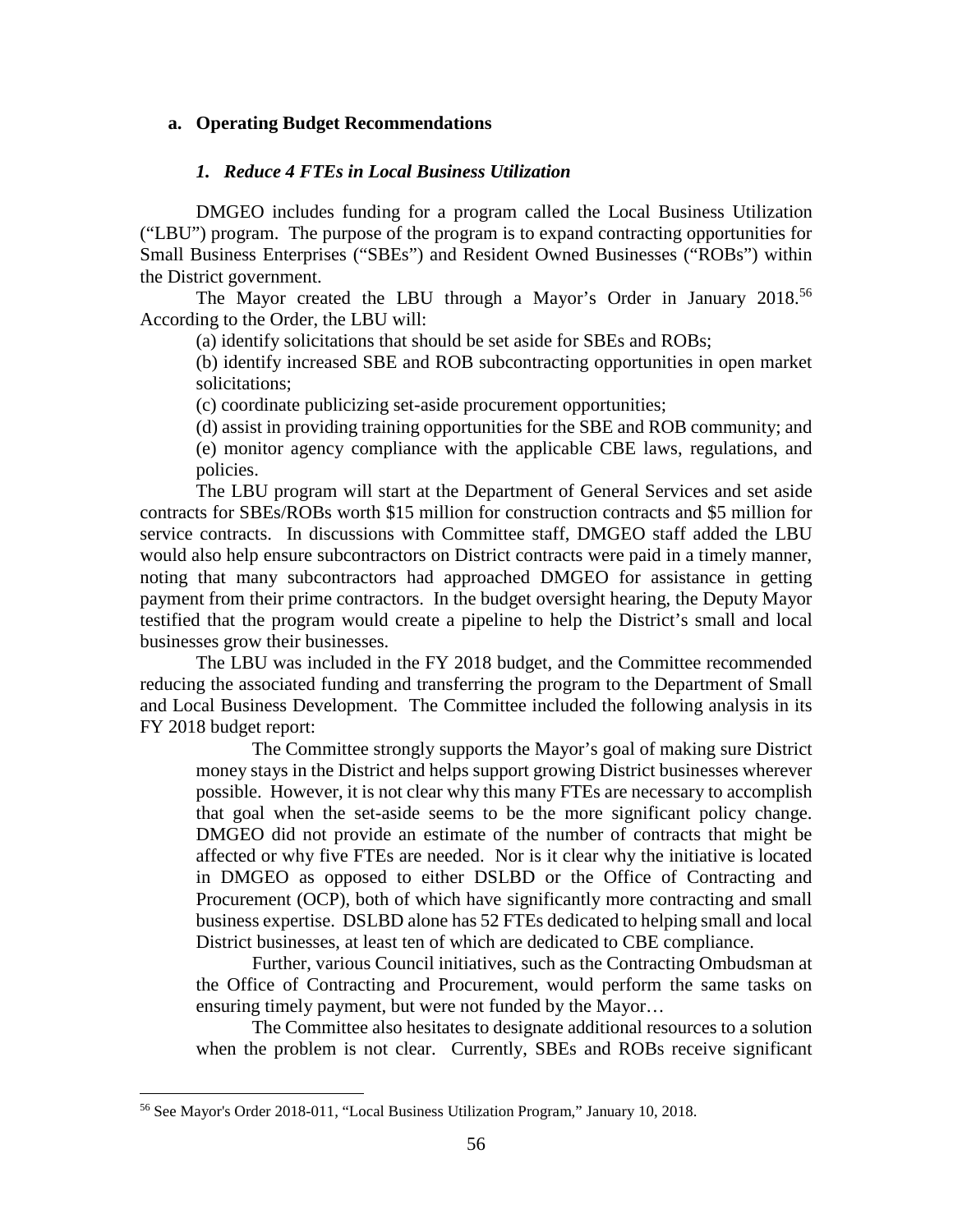preference points in the bidding process, which is designed to give small and locally-owned businesses a boost in the contracting process. But in the DMGEO budget hearing and in a prior conversation, the Deputy Mayor and agency staff could not explain why the existing preference point system is not working, or why SBE/ROBs are not currently receiving more contracts. The Committee encourages the administration to further study this problem before proposing a significant increase in potentially duplicative FTEs.

The Committee reiterates its concern from the FY 2018 budget that DMGEO is not the appropriate place to address CBE and contracting issues. DSLBD is directly responsible for monitoring compliance with the CBE program, and if there are problems with the program, it should reside there, instead of creating another layer of bureaucracy. On contracting, the District government's policy is clear that contracting issues generally reside in the central Office of Contracting and Procurement. The OCP Ombudsman was funded in the FY 2018 budget and has been operating since October 2017. This office, as its authorizing legislation states, specifically serves "as a vehicle for contractors and subcontractors performing work or providing services under a District contract to communicate their complaints and concerns regarding contracting, procurement, or a specific contract, through a single entity."<sup>57</sup> This includes working "informally to facilitate a resolution of a dispute between the contracting officer, the prime contractor, and the subcontractor as appropriate." This is exactly what the DMGEO staff described as one of the functions of the LBU.

In addition, the Council passed earlier this year the Accessible and Transparent Procurement Amendment Act of 2018, which includes several provisions that specifically address the prime-sub-contractor payment relationship. Most relevant is the creation of a new alternative dispute resolution clause requirement in all District government contracts, which provides a path of redress outside of the court system for District government subcontractors.

Finally, as noted above, the Mayor has already implemented the LBU through a Mayor's Order. Additionally, in testimony before the Committee, the Deputy Mayor disclosed that DMGEO has already spent \$150,000 on the program, on contracting software and an SBE/ROB capacity study. Given that the program is already up and running, that a set-aside does not need additional staff to administer, and that the agency has already purchased the necessary software and study, even after the reduction in budget from FY 2018, it appears that the Committee was correct in its analysis that additional staff and budget was not necessary.

The Committee appreciates that DMGEO is concerned with building pipelines and increasing capacity for the District's local businesses and facilitating subcontractor payments. However, it is not clear why that additional staff or funds are necessary for a project that has already begun, nor why such a program should be housed in DMGEO. Therefore, the Committee recommends reducing the DMGEO budget by 4 FTEs, or \$552,000 (\$80,000 in one-time funds and \$472,000 in recurring funds).

<span id="page-56-0"></span> <sup>57</sup> See D.C. Law 21-158, Procurement Integrity, Transparency, and Accountability Amendment Act of 2016, section 3(g).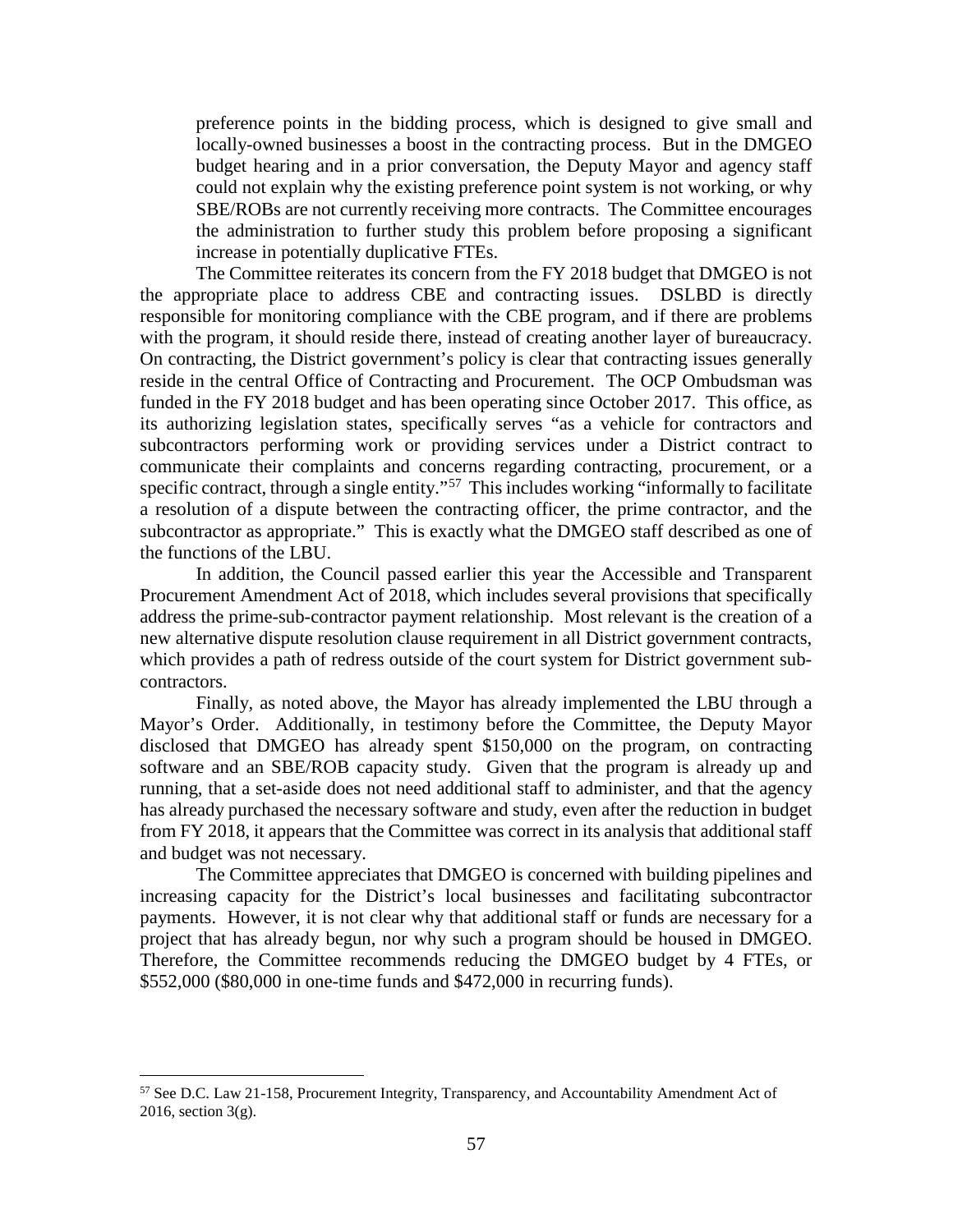## *2. Transfer Funds from Government Operations Committee for competitive grants to be issued by the Office of African American Affairs.*

The Committee accepts \$151,505 from the committee on Government Operations for the Office of African American Affairs (Activity 2011) to issue competitive grants. The funds include funding for 1.0 FTEs, a community outreach specialist, in the amount of \$76,505, and \$75,000 in grants.

### *3. Reduce vacant position and flat-fund consultant spending*

The Committee recommends reducing 1 FTE, a vacant Program Analyst position, and the associated \$115,000 in salary and fringe. The Committee also recommends reducing CSG 40 (other services and charges) by \$115,000 to the FY18 proposed level of \$85,000.

#### **b. Policy Recommendations**

## *1. Foster coordination, cooperation, and information-sharing among workforce agencies in its cluster.*

The District's workforce development system consists of several agencies across government. Two important agencies are in DMGEO's "cluster." One agency central to the workforce system is the Department of Employment Services, as it is the leading provider of job training and related services, as well as the home of the four American Job Centers. A second agency in DMGEO's cluster is the Workforce Investment Council, which has a business-led board responsible under federal and District law for strategic planning and oversight of the workforce system, including many DOES activities. This creates a structural tension that can impede an accountability-driven system. Because these agencies both fall in DMGEO's cluster, there is a role for DMGEO to play to address this tension.

The Committee asked several questions about DMGEO's role in oversight and coordination of agencies within its cluster, and specifically interactions between the WIC and DOES. The answers provided did not give a clear picture of DMGEO's role. For instance, when asked about how DMGEO ensures that the WIC can fully carry out its statutory responsibilities under both federal and district law in providing accountability for DOES's WIOA spending and performance of American Job Centers, DMGEO responded that it "provides oversight and direction for agency decision-making" and "works to ensure all proper checks and balances are in place between the WIC and DOES." This lack of specificity in its response is concerning to the Committee. Further, as discussed in the chapter below on the WIC, the District is not meeting numerous statutory obligations under WIOA and District laws. This is in part because of the structural tension between DOES and the WIC, because DOES has taken on duties that belong to the WIC, and because DOES has declined to share information necessary for the WIC to carry out its responsibilities. Additionally, as the fiscal agent for WIOA Title I, DOES has control over funding and as a result, the WIC is at a disadvantage in providing oversight of an agency that holds the purse strings. DMGEO is well-positioned to address these problems by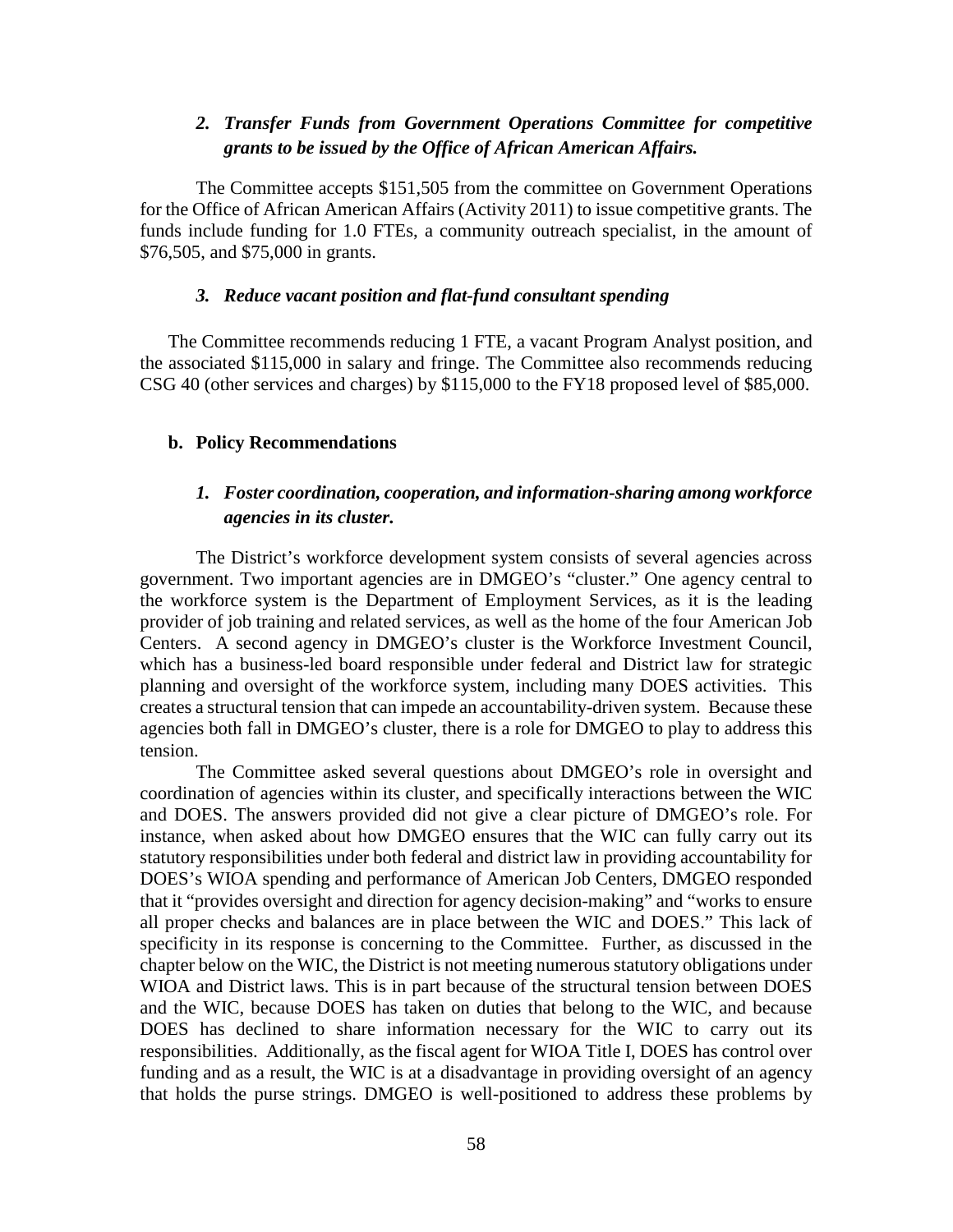helping the WIC obtain the funding and information from DOES that the WIC needs to operate. DMGEO can also work to ensure that the WIC board is able to operate independently of political interference and is respected within the government as the WIC exercises authority afforded to it by both federal and District law.

#### *2. Identify performance metrics to reflect agency strategic objectives.*

Measurement of an agency's activities and performance is a key way to track progress over time as well to ensure that the agency with meeting its goals. In FY17, DMGEO's performance accountability report reported on four key performance indicators: the percent of agency performance initiatives implemented timely and within budget; the number of vacant and blighted projects implemented; community satisfaction with the DMGEO office; and the number of businesses participating in Project 500. DGMEO's FY18 performance plan includes only two performance indicators: agencies (within DMGEO's cluster) achieving performance initiatives timely and within budget, and the percent of businesses participating in Project 500. [58](#page-58-0) These indicators do not capture the extent of DMGEO's work. Furthermore, they measure the work of other agencies, rather than DMGEO's own efforts. Finally, while one of DMGEO's strategic objectives is to "build a world-class workforce system serving overlooked and underserved communities," a laudable goal, there are no metrics by which to determine whether or how DMGEO may achieve the goal. The Committee recommends that DMGEO identify several objective metrics that are reflective of the agency's strategic objectives in order to measure the extent of the agency's successes.

#### *3. Finalize the Vendor Scorecard project.*

DMGEO, along with several other agencies, has been a participant in the development of a system to measure and report on the performance of District-funded workforce development providers. The Deputy Mayor has pointed to these projects several times, including in both performance oversight and budget hearings in 2017. In its FY18 budget report, this Committee reviewed the various discussions and commitments made by the Executive, including both DMGEO and DOES, on the production of "Vendor Scorecards."<sup>59</sup> In the September 2017 hearing on the Workforce Development System Transparency Act, the Deputy Mayor also referred to the Vendor Scorecard project as a potential substitute for the annual report required by the Transparency Act. She indicated that the scorecards would be available internally by the end of 2018 but made no commitment on public availability. In May 2017, the Office of the City Administrator (OCA) hosted a "VendorStat" meeting in which agencies across District government discussed potential provider (vendor) performance measures and a draft scorecard format.

<span id="page-58-0"></span><sup>&</sup>lt;sup>58</sup> Performance accountability annual plans and reports are available on  $\frac{https://oca.dc.gov/node/160652}{https://oca.dc.gov/node/160652}$ . It is likely that the measure related to Project 500 is meant to be a number rather than a percent, as the goal is to train 500 businesses.

<span id="page-58-1"></span><sup>&</sup>lt;sup>59</sup> Committee on Labor and Workforce Development, "Report and Recommendations of the Committee on Labor and Workforce Development on the Fiscal Year 2018 Budget for Agencies under Its Purview," May 17, 2017, page 51 available on [http://dccouncil.us/files/user\\_uploads/budget/labor\\_final.pdf.](http://dccouncil.us/files/user_uploads/budget/labor_final.pdf)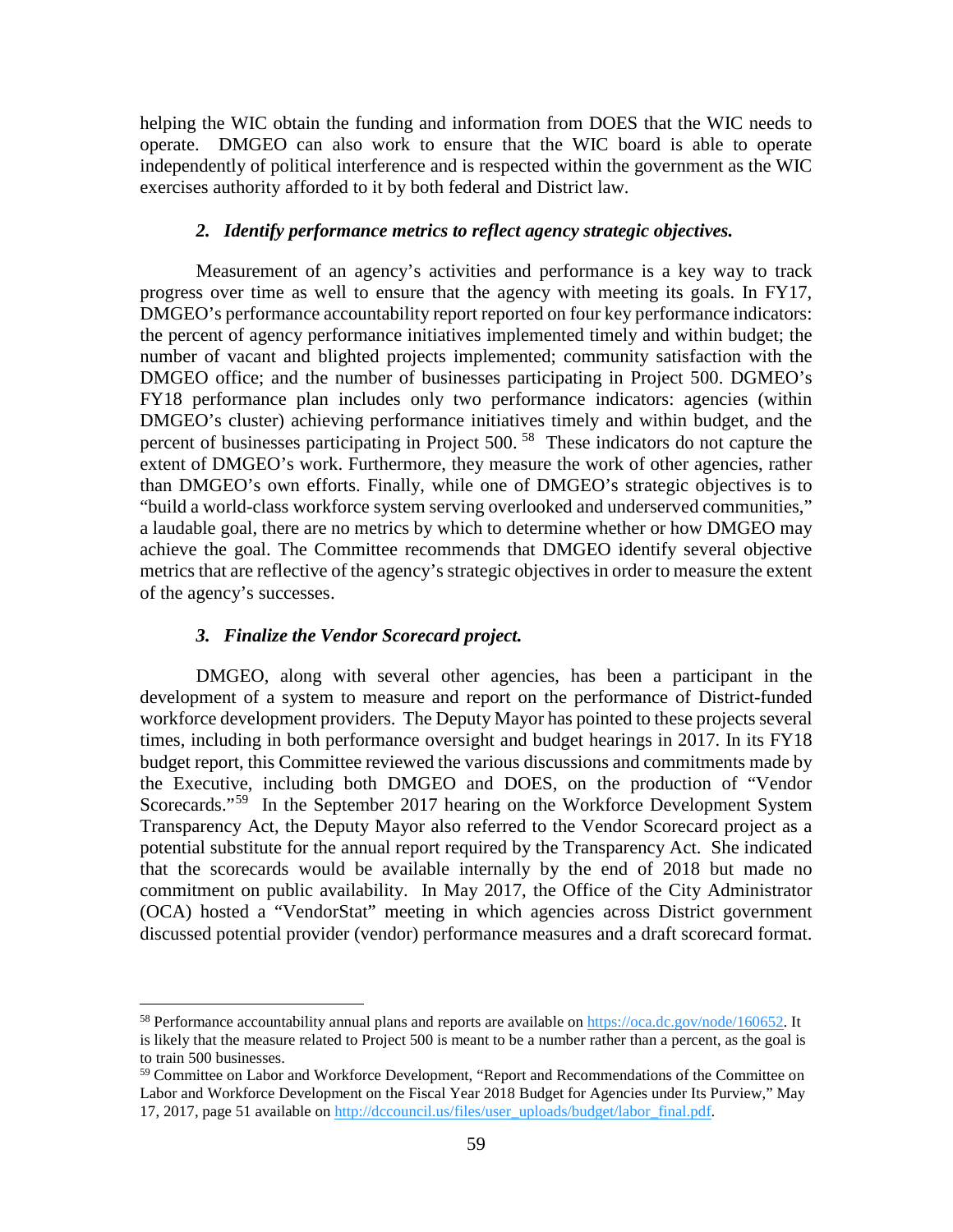The meeting was recorded and posted online several months later.<sup>60</sup> The discussion was enlightening but indicated several challenges to progressing on the Vendor Scorecards. Indeed, the FY18 OCA performance plan states that "the meetings uncovered numerous challenges with various stakeholders challenging the feasibility of creating a true method for rating vendors of various government services. OCA will continue to engage the stakeholders over the coming calendar year." While this project appears to be spearheaded by the OCA, DMGEO has played a significant role, and the Committee recommends that DMGEO continue to work towards the production of Vendor Scorecards to provide public information on the performance of District-funded workforce development providers.

## **3. FY 2019-2024 CAPITAL BUDGET**

DMGEO has no proposed capital budget for FY19-24.

## **4. COMMITTEE RECOMMENDATIONS**

## **a. Fiscal Year 2019 Operating Budget Recommendations**

The Committee recommends the following changes to the FY19 operating budget as proposed by the Mayor:

- 1. Reduce FTEs by 4.0 (Positions 10009035, 10009036, 10009037, 10009038) in Program code 2000 (Deputy Mayor for Greater Economic Opportunity), Activity code 2013 (Local Business Utilization): *Decrease* CSG 11 (Regular Pay – Continuing Full Time) by \$376,607 in recurring funds and \$80,000 in one-time funds, and CSG 14 (Fringe Benefits – Current Personnel) by \$95,539 in recurring funds: *total PS decrease = \$552,146.*
- 2. Increase Office of African American Affairs by \$151,505. Increase Program code 2000 (Deputy Mayor for Greater Economic Opportunity), Activity code 2011 (Office of African American Affairs): Increase CSG 11 (Regular Pay – Continuing Full Time) by \$63,567, CSG 14 (Fringe Benefits – Current Personnel) by \$12,938, and CSG 50 (Subsidies and Transfers) by \$75,000. *Total PS increase = \$76,505, total NPS increase = \$75,000.*
- 3. Reduce FTEs by 1.0 (Position 10008424) in Program code 2000 (Deputy Mayor for Greater Economic Opportunity), Activity code 2010 (Deputy Mayor for Greater Economic Opportunity): *Decrease* CSG 11 (Regular Pay – Continuing Full Time) by \$95,791, and CSG 14 (Fringe Benefits – Current Personnel) by \$19,254. *Total PS decrease = \$115,045.*
- 4. Reduce Program code 2000 (Deputy Mayor for Greater Economic Opportunity), Activity code 2010 (Deputy Mayor for Greater Economic Opportunity): *decrease* CSG 40 (other services and charges) by \$114,000.

<span id="page-59-0"></span> $60$  The recording of the Vendor Stat meeting, May 30, 2017, may be viewed on [https://www.youtube.com/watch?v=zBaMyjMAq-k&feature=youtu.be.](https://www.youtube.com/watch?v=zBaMyjMAq-k&feature=youtu.be) The presentation from the May meeting and a subsequent meeting on September 17, 2017, are available in Labor committee performance oversight materials; see pages 61-96 on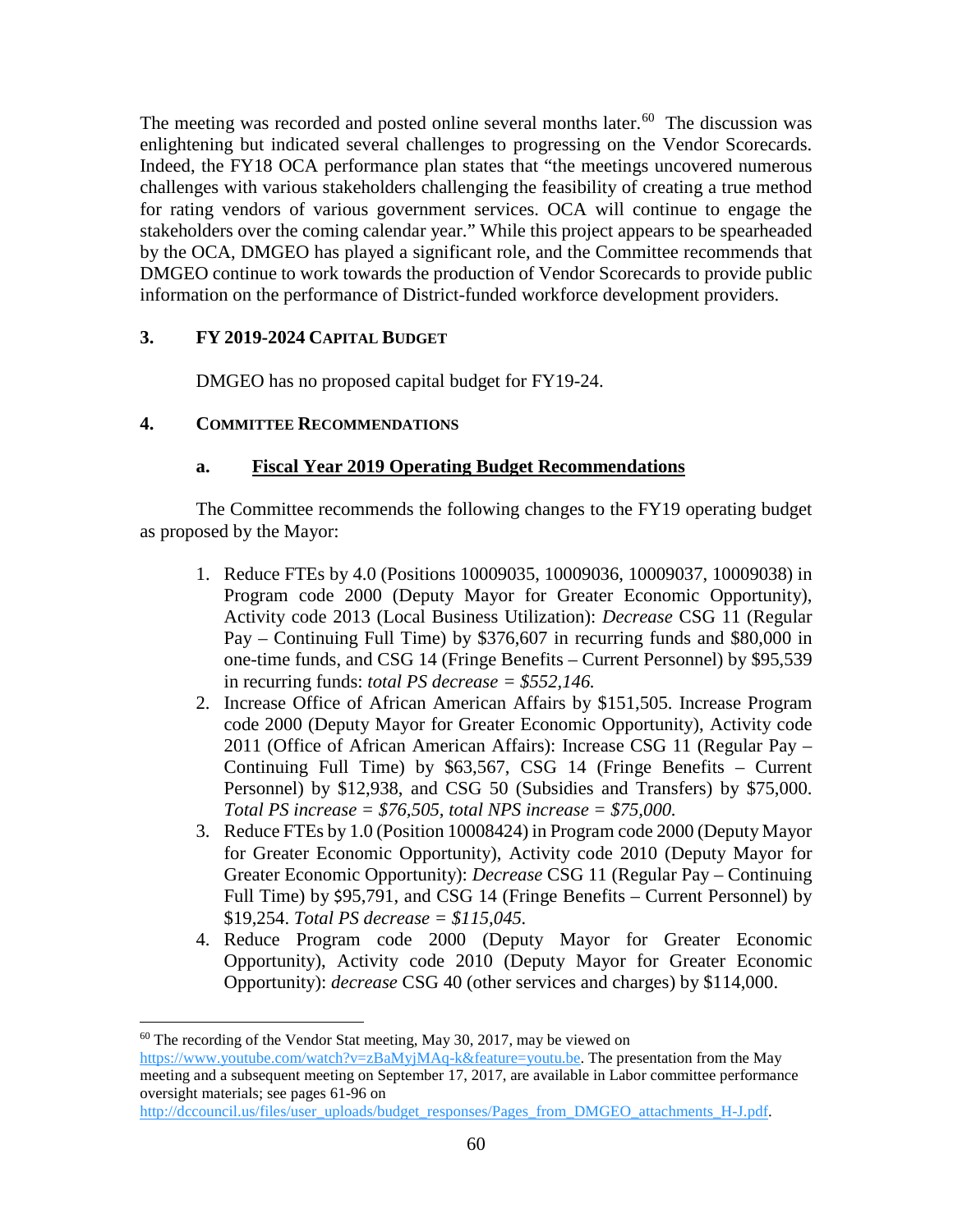## **b. Policy Recommendations**

The Committee makes the following policy recommendations:

- 1. Foster coordination, cooperation, and information-sharing among workforce agencies in its cluster.
- 2. Identify performance metrics to reflect agency strategic objectives.
- 3. Finalize the Vendor Scorecard project.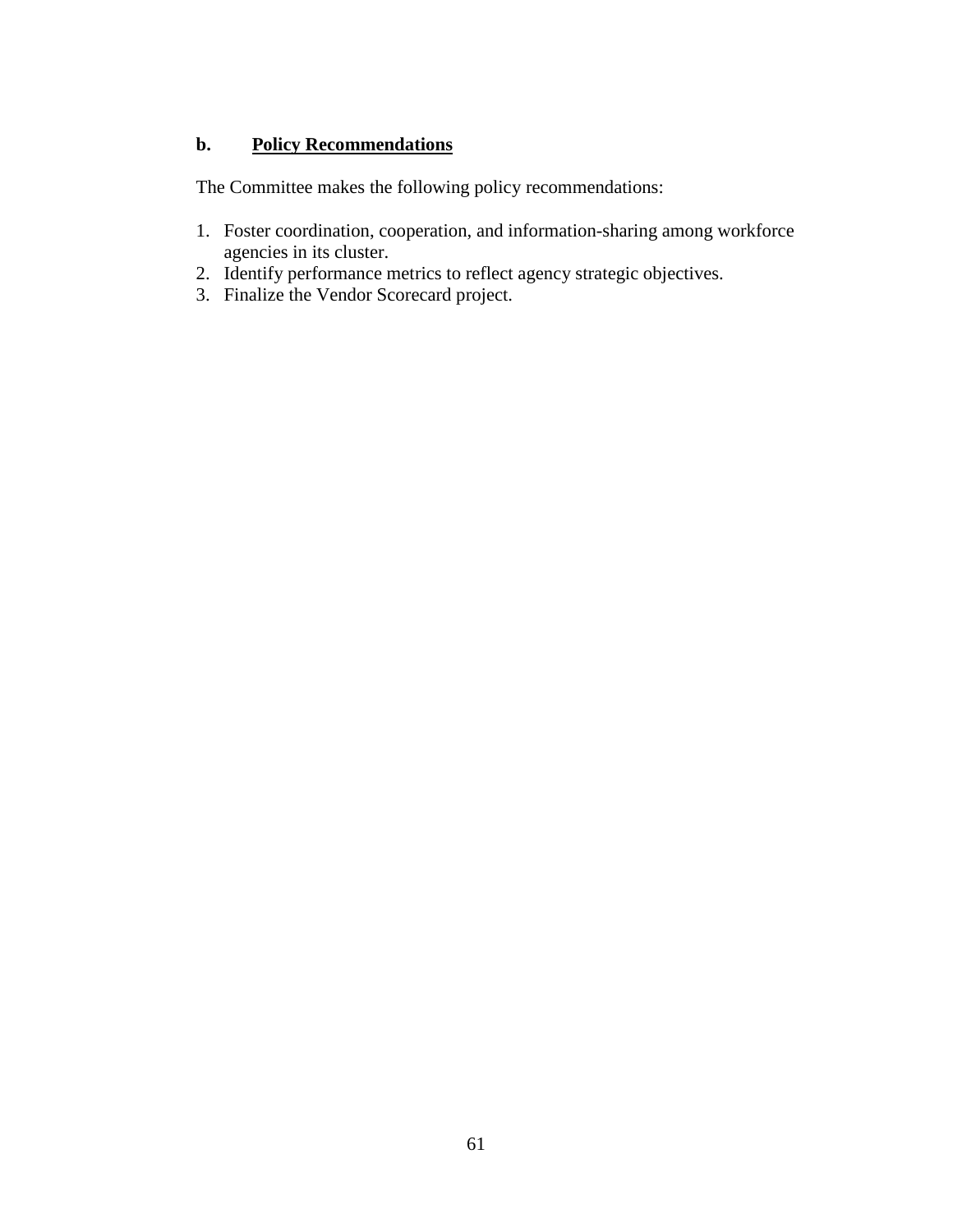# **E. EMPLOYEES' COMPENSATION FUND (BG0)**

## **1. AGENCY MISSION AND OVERVIEW**

The mission of the Employees' Compensation Fund (ECF) is to administer the Public Sector Workers' Compensation program for District of Columbia government employees and to pay the required claims costs of eligible claimants, pursuant to applicable District laws.

### **2. FISCAL YEAR 2019 OPERATING BUDGET**

| <b>Fiscal Year 2019 Operating Budget, By Revenue Type</b> |                          |                                   |                            |                                        |                              |  |  |  |
|-----------------------------------------------------------|--------------------------|-----------------------------------|----------------------------|----------------------------------------|------------------------------|--|--|--|
| <b>Fund Type</b>                                          | <b>FY 2017</b><br>Actual | <b>FY 2018</b><br><b>Approved</b> | FY 2019<br><b>Proposed</b> | Sum of<br>Committee<br><i>Variance</i> | Committee<br><b>Approved</b> |  |  |  |
| Local                                                     | \$25,538,263             | \$21,708,502                      | \$24,131,582               |                                        | \$24,131,582                 |  |  |  |
| <b>Gross Funds</b>                                        | \$25,538,263             | \$21,708,502                      | \$24,131,582               |                                        | \$24,131,582                 |  |  |  |

| <b>Fiscal Year 2019 Full-Time Equivalents, By Revenue Type</b> |                   |                            |                                   |                                                      |                              |  |  |
|----------------------------------------------------------------|-------------------|----------------------------|-----------------------------------|------------------------------------------------------|------------------------------|--|--|
| <b>Fund Type</b>                                               | FY 2017<br>Actual | FY 2018<br><i>Approved</i> | <b>FY 2019</b><br><b>Proposed</b> | <b>Sum of</b><br><b>Committee</b><br><i>Variance</i> | Committee<br><b>Approved</b> |  |  |
| Local                                                          |                   |                            | 52.0                              |                                                      | 52.0                         |  |  |
| <b>Gross Funds</b>                                             |                   |                            | 52.0                              |                                                      | 52.0                         |  |  |

|         | <b>Fiscal Year 2019 Operating Budget, By Program (Gross Funds)</b> |                   |                                   |                            |                                               |                              |  |  |
|---------|--------------------------------------------------------------------|-------------------|-----------------------------------|----------------------------|-----------------------------------------------|------------------------------|--|--|
| Program |                                                                    | FY 2017<br>Actual | <b>FY 2018</b><br><b>Approved</b> | FY 2019<br><b>Proposed</b> | Sum of<br><b>Committee</b><br><b>Variance</b> | Committee<br><b>Approved</b> |  |  |
|         | Disability<br>Compensation                                         |                   |                                   |                            |                                               |                              |  |  |
| 0010    | Fund                                                               | \$25,538,263      | \$21,708,502                      | \$24,131,582               |                                               | \$24,131,582                 |  |  |
|         | Total                                                              | \$25,538,263      | \$21,708,502                      | \$24,131,582               |                                               | \$24,131,582                 |  |  |

| <b>Fiscal Year 2019 Operating Budget, By Comptroller Source Group (Gross Funds)</b> |                                        |                          |                                   |                                   |                                        |                                     |  |
|-------------------------------------------------------------------------------------|----------------------------------------|--------------------------|-----------------------------------|-----------------------------------|----------------------------------------|-------------------------------------|--|
| <b>Comp Source Group</b>                                                            |                                        | <b>FY 2017</b><br>Actual | <b>FY 2018</b><br><i>Approved</i> | <b>FY 2019</b><br><b>Proposed</b> | Sum of<br>Committee<br><i>Variance</i> | <b>Committee</b><br><b>Approved</b> |  |
|                                                                                     | Regular Pay -<br>Continuing Full       |                          |                                   |                                   |                                        |                                     |  |
| 11                                                                                  | Time                                   | \$0                      | \$0                               | \$3,937,083                       |                                        | \$3,937,083                         |  |
| 12                                                                                  | Regular Pay -<br>Other                 | \$6,887,086              | \$0                               | \$12,350,000                      |                                        | \$12,350,000                        |  |
| 14                                                                                  | Fringe Benefits -<br>Current Personnel | \$899,164                | \$0                               | \$3,317,262                       |                                        | \$3,317,262                         |  |
| 20                                                                                  | Supplies and<br>Materials              | \$1,510,002              | \$1,500,002                       | \$1,510,002                       |                                        | \$1,510,002                         |  |
| 40                                                                                  | Other Services<br>and Charges          | \$8,006,645              | \$7,593,750                       | \$3,017,235                       |                                        | \$3,017,235                         |  |
| 50                                                                                  | Subsidies and<br>Transfers             | \$8,235,366              | \$12,614,750                      | $\$0$                             |                                        | \$0                                 |  |
|                                                                                     | Total                                  | \$25,538,263             | \$21,708,502                      | \$24,131,582                      |                                        | \$24,131,582                        |  |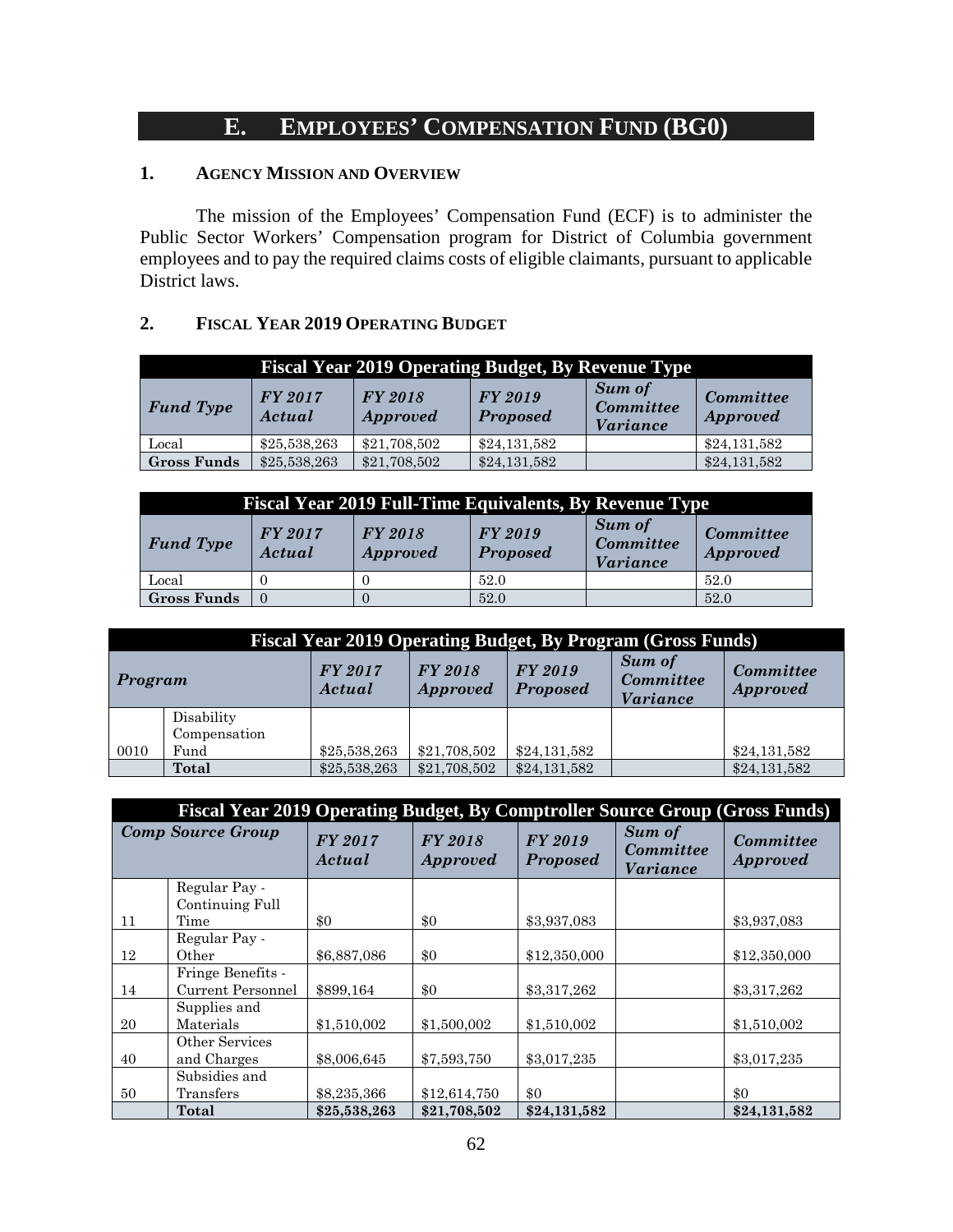### **Summary of Proposed Budget**

The Mayor's FY19 budget proposal for ECF is \$24,131,582, an increase of \$2,423,080, or 11.2 percent, over the current fiscal year's budget of \$21,708,502. This budget would support 52 FTEs, an increase of 52 FTEs over the current fiscal year of 0 FTEs.

*Local Funds***:** The Mayor's FY19 local funds budget proposal for ECF is \$24,131,582, an increase of \$2,423,080, or 11.2 percent, over the current fiscal year's budget of \$21,708,502. This budget would support 52 FTEs.

### **Committee Analysis and Recommendations**

The committee provides the following analysis and recommendations on the FY19 proposed operating budget.

### **a. Operating Budget Recommendations**

The Committee recommends approving the FY19 operating budget as proposed by the Mayor. The Employees' Compensation Fund has previously been used to pay for public sector workers' compensation payments—indemnity payments and medical reimbursement—for injured District government workers, as well as administration of that program. In FY18, the administration of the program is being transferred from a thirdparty vendor to the District. As such, the FY19 proposed budget reflects the addition of 52 FTEs to ECF to support the program, as well as a reduction in expenditures related to the third-party vendor.

The ECF is overseen by the director of the Office of Risk Management. Please see Section II.H for policy discussion regarding the workers' compensation program.

### **3. FY 2019-2024 CAPITAL BUDGET**

ECF has no proposed capital budget for FY19-24.

### **4. COMMITTEE RECOMMENDATIONS**

### **a. Fiscal Year 2019 Operating Budget Recommendations**

The Committee recommends the adoption of the Mayor's proposed FY19 budget.

### **b. Policy Recommendations**

See the chapter on the Office of Risk Management.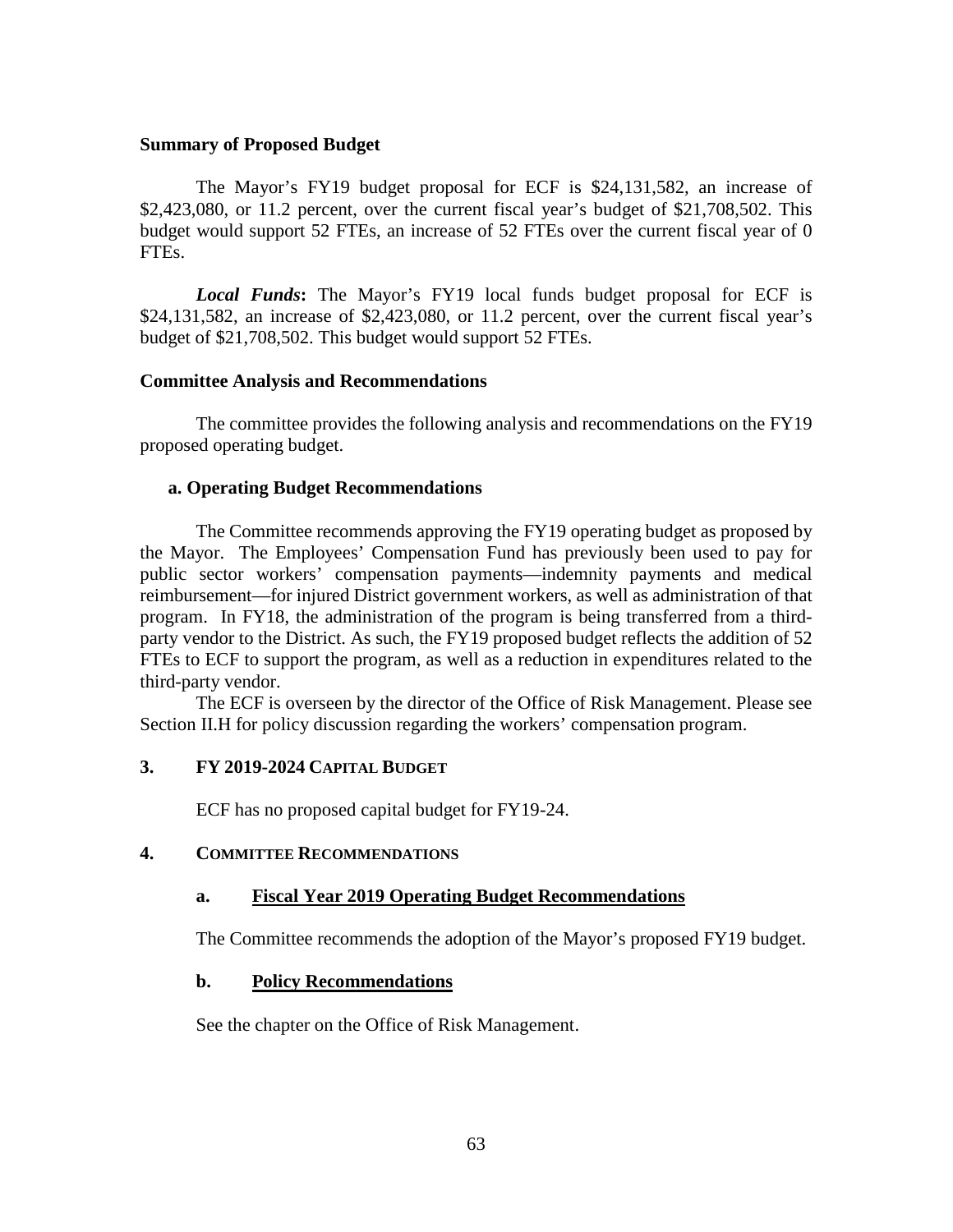## **F. OFFICE OF EMPLOYEE APPEALS (CH0)**

### **1. AGENCY MISSION AND OVERVIEW**

The Office of Employee Appeals (OEA) hears appeals from District employees who have been terminated, suspended for at least 10 days, placed on enforced leave, reduced in grade, or had their position abolished pursuant to a reduction-in-force as the result of a final agency action. OEA is empowered to reverse, modify, or uphold the agency decision.

When an agency action is appealed to OEA, a three-step process begins. The first step is mediation. The case is mediated by an OEA hearing examiner who can help the parties understand how a hearing examiner will understand and evaluate their case and encourage them to find a mutually agreeable settlement without the expense of litigation. If the parties are unable to reach a settlement, the case is heard by a hearing examiner. The hearing examiner's decision can then be appealed to the full OEA Board ("The Board"). The Board is composed of five members selected for their knowledge of personnel management and labor relations as well as their integrity and impartiality.

### **2. FISCAL YEAR 2019 OPERATING BUDGET**

| <b>Fiscal Year 2019 Operating Budget, By Revenue Type</b> |                          |                                   |                            |                                                      |                                     |  |  |  |
|-----------------------------------------------------------|--------------------------|-----------------------------------|----------------------------|------------------------------------------------------|-------------------------------------|--|--|--|
| <b>Fund Type</b>                                          | <b>FY 2017</b><br>Actual | <b>FY 2018</b><br><i>Approved</i> | FY 2019<br><b>Proposed</b> | <b>Sum of</b><br><b>Committee</b><br><i>Variance</i> | <b>Committee</b><br><b>Approved</b> |  |  |  |
| Local                                                     | \$1,767,000              | \$2,129,000                       | \$1,940,000                | \$238,326                                            | \$2,178,326                         |  |  |  |
| <b>Gross Funds</b>                                        | \$1,767,000              | \$2,129,000                       | \$1,940,000                | \$238,326                                            | \$2,178,326                         |  |  |  |

| <b>Fiscal Year 2019 Full-Time Equivalents, By Revenue Type</b> |                          |                                   |                                   |                                                      |                                     |  |  |  |
|----------------------------------------------------------------|--------------------------|-----------------------------------|-----------------------------------|------------------------------------------------------|-------------------------------------|--|--|--|
| <b>Fund Type</b>                                               | <b>FY 2017</b><br>Actual | <b>FY 2018</b><br><b>Approved</b> | <b>FY 2019</b><br><b>Proposed</b> | <b>Sum of</b><br><b>Committee</b><br><i>Variance</i> | <b>Committee</b><br><b>Approved</b> |  |  |  |
| Local                                                          | 15.0                     | $15.0\,$                          | 15.0                              |                                                      | 15.0                                |  |  |  |
| <b>Gross Funds</b>                                             | 15.0                     | 15.0                              | 15.0                              |                                                      | 15.0                                |  |  |  |

| <b>Fiscal Year 2019 Operating Budget, By Program (Gross Funds)</b>                                                                 |              |             |             |             |           |                              |  |
|------------------------------------------------------------------------------------------------------------------------------------|--------------|-------------|-------------|-------------|-----------|------------------------------|--|
| Sum of<br>FY 2019<br>FY 2017<br><b>FY 2018</b><br>Committee<br>Program<br>Actual<br><b>Proposed</b><br><i>Approved</i><br>Variance |              |             |             |             |           | Committee<br><b>Approved</b> |  |
|                                                                                                                                    | Agency       |             |             |             |           |                              |  |
| 1000                                                                                                                               | management   | \$1,043,000 | \$990,000   | \$1,145,000 | \$45,951  | \$1,190,951                  |  |
| 2000                                                                                                                               | Adjudication | \$725,000   | \$1,139,000 | \$795,000   | \$192,374 | \$987,374                    |  |
|                                                                                                                                    | Total        | \$1,767,000 | \$2,129,000 | \$1,940,000 | \$238,326 | \$2,178,326                  |  |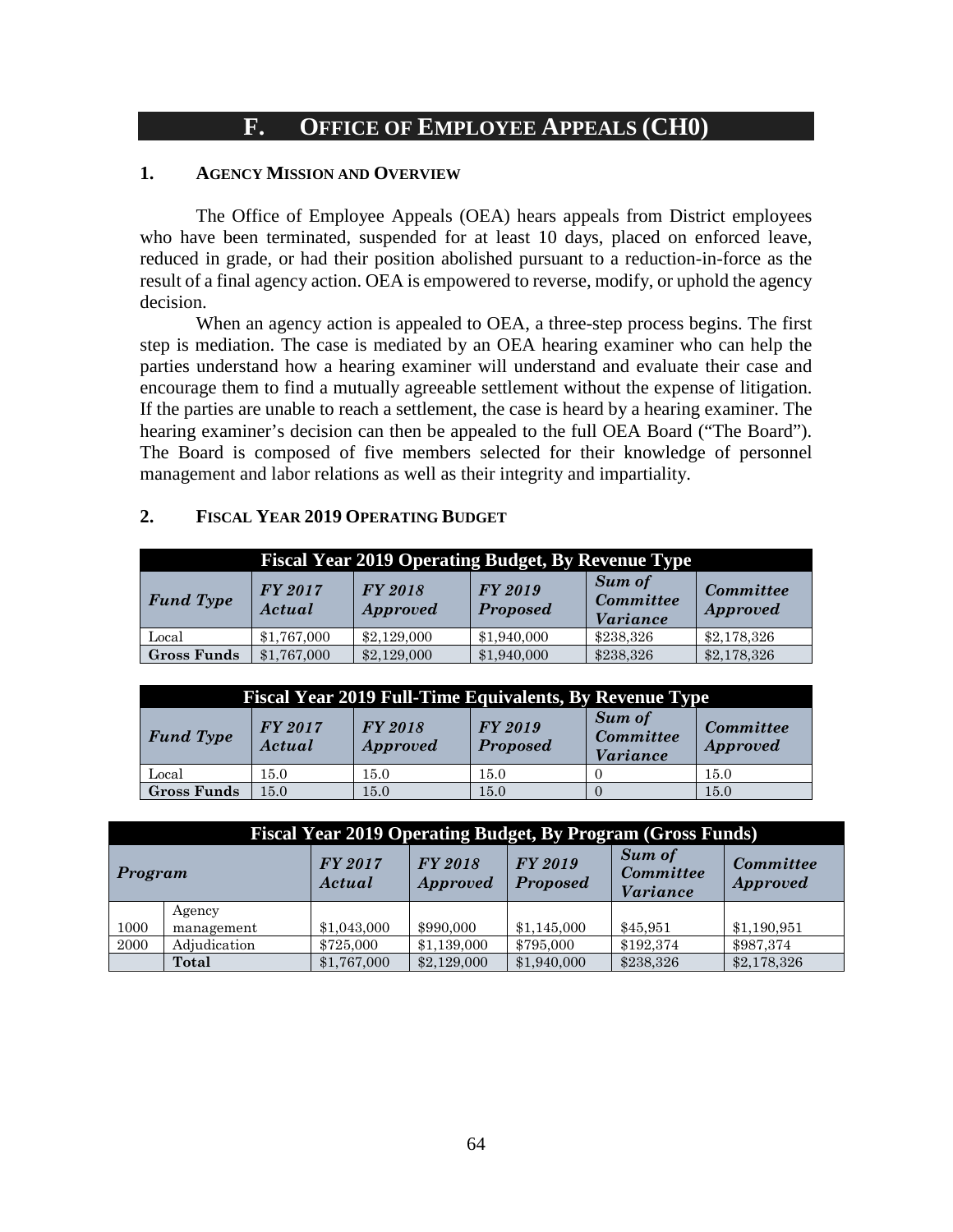| Fiscal Year 2019 Operating Budget, By Comptroller Source Group (Gross Funds) |                                               |                          |                                   |                                   |                                               |                                     |  |
|------------------------------------------------------------------------------|-----------------------------------------------|--------------------------|-----------------------------------|-----------------------------------|-----------------------------------------------|-------------------------------------|--|
| <b>Comp Source Group</b>                                                     |                                               | <b>FY 2017</b><br>Actual | <b>FY 2018</b><br><i>Approved</i> | <b>FY 2019</b><br><b>Proposed</b> | Sum of<br><b>Committee</b><br><i>Variance</i> | <b>Committee</b><br><b>Approved</b> |  |
|                                                                              | Regular Pay -<br>Continuing Full              |                          |                                   |                                   |                                               |                                     |  |
| 11                                                                           | Time                                          | \$1,309,000              | \$1,349,000                       | \$1,402,000                       | \$177,195                                     | \$1,579,195                         |  |
| 12                                                                           | Regular Pay -<br>Other                        | \$108,000                | \$107,000                         | \$110,000                         | \$20,586                                      | \$130,586                           |  |
| 13                                                                           | <b>Additional Gross</b><br>Pay                | \$1000                   | $\overline{0}$                    | $\overline{0}$                    |                                               | $\mathbf{0}$                        |  |
| 14                                                                           | Fringe Benefits -<br><b>Current Personnel</b> | \$273,000                | \$298,000                         | \$310,000                         | \$40,545                                      | \$350,545                           |  |
| 20                                                                           | Supplies and<br>Materials                     | \$11,000                 | \$3,000                           | \$3,000                           |                                               | \$3,000                             |  |
| 31                                                                           | Telephone,<br>Telegraph,<br>Telegram, Etc     | $\theta$                 | $\Omega$                          | $\Omega$                          |                                               | $\mathbf{0}$                        |  |
| 40                                                                           | Other Services<br>and Charges                 | \$34,000                 | \$327,000                         | \$84,000                          |                                               | \$84,000                            |  |
| 41                                                                           | Contractual<br>Services - Other               | \$24,000                 | \$40,000                          | \$30,000                          |                                               | \$30,000                            |  |
| 70                                                                           | Equipment &<br><b>Equipment Rental</b>        | \$6,000                  | \$5,000                           | \$1,000                           |                                               | \$1,000                             |  |
|                                                                              | Total                                         | \$1,767,000              | \$2,129,000                       | \$1,940,000                       | \$238,326                                     | \$2,178,326                         |  |

### **Summary of Proposed Budget**

The Mayor's FY19 budget proposal for OEA is \$1,939,877, a decrease of \$189,158, or 8.9 percent, over the current fiscal year's budget of \$2,129,035. This budget would support a staff of 15 FTEs, the same as the current fiscal year.

*Local Funds***:** The Mayor's FY19 budget proposal for OEA is \$1,939,877, a decrease of \$189,158, or 8.9 percent, over the current fiscal year's budget of \$2,129,035. This budget would support 15 FTEs, the same as the current fiscal year. Although this appears to be a budget cut, it includes the loss of \$244,000 in one-time money that the Committee provided in FY18 to enable OEA to procure a new database. Thus, functionally this is a slight increase (\$54,842, or 2.6 percent), which will go to step increases and the District-wide cost of living increase.

### **Committee Analysis and Recommendations**

The committee provides the following comments, analysis, and recommendations on the FY19 proposed operating budget and agency performance. The Committee finds the Mayor's proposal for OEA's budget in FY19 insufficient for OEA's needs.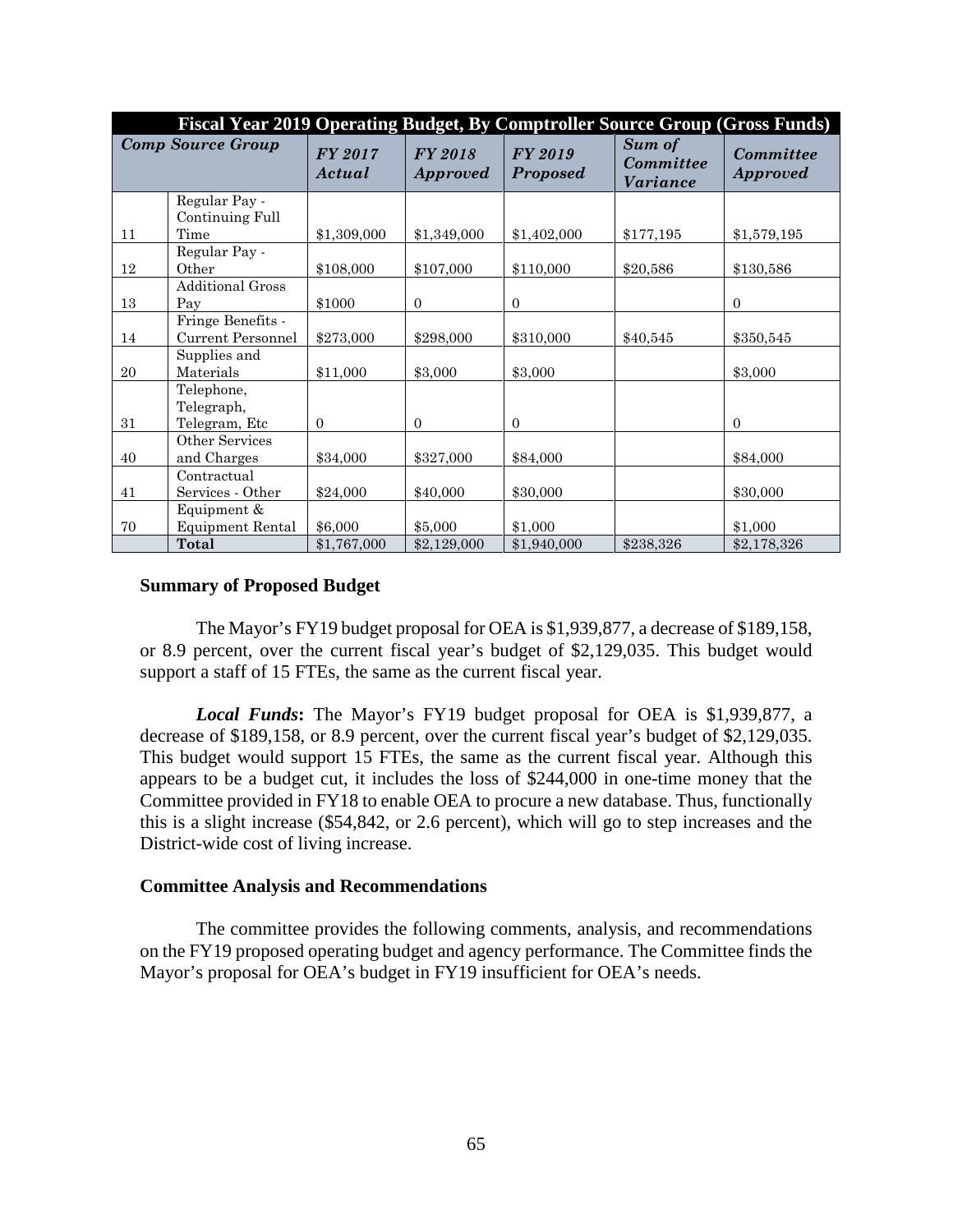#### **a. Operating Budget Recommendations**

## *1. Funding for Implementation of the Office of Employee Appeals Hearing Examiner Classification Amendment Act of 2018 (Law 22-0087)*

The Committee recommends funding Law 22-0087, the Office of Employee Appeals Hearing Examiner Classification Amendment Act of 2018. This legislation reclassified OEA's hearing examiners as attorneys, reflecting their qualifications and responsibilities, and entitling them to the same compensation as other attorneys in the District government. This change is necessary to enable OEA to continue to recruit and retain high quality staff, and there is no considered reason to continue treating these attorneys differently than other attorneys in the District government. The Committee has provided for enhancements to OEA's budget to fund implementation of the law, at a cost of \$238,326 in FY19.

#### **b. Policy Recommendations**

#### *1. Complete the database upgrade by the end of FY18*

In the FY18 OEA budget, the Committee provided \$244,000 to OEA intended for them to work with PERB and OCTO to develop a new database and website. This would enable them to fix their unstable legacy systems and bring them up to date while meeting statutory requirements for providing public access to opinions issued by the office. The funding was provided as one-time funding and has been given to OCTO through an MOU to enable OCTO to procure a system on behalf of OEA and PERB. The Committee encourages OEA to work diligently with OCTO to ensure the project remains on schedule to be completed before the end of FY18, at which point the money will no longer be available for the project.

#### *2. Ensure timeliness and quality of decisions*

In its performance oversight responses, OEA stated that in FY17, in 93 of 143 decisions were issued within the statutory requirement of 120 business days. In FY18, OEA issued 27 out of 34 decisions within the statutorily required timeline. The Committee encourages OEA to continue the hard work the agency has been doing to improve the timeliness and accuracy of its decisions and strive to issue every decision within the timeline. The Committee does understand that some cases may be delayed beyond the statutory timeline due to delays requested by the parties and does not consider those cases to be a mark against OEA's record.

### **3. FY 2019-2024 CAPITAL BUDGET**

OEA has no proposed capital budget for FY19-24.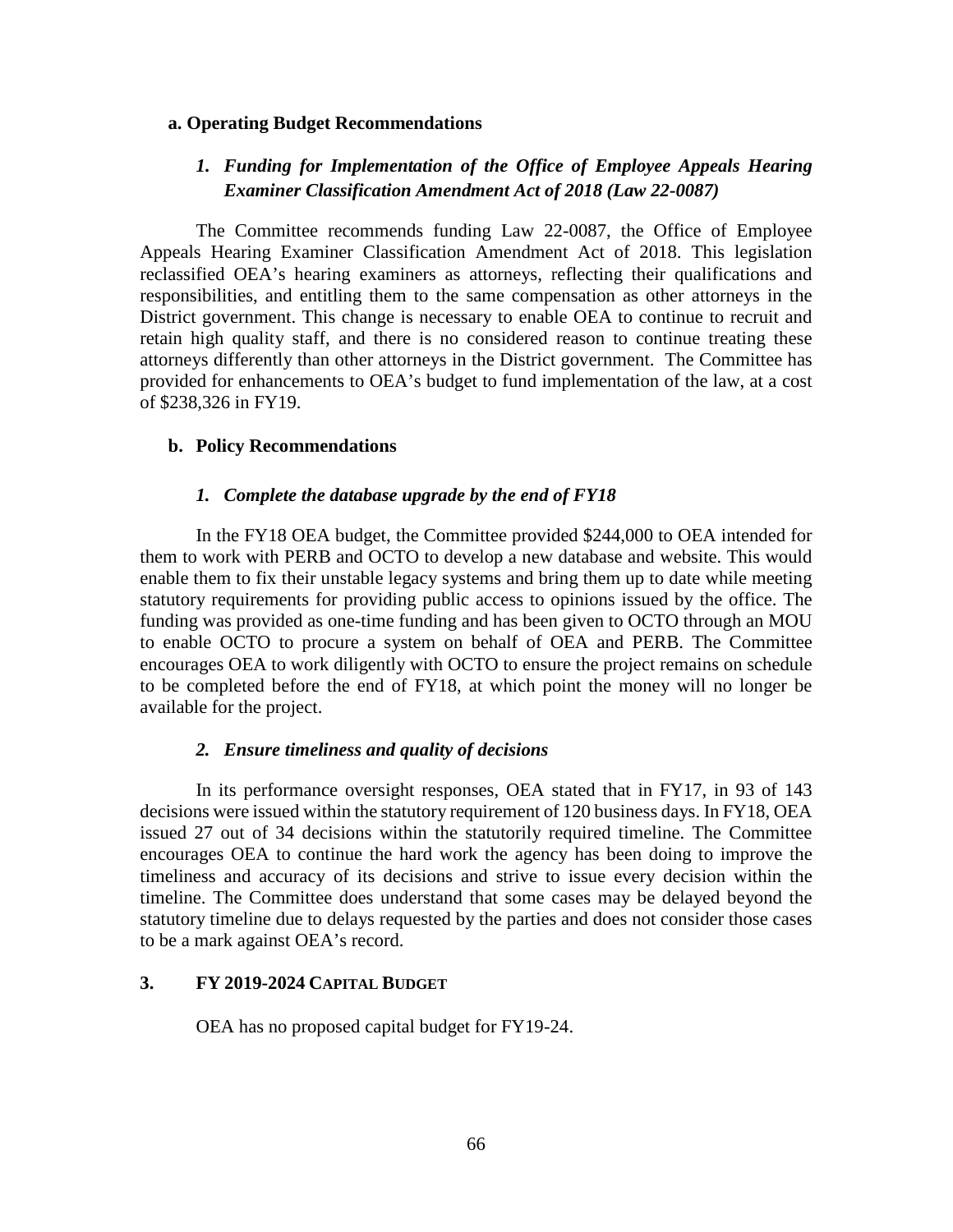## **4. COMMITTEE RECOMMENDATIONS**

### **a. Fiscal Year 2019 Operating Budget Recommendations**

The Committee recommends the following changes to the FY19 operating budget as proposed by the Mayor:

- 1. Fund Law 22-0087, the Office of Employee Appeals Hearing Examiner Classification Amendment Act of 2018. *Total PS increase = \$238,326.*
	- Enhance budget in Program 2000 (Adjudication), Activity 2001 (Adjudication Process): *increase* CSG 11 (Regular Pay – Continuing Full Time) by \$139,061, CSG 12 (Regular Pay—Other) by \$9,526, and CSG 14 (Fringe Benefits – Current Personnel) by \$30,460.
	- Enhance budget in Program 2000 (Adjudication), Activity 2003 (Mediation): *increase* CSG 12 (Regular Pay—Other) by \$11,060 and CSG 14 (Fringe Benefits – Current Personnel) by \$2,267.
	- Enhance budget in Program 1000 (Agency Management), Activity 1100 (Office of Employee Appeals): *increase* CSG 11 (Regular Pay – Continuing Full Time) by \$38,134 and CSG 14 (Fringe Benefits – Current Personnel) by \$7,817.

### **b. Policy Recommendations**

The Committee makes the following policy recommendations:

- 1. Complete the database upgrade by the end of FY18.
- 2. Ensure timeliness and quality of decisions.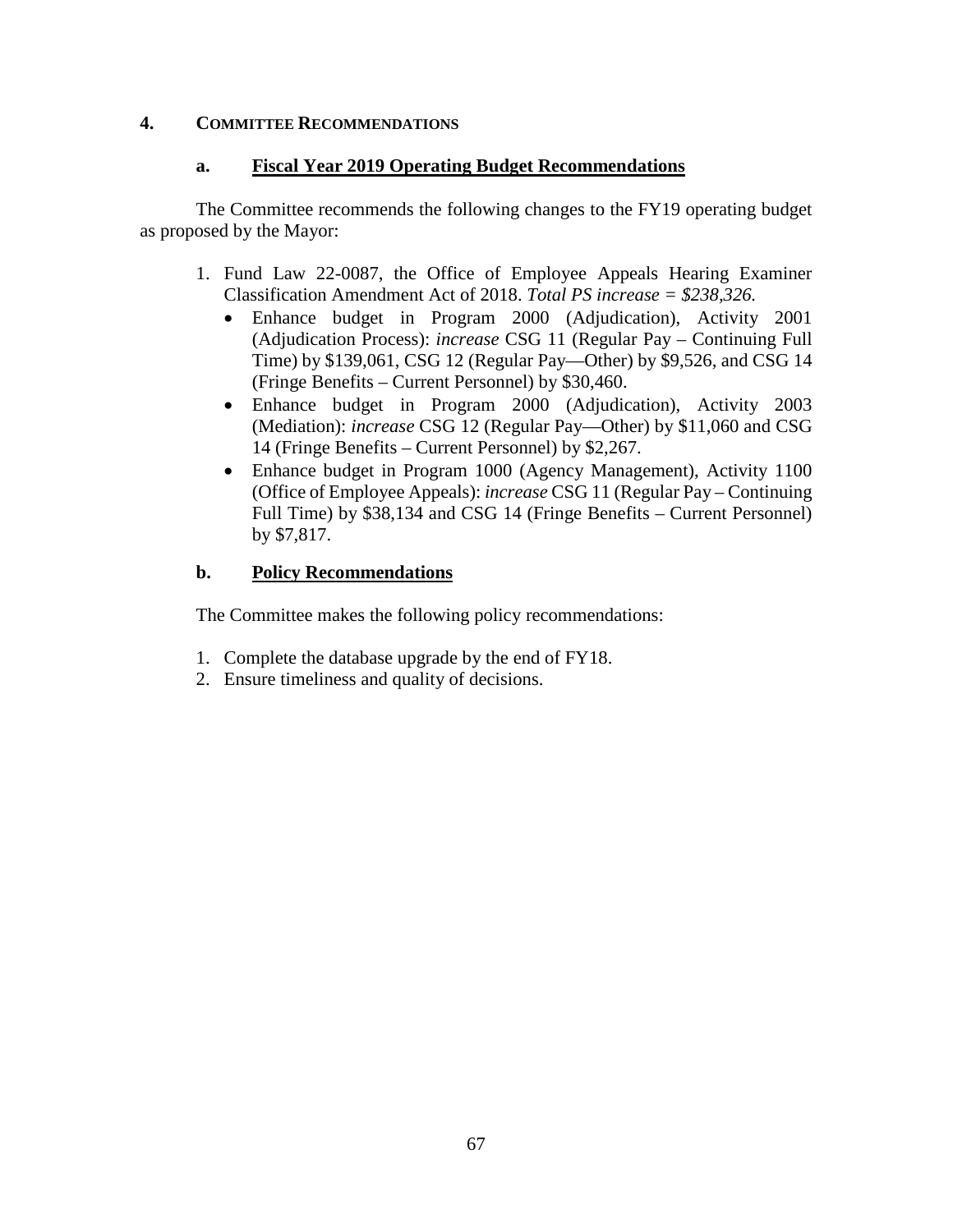# **G. OFFICE OF LABOR RELATIONS AND COLLECTIVE BARGAINING (AE0, PROGRAM 3000)**

### **1. AGENCY MISSION AND OVERVIEW**

The Office of Labor Relations and Collective Bargaining (OLRCB), housed in the Office of the City Administrator, serves as the Mayor's principal management advocate in relations between the District and its unionized employees. Its responsibilities include: representing management before the Public Employee Relations Board in right to union representation matters, unit determinations, unfair labor practices, negotiability appeals, arbitration appeals and impasse proceedings; representing the Mayor and District departments, offices, and agencies in collective bargaining over working conditions and compensation agreements and bargaining over the impact and effects changes in conditions of employment; developing and presenting cases in mediation and arbitration proceedings; representing the Mayor on joint labor-management committees and work groups; advising the Mayor and District departments, offices, and agencies concerning all aspects of labor relations; training labor liaisons, managers, supervisors, and management officials concerning their rights and obligations under the Comprehensive Merit Personnel Act and applicable labor law, policies, and procedures; and developing, implementing, and administering citywide labor initiatives.

### OLRCB is composed of four major units:

- 1. Negotiations and Contract Administration;
- 2. Litigation Unit;
- 3. Training, Research and Citywide Initiatives Unit; and
- 4. Administrative and Program Support Unit.

### **2. FISCAL YEAR 2019 OPERATING BUDGET**

| <b>Fiscal Year 2019 Operating Budget, By Revenue Type</b> |                   |                            |                                   |                                        |                              |  |  |
|-----------------------------------------------------------|-------------------|----------------------------|-----------------------------------|----------------------------------------|------------------------------|--|--|
| <b>Fund Type</b>                                          | FY 2017<br>Actual | FY 2018<br><b>Approved</b> | <b>FY 2019</b><br><b>Proposed</b> | Sum of<br><b>Committee</b><br>Variance | Committee<br><b>Approved</b> |  |  |
| Local Fund                                                | \$1,500,141       | \$1,992,843                | \$2,242,483                       |                                        | \$2,242,483                  |  |  |
| Operating<br>Intra-District                               |                   |                            |                                   |                                        |                              |  |  |
| Funds                                                     | \$345,000         | \$0                        | \$0                               |                                        | \$0                          |  |  |
| Special<br>Purpose Funds                                  |                   |                            |                                   |                                        |                              |  |  |
| $(0)$ type)                                               | \$330,000         | \$30,000                   | \$0                               |                                        | \$0                          |  |  |
| Gross Funds                                               | \$2,175,141       | \$2,022,846                | \$2,242,483                       |                                        | \$2,242,483                  |  |  |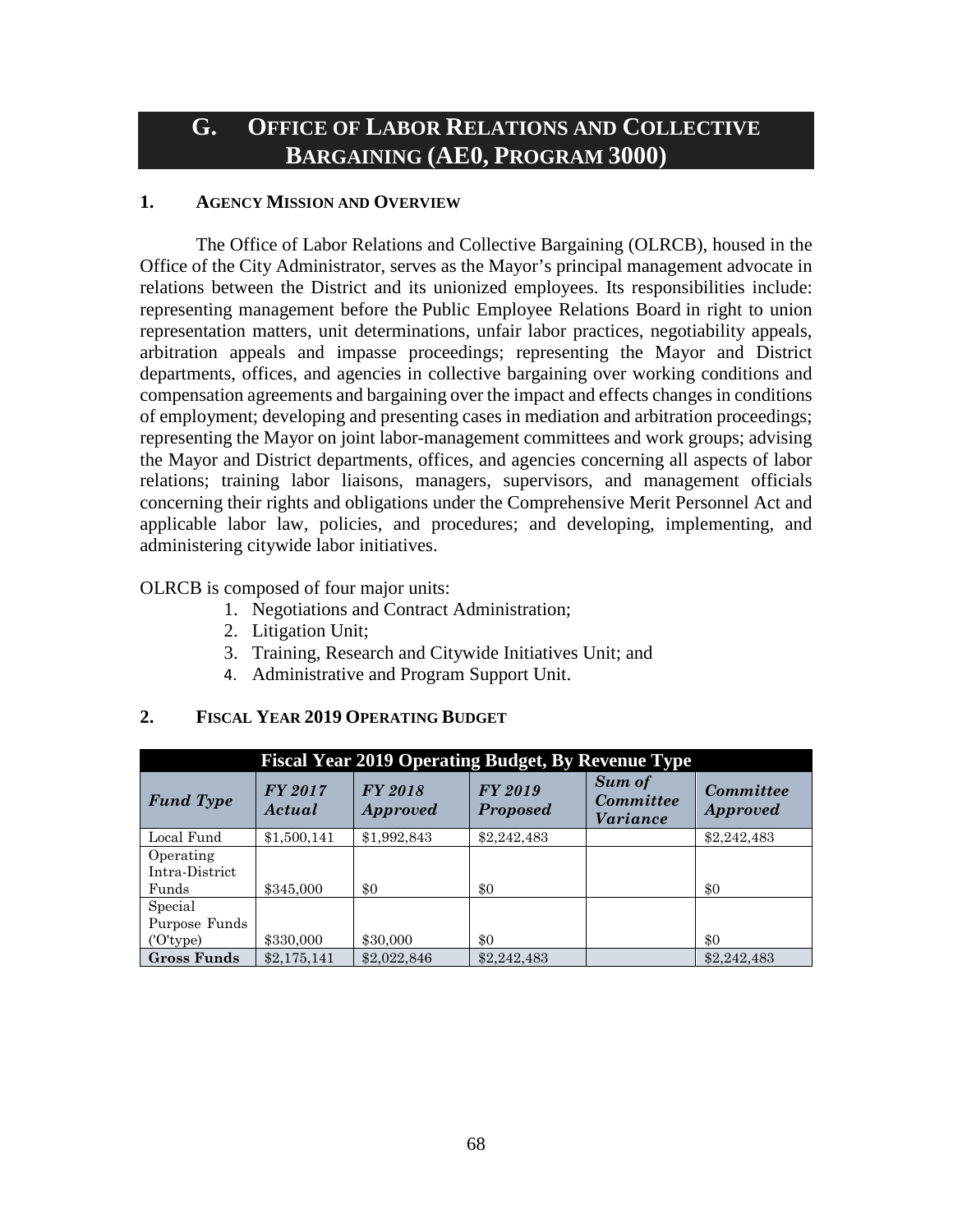| <b>Fiscal Year 2019 Full-Time Equivalents, By Revenue Type</b> |                   |                            |                            |                                        |                                     |  |  |
|----------------------------------------------------------------|-------------------|----------------------------|----------------------------|----------------------------------------|-------------------------------------|--|--|
| <b>Fund Type</b>                                               | FY 2017<br>Actual | FY 2018<br><b>Approved</b> | FY 2019<br><b>Proposed</b> | Sum of<br><b>Committee</b><br>Variance | <b>Committee</b><br><b>Approved</b> |  |  |
| Local                                                          | 14.29             | 17.00                      | 17.00                      |                                        | 17.00                               |  |  |
| Operating<br>Intra-District<br>Funds                           | 0.00              | 0.00                       | 0.00                       |                                        | 0.00                                |  |  |
| Special<br>Purpose Funds<br>('O'type)                          | 2.40              | 0.00                       | 0.00                       |                                        | 0.00                                |  |  |
| <b>Gross Funds</b>                                             | 16.69             | 17.00                      | 17.00                      |                                        | 17.00                               |  |  |

| Fiscal Year 2019 Operating Budget, By Comptroller Source Group (Gross Funds) |                          |                   |                                   |                            |                                        |                              |  |
|------------------------------------------------------------------------------|--------------------------|-------------------|-----------------------------------|----------------------------|----------------------------------------|------------------------------|--|
|                                                                              | <b>Comp Source Group</b> | FY 2017<br>Actual | <b>FY 2018</b><br><i>Approved</i> | FY 2019<br><b>Proposed</b> | Sum of<br>Committee<br><b>Variance</b> | Committee<br><b>Approved</b> |  |
|                                                                              | Regular Pay -            | \$1,675,489       | \$1,607,094                       | \$1,843,931                |                                        | \$1,843,931                  |  |
|                                                                              | Continuing Full          |                   |                                   |                            |                                        |                              |  |
| 11                                                                           | Time                     |                   |                                   |                            |                                        |                              |  |
| 12                                                                           | Regular Pay - Other      | \$18,179          | \$3,1823                          | \$0                        |                                        | \$0                          |  |
|                                                                              | <b>Additional Gross</b>  | \$6,114           | \$0                               | \$0                        |                                        | \$0                          |  |
| 13                                                                           | Pay                      |                   |                                   |                            |                                        |                              |  |
|                                                                              | Fringe Benefits -        | \$337,057         | \$314,710                         | \$359,336                  |                                        | \$359,336                    |  |
| 14                                                                           | Current Personnel        |                   |                                   |                            |                                        |                              |  |
|                                                                              | Supplies and             | \$12,110          | \$9,216                           | \$9,216                    |                                        | \$9,216                      |  |
| 20                                                                           | Materials                |                   |                                   |                            |                                        |                              |  |
|                                                                              | Telephone,               | \$175             | \$0                               | \$0                        |                                        | \$0                          |  |
|                                                                              | Telegraph,               |                   |                                   |                            |                                        |                              |  |
| 31                                                                           | Telegram, Etc.           |                   |                                   |                            |                                        |                              |  |
|                                                                              | Other Services and       | \$124,572         | \$0                               | \$0                        |                                        | \$0                          |  |
| 40                                                                           | Charges                  |                   |                                   |                            |                                        |                              |  |
|                                                                              | Contractual              | \$0               | \$60,000                          | \$30,000                   |                                        | $\frac{1}{2}$                |  |
| 41                                                                           | Services - Other         |                   |                                   |                            |                                        |                              |  |
|                                                                              | Equipment &              | \$0               | \$0                               | \$0                        |                                        | \$0                          |  |
| 70                                                                           | Equipment Rental         |                   |                                   |                            |                                        |                              |  |
|                                                                              | Total                    | \$2,175,141       | \$2,022,846                       | \$2,242,483                |                                        | \$2,242,483                  |  |

### **Summary of Proposed Budget**

The Mayor's FY19 budget proposal for OLRCB is \$2,242,000, an increase of \$219,000, or 10.8 percent, over the fiscal year. The proposed budget supports 17 FTEs, the same as the current fiscal year.

*Local Funds:* The Mayor's FY18 budget proposal for OLRCB is \$2,242,000 and supports 17 FTEs.

#### **Committee Analysis and Recommendations**

The Committee recommends approval of the Mayor's proposed FY19 budget for OLRCB. The Committee provides the following commentary in relation to the proposed FY19 budget and agency performance over the last year.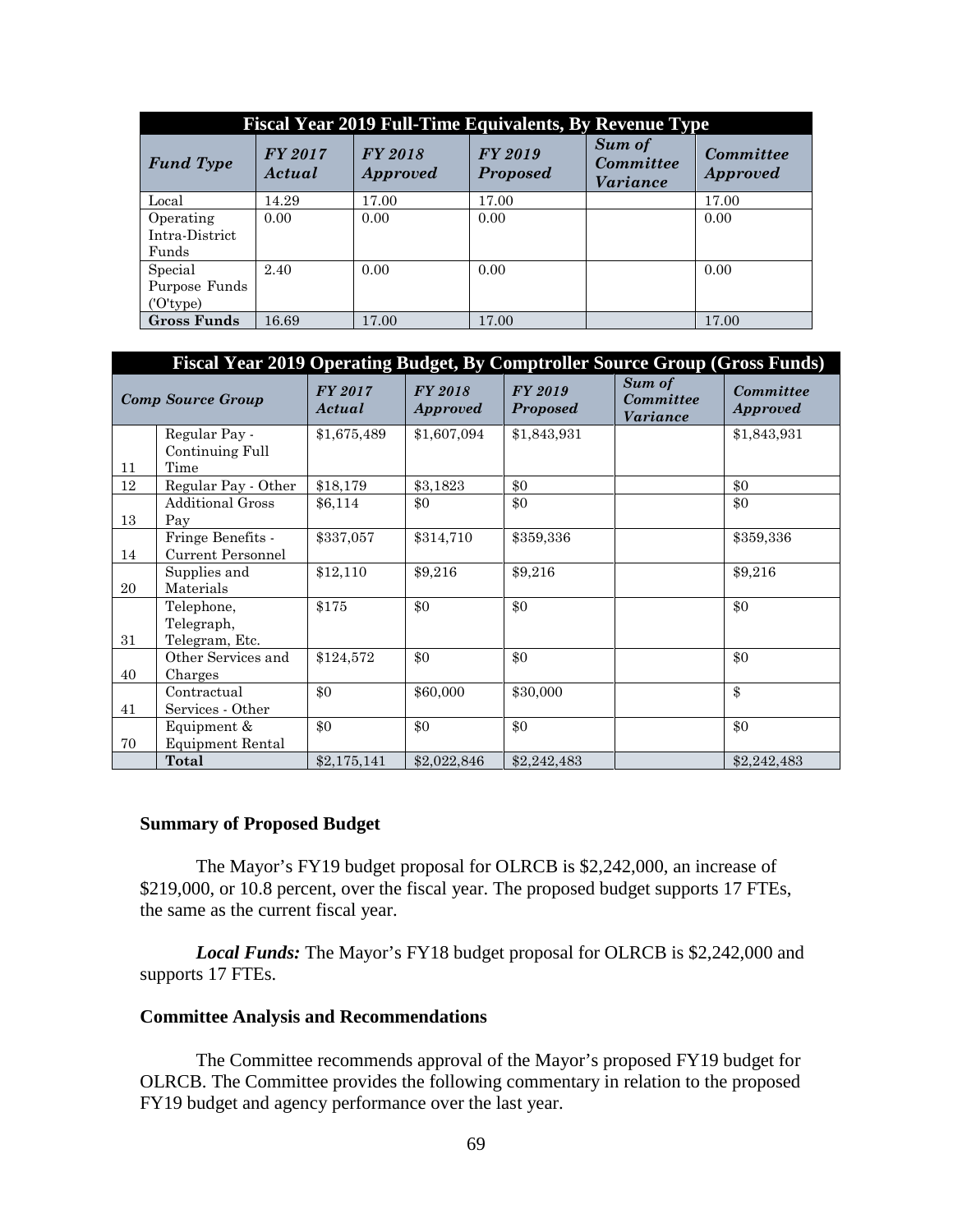### **a. Policy Recommendations**

#### **1.** *Complete collective bargaining negotiations in a timely manner*

District employees have the right to collective bargaining over compensation as well as the terms and conditions of their employment. It is OLRCB's role to facilitate this process and represent the interests of the District as an employer. The Committee applauds the successful negotiation by OLRCB of many contracts in FY18, particularly the contract with Compensation Units 1 and 2, as that contract affects almost 10,000 District employees. However, many other employees were working under expired contracts until a new CBA was entered into. When collective bargaining agreements (CBAs) expire, it often necessitates the payment of back wages when a contract is agreed to. This denies employees of negotiated raises while they await completion of negotiations and back-pay processing, and it creates additional, unexpected funding liabilities for the government. Currently, 14 collective bargaining agreements have expired and are either still in bargaining or are at an impasse, and thus, await a newly negotiated contract to take its place.<sup>[61](#page-69-0)</sup> While agreement depends on both parties, and is not OLRCB's responsibility alone, OLRCB should endeavor to begin and complete collective bargaining negotiations before the expiration date of a current collective bargaining agreement.

## **2.** *Ensure the availability of funding and prompt wage processing under new collective bargaining agreements*

As noted, OLRCB has successfully negotiated several CBAs in FY18. However, there have been several instances in which employees' back-pay or raises were delayed. For example, the Committee has been made aware of a delay in processing retroactive pay for social workers at the Department of Behavioral Health. Although their new collective bargaining agreement was approved on November 11, 2017, most social worker union members did not receive their owed retroactive pay until March 30, 2018. As of late April 2018, the Committee understands that there were still one or two social workers who waiting for their back pay. OLRCB should do working with DCHR and home agencies to ensure that employees promptly receive the back pay and benefits that they are due after the collective bargaining process is complete.

#### **3.** *Follow legal requirements for timely submission of contracts to the Council*

District statute requires the mayor to send new CBAs to the Council for review and approval. Further, under District law, "[t]he Mayor shall transmit all settlements, including arbitration awards, to the Council within 60 days after the parties have reached agreement or an arbitration award has been issued...." $62$  However, there was at least one very

<span id="page-69-0"></span> <sup>61</sup> *See* Office of Labor Relations and Collective Bargaining, "Council Responses – Question 63," February 9, 2018, available at [http://dccouncil.us/files/user\\_uploads/budget\\_responses/Council\\_Responses\\_-](http://dccouncil.us/files/user_uploads/budget_responses/Council_Responses_-_Question_63.pdf)

[\\_Question\\_63.pdf;](http://dccouncil.us/files/user_uploads/budget_responses/Council_Responses_-_Question_63.pdf) *See also* Office of Labor Relations and Collective Bargaining, "OLRCB Responses to the FY17-18 Performance Oversight Questions from the Committee on Labor and Workforce Development," February 9, 2018, page 30 available at

<span id="page-69-1"></span>[http://dccouncil.us/files/user\\_uploads/budget\\_responses/OLRCB\\_Council\\_Responses\\_02-09-18.pdf.](http://dccouncil.us/files/user_uploads/budget_responses/OLRCB_Council_Responses_02-09-18.pdf)  $62$  DC Official Code §1-617.17(i)(1).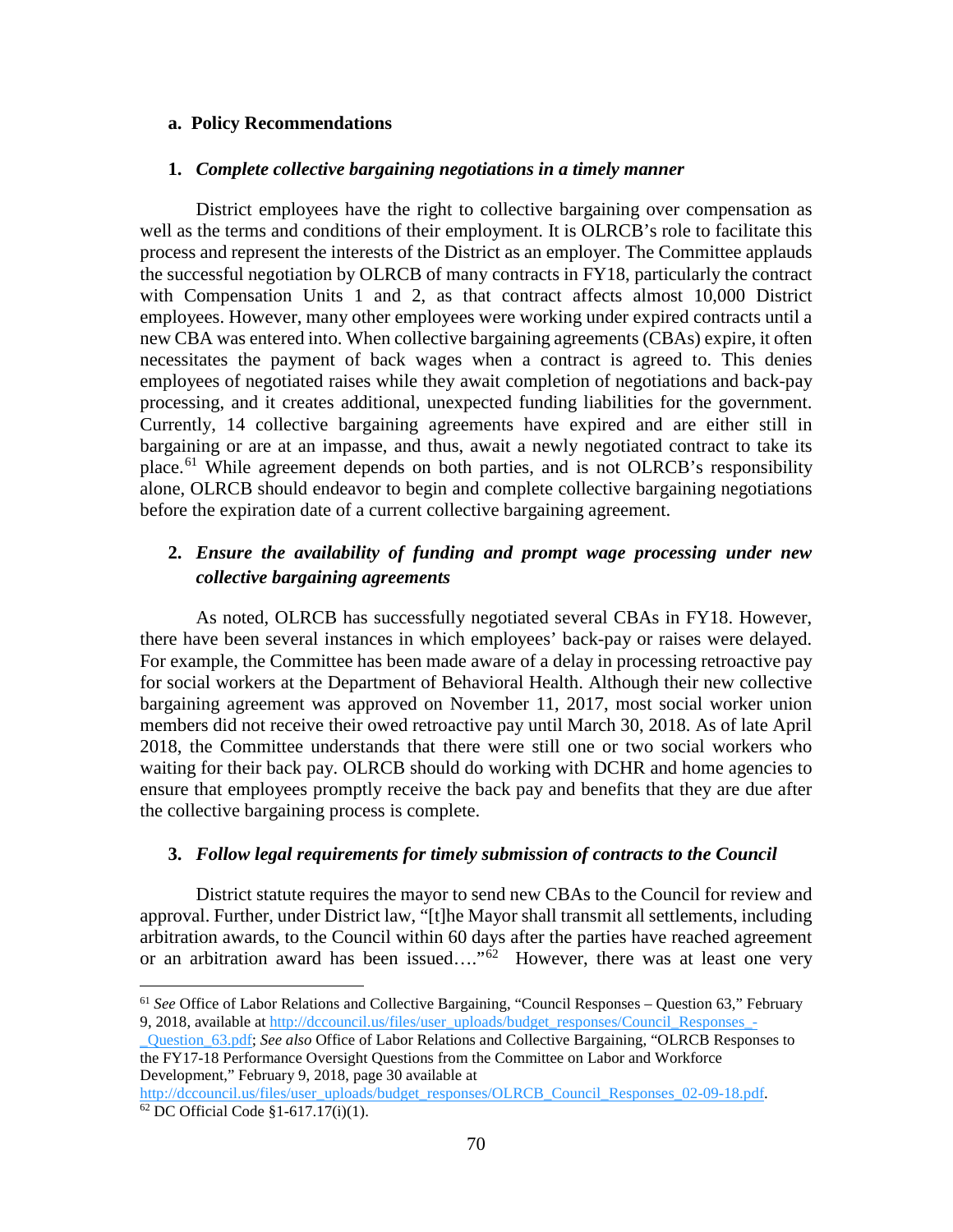troubling instance of significant delay in this process in FY17 and FY18, regarding the contract between United Medical Center and its nurses. This contract entered into an impasse, and as a result, went before an arbitrator to decide the substance of the final CBA. Although the nurses' union, the DC Nurses Association, received an arbitration award in their favor in June 2017, the mayor did not send the contract to the Council for review and approval until March 23, 2018—nine months after the nurses won their award. The Committee understands the delay was ostensibly due to the need to identify funding, although many options were available, and the delay was seemingly unnecessary.<sup>[63](#page-70-0)</sup> Because the arbitration award included pay increases for the nurses dating back to 2014, this resulted in retroactive pay of \$5 million for the dozens of nurses at UMC. The nurses should not have had to wait any longer than necessary to receive this overdue compensation. Further, the delay appears to be have been a violation of the law and could have exposed the District to liability. OLRCB must not let this situation occur again in the future. OLRCB must stay apprised of the District's available funding resources when it negotiates contracts with unions and work diligently with the Office of the City Administrator and the mayor's executive team to identify funding necessary to ensure completion of the contract approval process within the required timeframes.

### **4.** *Fill agency vacancies*

As the District government's principal representative of government management in collective bargaining negotiations, it is crucial for OLRCB to maintain adequate staffing levels to keep up with the agency's workload. Currently, OLRCB has multiple vacancies for attorney advisor positions as well as for chief of staff. Additionally, the departure of the previous director has left the agency without a permanent director. The committee thanks the acting director for stepping in. The Committee looks forward to hiring of a permanent director and encourages the agency to work diligently to fill remaining vacancies.

## **5.** *Update key performance indicators regarding CBAs achieved through negotiations*

In the Committee's performance oversight questions, the Committee asked OLRCB to explain why it had not met the key performance indicators (KPI) for the percentage of CBAs that were successfully negotiated through the bargaining process. OLRCB's response stated that outcomes of collective bargaining can vary for reasons such as "the time in which a union may schedule a ratification vote on the agreement or the time to adjudicate negotiability appeals before the [PERB]" and that the Office of the City Administrator (OCA) "is reexamining how this measure is calculated and will revise this measure."<sup>[64](#page-70-1)</sup> During the performance oversight hearing, Director Bullock explained that

<span id="page-70-0"></span> <sup>63</sup> Correspondence from Councilmember Vince Gray to Chief Financial Officer Jeffrey DeWitt, December 1, 2017, and from CFO DeWitt to Councilmember Gray, December 11, 2017.

<span id="page-70-1"></span><sup>64</sup> *See* Office of Labor Relations and Collective Bargaining, "Council Responses – Question 34," February 9, 2018, page 4 available at [http://dccouncil.us/files/user\\_uploads/budget\\_responses/Council\\_Responses\\_-](http://dccouncil.us/files/user_uploads/budget_responses/Council_Responses_-_Question_34.pdf) [\\_Question\\_34.pdf;](http://dccouncil.us/files/user_uploads/budget_responses/Council_Responses_-_Question_34.pdf) *See also* Office of Labor Relations and Collective Bargaining, "OLRCB Responses to the FY17-18 Performance Oversight Questions from the Committee on Labor and Workforce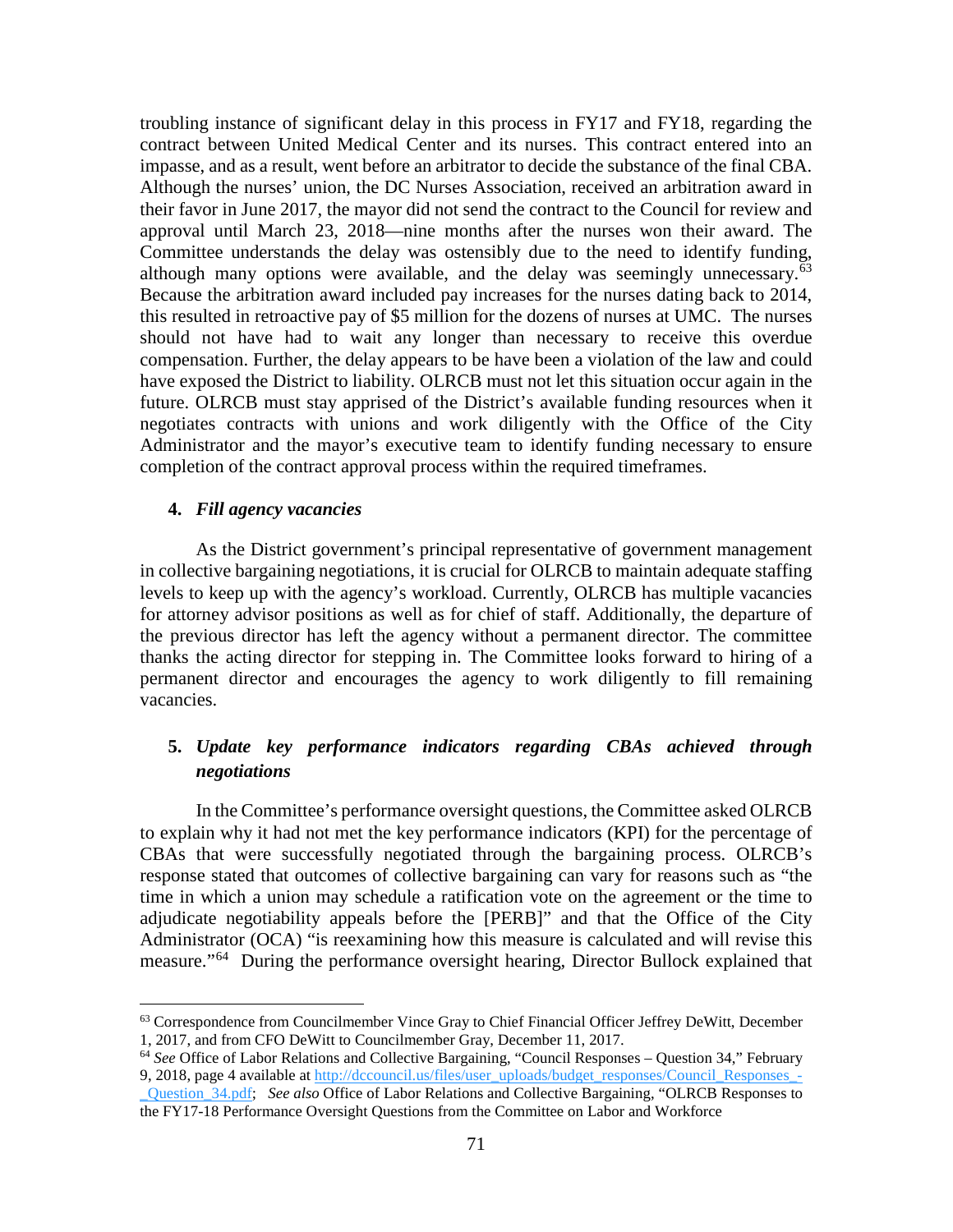she would update the Committee on what those new KPI measures will be going forward. The Committee looks forward to the creation of new KPI measures for the percentage of CBAs that were successfully negotiated through the bargaining process. OLRCB should share such new measures with the Committee.

## **3. FY 2019-2024 CAPITAL BUDGET**

OLRCB has no proposed capital budget for FY19.

## **4. COMMITTEE RECOMMENDATIONS**

## **a. Fiscal Year 2019 Operating Budget Recommendations**

The Committee recommends the adoption of the Mayor's proposed FY19 budget.

## **b. Policy Recommendations**

The Committee makes the following policy recommendations:

- 1. Complete collective bargaining negotiations in a timely manner.
- 2. Ensure the availability of funding and prompt wage processing under new collective bargaining agreements.
- 3. Follow legal requirements for timely submission of contracts to the Council.
- 4. Fill agency vacancies.

 $\overline{a}$ 

5. Update key performance indicators regarding CBAs achieved through negotiations.

Development," February 9, 2018, pages 19-20 available at [http://dccouncil.us/files/user\\_uploads/budget\\_responses/OLRCB\\_Council\\_Responses\\_02-09-18.pdf.](http://dccouncil.us/files/user_uploads/budget_responses/OLRCB_Council_Responses_02-09-18.pdf)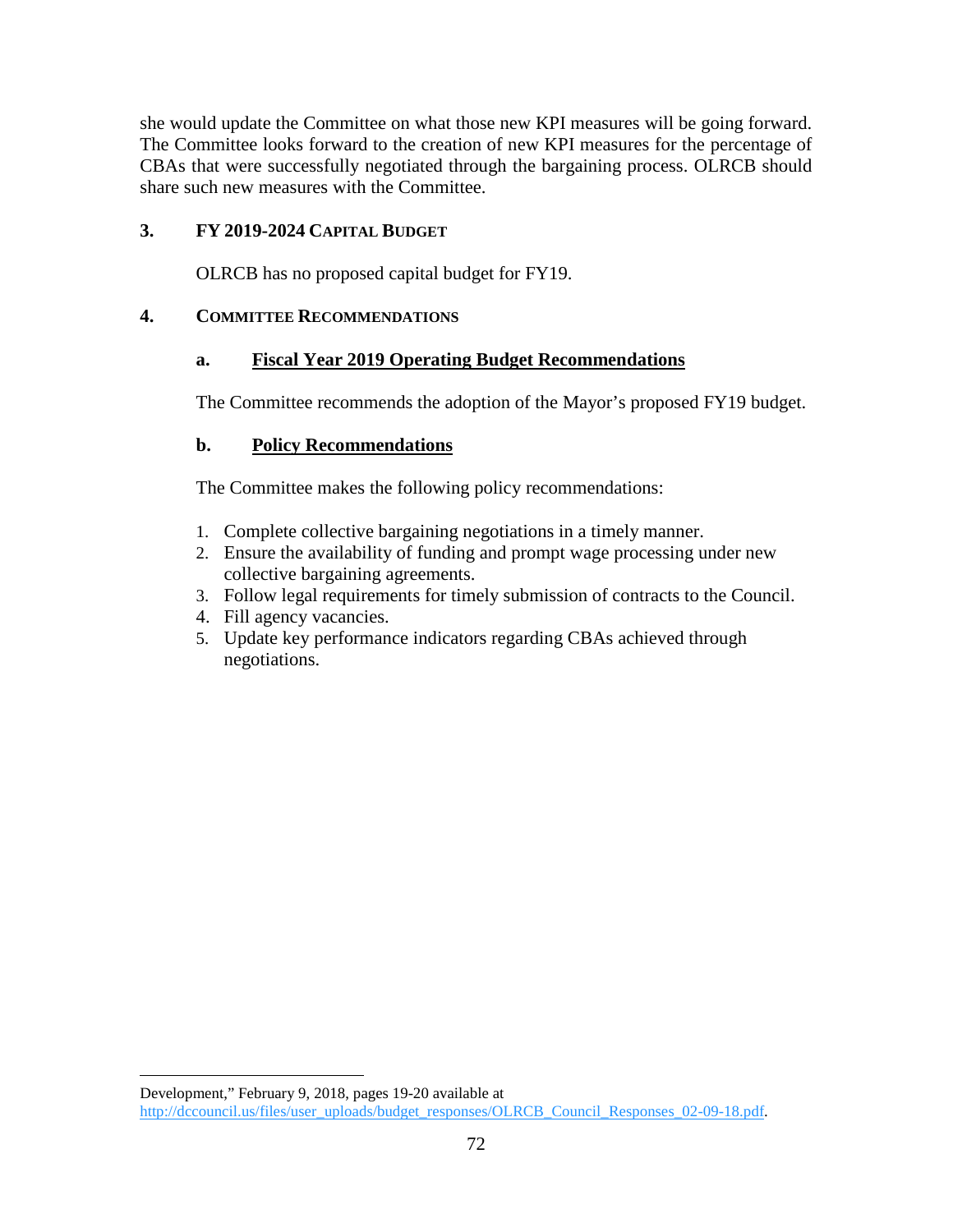# **H. OFFICE OF RISK MANAGEMENT (RK0)**

#### **1. AGENCY MISSION AND OVERVIEW**

The Office of Risk Management (ORM) has four missions. First, it is charged with reducing the probability, occurrence, and cost of risk to the District government. ORM completes this mission by systematically identifying sources of risk and working with District agencies to remediate those risks. Second, it administers the District's tort liability program. In this capacity, ORM receives, investigates, and resolves claims filed against the District. This includes claims for damage resulting from potholes, damage to property from District operated vehicles, and other claims. Third, it manages the Captive Insurance Agency, which procures insurance policies on behalf of the District in order to limit the District's exposure to financial risk. Finally, ORM administers the Public Sector Workers' Compensation Program. In this capacity ORM provides both indemnity payments and medical costs for District employees who are injured on the job and works to help those employees return to work.

### **2. FISCAL YEAR 2019 OPERATING BUDGET**

| <b>Fiscal Year 2019 Operating Budget, By Revenue Type</b> |                   |                                   |                                   |                                               |                              |  |  |
|-----------------------------------------------------------|-------------------|-----------------------------------|-----------------------------------|-----------------------------------------------|------------------------------|--|--|
| <b>Fund Type</b>                                          | FY 2017<br>Actual | <b>FY 2018</b><br><i>Approved</i> | <b>FY 2019</b><br><b>Proposed</b> | <b>Sum of</b><br>Committee<br><i>Variance</i> | Committee<br><i>Approved</i> |  |  |
| Local                                                     | \$3,914,433       | \$3,964,691                       | \$4,102,464                       |                                               | \$4,102,464                  |  |  |
| <b>Gross Funds</b>                                        | \$3,914,433       | \$3,964,691                       | \$4,102,464                       |                                               | \$4,102,464                  |  |  |

| <b>Fiscal Year 2019 Full-Time Equivalents, By Revenue Type</b> |                   |                                   |                                   |                                               |                              |  |  |
|----------------------------------------------------------------|-------------------|-----------------------------------|-----------------------------------|-----------------------------------------------|------------------------------|--|--|
| <b>Fund Type</b>                                               | FY 2017<br>Actual | <b>FY 2018</b><br><b>Approved</b> | <b>FY 2019</b><br><b>Proposed</b> | Sum of<br><b>Committee</b><br><b>Variance</b> | Committee<br><b>Approved</b> |  |  |
| Local                                                          | 35.8              | 37.0                              | 37.0                              |                                               | 37.0                         |  |  |
| Intra-District                                                 |                   |                                   |                                   |                                               |                              |  |  |
| <b>Gross Funds</b>                                             | 35.8              | 37.0                              | 37.0                              |                                               | 37.0                         |  |  |

|      | <b>Fiscal Year 2019 Operating Budget, By Program (Gross Funds)</b> |                   |                            |                            |                                               |                                     |  |  |
|------|--------------------------------------------------------------------|-------------------|----------------------------|----------------------------|-----------------------------------------------|-------------------------------------|--|--|
|      | Program                                                            | FY 2017<br>Actual | FY 2018<br><i>Approved</i> | FY 2019<br><b>Proposed</b> | <b>Sum of</b><br><b>Committee</b><br>Variance | <b>Committee</b><br><i>Approved</i> |  |  |
| 1000 | Agency management                                                  | \$1,208,000       | \$1,053,000                | \$1,697,000                | (188, 745)                                    | \$1508,254                          |  |  |
|      | Risk prevention and                                                |                   |                            |                            |                                               |                                     |  |  |
| 2100 | safety                                                             | \$448,000         | \$566,000                  | \$618,000                  | $\Omega$                                      | \$618,000                           |  |  |
| 3100 | Insurance program                                                  | \$440,000         | \$384,000                  | \$61,000                   | $\Omega$                                      | \$61,000                            |  |  |
|      | Public sector Workers'                                             |                   |                            |                            |                                               |                                     |  |  |
| 4100 | Compensation                                                       | \$837,000         | \$962,000                  | \$798,000                  | 188,746                                       | \$986,746                           |  |  |
| 6100 | Tort liability program                                             | \$983,000         | \$1,001,000                | \$928,000                  | $\Omega$                                      | \$928,000                           |  |  |
|      | Total                                                              | \$3,914,000       | \$3,965,000                | \$4,102,000                | $\Omega$                                      | \$4,102,000                         |  |  |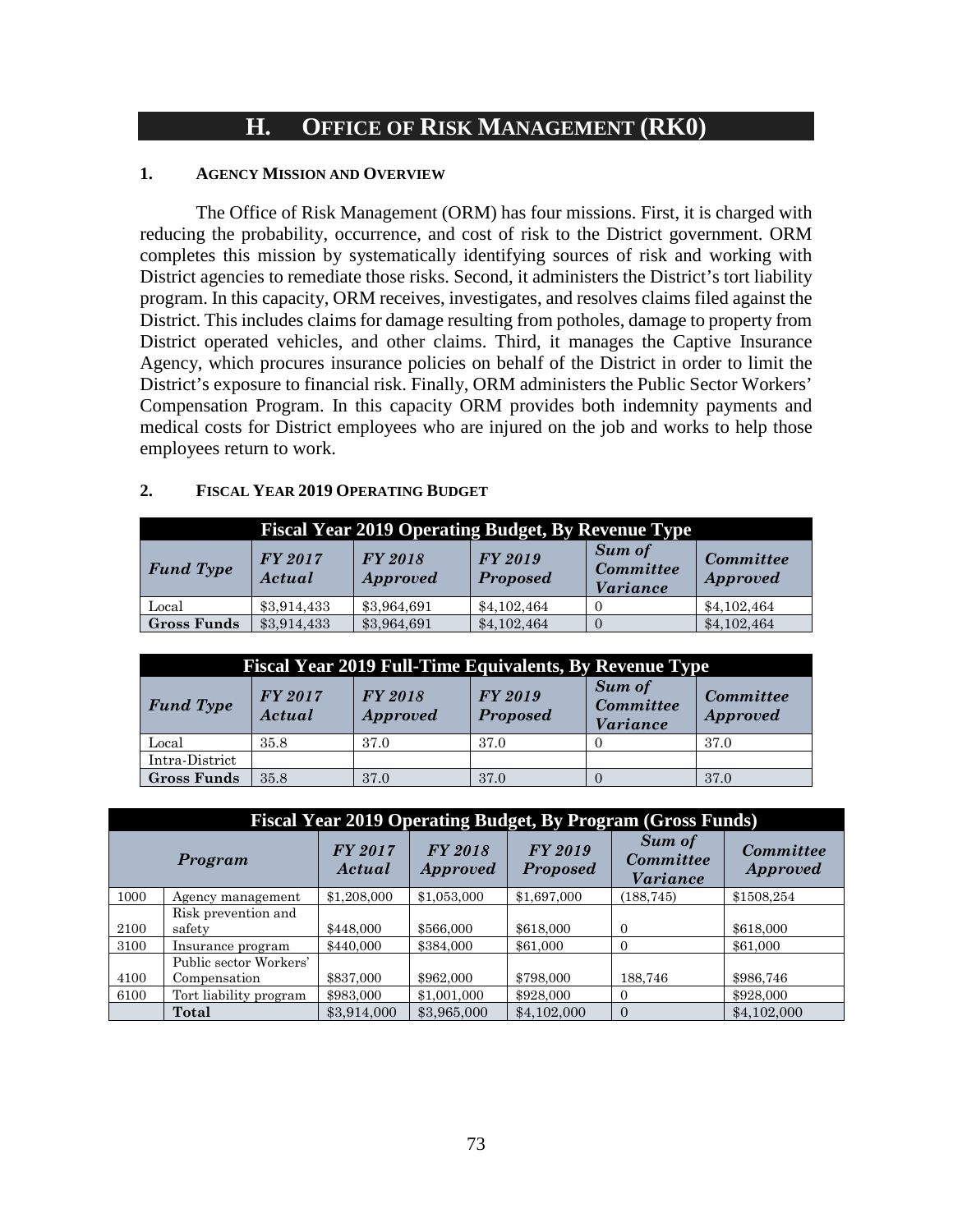|    | Fiscal Year 2019 Operating Budget, By Comptroller Source Group (Gross Funds) |                   |                            |                            |                                        |                                     |  |  |
|----|------------------------------------------------------------------------------|-------------------|----------------------------|----------------------------|----------------------------------------|-------------------------------------|--|--|
|    | <b>Comp Source Group</b>                                                     | FY 2017<br>Actual | FY 2018<br><i>Approved</i> | FY 2019<br><b>Proposed</b> | Sum of<br><b>Committee</b><br>Variance | <b>Committee</b><br><b>Approved</b> |  |  |
| 11 | Regular Pay -<br>Continuing Full<br>Time                                     | \$2,026,000       | \$2,465,000                | \$2,512,000                | 148,921                                | \$2,660,921                         |  |  |
| 12 | Regular Pay -<br>Other                                                       | \$900,000         | \$683,000                  | \$647,000                  | $\mathbf{0}$                           | \$647,000                           |  |  |
| 13 | <b>Additional Gross</b><br>Pay                                               | \$24,000          | $\overline{0}$             | $\overline{0}$             | $\Omega$                               | $\mathbf{0}$                        |  |  |
| 14 | Fringe Benefits -<br>Current Personnel                                       | \$585,000         | \$698,000                  | \$674,000                  | 39,825                                 | \$713,825                           |  |  |
| 15 | Overtime                                                                     | $\Omega$          | \$38,000                   | $\overline{0}$             | $\Omega$                               | $\overline{0}$                      |  |  |
| 20 | Supplies and<br>Materials                                                    | \$27,000          | \$8000                     | \$8000                     | $\mathbf{0}$                           | \$8000                              |  |  |
| 31 | Telephone,<br>Telegraph                                                      | \$2000            | $\Omega$                   | $\Omega$                   | $\Omega$                               | $\mathbf{0}$                        |  |  |
| 40 | Other Services and<br>Charges                                                | \$268,000         | \$36,000                   | \$261,000                  | (188, 746)                             | \$72,254                            |  |  |
| 70 | Equipment &<br><b>Equipment Rental</b>                                       | \$82,000          | \$36,000                   | $\Omega$                   | $\Omega$                               | $\mathbf{0}$                        |  |  |
|    | Total                                                                        | \$3,914,000       | \$3,965,000                | \$4,102,000                | $\theta$                               | \$4,102,000                         |  |  |

#### **Summary of Proposed Budget**

The Mayor's FY19 budget proposal for ORM is \$4,102,464, an increase of \$137,773 or 3.5 percent, from the current fiscal year's approved budget of \$3,964,691. The proposed budget would support 37 FTEs, the same as the current fiscal year.

*Local Funds:* The Mayor's FY19 budget proposal for ORM is \$4,102,464, an increase of \$137,773 or 3.5 percent, from the current fiscal year's approved budget of \$3,964,691. The proposed budget would support 37 FTEs, the same as the current fiscal year.

#### **Committee Analysis and Recommendations**

The Committee recommends approving the FY19 operating budget as proposed by the Mayor. The Committee provides the following comments and analysis on agency performance.

#### **a. Policy Recommendations**

# 1. *Ensure a smooth transition to in-house management of the public sector workers' compensation program*

The Public Sector Workers' Compensation Program (PSWCP) is primarily administered through a third-party administrator, CorVel. The third-party administrator has a poor record of performance, frustrating claimants with poor customer service, poor response time, and poor claims handling. Director Ross has promised that ORM will move to managing claims in-house beginning in August 2018. The Committee looks forward to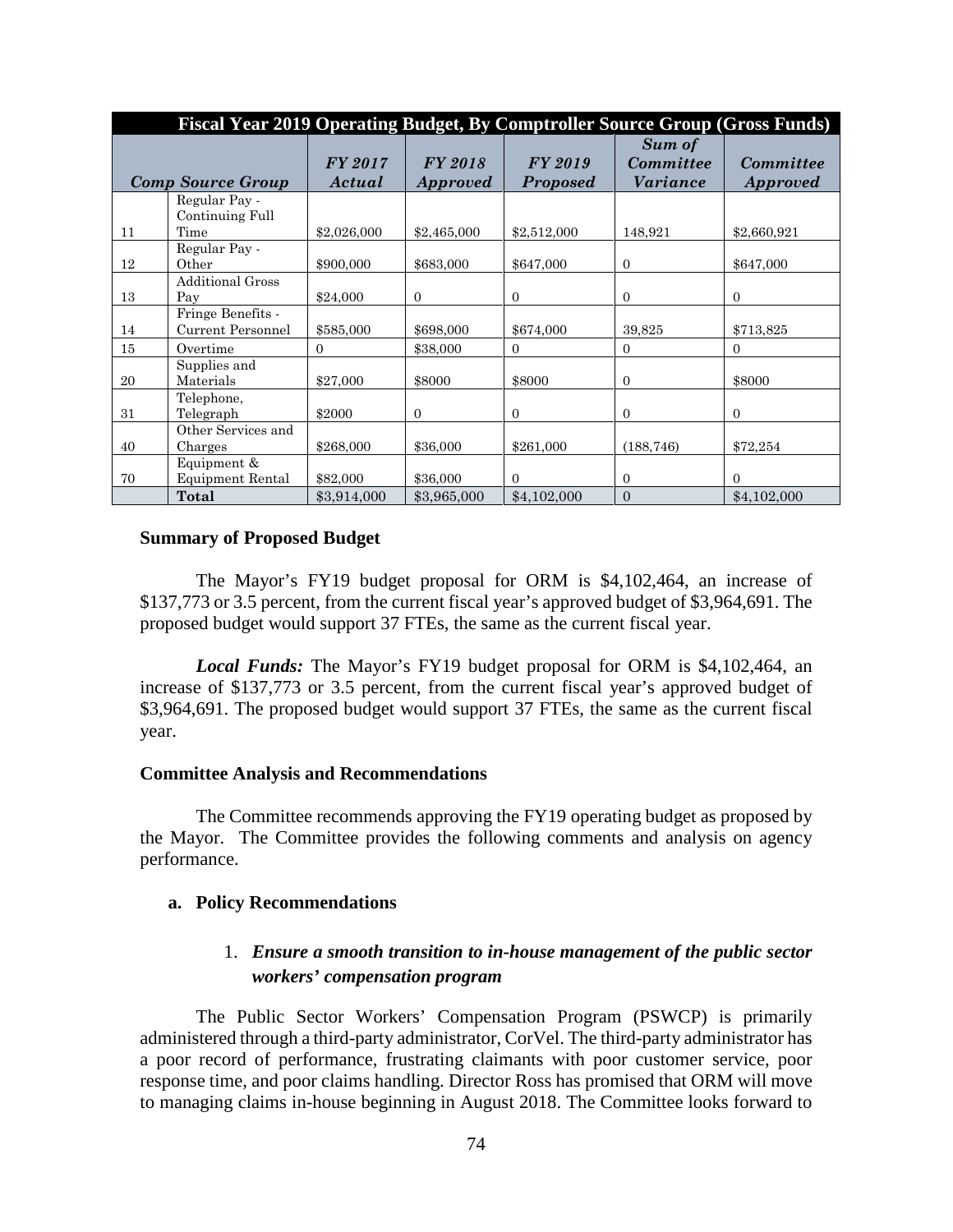a smooth transition, and while it understands that the transition will be a process, expects ORM to deliver better performance than CorVel was able to.

# *2. Complete the public sector workers' compensation manual by April 2019.*

ORM has been working on a manual that will explain the regulations and requirements of the Public Sector Workers' Compensation Program. The intent is for the manual to be useful both to ORM employees helping claimants navigate the system and for the general public. In the FY19 budget, there are three FTEs provided that will be filled by attorneys working on the manual. At its budget oversight hearing, the agency director indicated the manual would be completed "some time in 2019." The Committee strongly recommends ORM complete the manual by April 2019, halfway into the fiscal year.

# **3. FY 2019-2024 CAPITAL BUDGET**

ORM has no proposed capital budget for FY19-24.

# **4. COMMITTEE RECOMMENDATIONS**

# **a. Fiscal Year 2019 Operating Budget Recommendations**

The Committee recommends the following changes to the FY19 operating budget as proposed by the Mayor:

- 1. Make the following changes reflected in the Mayor's FY19 errata letter:
	- Reduce Program code 1000 (Agency Management), Activity code 1055 (Risk Management): *Decrease* CSG 40 (Other Services and Charges) by \$188,746 in recurring funds. *Total NPS decrease = \$188,746*.
	- Increase Program Code 4100 (Public Sector Workers' Compensation), Activity Code 4100, CSG 11 by \$148,921 and CSG 14 by \$39,835. *Total PS increase = \$188,746.*

# **b. Policy Recommendations**

The Committee makes the following policy recommendations:

- 1. Ensure a smooth transition to in-house management of the public sector workers' compensation program
- 2. Complete the public sector workers' compensation manual by April 2019.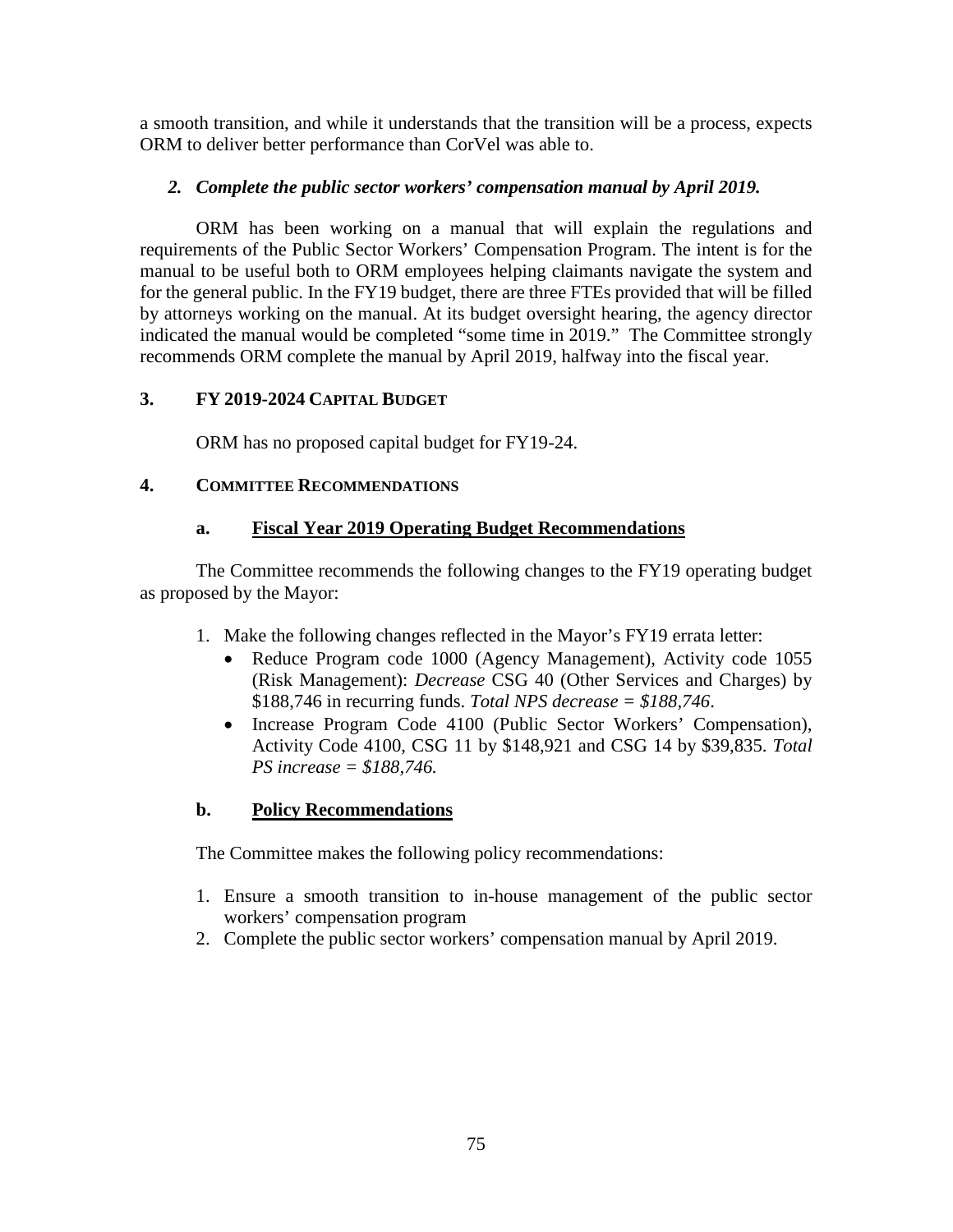# **I. PUBLIC EMPLOYEE RELATIONS BOARD (CG0)**

# **1. AGENCY MISSION AND OVERVIEW**

The Public Employee Relations Board (PERB) is an impartial independent agency that resolves disputes between agency management and public employee unions in the District. The Board's responsibilities include: determining the appropriate compensation and non-compensation bargaining units; certifying and decertifying labor organizations as exclusive bargaining representatives; adjudicating unfair labor practice complaints; considering appeals of grievance arbitration awards; investigating standard of conduct complaints; determining whether a particular subject or proposal is within the scope of bargaining; facilitating the resolution of impasses in contract negotiations; and adopting rules and regulations for conducting the business of the Board.

# **2. FISCAL YEAR 2019 OPERATING BUDGET**

| <b>Fiscal Year 2019 Operating Budget, By Revenue Type</b> |                          |                            |                            |                                                      |                                     |  |  |
|-----------------------------------------------------------|--------------------------|----------------------------|----------------------------|------------------------------------------------------|-------------------------------------|--|--|
| <b>Fund Type</b>                                          | <b>FY 2017</b><br>Actual | FY 2018<br><i>Approved</i> | FY 2019<br><b>Proposed</b> | <b>Sum of</b><br><b>Committee</b><br><i>Variance</i> | <b>Committee</b><br><b>Approved</b> |  |  |
| Local                                                     | \$1,279,217              | \$1,439,951                | \$1,508,605                |                                                      | \$1,508,605                         |  |  |
| <b>Gross Funds</b>                                        | \$1,279,217              | \$1,439,951                | \$1,508,605                |                                                      | \$1,508,605                         |  |  |

| <b>Fiscal Year 2019 Full-Time Equivalents, By Revenue Type</b> |                          |                            |                            |                                        |                              |  |  |
|----------------------------------------------------------------|--------------------------|----------------------------|----------------------------|----------------------------------------|------------------------------|--|--|
| <b>Fund Type</b>                                               | <b>FY 2017</b><br>Actual | FY 2018<br><i>Approved</i> | FY 2019<br><b>Proposed</b> | Sum of<br><b>Committee</b><br>Variance | Committee<br><b>Approved</b> |  |  |
| Local                                                          | 9.0                      | 10.0                       | 10.0                       |                                        | 10.0                         |  |  |
| <b>Gross Funds</b>                                             | 9.0                      | 10.0                       | 10.0                       |                                        | 10.0                         |  |  |

|      | <b>Fiscal Year 2019 Operating Budget, By Program (Gross Funds)</b>                                                                                                                             |             |             |             |                |             |  |
|------|------------------------------------------------------------------------------------------------------------------------------------------------------------------------------------------------|-------------|-------------|-------------|----------------|-------------|--|
|      | <b>Sum of</b><br><b>FY 2017</b><br><b>FY 2018</b><br>FY 2019<br>Committee<br><b>Committee</b><br>Program<br><b>Proposed</b><br><b>Approved</b><br>Actual<br><b>Approved</b><br><i>Variance</i> |             |             |             |                |             |  |
|      | Agency                                                                                                                                                                                         |             |             |             |                |             |  |
| 1000 | management                                                                                                                                                                                     | \$211,000   | \$229,000   | \$405,000   | $\Omega$       | \$405,000   |  |
| 2000 | Adjudication                                                                                                                                                                                   | \$1,069,000 | \$1,211,000 | \$1,104,000 | $\overline{0}$ | \$1,104,000 |  |
|      | Total                                                                                                                                                                                          | \$1,280,000 | \$1,440,000 | \$1,509,000 |                | \$1,509,000 |  |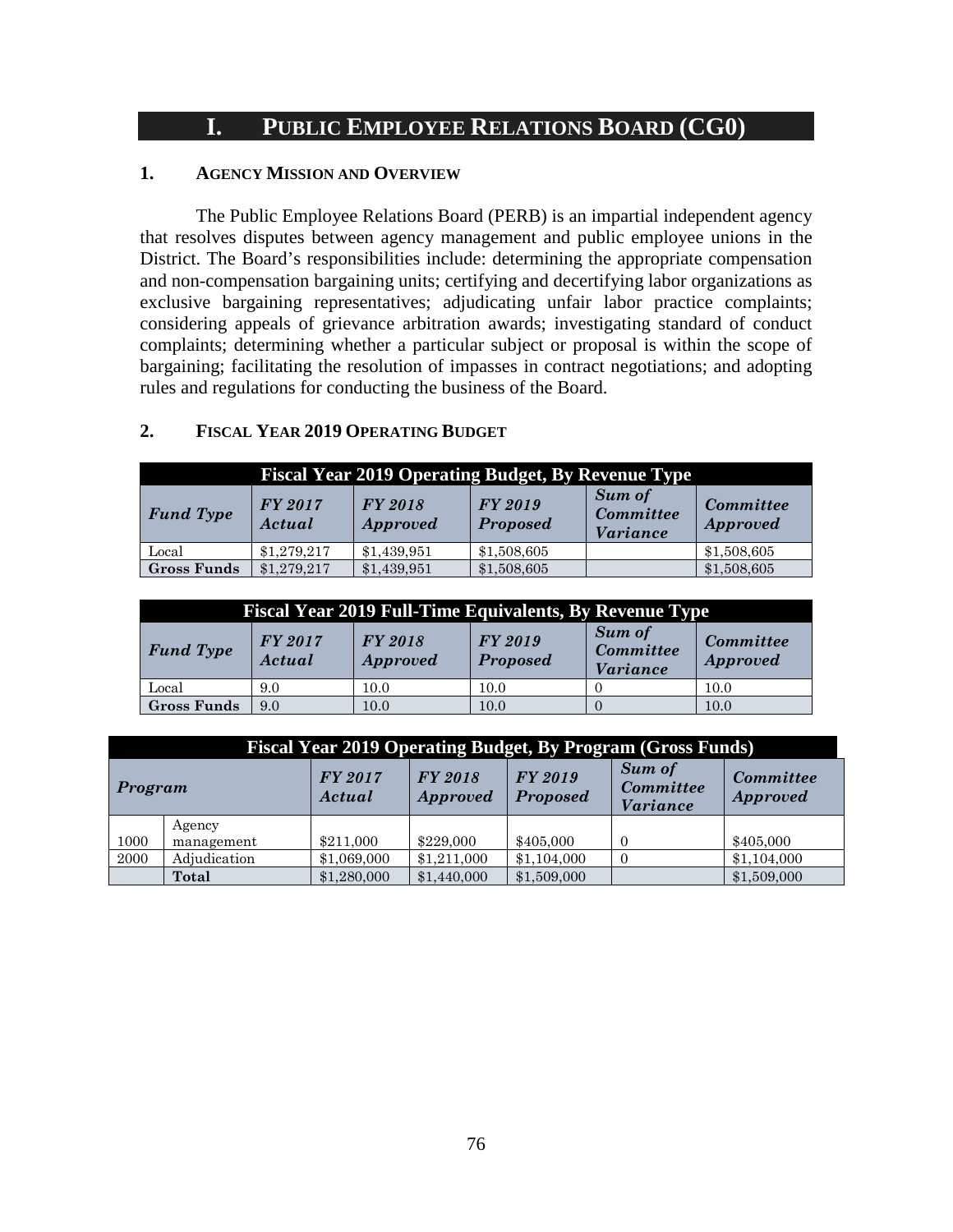|    | Fiscal Year 2019 Operating Budget, By Comptroller Source Group (Gross Funds) |                   |                                   |                                   |                                               |                                     |  |  |
|----|------------------------------------------------------------------------------|-------------------|-----------------------------------|-----------------------------------|-----------------------------------------------|-------------------------------------|--|--|
|    | <b>Comp Source Group</b>                                                     | FY 2017<br>Actual | <b>FY 2018</b><br><i>Approved</i> | <b>FY 2019</b><br><b>Proposed</b> | Sum of<br><b>Committee</b><br><b>Variance</b> | <b>Committee</b><br><b>Approved</b> |  |  |
|    | Regular Pay -                                                                |                   |                                   |                                   |                                               |                                     |  |  |
| 11 | Continuing Full<br>Time                                                      | \$860,000         | \$942,000                         | \$1,003,000                       | $\Omega$                                      | \$1,003,000                         |  |  |
|    | Regular Pay -                                                                |                   |                                   |                                   |                                               |                                     |  |  |
| 12 | Other                                                                        | \$2000            | $\mathbf{0}$                      | $\mathbf{0}$                      | $\mathbf{0}$                                  | $\mathbf{0}$                        |  |  |
| 13 | <b>Additional Gross</b><br>Pay                                               | \$16,000          | $\mathbf{0}$                      | $\mathbf{0}$                      | $\mathbf{0}$                                  | $\mathbf{0}$                        |  |  |
|    | Fringe Benefits -                                                            |                   |                                   |                                   |                                               |                                     |  |  |
| 14 | <b>Current Personnel</b>                                                     | \$166,000         | \$194,000                         | \$205,000                         | $\Omega$                                      | \$205,000                           |  |  |
| 20 | Supplies and<br>Materials                                                    | \$2,000           | \$5,000                           | \$5,000                           | $\theta$                                      | \$5,000                             |  |  |
| 31 | Telephone,<br>Telegraph,<br>Telegram, Etc.                                   | \$22,000          | \$23,000                          | \$23,000                          | $\Omega$                                      | \$23,000                            |  |  |
|    | Other Services                                                               |                   |                                   |                                   |                                               |                                     |  |  |
| 40 | and Charges                                                                  | \$58,000          | \$50,000                          | \$83,000                          | $\mathbf{0}$                                  | \$83,000                            |  |  |
|    | Contractual                                                                  |                   |                                   |                                   |                                               |                                     |  |  |
| 41 | Services - Other                                                             | \$152,000         | \$221,000                         | \$184,000                         | $\Omega$                                      | \$184,000                           |  |  |
|    | Equipment &                                                                  |                   |                                   |                                   |                                               |                                     |  |  |
| 70 | Equipment Rental                                                             | $\Omega$          | \$5,000                           | \$5,000                           | $\Omega$                                      | \$5,000                             |  |  |
|    | Total                                                                        | \$1,279,000       | \$1,440,000                       | \$1,509,000                       | $\Omega$                                      | \$1,509,000                         |  |  |

#### **Summary of Proposed Budget**

The Mayor's FY19 budget proposal for PERB is \$1,508,605, an increase of \$68,654, or 4.8 percent, over the current fiscal year's budget of \$1,439,951. This budget would support a staff of 10 FTEs, the same as the current fiscal year.

*Local Funds***:** The Mayor's FY19 budget proposal for PERB is \$1,508,605, an increase of \$68,654, or 4.8 percent, over the current fiscal year's budget of \$1,439,951. This budget would support a staff of 10 FTEs, the same as the current fiscal year.

The Mayor's proposed budget includes three budget enhancements of one-time funds. The first provides \$30,000 in additional funding for outside counsel to assist when PERB cases are appealed to the courts. The second enhancement provided \$20,000 in onetime funding for hearing examiners because during FY18 PERB had insufficient funds to cover their needs in this area. Finally, the Mayor's proposed budget includes a \$15,000 enhancement of one-time funds to allow PERB to continue its MOU with DCHR through which DCHR provides for PERB's human resource needs.

#### **Committee Analysis and Recommendations**

The Committee recommends approving the FY19 operating budget as proposed by the Mayor. The Committee provides the following comments and analysis on agency performance.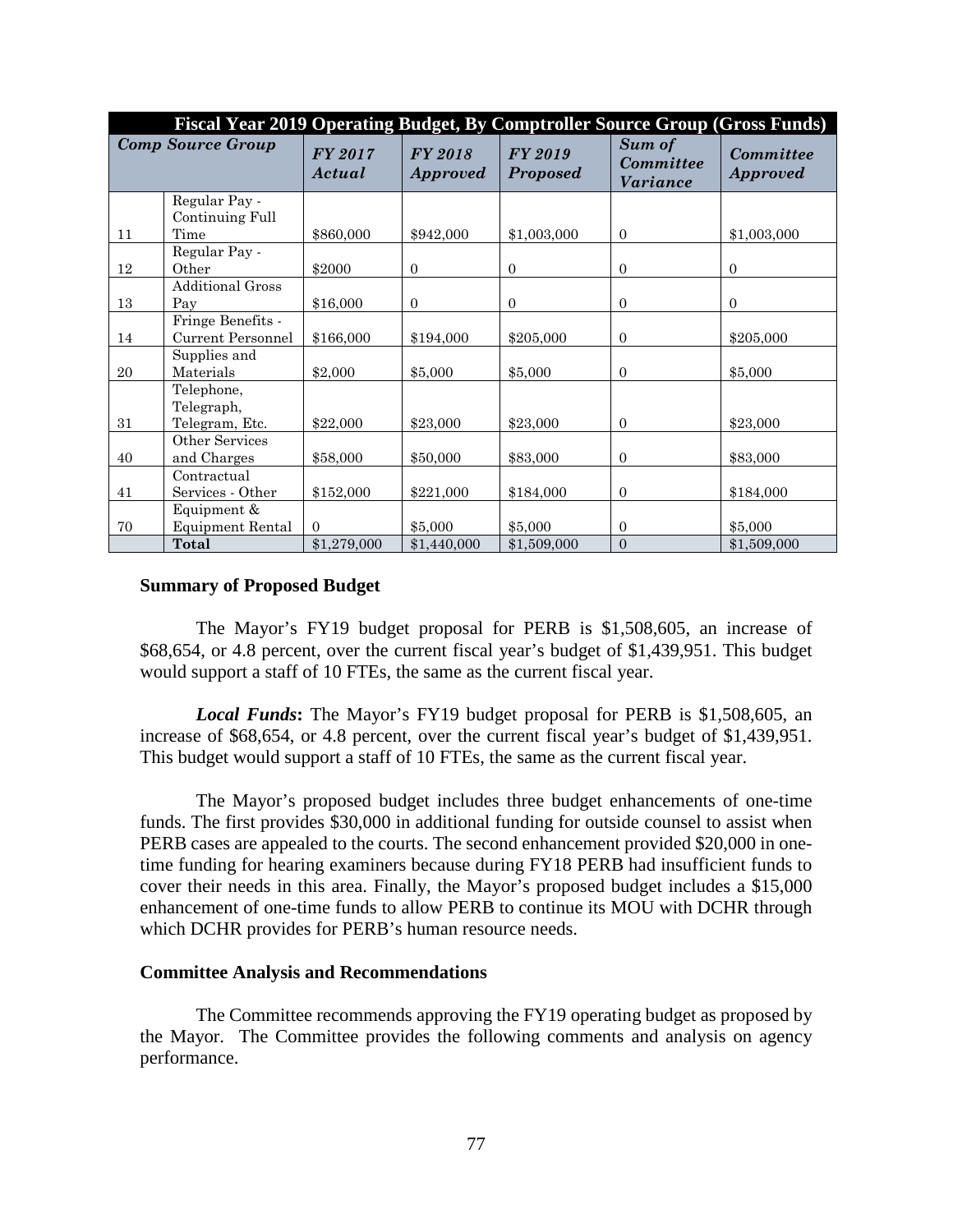# **a. Policy Recommendations**

# *1. Complete the database upgrade by the end of FY18.*

In the FY18 budget, the Committee provided funds to both OEA and PERB to enable them to procure a new database and website to replace legacy systems that are no longer stable. The new system would also enable PERB to meet statutory requirements for making its decisions available to the public. The money is only available in FY18. The Committee strongly suggests that PERB ensure that it is being active in engaging with OCTO to ensure an MOU is signed and a final product is procured before the end of the fiscal year while the funds are still available.

# *2. Ensure timeliness of decisions***.**

In FY17, PERB's average time to issue an initial decision increased from 160 days in FY16 to 260 days in FY17.<sup>[65](#page-77-0)</sup> Some of those delays were due to requests by the parties for an extension and some were a result of a loss of quorum in the Board. However, other than those delays the Committee expects PERB to work to improve its record and decide cases in a timely manner, meeting the statutory requirement of 120 days.

# **3. FY 2019-2024 CAPITAL BUDGET**

PERB has no proposed capital budget for FY19-24.

# **4. COMMITTEE RECOMMENDATIONS**

# **a. Fiscal Year 2019 Operating Budget Recommendations**

The Committee recommends the adoption of the Mayor's proposed FY19 budget.

# **b. Policy Recommendations**

The Committee makes the following policy recommendations:

- 1. Complete the database upgrade by the end of FY18.
- 2. Ensure timeliness of decisions.

<span id="page-77-0"></span><sup>&</sup>lt;sup>65</sup> The director informed the Committee that this was in part due to a vacant attorney position for approximately half of the year.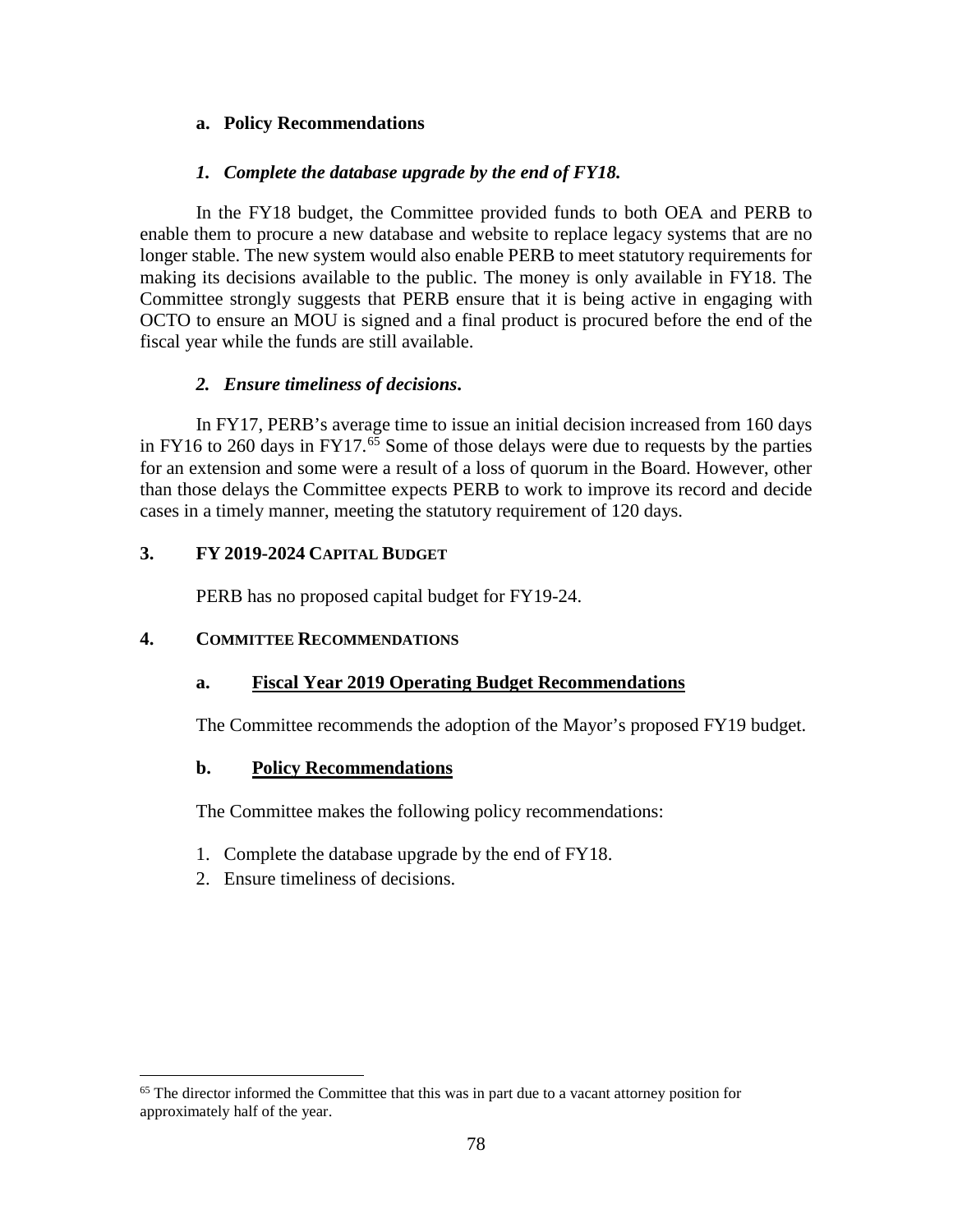# **J. WORKFORCE INVESTMENT COUNCIL (EM0, PROGRAM 3000)**

### **1. AGENCY MISSION AND OVERVIEW**

The Workforce Investment Council (WIC) provides strategic guidance, coordination, and oversight of the District's workforce development system, including the federal Workforce Innovation and Opportunity Act (WIOA). The WIC has a staff housed in the DMGEO office and its budget is located in the DMGEO agency budget. The WIC is led by a Board, for which membership requirements are laid out in WIOA and District law. Board members are appointed by the Mayor. The Board provides development of strategies and policies, dissemination of information, review of programs, operational input, technical assistance, and recommendations on the District's workforce development system. The Board serves as both the State Workforce Development Board and Local Workforce Development Board, as defined by WIOA.<sup>[66](#page-78-0)</sup>

#### **2. FISCAL YEAR 2019 OPERATING BUDGET**

| <b>Fiscal Year 2019 Operating Budget, By Revenue Type</b> |                   |                                   |                                   |                                                      |                                     |  |  |
|-----------------------------------------------------------|-------------------|-----------------------------------|-----------------------------------|------------------------------------------------------|-------------------------------------|--|--|
| <b>Fund Type</b>                                          | FY 2017<br>Actual | <b>FY 2018</b><br><i>Approved</i> | <b>FY 2019</b><br><b>Proposed</b> | <b>Sum of</b><br><b>Committee</b><br><i>Variance</i> | <b>Committee</b><br><b>Approved</b> |  |  |
| Local                                                     | \$1,036,276       | \$1,743,310                       | \$1,488,189                       | \$2,790,577                                          | \$4,278,766                         |  |  |
| Intra-District                                            | \$1,489,140       | \$466,771                         | \$916,343                         |                                                      | \$916,343                           |  |  |
| Gross Funds                                               | \$2,525,416       | \$2,210,081                       | \$2,404,532                       | \$2,790,577                                          | \$5,195,109                         |  |  |

| <b>Fiscal Year 2019 Full-Time Equivalents, By Revenue Type</b> |                          |                            |                                   |                                               |                              |  |  |
|----------------------------------------------------------------|--------------------------|----------------------------|-----------------------------------|-----------------------------------------------|------------------------------|--|--|
| <b>Fund Type</b>                                               | <b>FY 2017</b><br>Actual | FY 2018<br><b>Approved</b> | <b>FY 2019</b><br><b>Proposed</b> | Sum of<br><b>Committee</b><br><b>Variance</b> | Committee<br><b>Approved</b> |  |  |
| Local                                                          |                          |                            | 3.31                              |                                               | 6.31                         |  |  |
| Intra-District                                                 | 4                        |                            | 4.69                              |                                               | 4.69                         |  |  |
| Gross Funds                                                    |                          |                            |                                   |                                               |                              |  |  |

|                                                                                                                                                                                         | <b>Fiscal Year 2019 Operating Budget, By Activity (Gross Funds)</b> |             |             |             |             |             |  |
|-----------------------------------------------------------------------------------------------------------------------------------------------------------------------------------------|---------------------------------------------------------------------|-------------|-------------|-------------|-------------|-------------|--|
| Sum of<br>FY 2017<br><b>FY 2018</b><br>FY 2019<br><b>Committee</b><br><b>Committee</b><br>Program<br><b>Proposed</b><br><b>Approved</b><br><b>Approved</b><br>Actual<br><i>Variance</i> |                                                                     |             |             |             |             |             |  |
|                                                                                                                                                                                         | Workforce                                                           |             |             |             |             |             |  |
| 3030                                                                                                                                                                                    | Investment                                                          | \$2,525,416 | \$1,743,310 | \$2,296,700 | \$2,702,705 | \$4,999,405 |  |
|                                                                                                                                                                                         | Workforce                                                           |             |             |             |             |             |  |
| 3035                                                                                                                                                                                    | Investment Council                                                  | $\Omega$    | \$466,771   | \$107,832   | \$87,872    | \$195,704   |  |
|                                                                                                                                                                                         | Total                                                               | \$2,525,416 | \$2,210,310 | \$2,404,532 | \$2,790,577 | \$5,195,109 |  |

<span id="page-78-0"></span> <sup>66</sup> Workforce Innovation and Opportunity Act, Title 32 USC Section 3111 defines state boards, Title 32 USC 3122 defines local boards. The WIC is established and assigned responsibility to carry out functions of both state and local boards under WIOA in D.C. Office Code § 32–1603(a).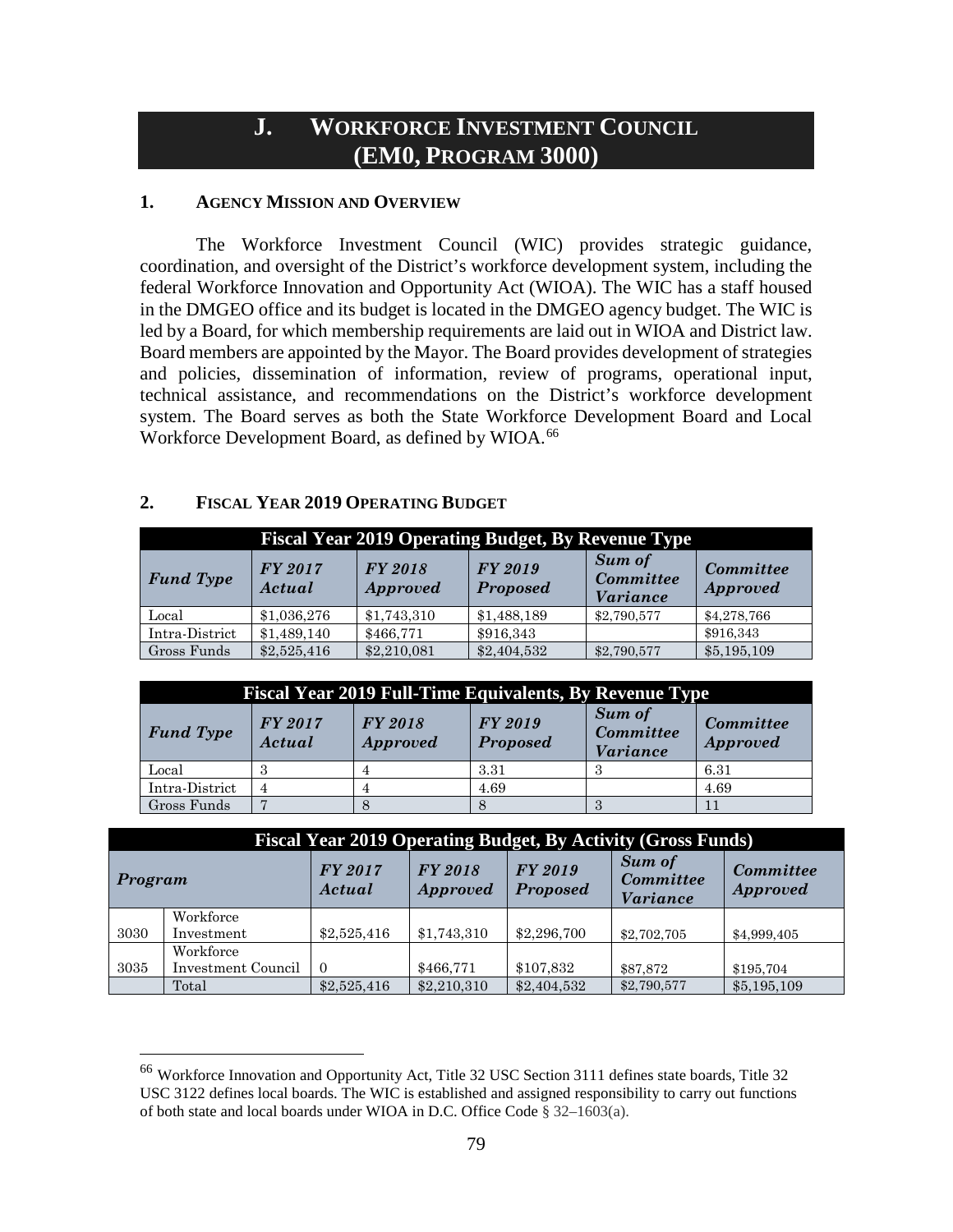|    | Fiscal Year 2019 Operating Budget, By Comptroller Source Group (Gross Funds) |                          |                                   |                                   |                                               |                                     |
|----|------------------------------------------------------------------------------|--------------------------|-----------------------------------|-----------------------------------|-----------------------------------------------|-------------------------------------|
|    | <b>Comp Source Group</b>                                                     | <b>FY 2017</b><br>Actual | <b>FY 2018</b><br><b>Approved</b> | <b>FY 2019</b><br><b>Proposed</b> | Sum of<br><b>Committee</b><br><i>Variance</i> | <b>Committee</b><br><b>Approved</b> |
|    | Regular Pay -<br>Continuing Full                                             |                          |                                   |                                   |                                               |                                     |
| 11 | Time                                                                         | \$101,738                | \$341,817                         | \$425,048                         | \$213,554                                     | \$638,602                           |
| 12 | Regular Pay - Other                                                          | \$448,587                | \$531,662                         | \$347,751                         |                                               | \$347,751                           |
| 13 | <b>Additional Gross</b><br>Pay                                               | \$7,365                  | \$0                               | $\mathbf{0}$                      |                                               | \$0                                 |
|    | Fringe Benefits -                                                            |                          |                                   |                                   |                                               |                                     |
| 14 | Current Personnel                                                            | \$98,676                 | \$150,507                         | \$155,333                         | \$50,023                                      | \$205,356                           |
| 20 | Supplies and<br>Materials                                                    | \$360                    | \$0                               | \$10,246                          |                                               | \$10,246                            |
| 31 | Telephone,<br>Telegraph,                                                     | \$45                     | \$0                               |                                   |                                               | \$0                                 |
| 40 | Other Services and<br>Charges                                                | \$29,823                 | \$0                               | \$125,000                         | \$27,000                                      | \$152,000                           |
| 41 | Contractual Services<br>- Other                                              | \$1,037,715              | \$0                               | \$220,000                         |                                               | \$220,000                           |
| 50 | Subsidies                                                                    | \$798,592                | \$1,186,095                       | \$1,121,154                       | \$2,500,000                                   | \$3,621,154                         |
| 70 | Equipment &<br><b>Equipment Rental</b>                                       | \$2,515                  | \$0                               | $\Omega$                          |                                               | \$0                                 |
|    | Total                                                                        | \$2,525,000              | \$2,210,000                       | \$2,405,000                       | \$2,790,577                                   | \$5,195,109                         |

#### **Summary of Proposed Budget**

The Mayor's FY19 budget proposal for the WIC is \$2,404,532, an increase of \$194,451, or 8.8 percent, over the FY18 approved budget of \$2,210,081. The proposed budget is a decrease of \$796,235 from the WIC's FY18 revised budget of \$3,200,767, a decrease of 24.9 percent. The proposed budget would support a staff of 8 FTEs, the same as the current fiscal year.

*Local Funds***:** The Mayor's FY19 local funds budget proposal for the WIC is \$1,488,189, a decrease of \$255,120, or 14.6 percent, from the FY18 approved budget of \$1,743,310. (There were no FY18 revisions to the local funds budget.) The proposed budget would support 3.31 FTEs, a decrease of 0.69 FTEs from the current fiscal year.

*Intra-District Funds:* The Mayor's FY19 intra-district funds budget proposal \$916,000, an increase of \$450,000 or 96.3 percent, over the current fiscal year's approved budget of \$467,000. The proposed FY19 budget is a decrease of \$541,114 from the FY18 revised budget of \$1,457,457, a decrease of 37.1 percent. The proposed intra-district funds budget would support 4.69 FTEs, an increase of 0.69 FTEs over the current fiscal year.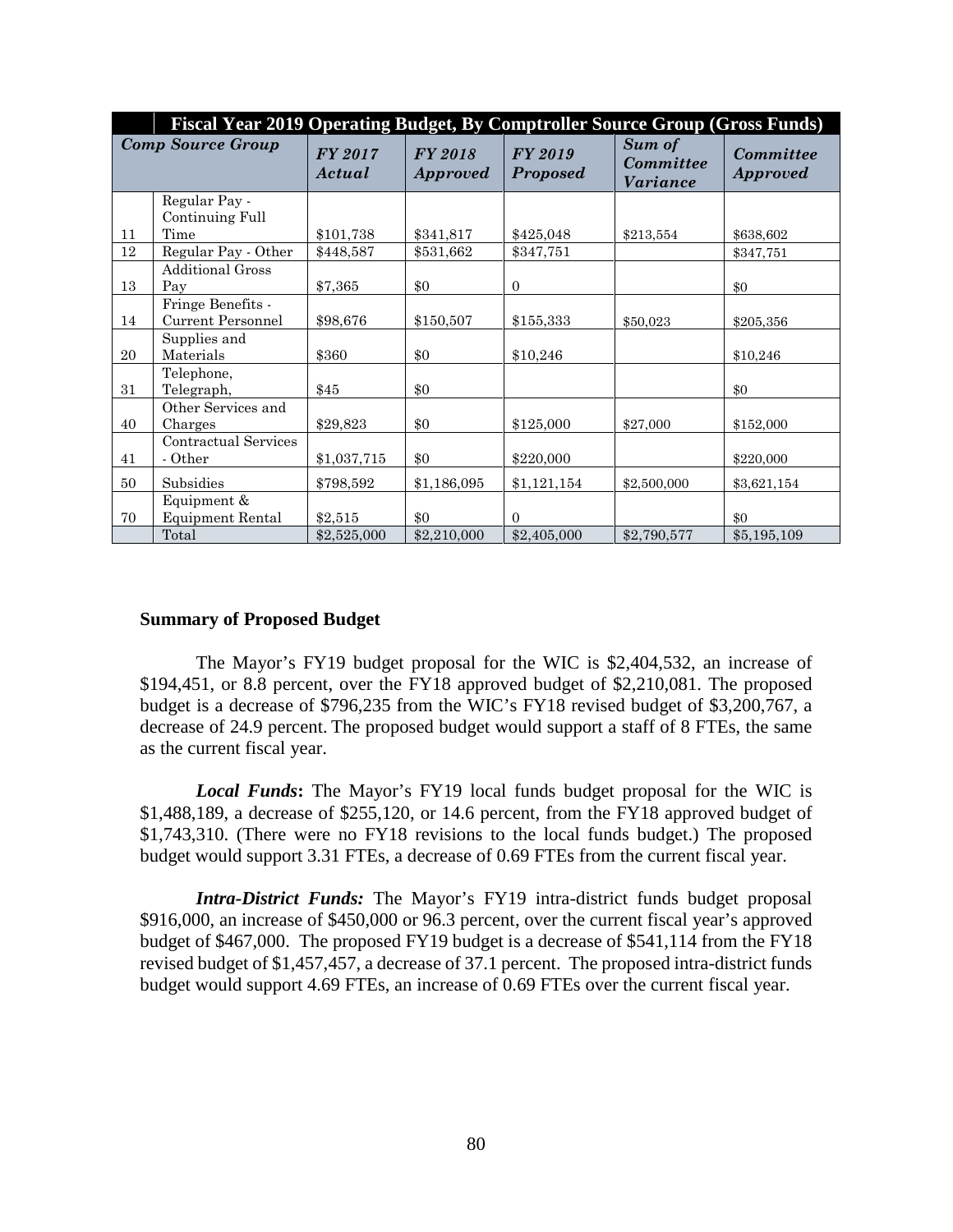#### **Committee Analysis and Recommendations**

The committee provides the following comments, analysis, and recommendations on the FY19 proposed operating budget and agency performance.

#### **a. Operating Budget**

#### *1. Fund the Workforce Development System Transparency Act (Act 22-279)*

The Council enacted legislation in 2018 to require the Workforce Investment Council to produce an annual guide to all workforce development resources and investments by District government, including agencies, programs, funding, services, participants, and outcomes. This information will be critical to identifying necessary strategies to operate, improve, and budget for the workforce development system in the District. It will be useful not only for the WIC, but also for employers, training providers, jobseekers and trainees, other workforce system participants, and the public. The Act is currently pending congressional review, and the law is projected to be final May 12, 2018.

The first guide produced by the WIC will be due to the public and to the Council by February 1, 2019, covering seven core agencies that operate or oversee workforce development programs. In this FY19 budget report, the Committee recommends funding the implementation of this legislation. Implementation will require 2 additional FTEs at the WIC, in addition to various non-personal expenses related to data-matching of outcomes information. The Committee further recommends that the WIC take all action possible in FY18 in order to prepare for implementation immediately on October 1, 2018, including working with DCHR to create new position numbers, preparing job descriptions, and any other personnel hiring steps possible before money is released at the start of FY19. The Committee spoke to DCHR, which explained that the hiring process may occur prior to the start of the new fiscal year, including posting job openings, conducting interviews, and making an offer. The posting should indicate that the start date will be on or after October 1.<sup>[67](#page-80-0)</sup> The Committee strongly encourages the WIC to conduct its hiring search immediately, so that new FTEs can be onboarded as early as possible.

The Committee notes that it has provided in the FY19 budget recommendations all funds required as per the fiscal impact statement, including funds that will not be necessary for Transparency Act implementation until FY20. The total recommended is \$371,905; the breakdown is as follows: personnel funds: \$175,705 to WIC, \$58,000 to DOES; nonpersonnel funds: \$27,000 to WIC, \$111,200 to DOES. (See companion discussion related to DOES in Section II.B.2). Only the WIC's PS funds are necessary in FY19. The remainder are not necessary until FY20 under the schedule of reports laid out in the Act. Because the agencies will have access to these funds a year before they must be used for the Transparency Act, the Committee encourages the WIC and DOES to utilize these funds in FY19 to implement the agencies' job training programs, such as the Workforce Intermediary Grant program or the Career Pathways Innovation Fund at the WIC. The final fiscal impact statement follows.

<span id="page-80-0"></span> $67$  However, if the agency has available funds, the agency is allowed to bring someone on prior to Oct.1, according to DCHR.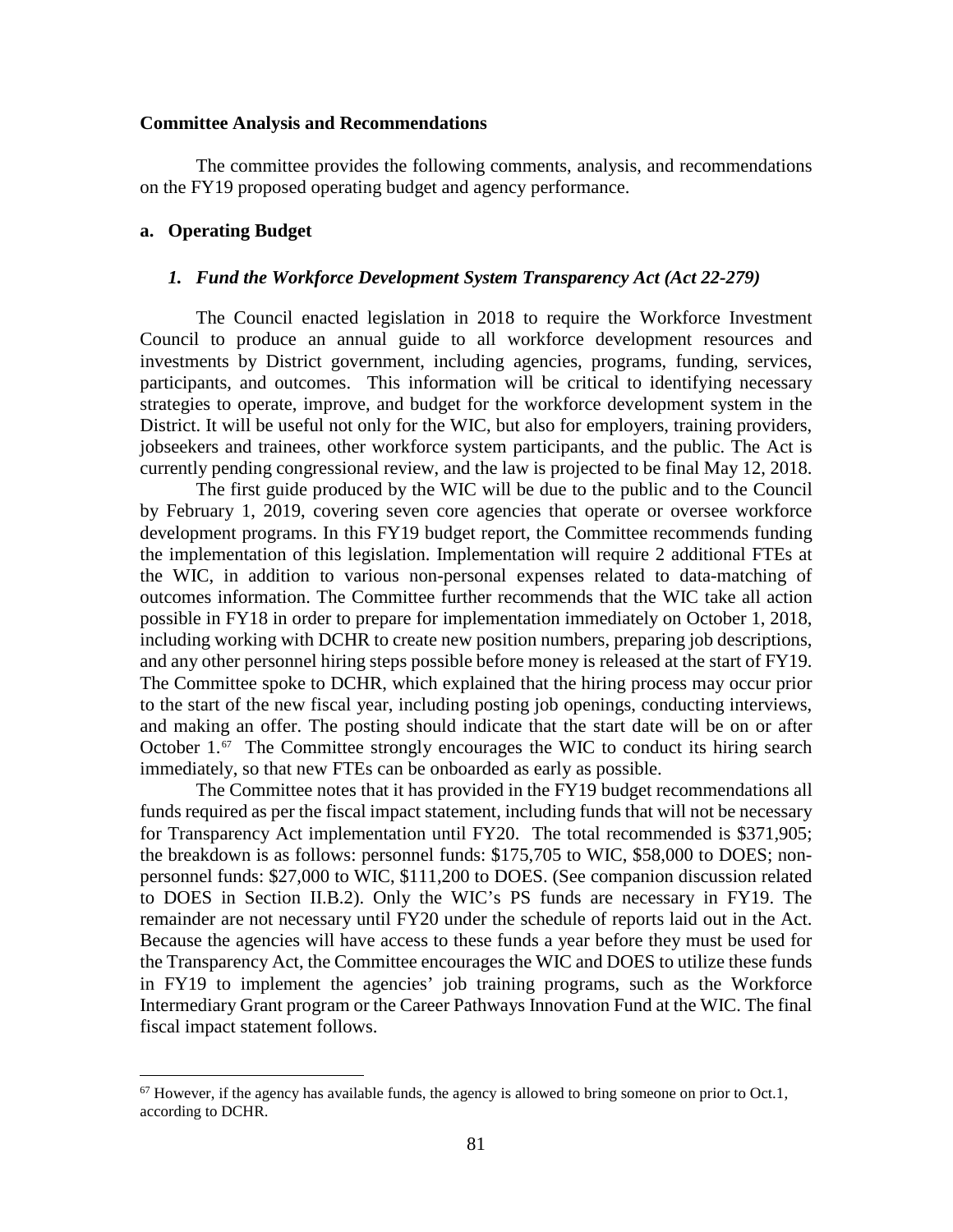| Cost of Implementing the Workforce Development System Transparency Act of 2017<br>(Act 22-279) |                |           |                |                |                                  |  |  |  |
|------------------------------------------------------------------------------------------------|----------------|-----------|----------------|----------------|----------------------------------|--|--|--|
|                                                                                                | <b>FY 2018</b> | FY 2019   | <b>FY 2020</b> | <b>FY 2021</b> | <b>Four-year</b><br><b>Total</b> |  |  |  |
| WIC program analysts (2)<br>FTE <sub>s</sub> )                                                 | \$0            | \$175,705 | \$178,692      | \$181,730      | \$536,127                        |  |  |  |
| <b>Access to National Student</b><br>Clearinghouse database                                    | \$0            | \$0       | \$27,000       | \$27,000       | \$54,000                         |  |  |  |
| DOES data retrieval<br>(contractor)                                                            | \$0            | \$0       | \$101,000      | \$101,000      | \$202,000                        |  |  |  |
| DOES data bump (0.5 FTE)                                                                       | \$0            | \$0       | \$58,000       | \$58,986       | \$116,986                        |  |  |  |
| DOES data storage and<br>transfer upgrade                                                      | \$0            | \$0       | \$10,200       | \$0            | \$10,200                         |  |  |  |
| <b>TOTAL COST</b>                                                                              | \$0            | \$175,705 | \$374,892      | \$368,716      | \$919,313                        |  |  |  |

#### *2. Fund the Career Pathways Innovation Fund*

The Career Pathways Innovation Fund (CPIF) was established by law in 2015 and has operated since 2016. The Mayor's proposed budget did not include funding for this program in FY19. The Committee recommends restoring funding for this important program.

Current D.C. Code  $\S 51-114(d)(2)(D)$  provides that the WIC may use specified amounts of funding from the Unemployment and Workforce Development Administrative Fund for the purposes set forth in §32-1605.01, the authorizing language for the CPIF. The CPIF is a workforce training program that will issue "grants to design, pilot, and scale best practices in the implementation of adult career pathways and improve district performance as mandated by the Workforce Innovation and Opportunity Act … using a career pathways approach, [and] consistent with the city-wide strategic plan developed by the Adult Career Pathways Task Force."<sup>[68](#page-81-0)</sup>

The funding has been utilized since FY17 in combination with WIOA Title II Adult Education grants issued by the Office of the State Superintendent of Education to provide integrated literacy education and occupational training to District residents. The program utilizes a career pathways approach, as defined and required by WIOA. Further, the District's WIOA State Plan includes career pathways as a key way that the District is demonstrating system alignment, the first goal discussed in the plan.

CPIF uses braided funding (i.e. combining local and federal funds), which ensures that programs are working together and leveraging resources, rather than separation into siloes. Furthermore, integrated education and training has been identified as a best practice across the country by almost all research, academic, and advocacy institutions that focus on adult education and workforce development.<sup>[69](#page-81-1)</sup> It has also become increasingly

<span id="page-81-1"></span> $69$  See for example, National Skills Coalition, "Integrated Education and Training Policy Toolkit," October 2016, available at [https://www.nationalskillscoalition.org/resources/publications/file/Integrated-Education](https://www.nationalskillscoalition.org/resources/publications/file/Integrated-Education-and-Training-Policy-Toolkit.pdf)[and-Training-Policy-Toolkit.pdf;](https://www.nationalskillscoalition.org/resources/publications/file/Integrated-Education-and-Training-Policy-Toolkit.pdf) National Institute for Literacy, "Integrating Curriculum: Lessons for Adult Education from Career and Technical Education," September 2010, available at [https://lincs.ed.gov/publications/pdf/IntergratingCurriculum2010.pdf;](https://lincs.ed.gov/publications/pdf/IntergratingCurriculum2010.pdf) Center for Law and Social Policy,

<span id="page-81-0"></span> <sup>68</sup> D.C. Official Code §32-1605.01

<sup>&</sup>quot;Integrated Education And Training A Career Pathways Policy & Practice," April 2017, available at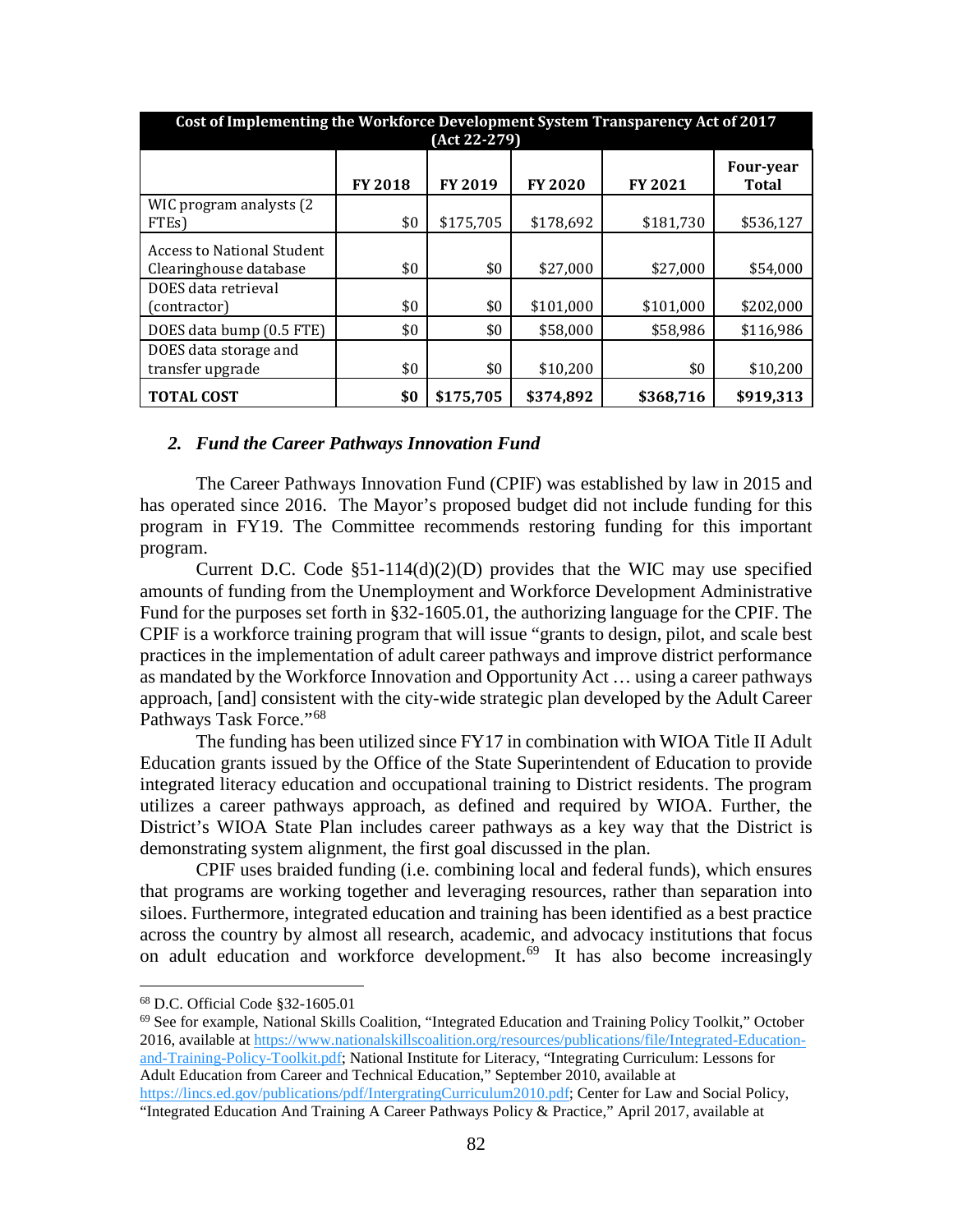implemented in a number of states and was included in the Workforce Innovation and Opportunity Act.

At the budget oversight hearing for DOES, DMGEO, and the WIC, and in written testimony submitted for the record, numerous public witnesses testified in favor of funding CPIF. These groups included DC Alliance of Youth Advocates, the DC Fiscal Policy Institute, Academy of Hope, The Greater Washington Community Foundation, SOME Center for Employment Training, Briya Public Charter School, Washington Literacy Center, Southeast Ministry, and DC Appleseed Center.

The Committee recommends utilizing \$1,500,000 of one-time funding available in the Unemployment and Workforce Development Administrative Fund for CPIF in FY19. This is discussed in more detail in the chapter on DOES, which administers this fund.

#### *3. Provide funding for a grant for DC Central Kitchen*

DC Central Kitchen (DCCK) is a high-demand industry training program targeted to unemployed and underemployed residents with some of the highest barriers to work, which is seen around the country as a model for culinary training. It has a proven track record of job placement. One of its fundamental principles is to teach not just knife skills but life skills, to empower participants by helping them recognize the patterns of behavior that are self-defeating and transform them. It is also a commercial kitchen, which prepares and serves more than 3 million meals every year for homeless shelters, schools, and nonprofits across the District. The non-profit also works to combat hunger across the region, including providing fresh produce and snacks to corner stores in food deserts.

The Committee is concerned that DCCK will be losing its main production facility at the CCNV shelter in the coming years. Its search for a new location is a necessity given the impending closure of the shelter, and DCCK hopes to build capacity and expand its training and job placement capabilities with a new home. Its ability to expand could have a great impact on the District and our ability to place workers in the restaurant and hotel industry. Hospitality is a major part of the District economy, and it is one of the five High-Demand Sectors identified by the District's Workforce Investment Council. DCCK has trained hundreds of residents since 2008 and routinely sees an almost 90 percent job placement rate for its program graduates, a strong record of success in a difficult field. Its Culinary Job Training program has been identified as a best practice by experts at DC Fiscal Policy Institute, the US Chamber of Commerce, the DC Chamber of Commerce, and the Aspen Institute and has been featured by the 100,000 Opportunities Network, South by Southwest, PBS NewsHour, and National Geographic. All told, according to DC Central Kitchen, each \$1 spent on the Culinary Job Training program generates \$9.41 in local economic returns. Additionally, 50 percent of last year's graduates saw a wage increase within 12 months of graduating. That is a great return on investment, which not only has a positive impact on individuals but on our city as a whole.

[https://www.clasp.org/sites/default/files/public/resources-and-publications/publication-1/Integrated-](https://www.clasp.org/sites/default/files/public/resources-and-publications/publication-1/Integrated-Education-and-Training-A-Career-Pathways-Policy-Practice.pdf)

 $\overline{a}$ 

[Education-and-Training-A-Career-Pathways-Policy-Practice.pdf;](https://www.clasp.org/sites/default/files/public/resources-and-publications/publication-1/Integrated-Education-and-Training-A-Career-Pathways-Policy-Practice.pdf) DC APPLESEED, "From Basic Skills to Good Jobs: A Strategy for Connecting D.C.'s Adult Learners to Career Pathways," April 2014, available at [https://static1.squarespace.com/static/58f791ec37c58188d411874a/t/59ee12b08f5130bb49f49cb3/1508774](https://static1.squarespace.com/static/58f791ec37c58188d411874a/t/59ee12b08f5130bb49f49cb3/1508774576616/From-Basic-Skills-to-Good-Jobs-April-2014.pdf) [576616/From-Basic-Skills-to-Good-Jobs-April-2014.pdf.](https://static1.squarespace.com/static/58f791ec37c58188d411874a/t/59ee12b08f5130bb49f49cb3/1508774576616/From-Basic-Skills-to-Good-Jobs-April-2014.pdf)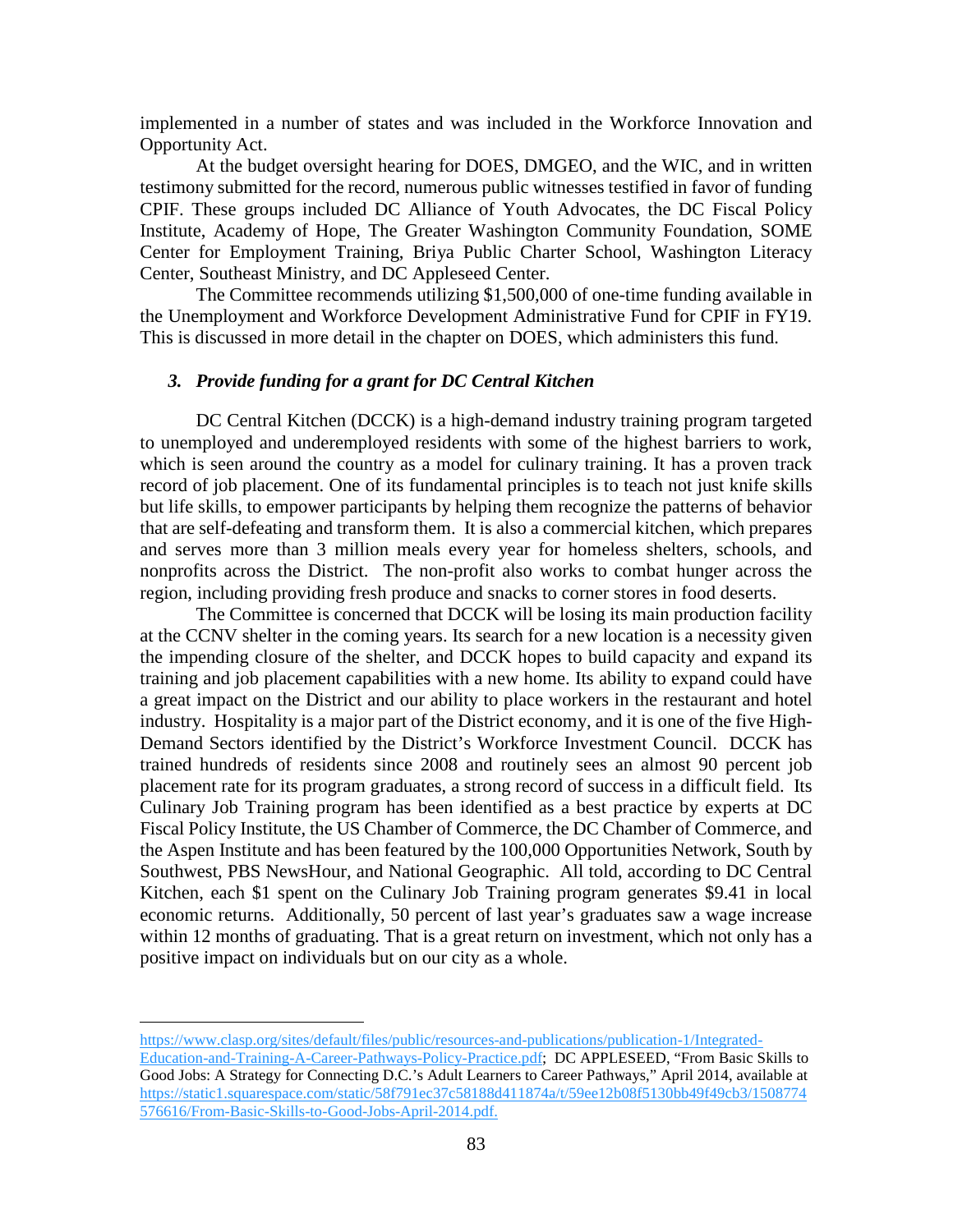The committee recommends a \$1 million grant, administered by the WIC, to help DC Central Kitchen fund the acquisition or build-out of a new space, which they are hoping to take control of in the coming year. The overall project will cost around \$25 million between purchasing the building and build-out. The grant will ensure DCCK can continue to operate during the transition out of CCNV, and even grow to meet the increasing demand for its training programs in the District. Due to the constraints of its current facility, DC Central Kitchen faces extensive waitlists for its training and nutrition services, and it is seeking new space to expand its programming to better meet the needs of District residents for effective job training and access to healthy food. (See also discussion of related Budget Support Act subtitle in section IV.B.3.)

# *4. Fund the Health Literacy Council Establishment Act*

The Committee accepts \$87,800 from the committee on Government operations to fund one FTE at the WIC for the purposes of the Health Literacy Council Establishment Act.

# *5. The proposed budget for the WIC is insufficient to meet its financial and spending obligation*

The mayor's FY19 proposed budget falls far below the needs of the WIC. The FY18 revised budget was \$3.2 million as of late March 2018. The mayor's proposed budget is just \$2.4 million, a decrease of \$800,000. This decrease is primarily seen in Intradistrict funding. However, it is the Committee's understanding, as explained by the DMGEO office, that additional funds will be provided to the WIC during the course of FY19. These will be from funding available under WIOA and will be used in part to pay for required contracts, such as that for the One-Stop Operator, which is \$600,000 per year. As a result, the Committee does not make specific recommendations in this report to enhance the WIC's contracts budget, but it will pay close attention to this matter to ensure that the WIC obtains adequate levels of funding to meet its responsibilities. Further, the Committee will review the WIOA funding structure to ensure that the funds are distributed appropriately.

#### **b. Policy Recommendations**

# *1. Ensure accountability and oversight of the workforce system and complete the Data Dashboard in FY18.*

A central function of the WIC as both a state workforce board and local workforce board under WIOA is to review the performance of our workforce system and develop strategies to improve the system.<sup>[70](#page-83-0)</sup> To do this work properly, the WIC board needs access to information about District workforce programs, including services, spending, and performance outcomes. Unfortunately, many WIC board members, including two

<span id="page-83-0"></span> $70$  Workforce Innovation and Opportunity Act, Title 32 USC Section 3111 defines state boards, Title 32 USC 3122 defines local boards. The WIC is established and assigned responsibility to carry out functions of both state and local boards under WIOA in D.C. Office Code § 32–1603(a).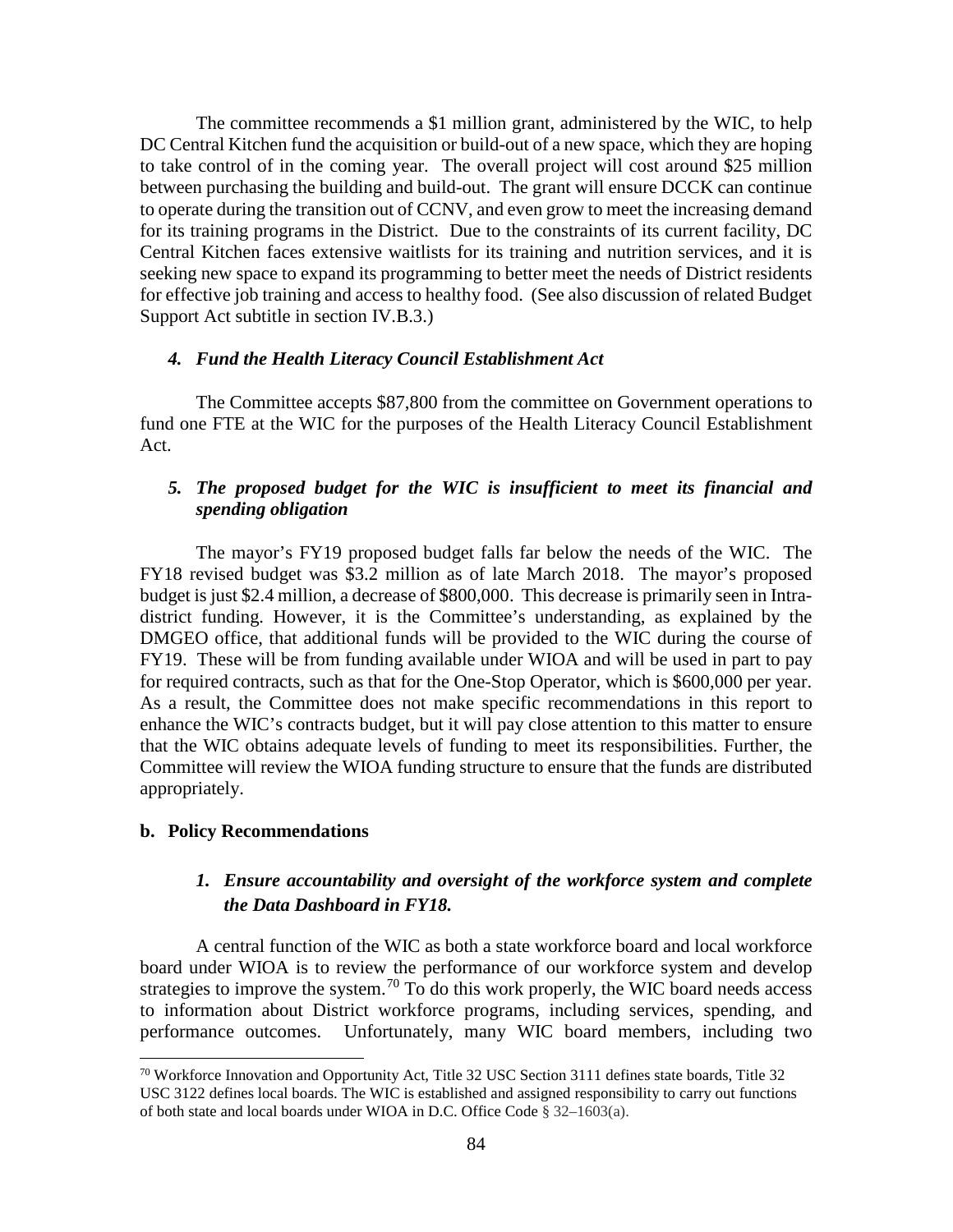members who are also members of this Committee, have not had access to much performance information. The District's 2016-2020 WIOA state plan calls for development of a "data dashboard," with information about the District's overall economy and workforce system. In the FY18 Committee budget report, the Committee recommended completion of the data dashboard by the end of FY17; but the dashboard has yet to be completed. In the FY18 report, the Committee encouraged the WIC to provide as much detail as possible, including data disaggregated by sector, training provider, service type, American Job Center location, and other helpful variables. The dashboard should include information from across the workforce system, including locally and federally funded programs and providers and all relevant government agencies.

In its written responses to pre-hearing performance oversight questions in 2018, the WIC indicated that it had partnered with a third party to begin creating a WIOA state dashboard and that its development was "in progress."<sup>[71](#page-84-0)</sup> Furthermore, multiple requests for programmatic information, particularly performance data, of WIC staff and by WIC staff of other agencies, have gone unheeded. The Committee recommends that the WIC finalize the data dashboard by the end of FY18 and that it obtain regular transmission of program performance information from partner agencies, which it should then share with all board members for regular review, analysis, and use in developing strategies for the workforce system

#### *2. Ensure compliance with WIOA and D.C. Official Code.*

Prior to the WIC's 2018 performance oversight hearing, the Committee submitted several written questions regarding the District's current compliance with several provisions of both WIOA and related D.C. laws. Provisions about which the Committee requested information included requirements that the WIC identify the providers of youth training services and provide oversight of such providers; that the WIC provide oversight of local youth workforce investment activities, of employment and training activities, and of the appropriate use and management of funds; that the local WIOA grant recipient disburses funds at the direction of the WIC; that the WIC manage the process to certify the District's American Jobs Centers; that the WIC publish annual report cards and an annual report, and numerous other provisions.<sup>[72](#page-84-1)</sup> The Committee was extremely disappointed that the written responses from the WIC indicated a high level of lack of compliance with both federal and District laws. The Committee believes that many of these problems stem from the structure of the WIC, in which it is housed in the DMGEO office and led by mayoral appointees at both the staff and board level. This may serve to deny the WIC the budgetary, programmatic, personnel authority and independence it needs to function as intended. The Committee will monitor this closely and will take legislative action if necessary, including updates to the Code to reflect WIOA (instead of its predecessor, the Workforce Investment

<span id="page-84-0"></span><sup>&</sup>lt;sup>71</sup> Workforce Investment Council, FY17-FY18 Performance Questions, March 7, 2018, pages 15 and 25, available at [http://dccouncil.us/files/user\\_uploads/budget\\_responses/WIC\\_POH\\_Responses\\_03-07-18\\_.pdf.](http://dccouncil.us/files/user_uploads/budget_responses/WIC_POH_Responses_03-07-18_.pdf) 72 See questions and responses at: Workforce Investment Council, FY17-FY18 Performance Questions,

<span id="page-84-1"></span>March 7, 2018, pages 31-38, available at

[http://dccouncil.us/files/user\\_uploads/budget\\_responses/WIC\\_POH\\_Responses\\_03-07-18\\_.pdf](http://dccouncil.us/files/user_uploads/budget_responses/WIC_POH_Responses_03-07-18_.pdf) and pages 2-7, available at

[http://dccouncil.us/files/user\\_uploads/budget\\_responses/addendum\\_to\\_responses,\\_WIC,\\_03\\_-12-](http://dccouncil.us/files/user_uploads/budget_responses/addendum_to_responses,_WIC,_03_-12-18_(v.2).pdf) [18\\_\(v.2\).pdf.](http://dccouncil.us/files/user_uploads/budget_responses/addendum_to_responses,_WIC,_03_-12-18_(v.2).pdf)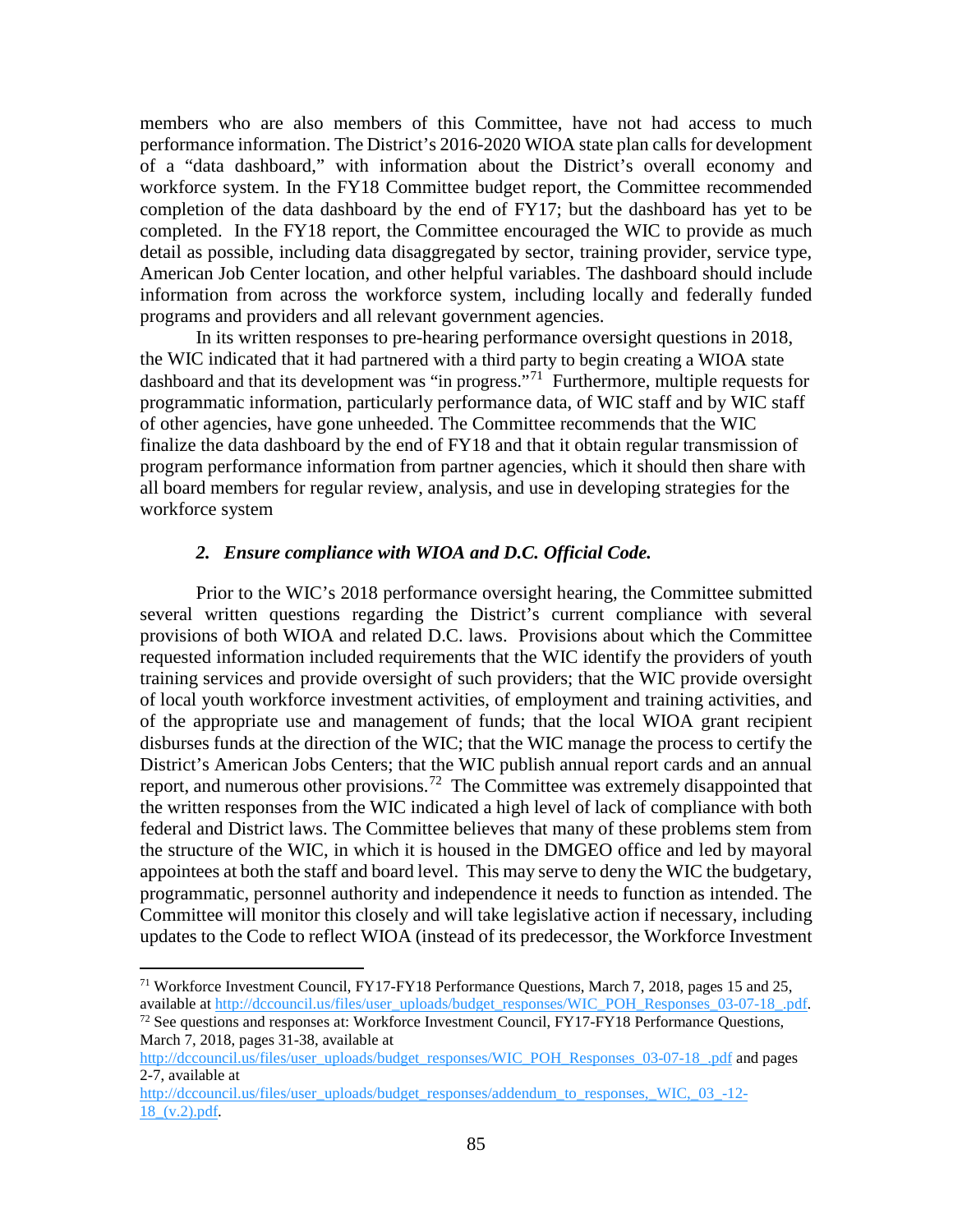Act), and potentially restructuring the WIC so that it may operate as an independent body. In the meantime, the Committee strongly encourages the WIC to lead an effort to come into compliance with all provisions of WIOA and D.C. law, with a focus on oversight of youth and other training activities (WIOA Section 107(d)(8)) and selection of youth providers (WIOA Section 107(d)(10)).

#### *3. Develop and implement sector strategies.*

In order to develop a fully functional workforce development system, District government must be responsive to both jobseekers and to employers. A central tenet of WIOA is the utilization of "sector strategies," which means building a strategy around a specific part of the economy, an industry or occupational group. In a sector strategy, all the pieces—training providers, workers, employers, different agencies–are brought together to create a pipeline both into the field and up the career ladder.

The Committee is pleased that the WIC has hired a new staff person to focus on the development of sector strategies in one or two of the six WIC-identified high-demand sectors.<sup>[73](#page-85-0)</sup> This work is expected to entail the development of a map of the sector, including training providers and employers; identification of industry needs based on labor market information; a detailed career pathway that outlines how someone can move up in the field; and targeted training programs to help jobseekers find jobs and employers find employees. The Committee looks forward to the development of the sector strategies work and recommends full participation by the WIC Board.

#### *4. Improve public engagement on WIOA State Plan and WIOA implementation*.

In Spring 2018, the District was required to submit to the U.S. Department of Labor (DOL) a 2-year modification to its 4-year state plan for implementation of WIOA. Originally due March 15, 2018, DOL extended the deadline to April 24, 2018 for the District. The Committee is disappointed that stakeholder input was not a part of the process for development of the plan modification. While the WIC hosted, and DMGEO led, three "public engagement sessions"—one for businesses, one for youth workforce stakeholders, and one for adult workforce stakeholders—in April 2018, the discussions did not include a presentation of the proposed plan updates nor any feedback or input from stakeholders on the plan or modifications to the plan. Additionally, the proposed plan modifications were not circulated to stakeholders, including the WIC Board. The revised plan was posted on the WIC website on April 13, with a comment deadline of April 20; however, no notification of the report was circulated. Furthermore, the report is 450 pages and the revision was not redlined to indicate what was changed. As such, it is difficult if not impossible to give meaningful feedback on the modification. Given the DOL guidance requiring stakeholder input, and specifically of the state workforce board, the Committee is troubled by this apparent neglect of federal requirements.<sup>[74](#page-85-1)</sup> The Committee strongly

<span id="page-85-0"></span> $73$  These sectors are: hospitality, construction, business and administration (including information technology), healthcare, security, and infrastructure.

<span id="page-85-1"></span><sup>74</sup> U.S. Department of Labor, Employment and Training Administration, TRAINING AND EMPLOYMENT GUIDANCE LETTER No. 06-17, Jan. 24, 2018, available at https://wdr.doleta.gov/directives/attach/TEGL/TEGL 6-17 Acc.pdf. The guidance states in part:

<sup>&</sup>quot;Stakeholder collaboration, review, and comment are key requirements of the planning process, including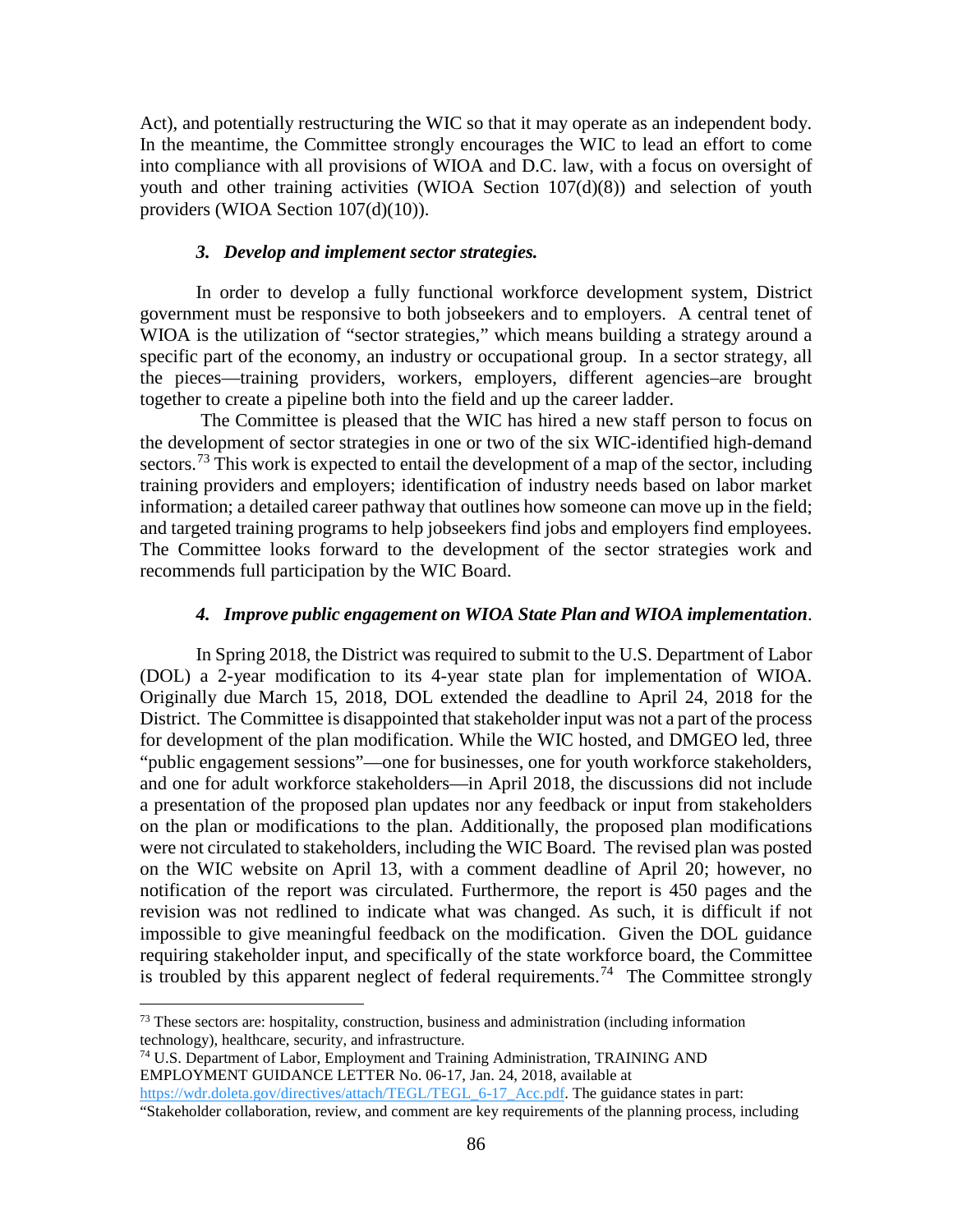encourages the WIC to engage the public in the future on WIOA implementation, including modifications to the District's state plan and on implementation of the District's workforce development strategy as laid out in the plan. Furthermore, the Committee recommends that the WIC lead the District in developing a timeline to implement each facet of the state plan. The Committee made this recommendation in its FY18 budget report as well, but no such plan was developed.

# *5. Continue to improve WIC Board governance and engagement.*

The WIC Board is composed of representatives of business, representatives of labor and employee organizations, stakeholders in the District's workforce development system, and government agency leaders. A recurring concern among many Board members has been that the they are not fully informed of and engaged in the plans and decisions of the WIC. Their significant expertise has not been fully utilized or leveraged, such as providing input workforce development strategies or conducting system oversight. The Committee is encouraged by the new board chair and executive director, who have begun to engage Board members in decision-making and by providing opportunity for discussion in advance of a board vote. The Committee encourages the WIC board chair and executive director to continue to engage WIC board members in decision-making, to operate in a fully transparent manner, and to secure full participation by board members in the development of strategies for and oversight of the District's workforce development system.

# *6. The WIC Board must oversee procurement and contracts and prevent conflicts of interest of board members and partner agencies.*

The WIC procures many services to both enhance the work of the Board and to provide training services. Additionally, the WIC is responsible for the procurement of a One-Stop Operator. In 2017, this contract was awarded to DB Grant Associates. The contract amount is approximately \$600,000 in the base (first) year, and approximately the same in each of four option years. The procurement process did not involve the WIC Board—in input, operation, or approval--although it is the Committee's understanding that the Executive Committee was informed of the procurement prior to its execution. Many WIC Board members have expressed concern that this process excluded them, as the local workforce board is responsible for designation of the one-stop operator.<sup>[75](#page-86-0)</sup> While WIC and DMGEO staff have asserted that D.C. law prohibits involvement of the Board as a means to prevent any conflict of interest,  $76$  the statutory basis of this assertion is unclear. The Committee has heard from several board members suggesting that a better approach to

 $\overline{a}$ 

the two-year modification process. State Workforce Development Boards (State Boards) are responsible for assisting the Governor in the development, implementation, and modification of the State Plan and for convening all relevant programs, required partners, and stakeholders to contribute to the plan. The State Plan must be developed with the assistance of the State Board, as required by sec. 101(d) of WIOA, and in coordination with administrators that have optimum policymaking authority for the core programs and required one-stop partner programs."

<span id="page-86-0"></span> $75$  See 32 USC 3151(a) and (d).

<span id="page-86-1"></span><sup>&</sup>lt;sup>76</sup> The only legal citation provided is the Procurement Practices Reform Act of 2010 and Title 27 of the District of Columbia Municipal Regulations. This is not an adequate legal citation as it does not specify a provision.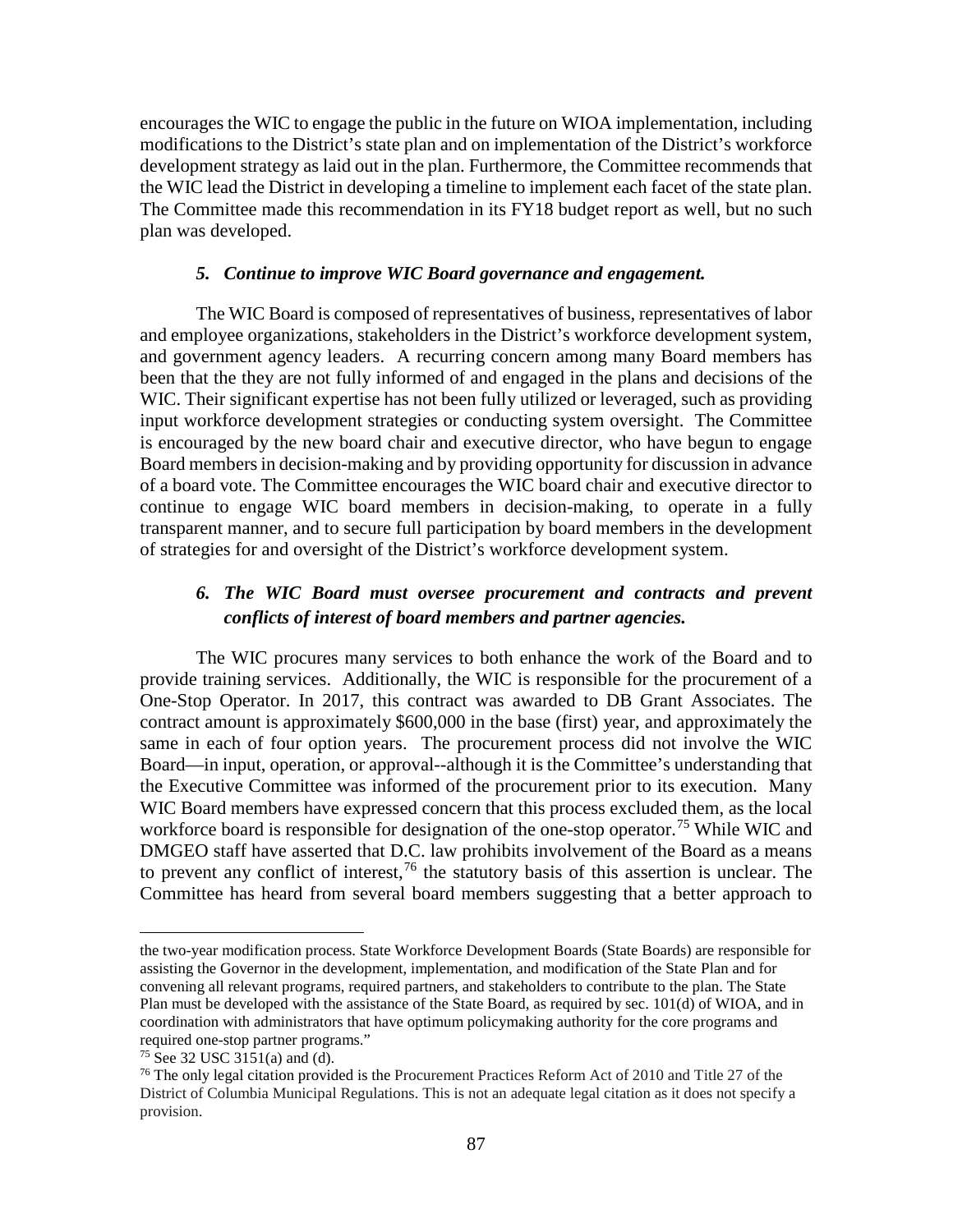exclusion of the entire Board would be to ensure that any Board member with a conflict of interest in a procurement instead recuse himself or herself from that particular procurement and any subsequent related votes. The Committee strongly recommends that WIC staff and the WIC Board review the bylaws and processes governing the WIC's procurement processes to ensure that WIC Board members participate in the review and approval of contracts, and that conflicts of interest are prevented.

Furthermore, procurement problems arose in the process to "certify" American Job Centers, a responsibility that falls to the WIC under both WIOA Section 151(g) and D.C. Official Code §32-1603(h). In January, DOES procured an outside firm to conduct site visits of the District's American Job Centers, which are operated by DOES.[77](#page-87-0) Indeed, the contract administrator is a senior official in DOES' American Job Center program.<sup>[78](#page-87-1)</sup> As this contract's purpose is to conduct oversight of DOES operations to ensure they meet certain standards, this is a conflict of interest on the part of DOES. Again, many WIC Board members expressed concern that they were not involved in this process and that the executed contract represented a conflict of interest. Furthermore, the winning bidder, IMPAQ International, has a senior official who is a member of the WIC board. The Committee recommends that the WIC ensure that it conducts the work that it is required to under WIOA—rather than allowing another agency to do so—and that the WIC work to prevent all conflicts of interest—by both Board members and partner agencies.

### **3. FY 2019-2024 CAPITAL BUDGET**

The WIC has no proposed capital budget for FY19-24.

# **4. COMMITTEE RECOMMENDATIONS**

# **a. Fiscal Year 2019 Operating Budget Recommendations**

The Committee recommends the following changes to the FY19 operating budget as proposed by the Mayor:

- 1. Fund the Workforce Development System Transparency Act of 2018 (D.C. Act A22-279):
	- *Increase* FTEs by 2 and create 2 new positions as follows:
		- i. Program Analysts: add 2 FTEs in Program 3000 (Workforce Investment), Activity 3030 (Workforce Investment): *increase*

<span id="page-87-0"></span> $77$  While the agency listed in the OCP awarded contracts database is "District-wide" the description includes the DOES agency code CF0. See

[http://app.ocp.dc.gov/RUI/information/award/award\\_detail.asp?award\\_id=10300.](http://app.ocp.dc.gov/RUI/information/award/award_detail.asp?award_id=10300) Further, the WIC director confirmed on a telephone call with WIC board members on March 29, 2018, that the contract was a DOES contract.

<span id="page-87-1"></span> $78$  The contract administrator is responsible for general administration of the contract and advising the contracting officer as to the contractor's compliance or noncompliance; ensuring the work conforms to the requirements of the contract and other responsibilities, such as reviewing and approving invoices for deliverables to ensure receipt of services. The contracting officer is an employee of the Office of Contracting and Procurement and responsible for execution and modification of contracts, as well as approving payments.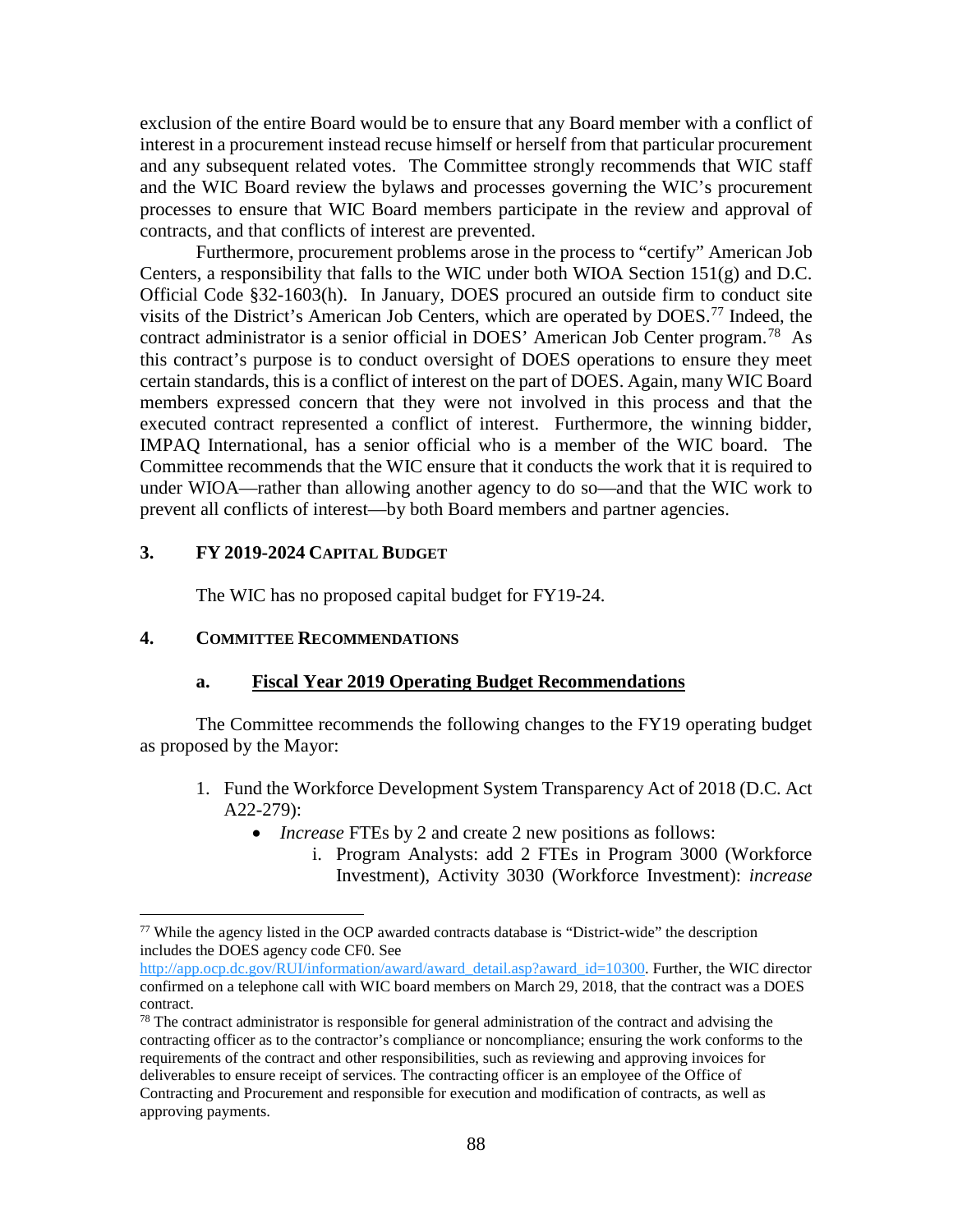CSG 11 (Regular Pay – Continuing Full Time) by \$140,388.30 and CSG 14 (Fringe Benefits – Current Personnel) by \$35,316.70. *Total PS increase* = *\$175,705.* 

- Increase Program 3000 (Workforce Investment), Activity 3030 (Workforce Investment): *increase* CSG 40 (Other Services and Charges) by \$27,000 in recurring funds. *Total NPS increase = \$27,000.*
- 2. Fund the Career Pathways Innovation Fund
	- Increase Program 3000 (Workforce Investment), Activity 3030 (Workforce Investment): increase CSG 50 (Subsidies) by \$1,500,000 in one-time funds.
- 3. Fund a grant for DC Central Kitchen
	- Increase Program 3000 (Workforce Investment), Activity 3030 (Workforce Investment): increase CSG 50 (Subsidies) by \$1,000,000 in one-time funds.
- 4. Fund the Health Literacy Council Establishment Act
	- Increase Program 3000 (Workforce Investment), Activity 3035 (Workforce Investment Council): increase CSG 11 (Regular Pay – Continuing Full Time) by \$73,166 and CSG 14 (Fringe Benefits – Current Personnel) by \$14,706. *Total PS increase = \$87,872.*

# **b. Policy Recommendations**

The Committee makes the following policy recommendations:

- 1. Ensure accountability and oversight of the workforce system and complete the Data Dashboard in FY18.
- 2. Ensure compliance with WIOA and D.C. Official Code.
- 3. Develop and implement sector strategies.
- 4. Improve public engagement on WIOA State Plan and WIOA implementation.
- 5. Continue to improve WIC Board governance and engagement.
- 6. The WIC Board must oversee procurement and contracts and prevent conflicts of interest of board members and partner agencies.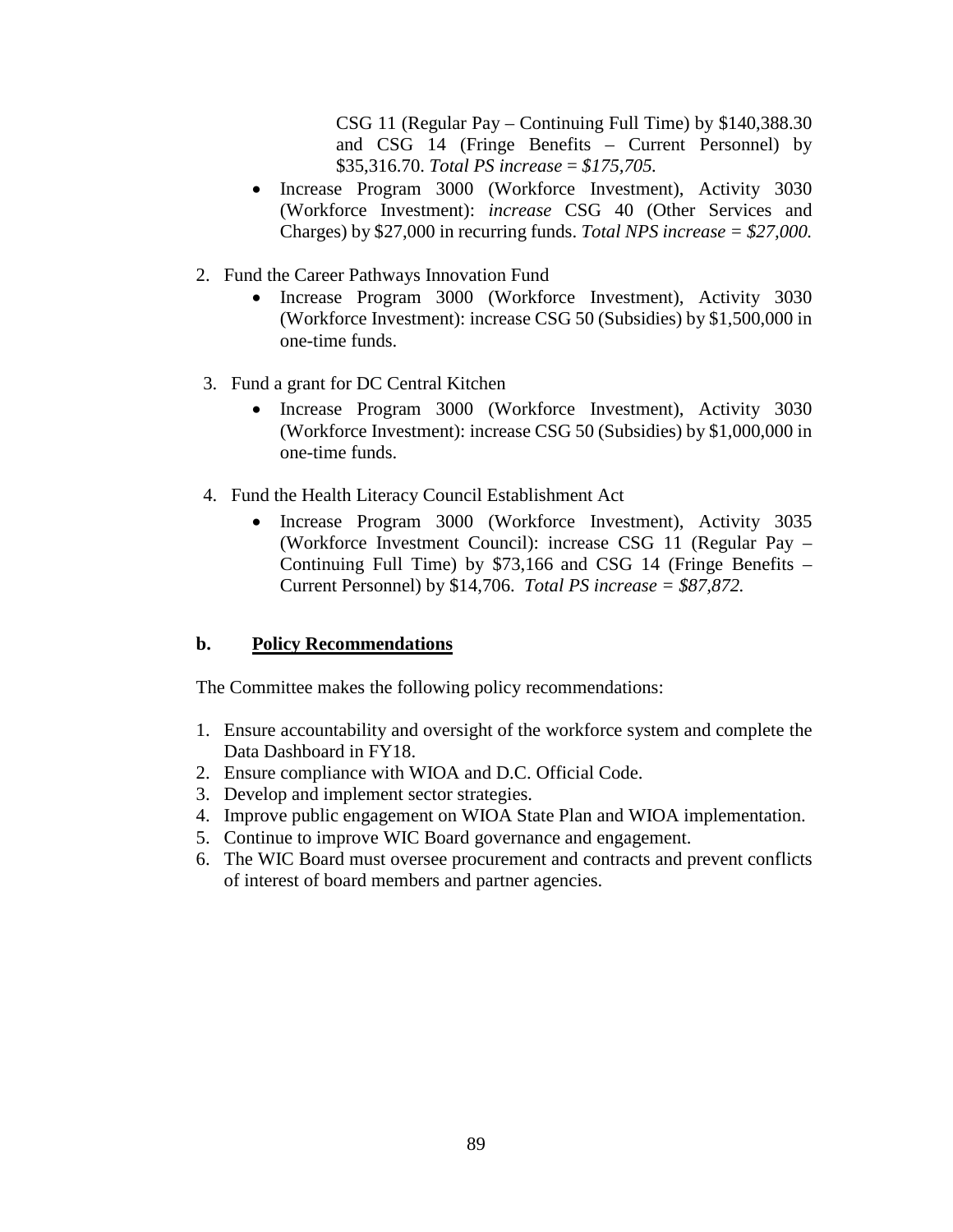# **III. TRANSFERS TO OTHER COMMITTEES**

In addition to the changes recommended for agencies within its jurisdiction, the Committee has worked with other committees to identify funding needs and recommends transfers to support programs in those other committees as described below.

# **LIVING WAGE CERTIFICATION GRANT PROGRAM**

The Committee recommends transferring \$169,800 to the **Committee on Business and Economic Developmen**t.

For years, the District has required recipients of at least \$100,000 in government contracts or assistance to pay their employees a living wage. This law is designed to ensure that workers on government contracts are not paid poverty-level wages, and can afford to live in the District, despite the rising cost of living.

The Committee strongly believes that the District should highlight model local employers that voluntarily pay a living wage to their employees and encourage more employers to go above and beyond the minimum wage. As well, consumers might decide to support local businesses in which they know their purchases support a living wage. This will help support local businesses and help District workers potentially earn enough to live and thrive in the District, all without a government mandate.

Therefore, the Committee recommends transferring \$69,800 in one-time funds and \$100,00 in recurring funds to the Committee on Business and Economic Development to create a new Living Wage Certification Grant Program, to be administered by the Department of Small and Local Business Development. The grant would allow a nonprofit to create and manage a voluntary living wage certification program. Under this program, District businesses would voluntarily sign up to be certified as paying their employees a living wage, as set by the managing non-profit.

Approved employers get a unique logo, created by the non-profit, to display in their store or on their products. These logos would help living wage companies differentiate themselves from their competitors. The program would also create an online directory of living wage certified businesses, making it easier for customers to find and do business with companies that pay a living wage.

This program mirrors similar programs across the country, including several in North Carolina. The largest program is the Living Wage Foundation in the United Kingdom, which has certified almost 3,500 employers of all sizes as paying a living wage.

#### **Budget Recommendation**

- 1. Transfer out \$169,800 to the Committee on Business and Economic Development for the Department of Small and Local Business Development.
	- Fund a new Living Wage Certification Grant Program: Program 3000 (Business) Opportunities and Access to Capital), Activity 3060 (Business Development): *increase* CSG 50 (Subsidies and Transfers) by \$100,000 in recurring funds and \$69,800 in one-time funds. *Total NPS increase = \$169,800.*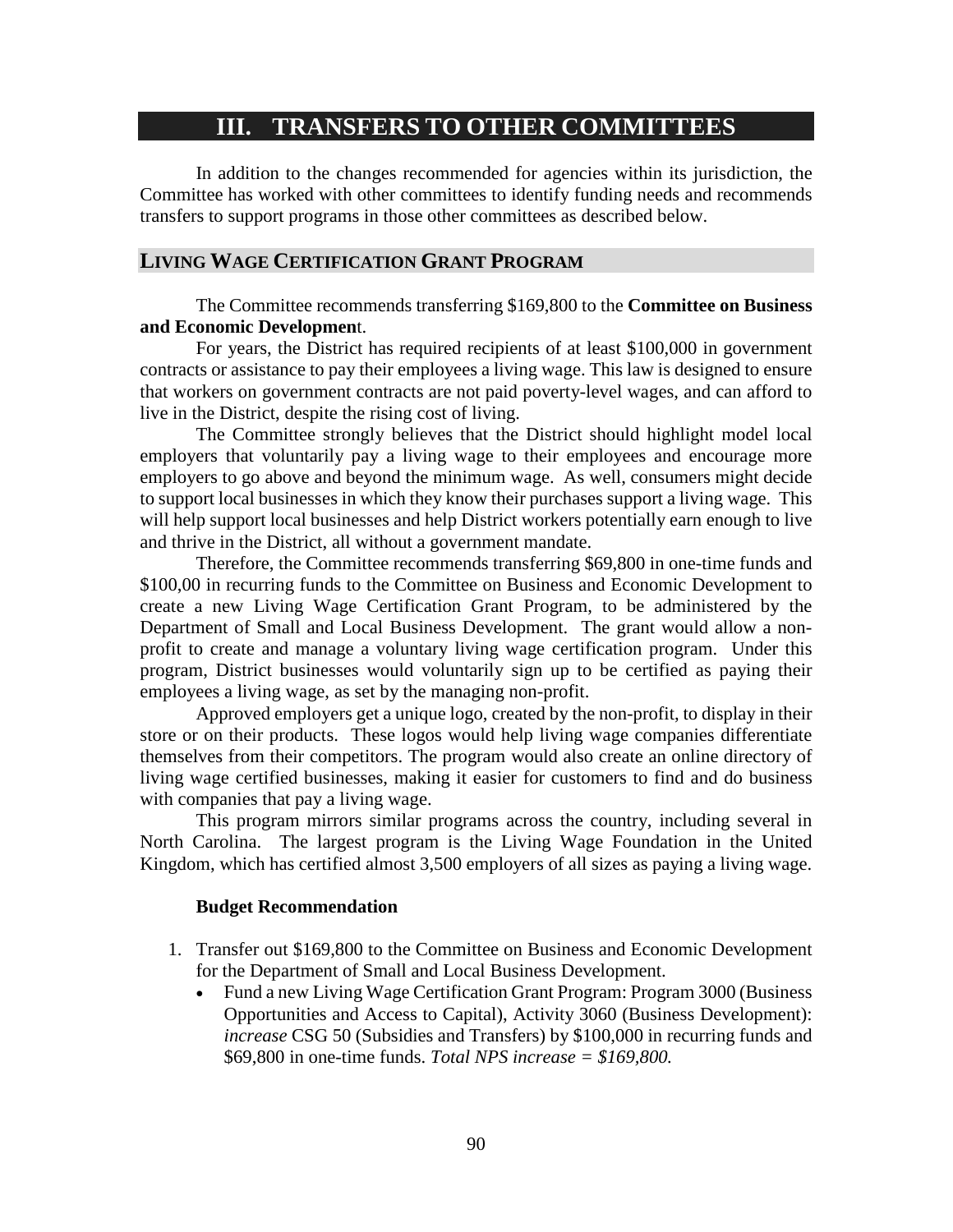# **LITERACY TRAINING FOR THE LOWEST LEVEL LEARNERS**

The Committee recommends transferring \$500,000 to the **Committee on Education**.

This funding will be utilized by the Office of the State Superintendent of Education's program on Adult and Family Education to provide grants for literacy training of the lowest-level learners; that is, for beginning readers. Several witnesses testified at the Labor Committee's April 18, 2018, budget hearing that funds were inadequate to serve this population. While OSSE manages a \$4 million program to provide integrated education and training to low-literate individuals, including the lowest-level learners, several service providers believe that a focused grant program would benefit these learners.

The Committee recognizes the great need for literacy training in the District, as well as the particular needs of beginning readers. It thus supports the request for funding focused on this population. The Committee encourages OSSE to establish a pilot program to determine how to serve this population in an occupational context or in a manner that prepares them for further occupational training. Specifically, the Committee recommends transferring \$500,000 to the OSSE Adult and Family Education program to support onramps for the lowest level learners (individuals at the ABE1 and ABE2 in reading or ESL1 levels). These funds should be strategically directed to programs that can demonstrate they are practicing integrated training at an appropriate level to allow beginning readers to build their skills with the goal of ultimately moving into the more comprehensive integrated education and training model.

#### **Budget Recommendation**

1. Transfer \$500,000 to the Committee on Education for the Office of the State Superintendent of Education for literacy training for beginning readers.

• Fund a new Literacy Training Pilot program for the lowest-level learners: Increase Program E700, Activity E703, CSG 50 (Subsidies and transfers) by \$500,000 in recurring funds.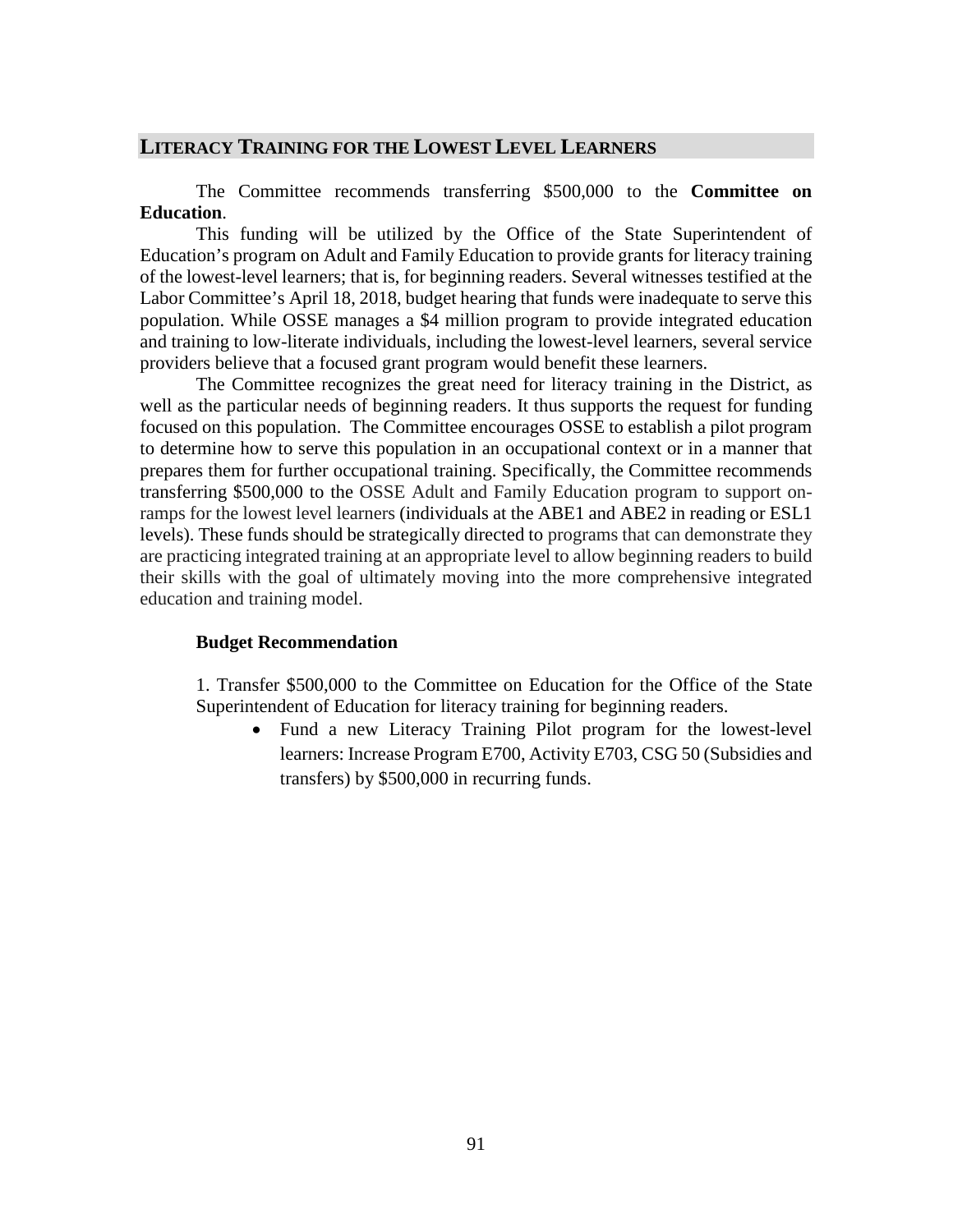### **OUT-OF-SCHOOL TIME GRANTS**

The Committee recommends transferring \$500,000 to the **Committee on Education**.

Out-of-school time (OST) programs in the District are activities provided to students before-school, after-school, and during the summer. These programs provide educational enrichment to children and offer parents access to safe, high-quality child care. An evaluation of OST programs in the District found that a significant number of low-income children did not have sufficient access to these types of activities. In fact, the DC Fiscal Policy Institute found that about 5,900 students without access to after-school programs, and 25,600 students without summer opportunities, qualify for "at-risk" funding.

The Fiscal Year 2018 Budget included \$4.1 million for the Office of Out of School Time Grants and Youth Outcomes. Recognizing the need to expand access to subsidized and free OST programs, a coalition of advocates have championed for a total of \$25 million in the Fiscal Year 2019 Budget. While the Mayor has included a total of \$19.2 million in her proposed budget, the Committee recognizes how important OST programs are to working parents who are looking for safe spaces for their children. Therefore, the Committee recommends sending the Committee on Education \$500,000 to the Deputy Mayor for Education to increase the funding for OST programs.

#### **Budget Recommendation**

1. Transfer \$500,000 to the Committee on Education for Deputy Mayor for Education for Out-of-School Time programs.

• Provide funding for Out-of-School Time programs: *Increase* Program 2000, Activity 2011, CSG 50 (Subsidies and transfers) by \$500,000 in one-time funds.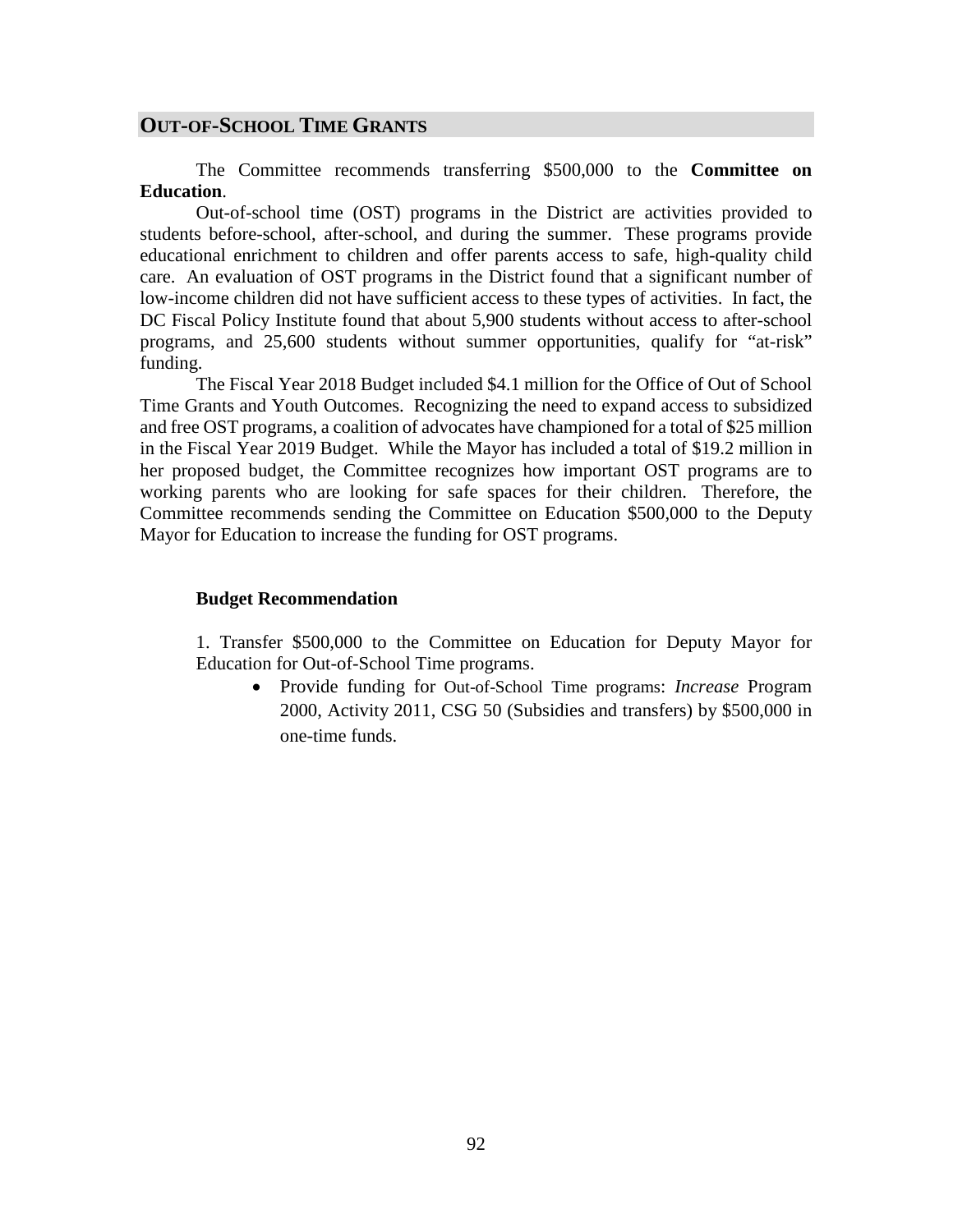# **INCREASED OVERSIGHT CAPACITY FOR WORKFORCE DEVELOPMENT**

The Committee recommends transferring \$174,720 to the **Committee of the Whole**.

This funding will support a new FTE and related contracting for expanding the Office of the District of Columbia Auditor's activities in the workforce development system. The Auditor is the legislative auditor arm of the District of Columbia, which exists to support the Council in meeting its legislative oversight responsibilities and to help improve the performance and accountability of the District government. The Committee greatly appreciates the Auditor's work in this space. The Auditor regularly releases impactful reports that identify opportunities for improvement across the government, most recently with a report examining the District's management of its First Source hiring law.

The Committee recommends expanding the Auditor's capacity for oversight activities. The added funding will help produce more audits of the District's workforce development system and recommendations for legislative and administrative changes in the Committee's jurisdiction, which will continue to enhance the District's mission of providing meaningful, living wage jobs for District residents.

### **Budget Recommendation**

1. Transfer \$174,720 to the Committee of the Whole for the Office of the District of Columbia Auditor for increased workforce development oversight capacity

• Fund 1.0 additional FTE and contracting for increased workforce development system oversight: Increase Program 2000, Activity 2010, CSG 11 (Regular Pay – Continuing Full Time) by \$80,000 in recurring funds and CSG 14 (Fringe) by \$20,000; Increase Program 2000, Activity 2010, CSG 41 (Contractual Services) by \$74,720 in recurring funds. *Total PS increase = \$100,000; Total NPS increase = \$74,720.*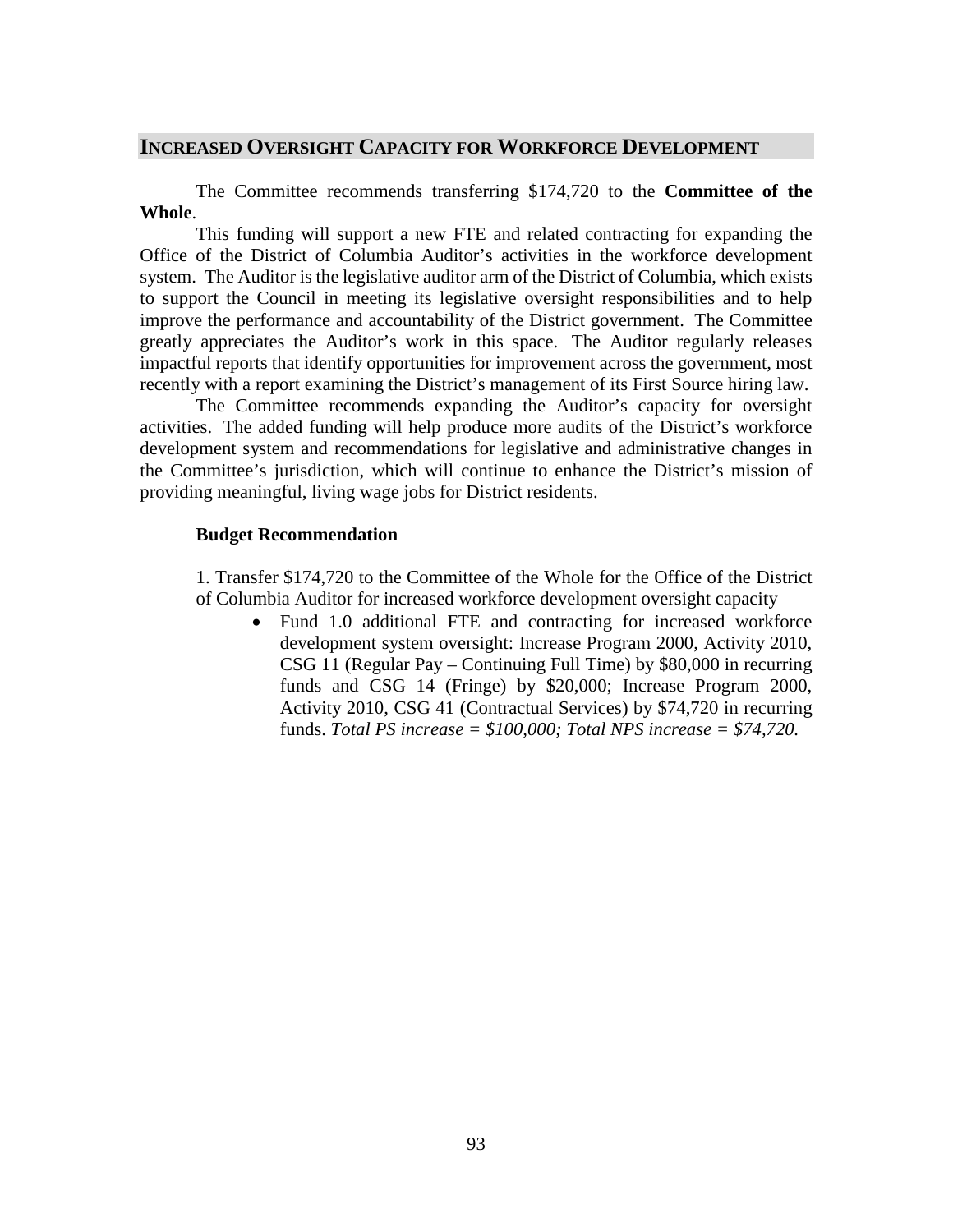# **IV. BUDGET SUPPORT ACT RECOMMENDATIONS**

On March 21, 2018, Chairman Mendelson introduced, on behalf of the Mayor, the "Fiscal Year 2019 Budget Support Act of 2018" (Bill 0753). The bill contains two subtitles for which the Committee has provided comments. The Committee also recommends the addition of 4 new subtitles.

# **A. RECOMMENDATIONS ON MAYOR'S PROPOSED SUBTITLES**

The Committee provides comments on the following subtitles of the "Fiscal Year 2019 Budget Support Act of 2018":

- 1. Title II, Subtitle E. Administration of the District of Columbia Jobs Trust Fund
- 2. Title II, Subtitle J. WIC- Related Grant-Making Authority

# **1. Title II, Subtitle E. Administration of the District of Columbia Jobs Trust Fund**

#### **a. Purpose, Effect, and Impact on Existing Law**

The proposed subtitle would transfer the administration of the District of Columbia Jobs Trust Fund (Fund) from the Deputy Mayor of Planning and Economic Development (DMPED) to the Department of Employment Services (DOES).

#### **b. Committee Reasoning**

Money in the Fund can come from two sources: donations or fines from violations of the District's First Source law<sup>79</sup>, which requires projects receiving financial assistance from the District<sup>[80](#page-93-1)</sup> to hire District residents as part of a project's workforce. DOES enforces the First Source law, and in fiscal year 2017 it made the first deposit into the Fund from fines it levied for First Source violations. According to the Office of the Chief Financial Officer's (OCFO's) Financial Impact Statement (FIS), the Fund currently holds about \$60,000 from these fines.

The authorizing statute requires that money in the Fund be used for the Workforce Intermediary Pilot Program, which has been run by the Workforce Investment Council, or any succeeding program. Administration of the Fund involves transferring money from the Fund to the workforce intermediary program, and auditing and reporting on these transfers and the use of the money. According to the FIS, although the D.C. Code currently lists DMPED as the administrator of the Fund, DMPED never dedicated any resources to

<span id="page-93-0"></span> <sup>79</sup> Codified at D.C. Code § 2-219.01 et seq.

<span id="page-93-1"></span><sup>&</sup>lt;sup>80</sup> Contracts, grants, tax abatements, land transfers for redevelopment, or tax increment financing that results in a financial benefit of \$300,000 or more.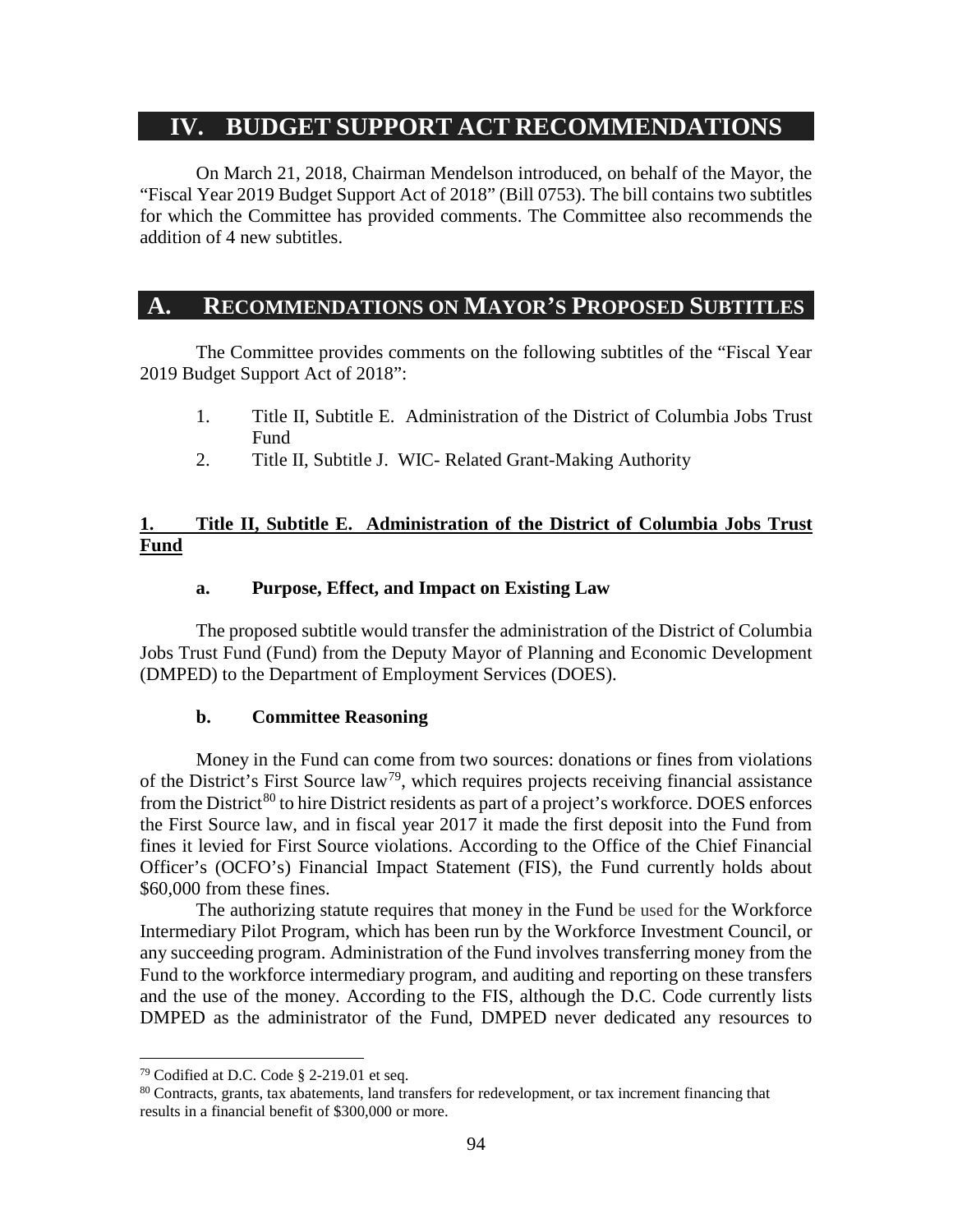administering the Fund nor did it make any transfers from it since the Fund was empty until fiscal year 2017.

The intermediary program was in part transferred earlier in FY18 from the WIC to DOES in industries which were piloted, and programming was shown to be successful. The WIC will continue to operate the intermediary program in pilot form as the program enters new industries. As DOES will be the entity to both take in funds and expend a portion of them, situating the Fund under the administration and management of DOES will provide operational advantages. The Committee therefore recommends approving this subtitle.

# **c. Section-by-Section Analysis**

Sec. 2041. States the short title.

Sec. 2042. Amends Section 5c(a) of the First Source Employment Agreement Act of 1984, effective February 24, 2012 (D.C. Law 19-84; D.C. Official Code § 2-219.04c(a)), by transferring the authority for the administration of the DC Jobs Trust Fund from the Deputy Mayor for Planning and Economic Development to the Department of Employment Services.

# **d. Legislative Recommendations for Committee of the Whole**

SUBTITLE XXXX. ADMINISTRATION OF THE DISTRICT OF COLUMBIA JOBS TRUST FUND

Sec. 2041. Short title.

This subtitle may be cited as the "Administration of the District of Columbia

Jobs Trust Fund Amendment Act of 2018".

Sec. 2042. Section 5c(a) of the First Source Employment Agreement Act of 1984,

effective February 24, 2012 (D.C. Law 19-84; D.C. Official Code  $\S$  2-219.04 $c(a)$ ), is

amended by striking the phrase "Deputy Mayor for Planning and Economic Development"

and inserting the phrase "Department of Employment Services" in its place.

# **e. Fiscal Impact**

The fiscal impact of the subtitle was incorporated into the FY 2019 budget and financial plan. While the Fiscal Impact Statement narrative notes that "DOES has hired a contractor to manage the Fund," subsequent conversations clarify that this was a miscommunication. DOES plans to utilize an existing FTE to manage the Fund.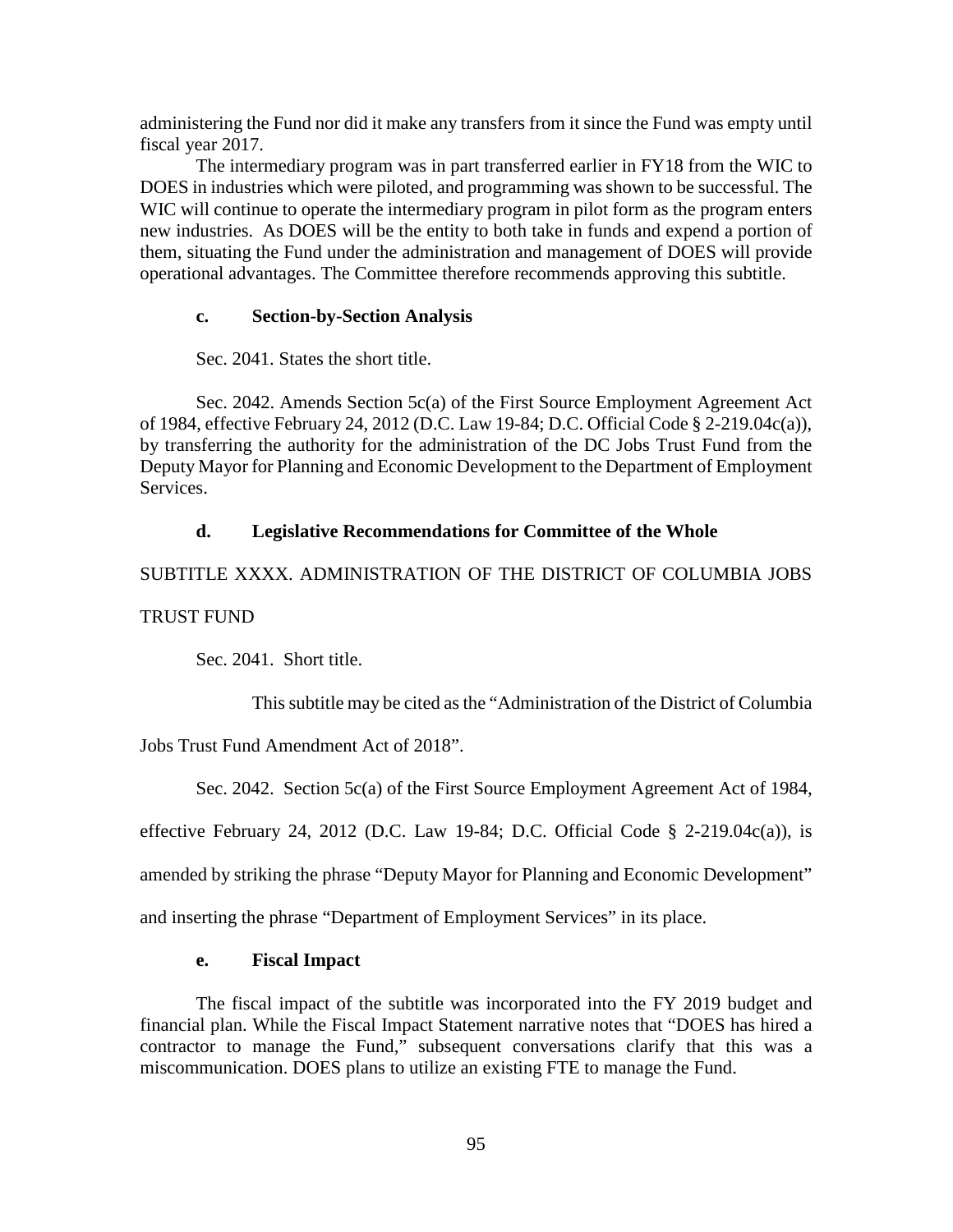#### **2. Title II, Subtitle J. WIC-Related Grant-Making Authority.**

#### **a. Purpose, Effect, and Impact on Existing Law**

The proposed subtitle would provide grantmaking authority to the Mayor to assist the Workforce Investment Council in its issuance and administration of WIC grants. The proposed subtitle would also provide additional grantmaking authority to the Mayor to issue grants on behalf of the WIC, as well as to issue and administer grants to support the purposes of the WIC, or to issue and administer grants to implement the District's state plan on the Workforce Innovation and Opportunity Act. The Committee understands that the mayoral authority would be delegated to the Deputy Mayor for Greater Economic Opportunity (DMGEO).

#### **b. Committee Reasoning**

Under DC Official Code, Title 32 Section 1603(c), the WIC has grantmaking authority for "the purpose of providing competitive grants under the authority granted to the [WIC] by [this] subchapter." In 2016, the WIC was moved from DMPED to DMGEO. Subsequent to that move, there has been confusion over whether the WICs statutory grantmaking authority was sufficient to permit the WIC to issue grants given that DMGEO, the agency in which WIC is currently housed, does not have grantmaking authority. The solution was for the WIC to use the services of the Deputy Mayor for Planning and Economic Development to issue grants on behalf of the WIC via an MOU and intra-district transfer of funds. However, that MOU has expired and the question of whether the WIC can issue grants as a program within DMGEO has once again arisen.

The Committee worked with the Office of the Chief Financial Officer (OCFO) to better understand this matter and what specific legal or budgetary impediment prevented the WIC's exercise of its statutory grantmaking authority. The Committee understands the problem to be two-fold. First, in previous years, the WIC did not have the personnel capacity to manage its own grants and therefore relied on the personnel of other agencies to assist in grantmaking. Second, the WIC has lacked established budget authority, instead relying on the budgetary authority of the agency in which it was housed.

In FY19, the Mayor has allocated funds for a grants manager within the WIC, and the Committee supports this allocation, which resolves the staff capacity issue. OCFO has also informed the Committee that adding a proviso to the Local Budget Act to establish budgetary authority for the WIC would enable the WIC to issue grants directly, even if DMGEO does not have its own grantmaking authority. As such, the Committee is working with the Council's budget office to include such a provision in the FY19 Local Budget Act. Because the WIC will have staff capacity to make its own grants and budget authority to do so, the WIC will be able to issue grants directly and the proposed Budget Support Act language, authorizing DMGEO to issue grants, is unnecessary. The Committee therefore recommends striking this subtitle.

#### **c. Legislative Recommendations for Committee of the Whole**

The committee recommends striking this subtitle.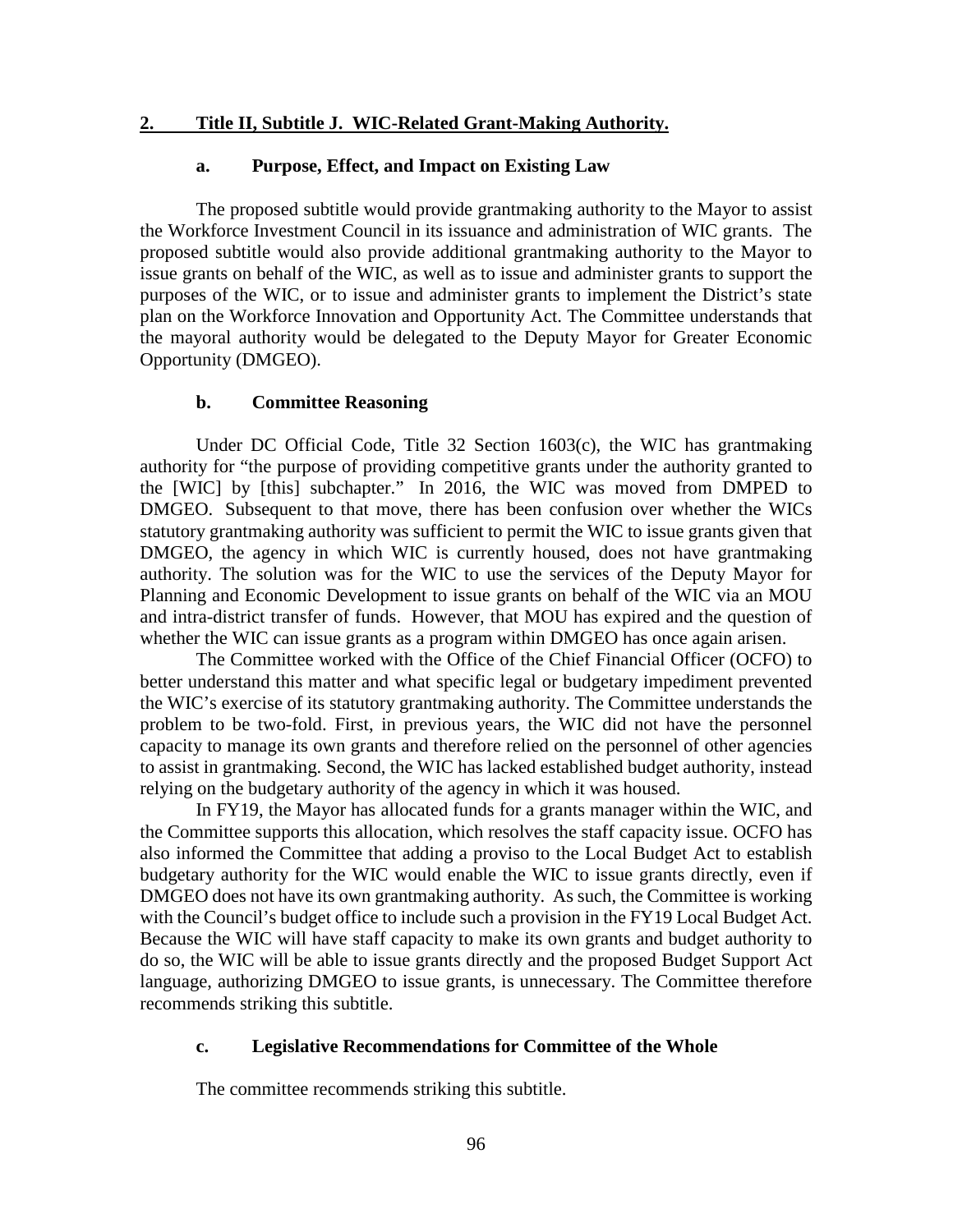# **B. RECOMMENDATIONS FOR NEW SUBTITLES**

The Committee on Labor and Workforce Development recommends the following new subtitles to be added to the "Fiscal Year 2019 Budget Support Act of 2018":

- 1. Labor Law Enforcement Clarification Act of 2018
- 2. Marion S. Barry Summer Youth Employment Program Participant Raise Amendment Act of 2018
- 3. DC Central Kitchen Grants Act of 2018
- 4. Repeal of Subject to Appropriations Provisions

# **1. Title X, Subtitle X, Labor Law Enforcement Authority Clarification Act of 2018**

### **a. Purpose, Effect, and Impact on Existing Law**

This subtitle makes technical and clarifying amendments to the District's wage theft laws by amending Section 6 of An Act To provide for the payment and collection of wages in the District of Columbia, approved August 3, 1956 (70 Stat. 976; D.C. Official Code § 32-1306).

### **b. Committee Reasoning**

The Committee recommends including this subtitle in the Budget Support Act to make clear that the enforcing agency has full authority to enforce the District's wage theft and labor laws through multiple means, including both complaint-based enforcement and targeted, strategic enforcement. Specifically, it amends Section 6 of An Act To provide for the payment and collection of wages in the District of Columbia, approved August 3, 1956 (70 Stat. 976; D.C. Official Code § 32-1306) to clarify the Mayor's broad scope of enforcement authority as intended by that legislation.<sup>[81](#page-96-0)</sup> (See related discussion of strategic enforcement in Section II.B.2.)

At the March 15, 2018, DOES performance oversight hearing, the former director testified in response to questions about whether and when the agency would utilize a targeted, strategic approach to enforcing the District's labor laws. When pressed, the former director testified that he believed the current law limits the scope of the agency's enforcement authority to investigations that arise from a complaint filed with DOES. Despite several previous conversations on the topic of strategic enforcement, this was the first such assertion that had been made. Following the hearing, the Committee requested

<span id="page-96-0"></span><sup>81</sup> The Wage Theft Prevention Clarification and Overtime Fairness Amendment Act of 2016 aimed to clarify, under the assumption that the Mayor has broad enforcement authority, that the Wage Payment law's record keeping requirements also include due process protections. *See* Subcommittee on Workforce's Report on Bill 21-120, the "Wage Theft Prevention Clarification and Overtime Fairness Amendment Act of 2016," page 8 available a[t http://lims.dccouncil.us/Download/33505/B21-0120-CommitteeReport1.pdf](http://lims.dccouncil.us/Download/33505/B21-0120-CommitteeReport1.pdf) (citing *City of Los Angeles v. Patel*, 135 S. Ct 2443 (2015), a case supporting the proposition that certain types of government inspections require that those undergoing inspections are given an opportunity to contest the inspection beforehand).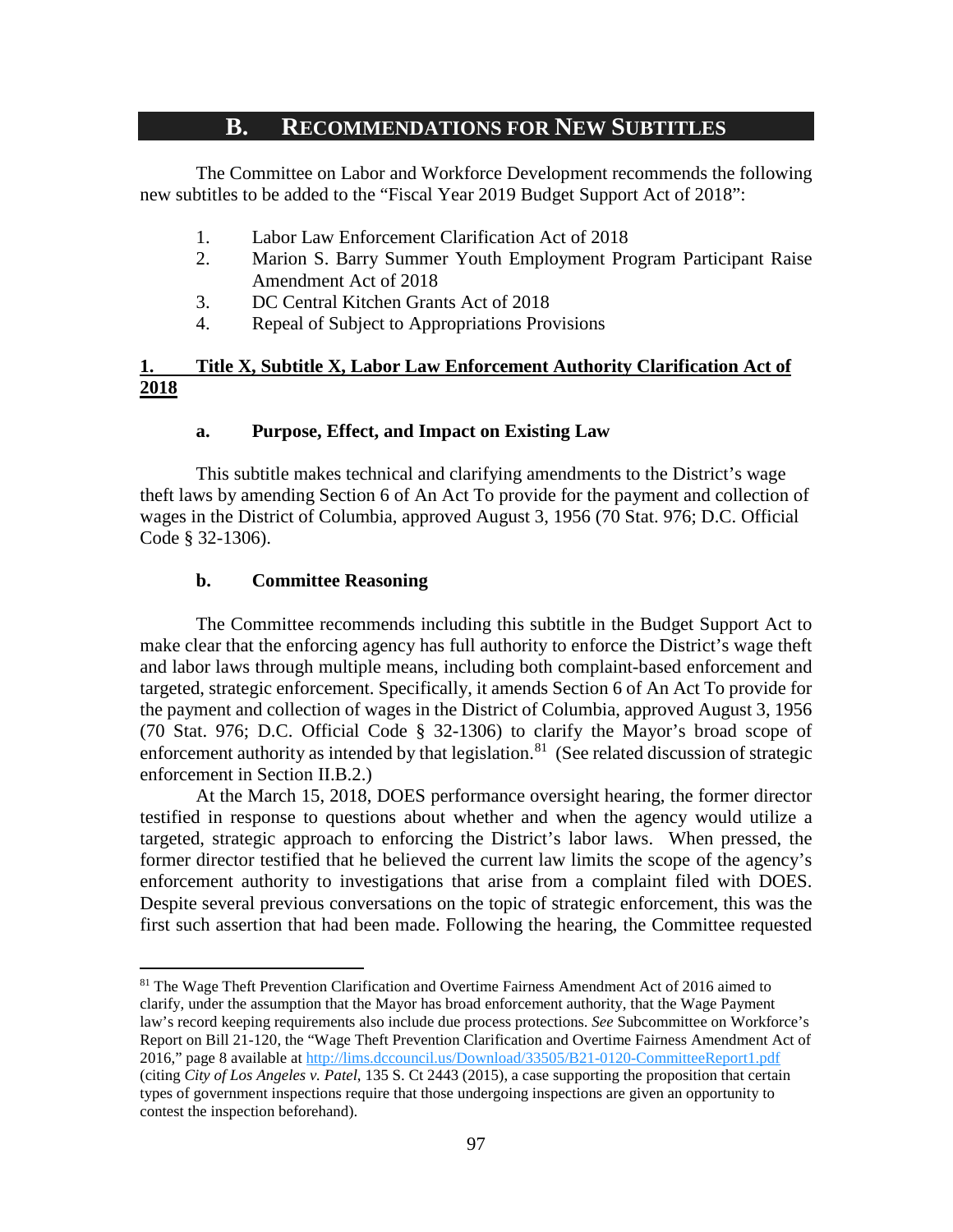the agency's legal interpretation in writing. As of the date of this report, the Committee has not received a response.

The former director testified that under his interpretation of D.C. Code § 32- 1308.01 the agency is precluded from initiating investigations and can only do so if a complaint is filed. The Committee believes this interpretation of the law is incorrect for many reasons. First, although D.C. Code § 32-1308.01 requires DOES to investigate filed claims of violations, nothing in the law explicitly precludes DOES from initiating and strategically conducting investigations on its own. Second, D.C. Code § 32-1306(d)(2)(A) gives DOES direct authority to inspect employer records at "any reasonable time"—even when a complaint has not been filed. Finally, DOES's authority to conduct strategic enforcement efforts is implied in D.C. Code  $\S$  32-1306(a)(1) when it states that the agency may enforce these laws by "conducting investigations of *any* violations." The term "any violation" includes all types, whether they are alleged violations based on filed claims or are suspected violations based on findings from data suggesting a need for strategic enforcement within particular industries.

The proposed subtitle clarifies this correct interpretation of the legislation and is harmonious with the intention to ensure that the Mayor may (and should) conduct investigations under the Mayor's own discretion, without the prompting of a filed complaint.

#### **c. Section-by-Section Analysis**

Sec. XX01. States the short title.

Sec. XX02. Amends Section 6 of An Act To provide for the payment and collection of wages in the District of Columbia, approved August 3, 1956 (70 Stat. 976; D.C. Official Code § 32-1306)

*Subsection (a)* clarifies that the Mayor has authority to conduct investigations of wage and hour violations under this chapter, the Living Wage Act, the Sick and Safe Leave Act, and the Minimum Wage Revision Act under the Mayor's own initiative and discretion in addition to investigations initiated by complaints filed with the enforcing agency.

*Subsection (b)* clarifies that the Mayor has the authority to conduct investigations of any wage and hour violations under this chapter, the Living Wage Act, the Sick and Safe Leave Act, and the Minimum Wage Revision Act through means such as inspecting employer records and conducting witness interviews.

#### **d. Legislative Recommendations for Committee of the Whole**

### SUBTITLE XXXX. LABOR LAW ENFORCEMENT AUTHORITY CLARIFICATION

Sec. XX01. Short title.

This subtitle may be cited as the "Labor Law Enforcement Authority Clarification

Amendment Act of 2018".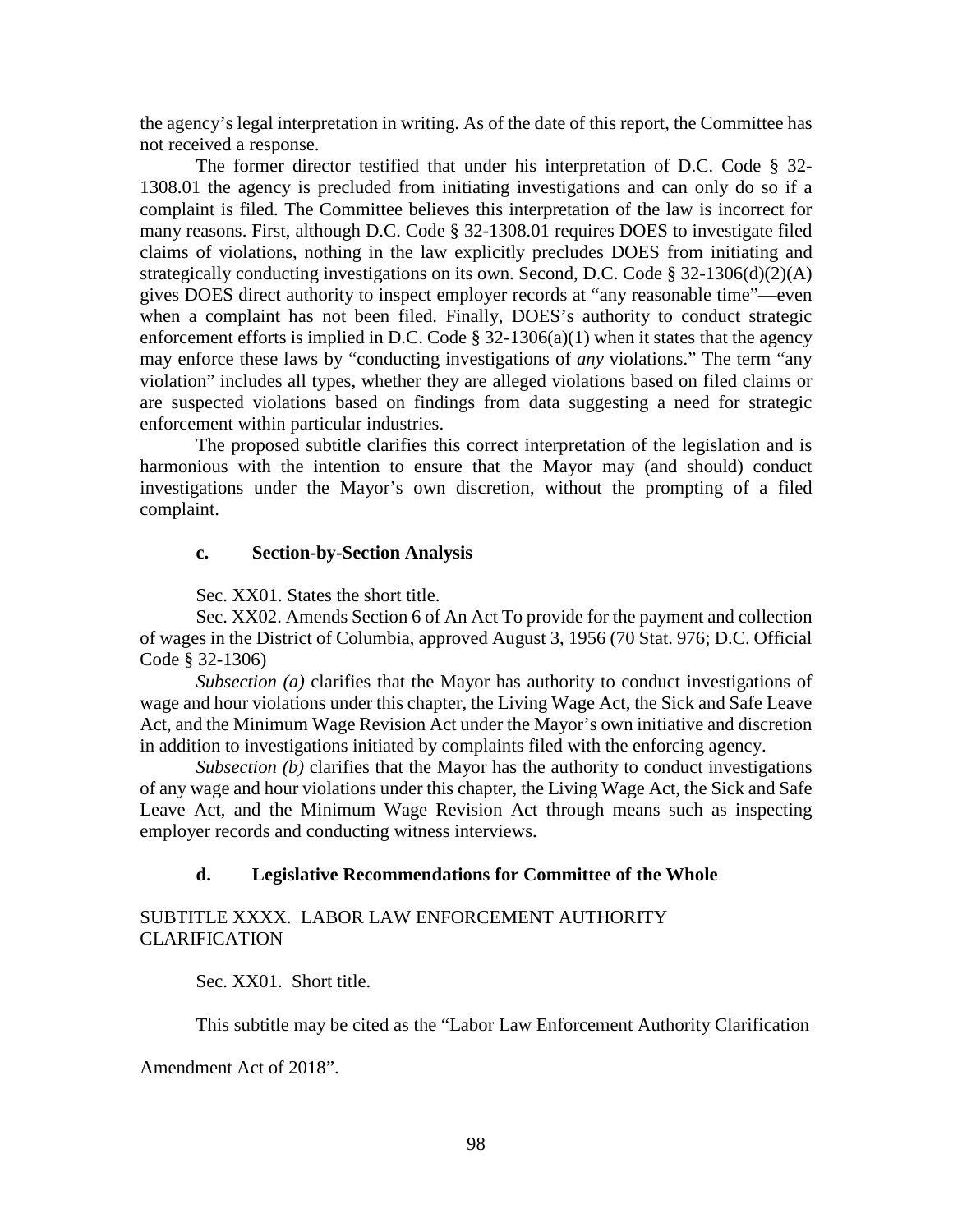Sec. XX02. Section 6 of An Act To provide for the payment and collection of wages in the District of Columbia, approved August 3, 1956 (70 Stat. 977; D.C. Official Code § 32-1306), is amended as follows:

(a) Subsection (a) is amended by striking the phrase "including conducting investigations of any violations and holding hearings and instituting actions for penalties" and inserting the phrase "including by conducting sua sponte and complaint-initiated investigations into whether violations have occurred, holding hearings, and instituting actions for penalties" in its place.

(b) Subsection  $(d)(2)(A)$  is amended by striking the phrase "Any records" and inserting the phrase "Pursuant to the investigative authority conferred upon the Mayor and the Attorney General in subsections (a) and (b)(2) of this section, respectively, and notwithstanding any other provision of law, any records an employer maintains pursuant to the requirements of this act, the Living Wage Act, the Sick and Safe Leave Act, and the Minimum Wage Revision Act" in its place.

# **e. Fiscal Impact**

This subtitle has no fiscal impact.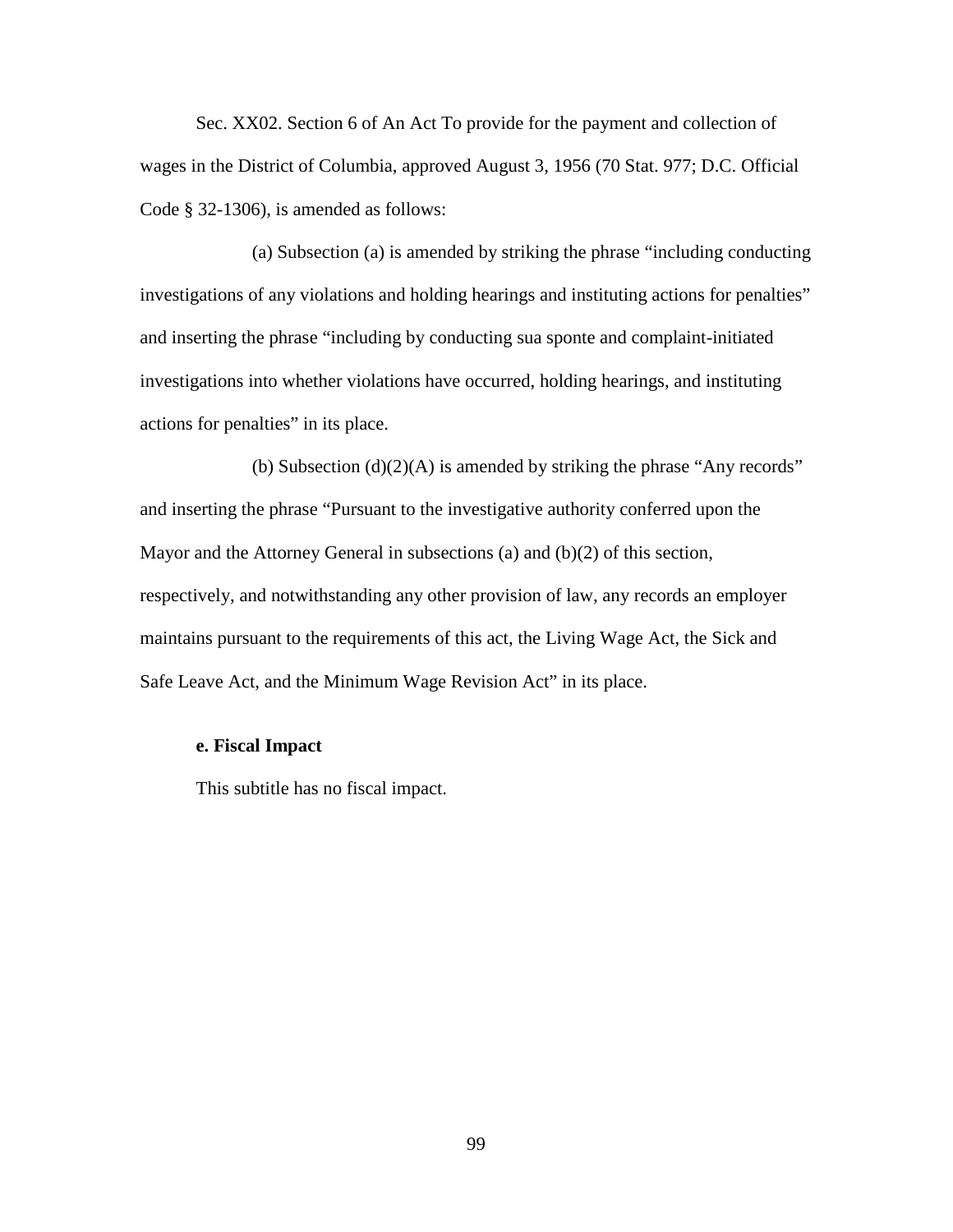# **a. Purpose, Effect, and Impact on Existing Law**

This subtitle would permit the Mayor to give a raise to participants of the Marion S. Barry Summer Youth Employment Program (MBSYEP). Currently, 14-to-15-year-old participants are paid \$5.25 per hour; 16-to-21-year-old participants are paid \$8.25 per hour. This subtitle would permit the Mayor to increase the wages for 16-to-21-year-old participants. (The mayor currently has the authority to raise wages for 14-15 year-olds; 22 to-24-year-old participants receive the minimum wage, which is currently \$12.50 per hour.)

# **b. Committee Reasoning**

The MBSYEP program is budgeted at approximately \$19 million in both FY18 and FY19. The Committee believes that this is the appropriate budget for what is the formative workforce experience for thousands of District youth. However, the Committee believes that there is room in the current budget to increase wages, which have remained flat for 14 to 21-year-olds (who are the vast majority of participants). Specifically, in FY18, DOES is reprogramming \$1.5 million out of CSG 50 (subsides, which pays for participant wages, transportation stipends, and other services), and into contracts.<sup>[82](#page-99-0)</sup> Meanwhile, the FY19 proposed CSG 50 budget is \$1.8 million more than the FY18 revised CSG 50 budget (after the reprogramming). $83$  Given that the number of participants is projected to remain approximately the same in FY18 and FY19, CSG 50 appears to be overbudgeted in FY19, and the Committee therefore believes that CSG 50 can more than cover a wage increase for participants and recommends a raise.

This BSA subtitle would provide the Mayor the authority to raise wages for 16-21 year-old participants; the Mayor has the authority under existing law to raise wages for 14- 15-year-old participants.[84](#page-99-2) **The Committee suggests that in FY19 the agency raise the wage rates of 14 to 15-year-olds to \$6.00 per hour and for 16 to 21-year-olds to \$9.00 per hour. This would cost \$1.044 million according to unofficial estimates from OCFO.** As of the date of this report, OCFO would not verify that the MBSYEP budget could absorb the cost of a wage raise in the proposed FY19 budget. The Committee will

<span id="page-99-0"></span> $82$  This will more than double planned expenditures on contracting in FY18 compared to FY17. The Committee observes that the funds will be utilized for what should be regular costs of the program – such as event space, convention center costs, communications, t-shirts, and temporary staffing. The Committee questions why the additional costs weren't budgeted for originally and does not believe the costs are necessary. See additional discussion in Section II.B.

<span id="page-99-1"></span><sup>&</sup>lt;sup>83</sup> Note also that the FY17 expenditures included \$1.1 million (entirely from CSG 50, Comp Object 535 participant wages) for the extension of participation through the end of September for an unknown number of 22 to 24-year-olds. This contradicts the statutory limitation of the program to six weeks. Therefore, the FY17 expenditures of \$11.7 million reflects an inflated budget.

<span id="page-99-2"></span><sup>&</sup>lt;sup>84</sup> The wage rate for this age group is only a floor. "Youth ages 14 to 15 years at the date of enrollment shall receive an hourly work readiness training rate *of not less than* \$5.25" (D.C. Code § 32–  $241(a)(1)(A)(ii)$  (emphasis added).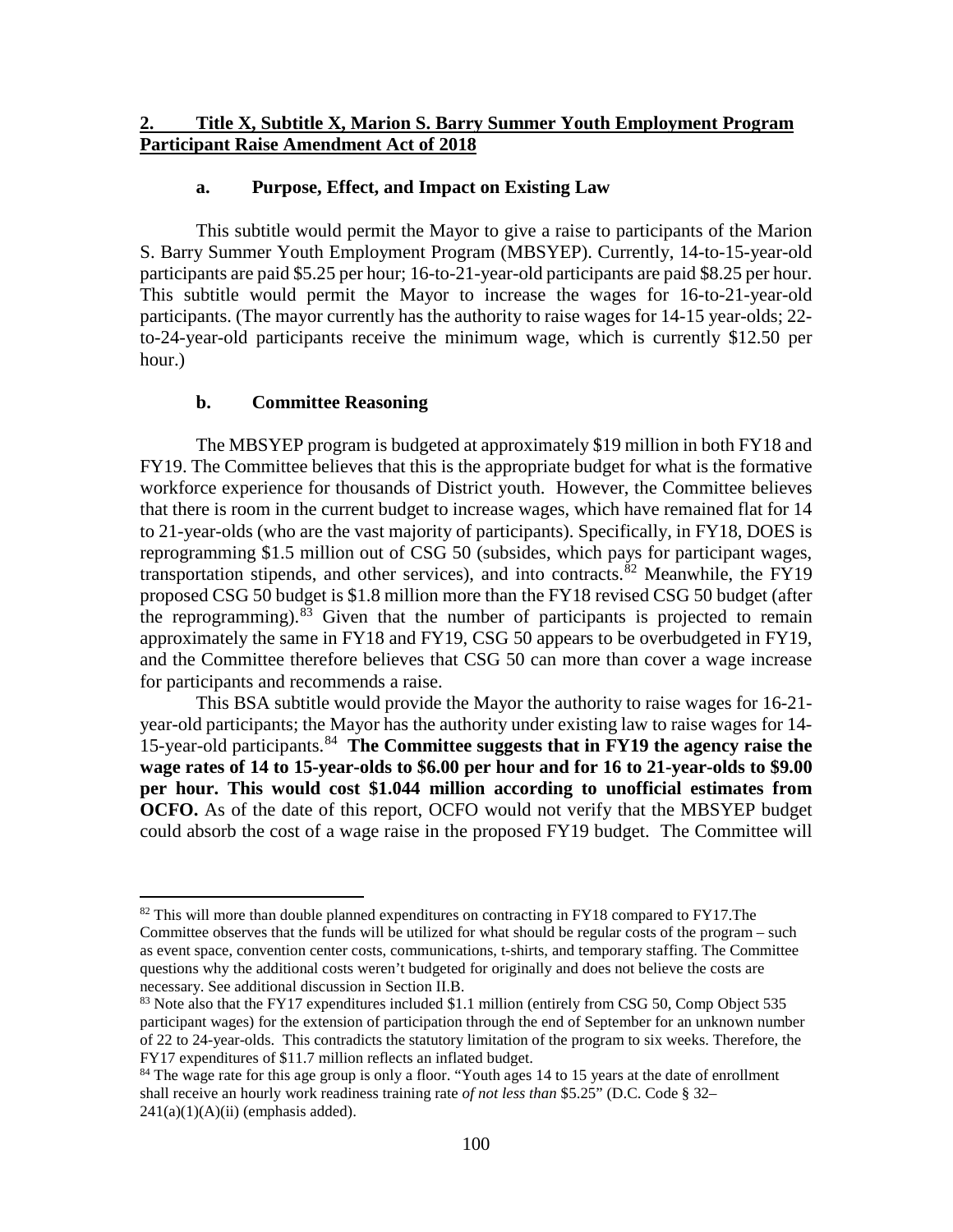continue to work to effectuate this change and hopes to resolve this matter before votes on the budget in the Committee of the Whole.

The Committee believes that there is room in the program's existing budget to cover raises for 14 to 21-year-olds. As noted, DOES is reducing the CSG 50 budget by \$1.5 million in FY18. This leaves the revised CSG 50 budget in FY18 at \$14,416,569. The FY19 proposed CSG 50 budget is \$16,201,566, or \$1.8 million more than the FY18 revised level. Meanwhile, the agency is projecting the same number of participants between FY18 and FY19 at approximately 10,500.<sup>[85](#page-100-0)</sup> The Committee notes that the Comp Object category for participant wages is proposed to decrease in FY19 compared to the FY18 approved and revised levels. However, over the last three budget cycles, budgets at the Comp Object levels for wages, transportation stipends, and other expenditures have fluctuated widely, particularly in the fields bolded in the table below. Therefore, it is more appropriate to analyze the full CSG 50 category for spending trends and budget needs. Indeed, the FY19 proposed budget has overbudgeted the FICA object line based on the proposed wages. The Department plans to correct this by shifting funds from FICA to the participant wages object.[86](#page-100-1)

|                                                  | <b>FY17</b><br>Approved | <b>FY17</b><br><b>Revised</b> | <b>FY17 Actual</b> | <b>FY18</b><br>Approved | <b>FY18 Revised</b><br>as of 3/20/18 | <b>FY18 After</b><br>Repro-<br>gramming<br>approved<br>4/20/18 | <b>FY19</b><br><b>Proposed</b> |
|--------------------------------------------------|-------------------------|-------------------------------|--------------------|-------------------------|--------------------------------------|----------------------------------------------------------------|--------------------------------|
| <b>Total Funding</b>                             | \$20,053,986            | \$21,313,038                  | \$20,401,674       | \$18,643,468            | \$19,031,749                         | \$19,031,749                                                   | \$19,230,465                   |
| <b>Staff Salaries (CSG 11)</b><br>and $12)$ )    | \$683,910               | \$1,420,267                   | \$1,045,875        | \$1,286,920             | \$1,496,077                          | \$1,496,077                                                    | \$1,241,000                    |
| $CSG$ 40 -- Other<br><b>Services and Charges</b> | \$1,065,584             | \$1,065,584                   | \$972,668          | \$871,533               | \$871,533                            | \$2,372,533                                                    | \$871,533                      |
| CSG 41 -- Contractual<br><b>Services - Other</b> | \$89,612                | \$89,612                      | \$78,995           | \$216,369               | \$216,369                            | \$216,369                                                      | \$216,369                      |
| CSG 50 -- Subsidies<br>and Transfers             | \$17,711,984            | \$18,062,453                  | \$17,848,010       | \$15,796,592            | \$15,927,569                         | \$14,416,569                                                   | \$16,201,566                   |
| 506 -- Grants and<br>Gratuities                  | \$900,000               | \$900,000                     | \$60,000           | \$0                     | \$0                                  | \$0                                                            | \$500,000                      |
| 507 -- Subsidies                                 | \$15,960,921            | \$475,201                     | \$4,304,345        | \$989,394               | \$989,394                            | \$989,394                                                      | \$2,144,312                    |
| 513 -- Amounts to Be<br>Distributed              | \$851,063               | \$0                           | \$0                | \$0                     | \$0                                  | \$0                                                            | \$0                            |
| 535 -- Participant<br>Wages                      | \$0                     | \$14,443,223                  | \$11,853,626       | \$12,392,814            | \$12,513,139                         | \$11,945,559                                                   | \$11,574,343                   |
| 537 -- Participant<br>Transportation<br>Subsidy  | \$0                     | \$1,139,115                   | \$723,195          | \$1,333,365             | \$1,335,068                          | \$435,068                                                      | \$675,053                      |
| 539 -- Participant<br>Taxes (FICA)               | \$0                     | \$1,104,913                   | \$906,852          | \$1,081,019             | \$1,089,967                          | \$1,046,547                                                    | \$1,307,858                    |

**MBSYEP's Budget: Staff, Contracts, Subsidies/Grants, and Participant Wages (FY17-FY19)**

In addition to funding availability, raising wages would reflect the numerous concerns the Committee had heard from participants and their family members that wages

<span id="page-100-0"></span><sup>&</sup>lt;sup>85</sup> 2018 figure from communication from DOES Agency Fiscal Officer to Committee staff in a meeting April 4, 2018; 2019 figure from email from Office of the Chief Financial Officer to Committee staff, April 25, 2018.

<span id="page-100-1"></span><sup>86</sup> Conversation between Agency Fiscal Officer and Committee staff, April 30, 2018.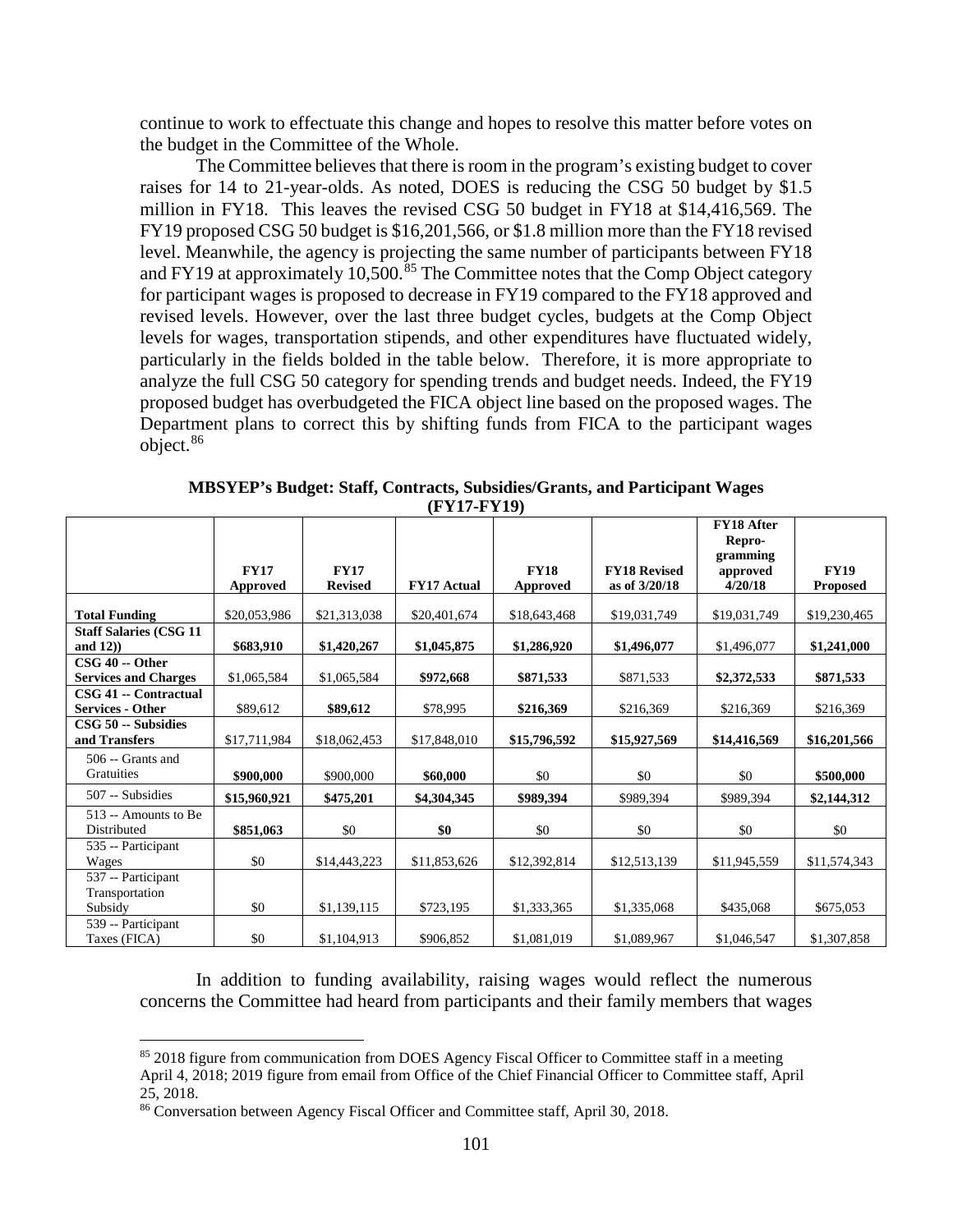are too low for younger participants. They shared these concerns during the Committee's 20 site visits during the 2017 program, they've testified before the Committee, and they've called the Committee office.

Other cities offer higher wages to participants in their summer employment programs. In April 2016, the Office of the District of Columbia Auditor (ODCA) released a report comparing summer youth employment programs in nine major cities, including the District.<sup>[87](#page-101-0)</sup> One of the elements reviewed was the hourly wages of participants in the summer of 2015. The report showed that no other city paid rates as low as the District's \$5.25 for 14 to 15-year-olds and six of the cities<sup>[88](#page-101-1)</sup> paid all participants the same rate, which was the state (or city) minimum wage. As the District's minimum wage rises, younger MBSYEP participants are falling further behind. While the Committee supports the continuation of training wages for younger participants, it still believes that a raise is in order.

| <b>City</b>          | <b>Hourly Wages (2015)</b>      | <b>Hourly Wages (2018)</b>      |  |  |
|----------------------|---------------------------------|---------------------------------|--|--|
| District of Columbia | \$5.25 for ages 14 and 15       | \$5.25 for ages 14 and 15       |  |  |
|                      | \$8.25 for ages 16 to 21        | \$8.25 for ages 16 to 21        |  |  |
|                      | \$9.25 for ages 22 to 24        | \$12.50 (\$13.25 after July 1)  |  |  |
|                      |                                 | for ages 22 to 24 (city         |  |  |
|                      |                                 | minimum)                        |  |  |
| Baltimore            | \$8.25 (state minimum)          | \$10.10 (state minimum)         |  |  |
| <b>Boston</b>        | \$9 (state minimum)             | \$11 (state minimum)            |  |  |
| Chicago              | \$8.25 (state minimum)          | $$12$ (city minimum)*           |  |  |
| Detroit              | \$7.50 for ages 14 to 17        | \$8.00 for ages 14 to 17        |  |  |
|                      | \$8.15 for ages 18 to 24 (state | \$9.25 for ages 18 to 24 (state |  |  |
|                      | minimum)                        | minimum)                        |  |  |
| Los Angeles          | \$9 (state minimum)             | \$11 (state minimum)*           |  |  |
| New York City        | \$8.75 (state minimum)          | \$13 (state minimum)            |  |  |
| San Francisco        | Most positions pay minimum      | Most positions pay minimum      |  |  |
|                      | wage (\$12.25)                  | wage $(\$14)$                   |  |  |
| Seattle              | At least \$11 (city minimum)    | \$15 (city minimum)*            |  |  |

**Hourly Wages for Large-City Summer Youth Employment Programs**

\* The Committee could not independently confirm the current summer youth wage rate; however, previous summer youth rates were equal to the minimum wage.

#### **c. Section-by-Section Analysis**

Sec. 20XX. States the short title.

Sec. 20XX. Amends Section 2(a)(1)(A) of the Youth Employment Act of 1979, effective January 5, 1980 (D.C. Law 3-46; D.C. Official Code § 32-241(a)(1)).

*Subsection (a)* permits the Mayor to pay 16-21 year-old participants more than \$8.25 per hour.

<span id="page-101-0"></span> <sup>87</sup> See "Review of Summer Youth Employment Programs in Eight Major Cities and the District of Columbia" (April 21, 2016) available at <http://www.dcauditor.org/sites/default/files/DCA142016.pdf>

<span id="page-101-1"></span><sup>88</sup> Baltimore, Boston, Chicago, Los Angeles, New York City and Seattle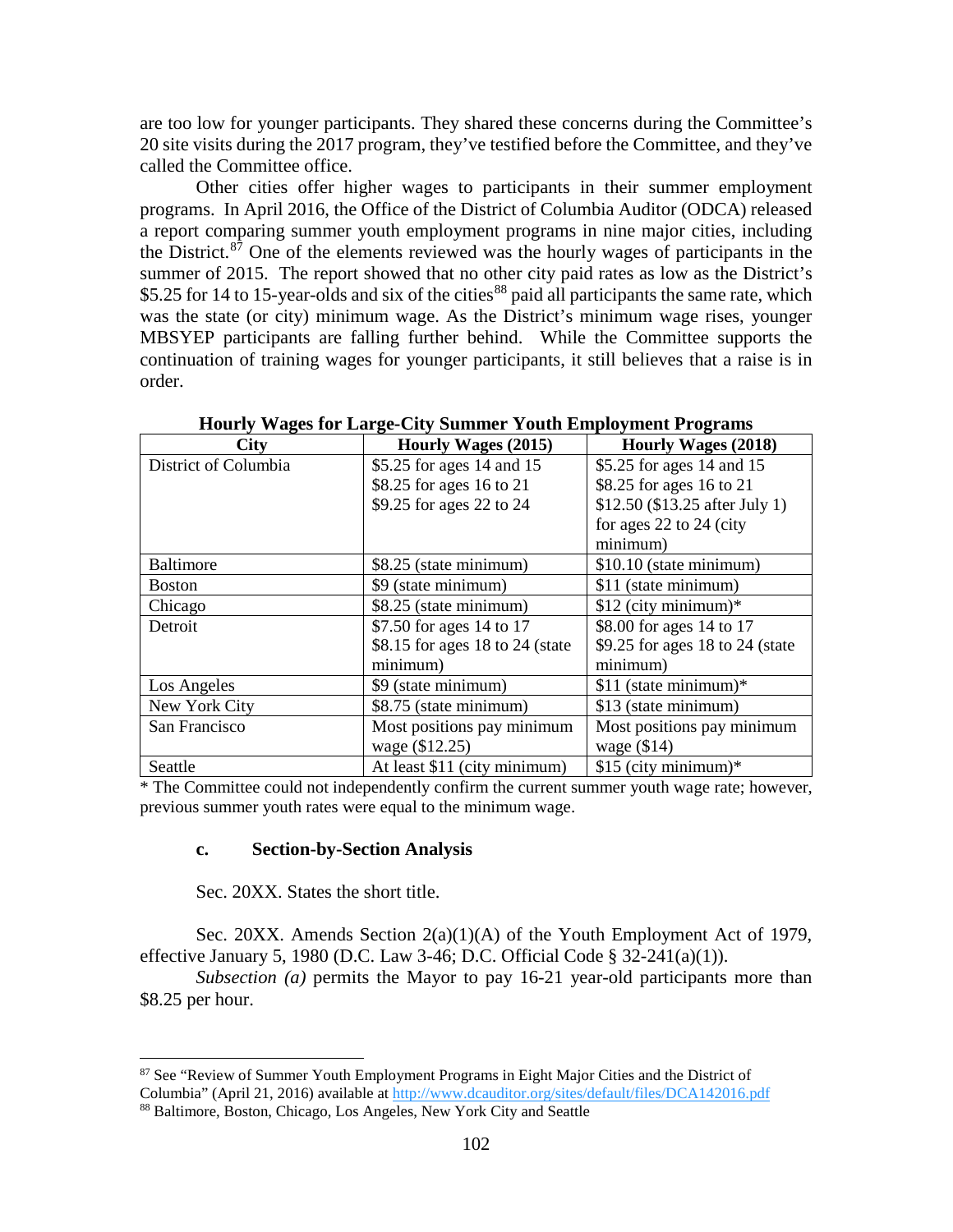### **d. Legislative Recommendations for Committee of the Whole**

# SUBTITLE XXXX. MARION S. BARRY SUMMER YOUTH EMPLOYMENT PROGRAM PARTICIPANT RAISE

Sec. XX01. Short title.

This subtitle may be cited as the "Marion S. Barry Summer Youth Employment

Program Participant Raise Amendment Act of 2018".

Sec. XX02. Section  $2(a)(1)(A)(iii)$  of the Youth Employment Act of 1979,

effective January 5, 1980 (D.C. Law 3-46; D.C. Official Code  $\S$  32-241(a)(1)(A)(iii)), is

amended to read as follows:

"(iii) Youth ages 16 to 21 years at the date of enrollment

shall be compensated at an hourly rate of not less than \$8.25.".

# **e. Fiscal Impact Statement**

This subtitle has no fiscal impact.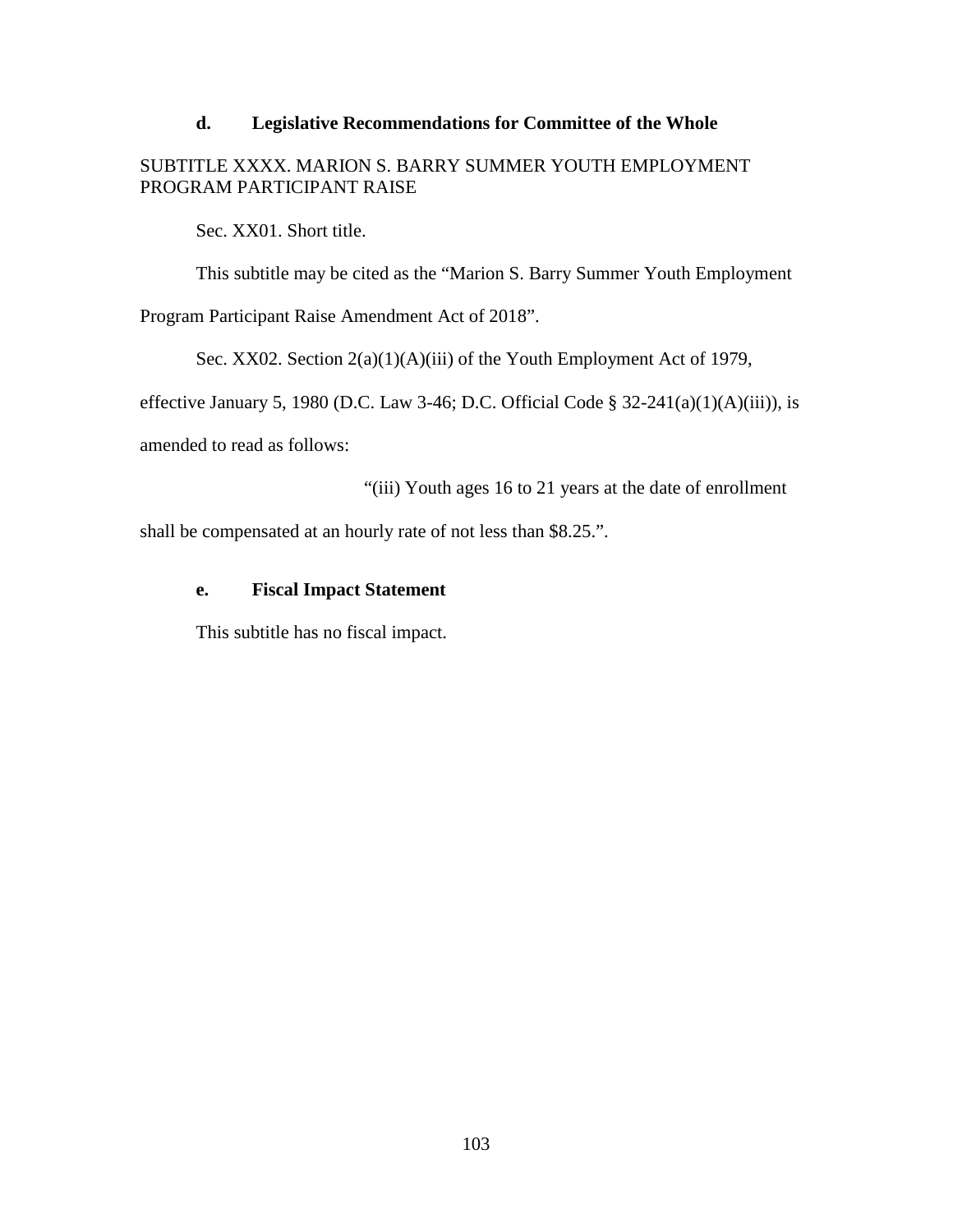### **3. Title X, Subtitle X. DC Central Kitchen Grants Amendment Act**

#### **a. Purpose, Effect, and Impact on Existing Law**

This subtitle directs the Workforce Investment Council to award DC Central Kitchen a grant in the amount of \$1,000,000 in FY 2019.

#### **b. Committee Reasoning**

DC Central Kitchen (DCCK) is a high-demand industry training program targeted to unemployed and underemployed residents with some of the highest barriers to work, which is seen around the country as a model for culinary training. It has a proven track record of job placement. One of its fundamental principles is to teach not just knife skills but life skills, to empower participants by helping them recognize the patterns of behavior that are self-defeating and transform them. It is also a commercial kitchen, which prepares and serves more than 3 million meals every year for homeless shelters, schools, and nonprofits across the District. The non-profit also works to combat hunger across the region, including providing fresh produce and snacks to corner stores in food deserts.

The Committee is concerned that DCCK will be losing its main production facility at the CCNV shelter in the coming years. Its search for a new location is a necessity given the impending closure of the shelter, and DCCK hopes to build capacity and expand its training and job placement capabilities with a new home. Its ability to expand could have a great impact on the District and our ability to place workers in the restaurant and hotel industry. Hospitality is a major part of the District economy, and it is one of the five High-Demand Sectors identified by the District's Workforce Investment Council. DCCK has trained hundreds of residents since 2008 and routinely sees an almost 90 percent job placement rate for its program graduates, a strong record of success in a difficult field. Its Culinary Job Training program has been identified as a best practice by experts at DC Fiscal Policy Institute, the US Chamber of Commerce, the DC Chamber of Commerce, and the Aspen Institute and has been featured by the 100,000 Opportunities Network, South by Southwest, PBS NewsHour, and National Geographic. All told, according to DC Central Kitchen, each \$1 spent on the Culinary Job Training program generates \$9.41 in local economic returns. Additionally, 50 percent of last year's graduates saw a wage increase within 12 months of graduating. That is a great return on investment, which not only has a positive impact on individuals but on our city as a whole.

This grant will help DC Central Kitchen fund the acquisition or build-out of a new space, which they are hoping to take control of in the coming year. The overall project will cost around \$25 million between purchasing the building and build-out. The grant will ensure DCCK can continue to operate during the transition out of CCNV, and even grow to meet the increasing demand for its training programs in the District. Due to the constraints of its current facility, DC Central Kitchen faces extensive waitlists for its training and nutrition services, and it is seeking new space to expand its programming to better meet the needs of District residents for effective job training and access to healthy food.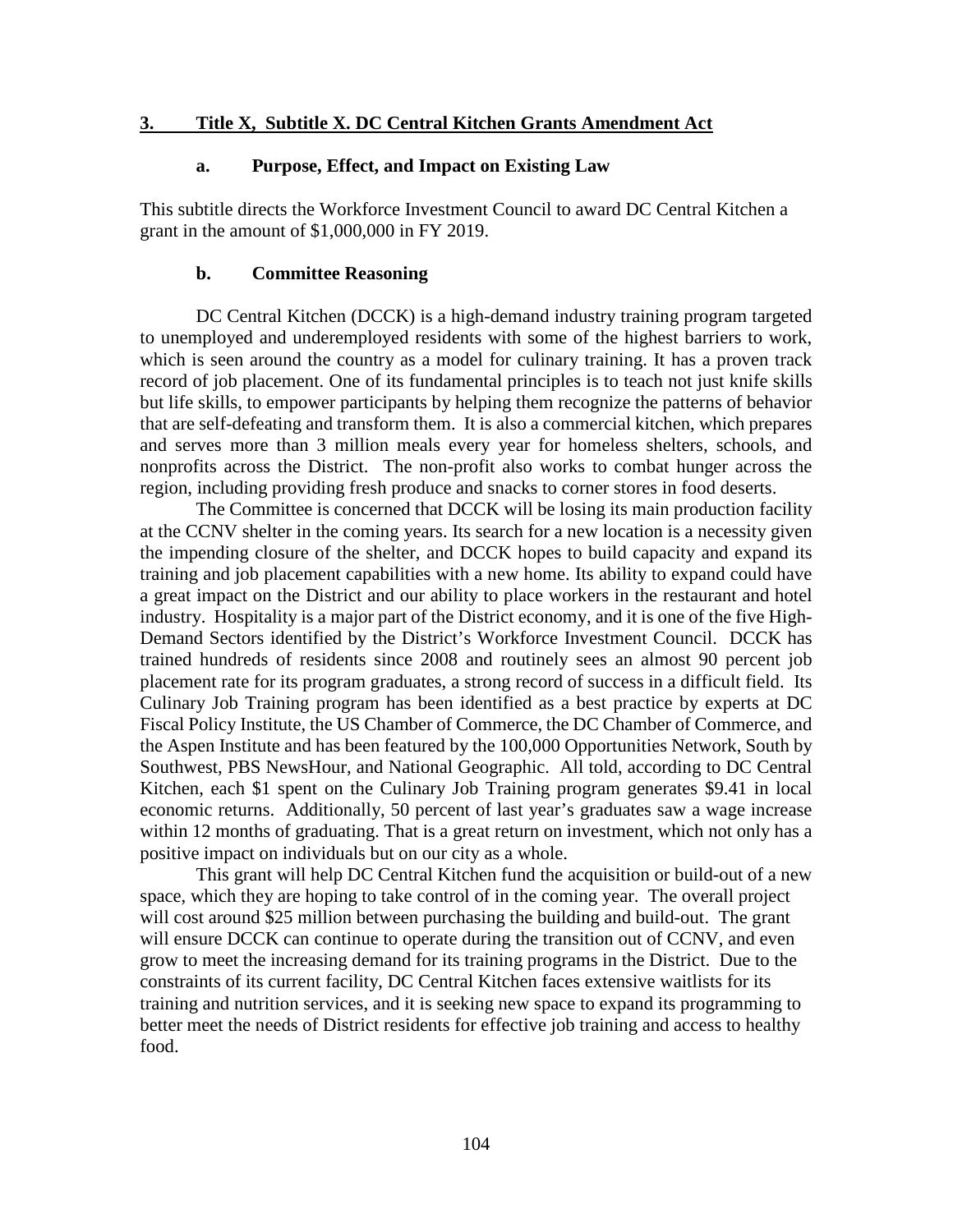#### **c. Section-by-Section Analysis**

Sec. XX01. States the short title.

Sec. XX02. Creates a new \$1 million grant for DC Central Kitchen in FY 2019, to be awarded by the Workforce Investment Council.

# **d. Legislative Recommendations for Committee of the Whole**

# SUBTITLE XXXX. DC CENTRAL KITCHEN GRANTS

Sec. XX01. Short title.

This subtitle may be cited as the "DC Central Kitchen Grants Amendment Act of 2018".

Sec. XX02. Notwithstanding section 4(c) of the Workforce Investment

Implementation Act of 2000, effective July 18, 2000 (D.C. Law 13-150; D.C. Official

Code § 32-1603(c)), and the Grant Administration Act of 2013, effective December 24,

2013 (D.C. Law 20-61; D.C. Official Code § 1-328.11 *et seq.*), in Fiscal Year 2019, the

Workforce Investment Council shall award DC Central Kitchen a grant in the amount of

\$1,000,000 for the purchase or build-out of a new facility providing culinary training

services and community nutrition programming.

# **e. Fiscal Impact**

This subtitle has a fiscal impact of \$1 million in FY 2019.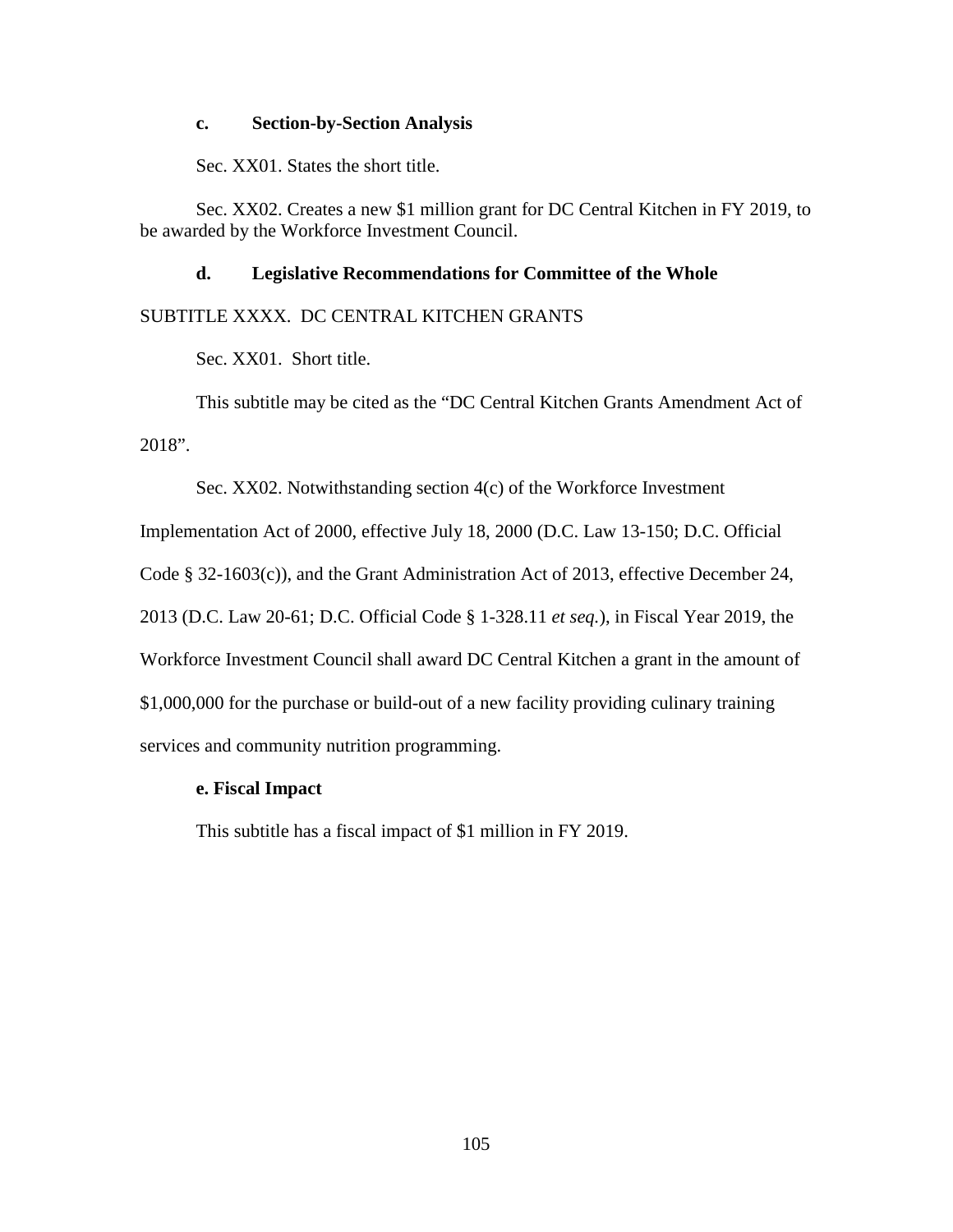# **4. Title X, Subtitle X, Labor and Workforce Development Repeal of Subject to Appropriations Provisions.**

# **a. Purpose, Effect, and Impact on Existing Law**

This subtitle would repeal the subject to appropriations clauses of the Workforce Development System Transparency Act of 2018 and the Office of Employee Appeals Hearing Examiner Classification Amendment Act of 2018.

# **b. Committee Reasoning**

In its FY19 proposed budget, the Committee has provided funding for the implementation of these laws. See Sections II. F. and II.J.

# **c. Section-by-Section Analysis**

Sec. XX01. States the short title.

Sec. XX02. Repeals the subject to appropriations clause of the Workforce Development System Transparency Act of 2018, enacted on March 12, 2018 (D.C. Act 22- 279; 65 DCR 2861).

Sec. XX03. Repeals the subject to appropriations clause of the Office of Employee Appeals Hearing Examiner Classification Amendment Act of 2018, effective April 25, 2018 (D.C. Law 22-0087; 65 DCR 2368).

# **d. Legislative Recommendations for Committee of the Whole**

# SUBTITLE XXXX. LABOR AND WORKFORCE DEVELOPMENT REPEAL OF SUBJECT TO APPROPRIATIONS

Sec. XX01. Short Title.

This act may be cited as the "Labor and Workforce Development Subject to

Appropriations Amendment Act of 2018".

Sec. XX02. Section 301 of the Workforce Development System Transparency Act

of 2018, enacted on March 12, 2018 (D.C. Act 22-279; 65 DCR 2861), is repealed.

Sec. XX03. Section 3 of the Office of Employee Appeals Hearing Examiner

Classification Amendment Act of 2018, effective April 25, 2018 (D.C. Law 22-0087; 65

DCR 2368), is repealed.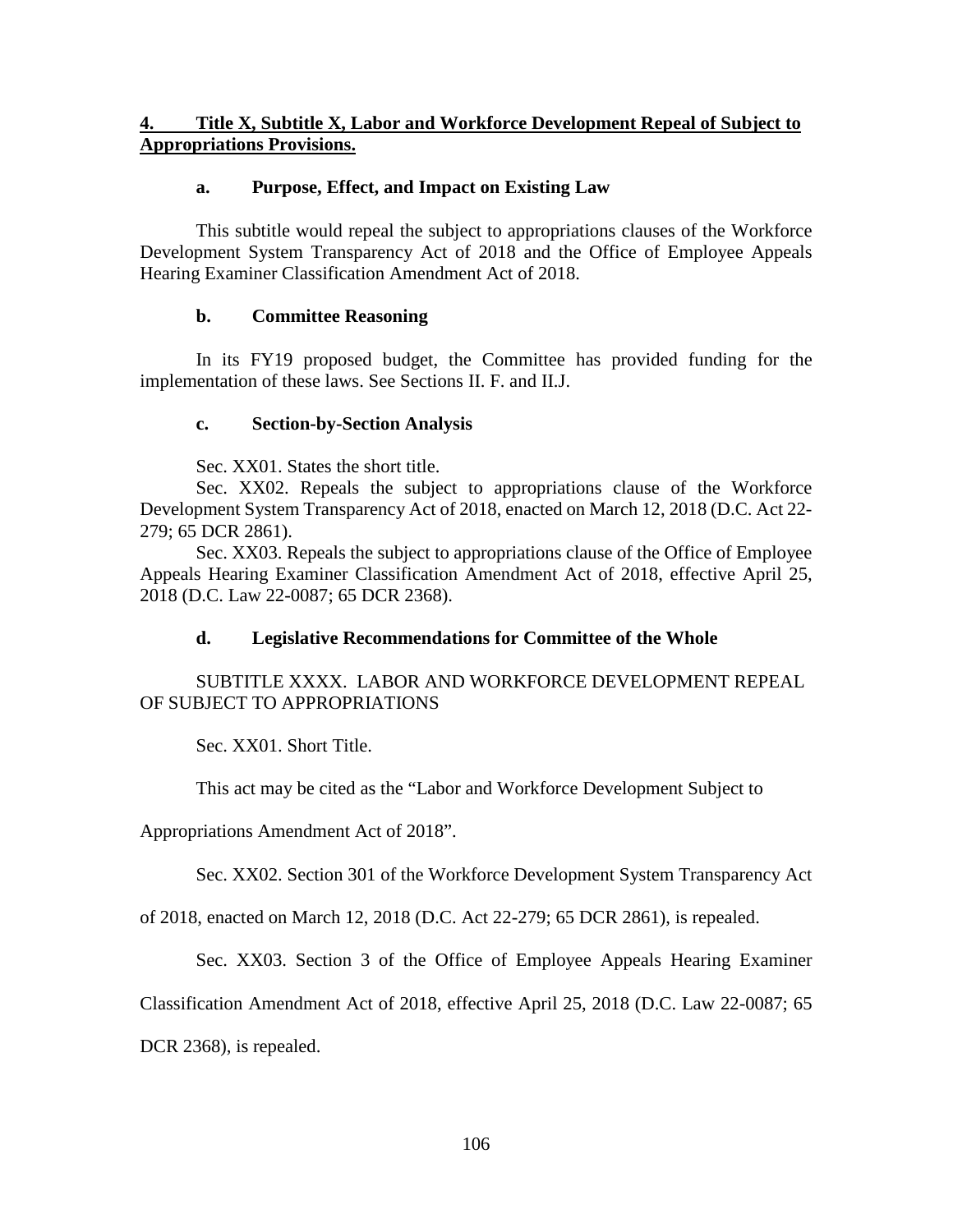# **e. Fiscal Impact**

The Committee has recommended enhancements to the budgets of the WIC, in the amount of \$371,905, and of OEA, in the amount of \$238,326. Please see the relevant agency chapters for further details.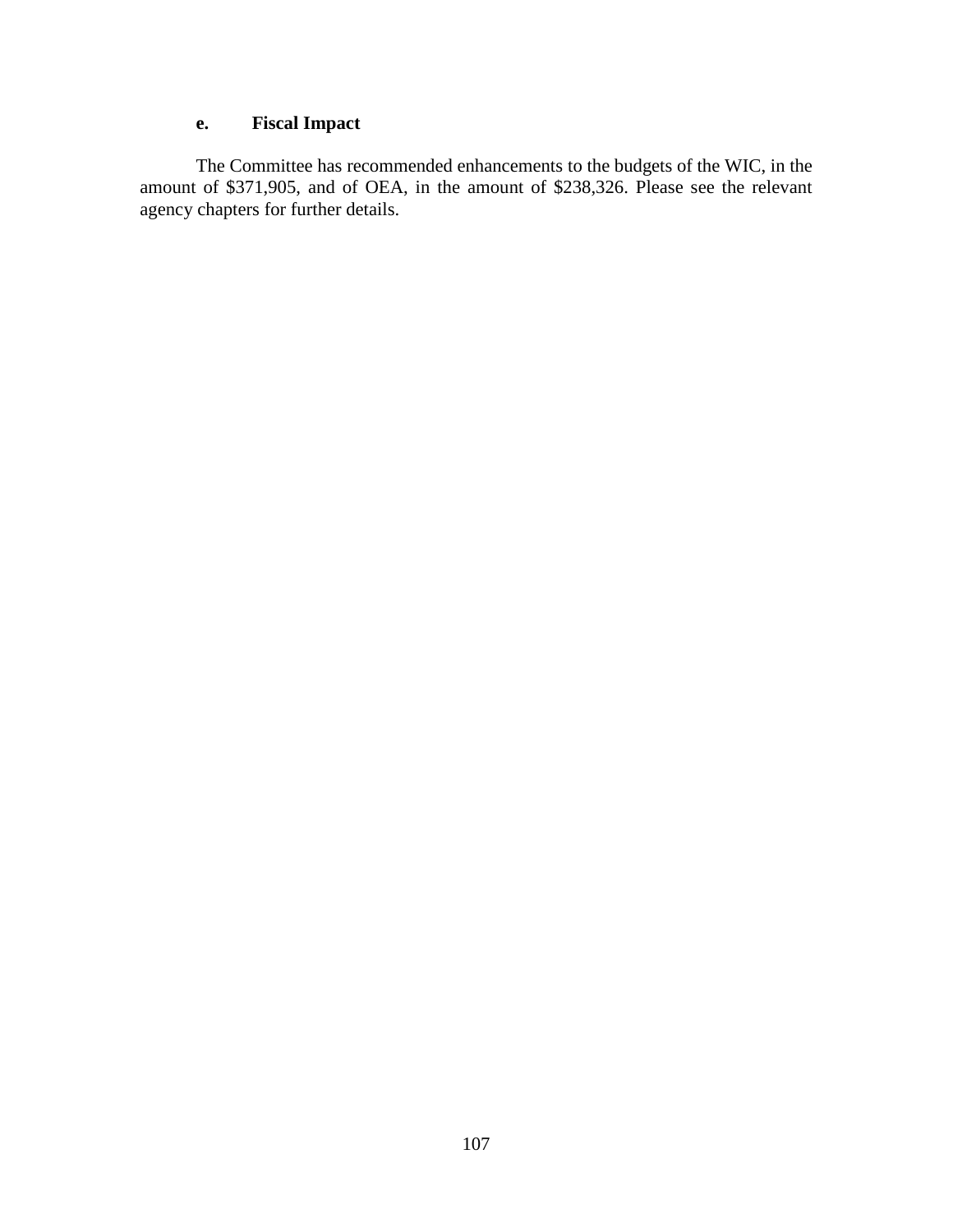# **V. COMMITTEE ACTION AND VOTE**

On Wednesday, May 2, 2018, at 2:04 p.m. in the Council Chamber (Room 500) of the John A. Wilson Building, the Committee on Labor and Workforce Development met to consider and vote on the FY19 operating and capital budget for agencies under its purview, the Committee's recommendations for the FY19 Budget Federal Portion Adoption and Request Act, the FY19 Budget Local Portion Adoption Act, the FY19 Budget Support Act, and the Committee's budget report. Chairperson Elissa Silverman determined the presence of a quorum consisting of herself and Councilmembers Mary Cheh (Ward 3), Kenyan McDuffie (Ward 5), Robert White (At -Large), and Trayon White (Ward 8).

Chairperson Silverman provided an overview of the Committee report and the Committee's recommended changes to the Mayor's proposed FY19 budget. After her statement, the Chairperson asked if there was any discussion.

All councilmembers spoke in support of the report and its recommendations. Councilmember Cheh highlighted her support of funding for the Career Pathways Innovation Fund and DC Central Kitchen, as well as the BSA subtitle on labor law enforcement, and funding the laws that we passed.

Councilmember Robert White stated that the proposals will go a long way to improve our workforce system. He highlighted his support of funding for adult basic education for the lowest level adult learners, the Workforce Development System Transparency Act, the auditor to have an independent look at our workforce system, Outof-School time programs, Office of African-American Affairs grantmaking, and the Career Pathways program, DC Central Kitchen. He also expressed support for Proposed legislation to move our labor system to a more effective, strategic enforcement of labor laws.

Councilmember Trayon White noted that a past problem at DOES has been that it did not spend all of the funding resources available. But he noted that the agency has addressed this issue, and now it must improve performance so that district residents benefit by gaining job skills. The councilmember expressed his support for funding for the DC infrastructure Academy, stable funding for SYEP and the Marion Barry Youth Leadership Institute, and the restored funding for the LEAP program.

Councilmember McDuffie also expressed his support for what the committee was able to accomplish, particularly in the context of a lean budget. He noted his support for the committee's efforts to understand the SYEP program and make it better. He also highlighted the funding for the Office of African-American Affairs.

There being no further discussion, Chairperson Silverman moved for approval of the Committee's FY 2019 budget report, with leave for staff to make technical, editorial, and conforming changes to reflect the Committee's actions. The Committee's FY 2019 budget report was passed unanimously.

Chairperson Silverman asked if there was any additional business before the Committee. Hearing none, the meeting adjourned at 2:33 p.m.